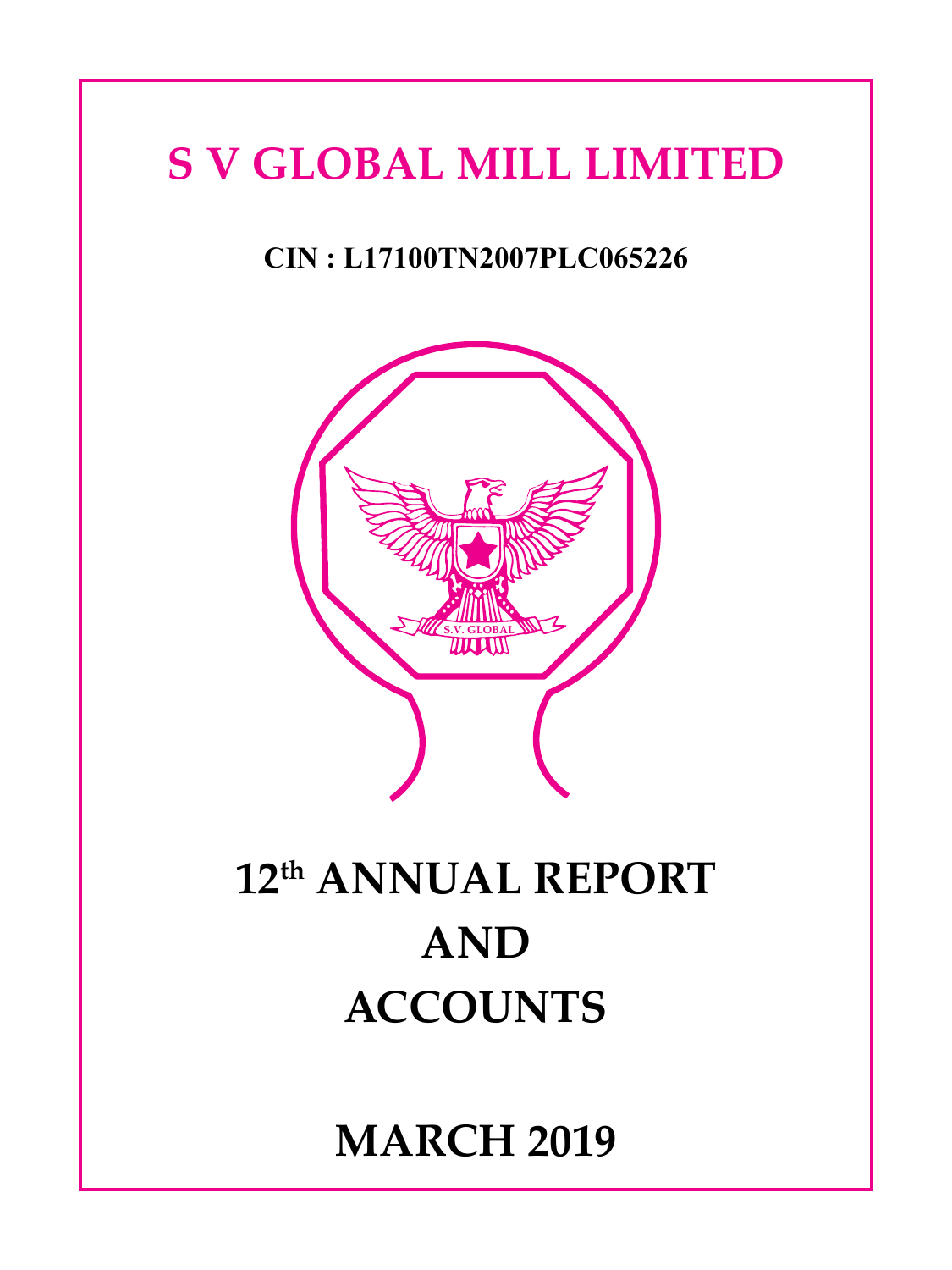## **S V GLOBAL MILL LIMITED**

## **12th ANNUAL REPORT**

## **MARCH - 2019**

## **CIN : L17100TN2007PLC065226**

| <b>BOARD OF DIRECTORS</b>                                        | M. Ethiraj                                                                                          |
|------------------------------------------------------------------|-----------------------------------------------------------------------------------------------------|
|                                                                  | Chairman                                                                                            |
|                                                                  | E. Shanmugam<br>Managing Director                                                                   |
|                                                                  | S. Valli<br><b>Women Director</b>                                                                   |
|                                                                  | <b>Independent Directors</b>                                                                        |
|                                                                  | Dr. K. Shiyaram Selvakkumar<br>Y. Satyajit Prasad<br>N. Bala Baskar                                 |
| <b>COMPANY SECRETARY &amp; CHIEF FINANCIAL</b><br><b>OFFICER</b> | R. Sugumaran                                                                                        |
| <b>REGISTERED OFFICE</b>                                         | New No.5/1, (Old No.3/1), 6 <sup>th</sup> Cross Street,<br>CIT Colony, Mylapore, Chennai - 600 004. |
| <b>AUDITORS</b>                                                  | M/s. P. B. Vijayaraghavan & Co.,<br>Chartered Accountants, Chennai                                  |
| <b>BANKERS</b>                                                   | M/s. City Union Bank Limited<br>G. T. Branch, Chennai - 600 001.                                    |

| <b>CONTENTS</b>                        | Page      |                                                          | Page       |
|----------------------------------------|-----------|----------------------------------------------------------|------------|
| 1. Board of Directors                  | 1         | 7. Cash Flow Statement                                   | 64         |
| 2. Notice to Members                   | $2 - 10$  | 8. Notes forming part of Financial<br><b>Statements</b>  | 65-86      |
| 3. Directors' Report                   | $11 - 52$ | <b>Consolidated Financial Statements</b>                 |            |
| <b>Standalone Financial Statements</b> |           | 9. Auditors' Report                                      | 87-93      |
| 4. Auditors' Report                    | $53-61$   | 10. Balance Sheet                                        | 94         |
| 5. Balance Sheet                       | 62        | 11. Statement of Profit and Loss                         | 95         |
| 6. Statement of Profit and Loss        | 63        | 12. Cash Flow Statement                                  | 96         |
|                                        |           | 13. Notes forming part of Financial<br><b>Statements</b> | $97 - 120$ |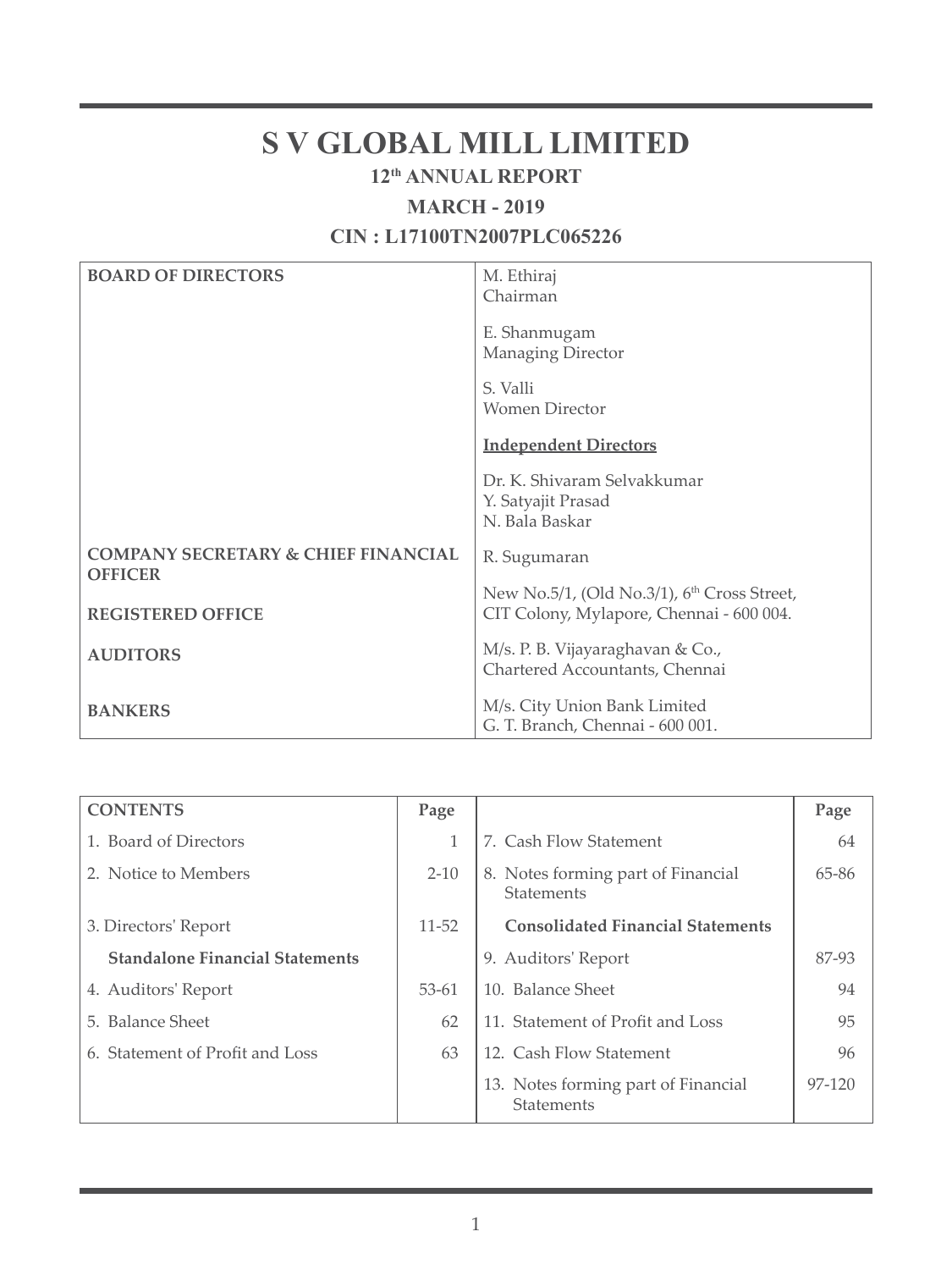## **NOTICE OF 12th ANNUAL GENERAL MEETING**

NOTICE is hereby given that the 12th Annual General Meeting (AGM) of the members of **S V Global Mill Limited** will be held on Thursday, the 26th September 2019 at 10.30 A.M at the Registered Office of the Company situated at New No. 5/1, (Old No. 3/1), 6th Cross Street, CIT Colony, Mylapore, Chennai 600 004 to transact the following business:

#### **ORDINARY BUSINESS:**

#### **Item No. 1 - Adoption of Audited Financial Statements.**

To consider and adopt the audited financial statements (including the consolidated financial statements) of the Company for the financial year ended March 31, 2019 and the reports of the Board of Directors and Auditors thereon.

#### **Item No. 2 - Re-appointment of a Director liable to retire by rotation.**

To appoint a Director in the place of Sri. M. Ethiraj (DIN 00041996) who retires by rotation and being eligible offers himself for re-appointment.

#### **Item No. 3 - Re-appointment of Statutory Auditors.**

To approve the re-appointment of the Auditors of the Company, and to fix their remuneration and to pass the following resolution as an Ordinary Resolution:

**"RESOLVED THAT,** pursuant to Section 139, 142 and other applicable provisions of the Companies Act, 2013 and the Rules made thereunder, as amended from time to time, pursuant to the recommendations of the Audit Committee and the Board of Directors, the appointment of M/s. P B Vijayaraghavan& Co., Chartered Accountants, Chennai (Firm's Registration No. 004721S) as the Auditors of the Company for a second term of 5 consecutive years from the conclusion of this meeting until the conclusion of 17th Annual General Meeting of the Company, be and is hereby approved and that the Board of Directors be and are hereby authorized to fix the remuneration payable to them as may be determined by the Audit Committee in consultation with the auditors, and that such remuneration may be paid on a progressive billing basis as may be agreed upon between the auditors and the Board of Directors."

#### **SPECIAL BUSINESS:**

#### **Item No. 4 - Re-appointment of Sri. Y. Satyajit Prasad (DIN 01011076) as an Independent Director for a second term.**

To consider and if thought fit, to pass with or without modification(s), the following Resolution as a Special Resolution:

**"RESOLVED THAT** pursuant to the provisions of Sections 149 and 152 read with Schedule IV and other applicable provisions, if any, of the Companies Act, 2013, and the Companies (Appointment and Qualifications of Directors) Rules, 2014 and the applicable provisions of the Securities and Exchange Board of India (Listing Obligations and Disclosure Requirements) Regulations, 2015 (including any statutory modification(s) or re-enactment(s) thereof for the time being in force), Sri. Y. Satyajit Prasad (DIN 01011076), who was appointed as an Independent Director and who holds office of Independent Director for a term up to 31st March, 2019 and being eligible and in respect of whom the Company has received a notice in writing under Section 160 of the Companies Act, 2013 from a member proposing his candidature for the office of Director be and is hereby re-appointed as an Independent Director of the Company, not liable to retire by rotation and to hold office for a second term of consecutive five years on the Board of the Company with effect from 01.04.2019 to 31.03.2024."

**"RESOLVED FURTHER THAT** the Board be and is hereby authorized to delegate all or any powers conferred herein, to any committee of directors, with power to further delegate to any executives / officers of the Company to do all such acts, deeds, matters and things and also to execute such documents, writings, etc., as may be necessary in this regard.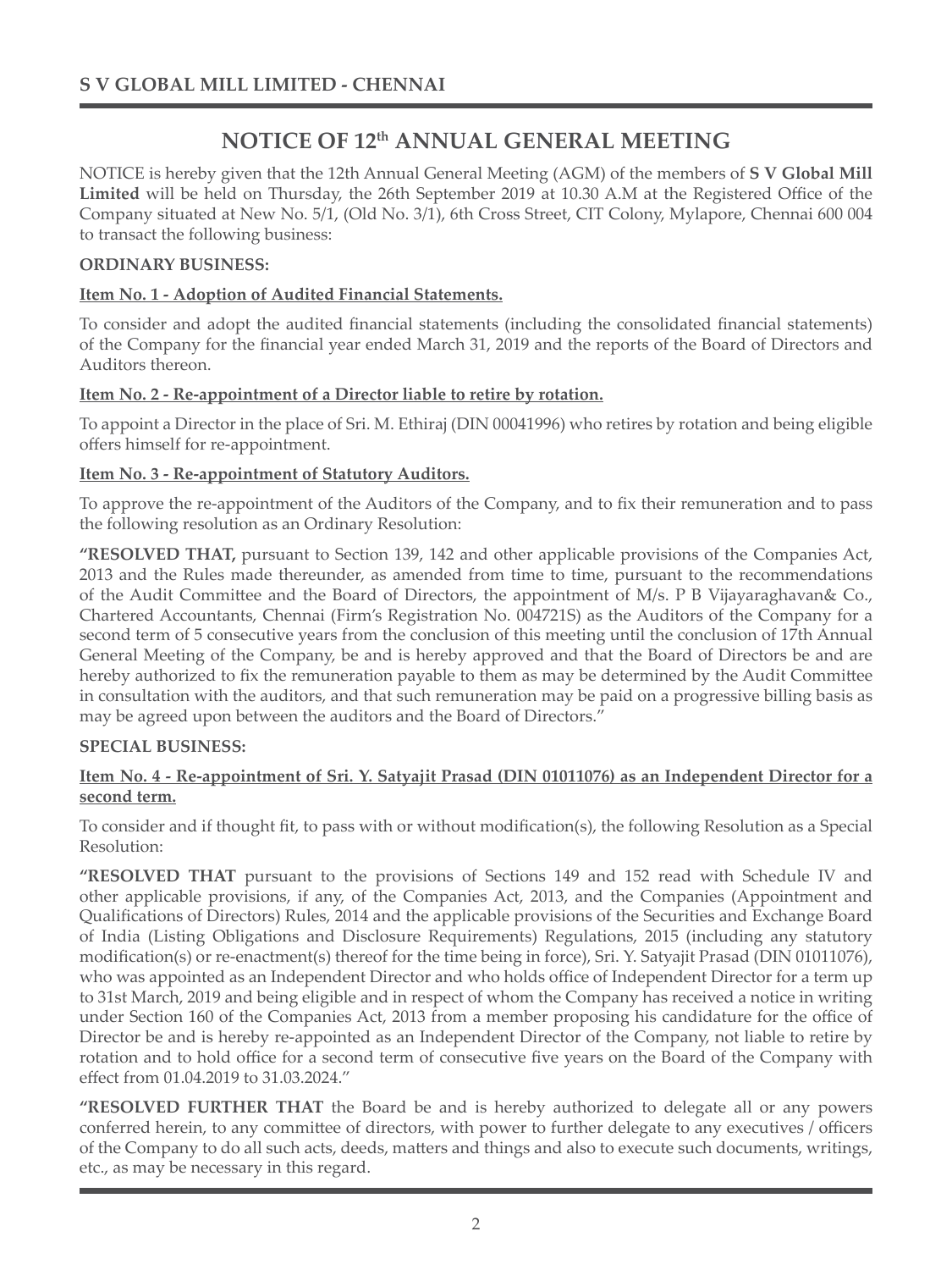#### **Item No. 5 - To consider and approve increase in Managerial Remuneration of the Managing Director as recommended by Nomination and Remuneration Committee.**

To consider and if thought fit, to pass with or without modification(s), the following Resolution as an Ordinary Resolution:

**"RESOLVED THAT** pursuant to the recommendation of the Nomination and Remuneration Committee and the Board of Directors and pursuant to the provisions of Sections 196, 197 and other applicable provisions of the Companies Act, 2013 (the "Act") and the Rules made thereunder, as amended, read with Schedule V to the Act, approval be and is hereby accorded to increase the managerial remuneration from Rs.5,00,000/- per annum to Rs.24,00,000/- per annum along with other perquisites as described below:

- 1. Free use of furnished accommodation owned by the Company located at No 5, 3rd Avenue, Boat Club Road, Chennai – 600 028 with amenities including Water, Gas, Electricity and Furnishings. The expenditure incurred by the Company on Water, Gas, Electricity and Furnishings will be evaluated as per Income Tax Rules, 1962.
- 2. Medical Reimbursement for self and family including premium payable for medical insurance in accordance with the rules of the Company.
- 3. Leave Travel Concession for self and family once in a year in accordance with the rules of the Company.
- 4. Fees of clubs subject to a maximum of two clubs. This will not include admission fee and life membership fee.
- 5. Personal Accident Insurance as per the rules of the Company.
- 6. Contribution to Provident Fund, Superannuation Fund or Annuity Fund and payment of Gratuity as per rules of the Company.
- 7. Provision of Cars with driver for Company business, the value of which will be evaluated as per Income tax Rules, 1962.
- 8. Provision of telephone at the residence of the Managing Director.
- 9. Such other perquisites, benefits and amenities as may be provided by the Company to the other senior executives from time to time.

Explanation: Family means the spouse, dependent children and dependent parents of the appointee.

**"RESOLVED FURTHER THAT** the aforesaid remuneration be and is hereby approved as the minimum remuneration by way of basic salary and / other allowances not exceeding the limits specified under Section II of Part II of Schedule V of the Act, as amended, or such other limits as may be prescribed by the Government from time to time as minimum remuneration payable to Sri E.Shanmugam, even in case of absence or inadequacy of profits of the Company in any financial year during the currency of his tenure as Managing Director".

**"RESOLVED FURTHER THAT** Sri. E. Shanmugam shall not be entitled to any sitting fee for attending the meeting of the Board of Directors or any Committee thereof ".

**"RESOLVED FURTHER THAT** for the purpose of giving effect to this resolution, the Board of Directors and/or the Nomination and Remuneration Committee be and is hereby authorized to do all such acts, deeds, matters and things as they may, in their absolute discretion, deem necessary, expedient, usual and proper in the best interest of the Company."

> **By Order of The Board** For **S V GLOBAL MILL LIMITED**

> > **M. ETHIRAJ** CHAIRMAN DIN: 00041996

Place: Chennai Date: 29.07.2019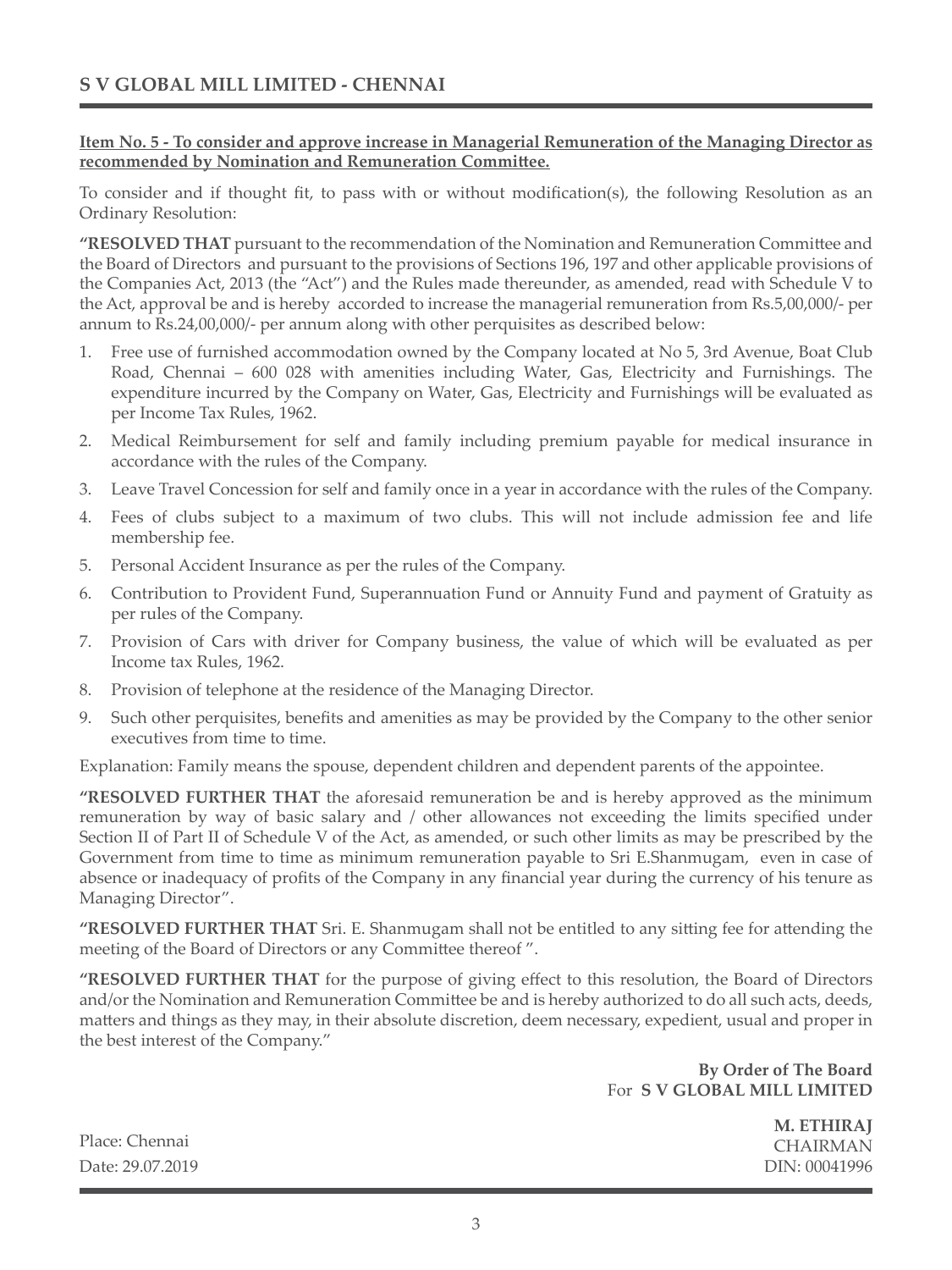## **STATEMENT PURSUANT TO SECTION 102 OF THE COMPANIES ACT, 2013**

#### **Item No: 4**

Pursuant to Section 149 and other applicable provisions of the Companies Act, 2013 and rules made thereunder read with Schedule IV of the Companies Act, 2013, Sri. Y. Satyajit Prasad was appointed as an Independent Director of the Company by the Board of Directors for a period of 5 years till 31.03.2019. Pursuant to Section 149(10) of the Companies Act, 2013, an Independent Director shall hold office for a term of up to five consecutive years, but shall be eligible for re-appointment on passing a special resolution by the Company. Further, pursuant to Section 149(11) of Companies Act, 2013, no independent Director shall hold office for more than two consecutive terms. Accordingly, on the recommendation of the Nomination & Remuneration Committee, the Board of Directors, at their meeting held on 04.02.2019 had, subject to the approval of members, proposed the appointment of Sri. Y. Satyajit Prasad as an Independent Director of the Company for a second consecutive term for a period of five years commencing from 01.04.2019 to 31.03.2024.

The Company has received notice in writing under the provisions of Section 160 of the Companies Act, 2013, from a member proposing the candidature of Sri. Y. Satyajit Prasad for the office of Independent Director, to be appointed as such under the provisions of Section 149, 152 and Schedule IV of the Companies Act, 2013.

The Company has also received from Sri. Satyajit Prasad (i) consent in writing to act as a Director in Form DIR 2 pursuant to Rule 8 of the Companies (Appointment & Qualification of Directors) Rules 2014, ("Appointment Rules") (ii) Intimation in Form DIR 8 in terms of the Appointment Rules to the effect that he is not dis-qualified under Section 164(2) of the Act, and (iii) A declaration to the effect that he meets the criteria of Independence as provided in Section 149(6) of the Act.

In the opinion of the Board, Sri.Y. Satyajit Prasad, the director proposed to be appointed as an Independent Director, fulfils the conditions specified in the Companies Act, 2013, the Rules and the Listing Regulations made thereunder and he is Independent. The resolution seeks the approval of members for the appointment of Sri. Y. Satyajit Prasad as an Independent Director of the Company upto 31.03.2024 pursuant to Section 149, 152 and other applicable provisions of the Companies Act, 2013 and the Rules made thereunder and his office shall not be liable to retire by rotation.

None of the Directors, key managerial personnel or their relatives except Sri. Y. Satyajit Prasad to whom the resolution relates, is interested or concerned in the resolution.

The Directors recommend the aforesaid Resolution for the approval by the Members as Special Resolution.

#### **Item No: 5**

In the Annual General Meeting held on 13.12.2017, the Shareholders have approved the appointment of Sri. E. Shanmugam as the Managing Director of the Company for a period of five years, with effect from April 03, 2017 with a remuneration of Rs.5,00,000/- per annum and other perquisites.

It is proposed, on the recommendation of the Nomination and Remuneration Committee and the Board of Directors and subject to provisions of Section 196, 197, 198, 203 read with Schedule V and other applicable provisions of the Companies Act, 2013 and the Companies (appointment and Remuneration of Managerial Personnel) Rules, 2014, (including any statutory modifications or re-enactment thereof) and Article 94 and 115 of Articles of Association of the Company, to increase the managerial remuneration from Rs.5,00,000 per annum to Rs.24,00,000/- per annum along with other perquisites which are more described in the draft resolution.

None of the Directors, Key Managerial Personnel or their relatives are concerned or interested in this resolution except Sri. E.Shanmugam, Sri. M.Ethiraj and Smt. S.Valli.

The Directors recommend the aforesaid Resolution for the approval by the Members as an Ordinary Resolution.

**By Order of The Board** For **S V GLOBAL MILL LIMITED**

> **M. ETHIRAJ** CHAIRMAN DIN: 00041996

Place: Chennai Date: 29.07.2019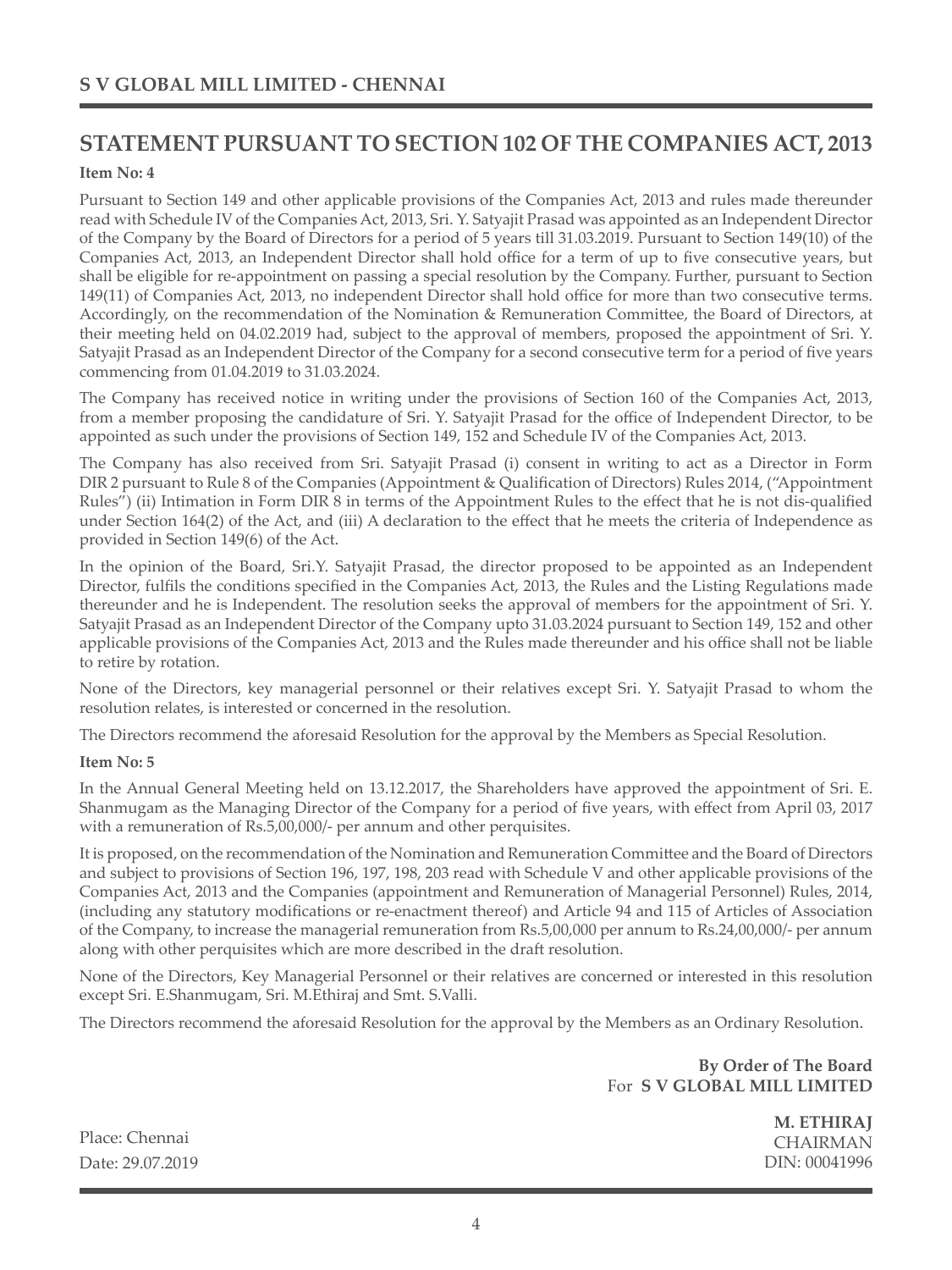#### **NOTES:**

#### **THE EXPLANATORY STATEMENT, PURSUANT TO SECTION 102 OF THE COMPANIES ACT, 2013 (THE ACT, 2013) IN RESPECT OF THE SPECIAL BUSINESS TO BE TRANSACTED AT THE ANNUAL GENERAL MEETING (AGM), AS SET OUT IN THE NOTICE IS ANNEXED HERETO.**

#### **Proxy**

- 1. A member entitled to attend and vote at the AGM is entitled to appoint one or more proxies to attend and vote on a poll instead of himself/herself and the proxy or proxies need not be member or members, as the case may be, of the Company.
- 2. A Proxy form for the AGM is enclosed. The instrument of Proxy, in order to be effective, must be deposited at the Registered Office of the Company not later than 48 hours before the commencement of the meeting. A person can act as a Proxy on behalf of members not exceeding fifty and holding in the aggregate not more than ten percent of the total Share Capital of the Company carrying voting rights. A Member holding more than ten percent of the total Share Capital of the Company carrying voting rights may appoint a single Proxy and such Proxy shall not act as a Proxy for any other person or shareholder.
- 3. Corporate Members intending to send their Authorized Representatives to attend the Meeting are requested to send a certified copy of the Board Resolution to the Company, authorizing their representative to attend and vote on their behalf at the meeting.
- 4. Members / Proxies / Authorized Representatives are requested to bring the duly filled attendance slip enclosed herewith to attend the meeting.
- 5. As a measure of economy, copies of the Annual Report will not be distributed at the venue of the AGM. Members are, therefore, requested to bring their copies of the Annual Report to the meeting.
- 6. Members who hold shares in dematerialized form are requested to write their Client ID and DP ID numbers and those who hold shares in physical form are requested to write their Folio Number in the Attendance Slip for attending the meeting.
- 7. In case of joint holders attending the meeting, only such joint holder who is higher in the order of names will be entitled to vote.
- 8. Additional information, pursuant to Regulation 36 of the SEBI(Listing Obligations and Disclosure Requirements) Regulations 2015, in respect of the Director seeking re-appointment at the AGM is furnished as an annexure to the Notice. The concerned Director has furnished consent/ declaration for his appointment as required under the Companies Act, 2013.
- 9. Pursuant to section 91 of the Companies Act, 2013 read with Rule 10 of the Companies (Management and Administration) Rules, 2014 and Regulation 42 of the SEBI (Listing Obligations and Disclosure Requirements) Regulations, 2015, the Register of Members and Share Transfer Books of the Company will remain closed from 20.09.2019 to 26.09.2019 (both days inclusive) for the purpose of 12th AGM.
- 10. The Register of Directors and Key Managerial Personnel and their shareholdings maintained under Section 170 of the Companies Act, 2013 will be available for inspection by the Members at the AGM.
- 11. The Securities and Exchange Board of India (SEBI) has mandated the submission of Permanent Account Number (PAN) by every participant in securities market. Members holding shares in electronic form are, therefore, requested to submit the PAN to their Depository Participants with whom they are maintaining their demat account(s). Members holding shares in physical form can submit their PAN details to the Company or to the Company's Registrar and Share Transfer Agent.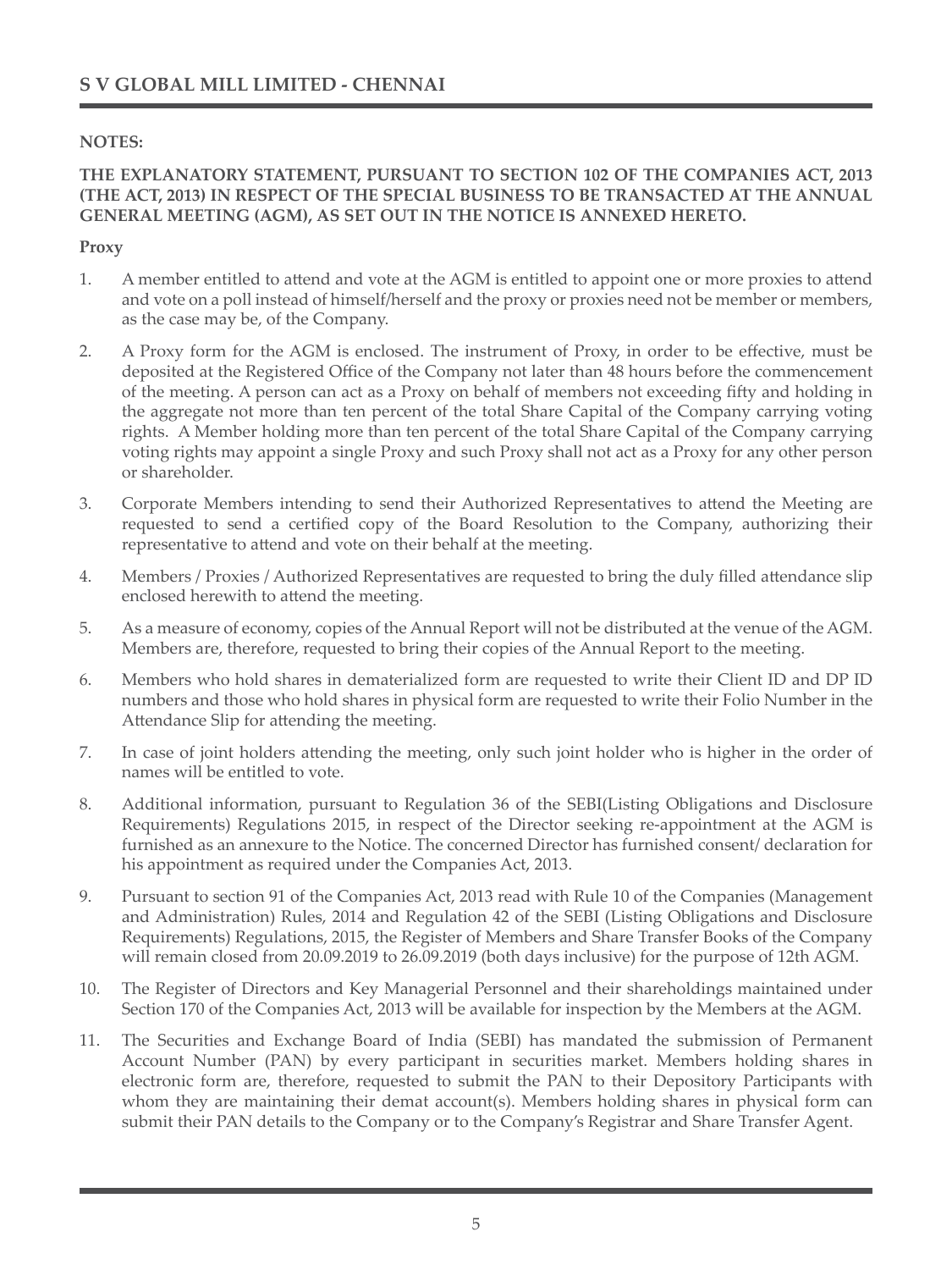- 12. Members desirous of receiving any information on the accounts or operations of the Company are requested to forward his/her queries to the Company at least 7 working days prior to the Annual General Meeting so that the required information can be made available at the Meeting.
- 13. M/s. Cameo Corporate Services Ltd., 'Subramanian Building', 5th Floor, No: 1, Club House Road, Chennai – 600 002. Phone: 044 – 2846 0390 to 2846 0395 is the Company's Registrar and Share Transfer Agent (RTA) for physical transfer of shares and all correspondence may be addressed directly to them. In respect of shares held in dematerialized form, Members may send requests or correspond through their respective Depository Participants.
- 14. Members are requested to register / update their email ID's and addresses in respect of shares held in dematerialized form with their respective Depository Participants and in respect of shares held in physical form with the Company's Registrar and Share Transfer Agent (RTA). Members holding shares in physical form, in their own interest, are requested to dematerialize their shares to avail the benefits of electronic trading/holding.
- 15. Members who have multiple folios in identical names in the same order are requested to send all the Share Certificates either to the Company addressed to the Registered Office or to the Company's Registrar and Share Transfer Agent for consolidation of such folios into one to facilitate better services.
- 16. Members may also note that the Notice of the 12th AGM and the Annual Report will be available on the Company's Website www.svgml.com for their download and in the web-site of CDSL www.evoting.com or can obtain by writing to the Company's Registrar and Share Transfer Agent (RTA).
- 17. All documents referred to in the Notice calling the 12th AGM is available for inspection at the Registered Office of the Company during business hours between 3.00 PM and 5.00 PM on all working days of the Company up to the date of the AGM.
- 18. During the period beginning 24 hours before the time fixed for the commencement of the meeting and ending with the conclusion of the meeting, a member would be entitled to inspect the proxies lodged at any time during the business hours of the Company provided that not less than three days of notice in writing is given to the Company.
- 19. Electronic copy of the Annual Report and the Notice of the AGM inter alia indicating the process and manner of e-voting along with attendance slip and proxy form are being sent to all Members whose email ids are registered with the Company/Depository Participant(s) for communication purposes unless any member has requested for a hard copy of the same. For Members who have not registered their email address, physical copies of the above documents are being sent in the permitted mode.

#### **VOTING THROUGH ELECTRONIC MEANS**

In compliance with Section 108 of the Companies Act, 2013 read with Rule 20 of the Companies (Management and Administration) Rules, 2014 as substituted by the Companies (Management and Administration) Amendment, Rules 2015 and Regulation 44 of the SEBI (Listing Obligations and Disclosure Requirements) Regulations, 2015, the Company has provided a facility to the Members to exercise their votes electronically through the electronic voting service provided by the Central Depository Services (India) Limited. Once a vote on the resolution is cast, the member shall not be allowed to change it subsequently.

The facility for voting through ballot paper will also be made available at the AGM and Members attending the AGM who have not already cast their votes by remote e-voting shall be able to exercise their right at the AGM through ballot paper. Members who have cast their votes by remote e-voting prior to the AGM may attend the AGM but shall not be entitled to cast their votes once again.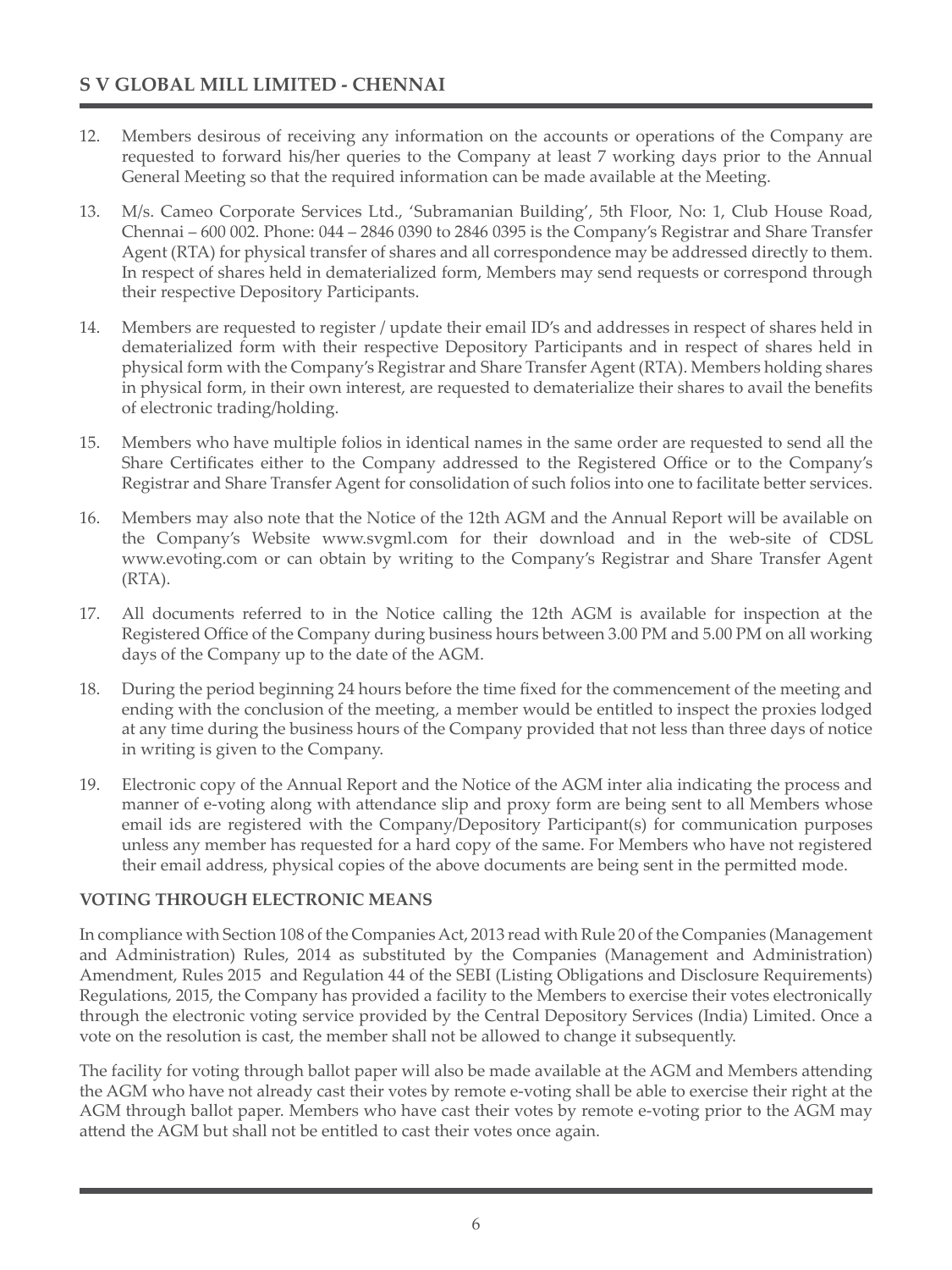In case of Joint holders attending AGM, the member whose name appears as the first holder in the order of names as per the Register of Members of the Company will be entitled to vote.

The voting rights of the shareholders shall be in proportion to their shares of the paid up equity share capital of the Company as on the cut-off date (record date) of 19.09.2019 and accordingly, Members as on the cut-off date as mentioned above only shall be entitled to avail the facility of remote e-voting or ballot paper.

A person who has acquired the shares and has become a Member of the Company after the dispatch of the Notice of the AGM and prior to the Cut Off Date i.e. 19.09.2019 shall be entitled to exercise his/her vote either electronically i.e. remote e-voting or through Poll at the AGM by following the instructions mentioned in this part.

#### **The instructions for shareholders voting electronically are as under:**

The voting period begins on 23.09.2019 at 09.00 A.M and ends on 25.09.2019 at 05.00 P.M. During this period shareholders' of the Company, holding shares either in physical form or in dematerialized form, as on the cut-off date (19.09.2019) may cast their vote electronically. The e-voting module shall be disabled by CDSL for voting thereafter.

| 01 | Log on to the e-voting website www.evotingindia.com during the voting period.                                                                                                                                                                        |
|----|------------------------------------------------------------------------------------------------------------------------------------------------------------------------------------------------------------------------------------------------------|
| 02 | Click on "Shareholders".                                                                                                                                                                                                                             |
| 03 | Now, select "S V GLOBAL MILL LIMITED" from the drop down menu and click on "SUBMIT".                                                                                                                                                                 |
| 04 | Now Enter your User ID<br>For CDSL: 16 digits beneficiary ID,<br>a.<br>For NSDL: 8 Character DP ID followed by 8 Digits Client ID,<br>b.<br>Members holding shares in physical form should enter the Folio Number registered with the Company.<br>C. |
| 05 | Next enter the Image Verification as displayed and Click on Login.                                                                                                                                                                                   |
| 06 | If you are holding shares in demat form and had logged on to www.evotingindia.com and voted on an earlier<br>voting of any company, then your existing password is to be used.                                                                       |

#### **In case of member receiving e-mail:**

#### **If you are a first time user follow the steps given below:**

| PAN                         | For Members holding shares in Demat Form and Physical Form                                                                                                                                                                                                                                                                                                        |
|-----------------------------|-------------------------------------------------------------------------------------------------------------------------------------------------------------------------------------------------------------------------------------------------------------------------------------------------------------------------------------------------------------------|
|                             | Enter your 10 digit alpha-numeric PAN issued by Income Tax Department.                                                                                                                                                                                                                                                                                            |
|                             | Members who have not updated their PAN with the Company/Depository Participant are requested to<br>enter their name in CAPITAL followed by the last 8 digits of the demat account / folio number in the<br>PAN field.                                                                                                                                             |
|                             | In case the folio number is less than 8 digits, enter the applicable number of $0$ 's before the number after<br>the first two characters of the name in CAPITAL letters. Eg. If your name is Ramesh Kumar with Folio No.<br>1 then enter RA00000001 in the PAN field.                                                                                            |
| Date of<br>Birth            | Enter the date of birth as recorded in your demat account or in the Company records for the said demat<br>account of folio in dd/mm/yyyy format.                                                                                                                                                                                                                  |
| Dividend<br>Bank<br>Details | Enter the Dividend Bank Details as recorded in your demat account or in the company records for the<br>said demat account or folio. Please enter the date of birth or dividend bank details in order to login. If the<br>details are not recorded with the depository or Company please enter the Member id / folio number in<br>the Dividend Bank details field. |

After entering these details appropriately, click on "SUBMIT" tab.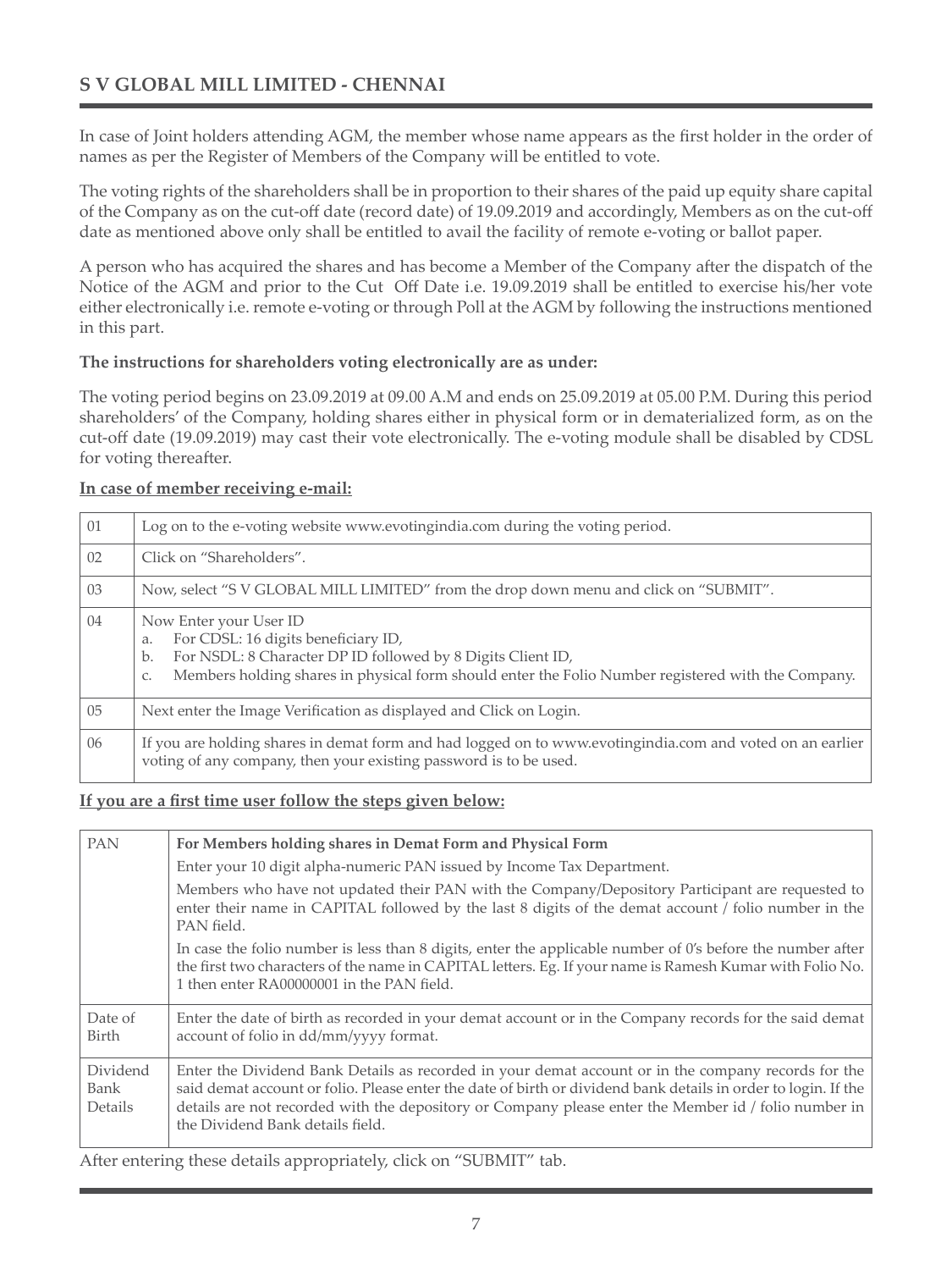Members holding shares in physical form will then reach directly the EVSN (Company selection screen). However, Members holding shares in demat form will now reach 'Password Creation' menu wherein they are required to mandatorily enter their login password in the new password field. Kindly note that this password is to be also used by the demat holders for voting for resolutions of any other company on which they are eligible to vote, provided that company opts for e-voting through CDSL platform. It is strongly recommended not to share your password with any other person and take utmost care to keep your password confidential.

For Members holding shares in physical form, the details can be used only for remote e-voting on the resolutions contained in this Notice.

Click on the Electronic Voting Sequence Number (EVSN) along with **"S V Global Mill Limited"** from the drop down menu and click on "SUBMIT" on which you choose to vote.

On the voting page, you will see "RESOLUTION DESCRIPTION" and against the same the option "YES/ NO" for voting. Select the option YES or NO as desired. The option YES implies that you assent to the Resolution and option NO implies that you dissent to the Resolution. Enter the number of shares (which represents number of votes) under "YES/ NO" or alternatively you may partially enter any number in "YES" and partially in "NO", but the total number in "YES" and "NO" taken together should not exceed your total shareholding.

Click on the "RESOLUTIONS FILE LINK" if you wish to view the entire Notice/Resolution details.

After selecting the resolution, you have decided to vote on, click on "SUBMIT". A confirmation box will be displayed. If you wish to confirm your vote, click on "OK", else to change your vote, click on "CANCEL" and accordingly modify your vote.

Once you "CONFIRM" your vote on the resolution, you will not be allowed to modify your vote.

You can also take a print of the votes cast by clicking on "Click here to print" option on the Voting page.

If a demat account holder has forgotten the login password, then Enter the User ID and the image verification code and click on Forgot Password & enter the details as prompted by the system.

Shareholders can also cast their vote using CDSL's mobile app m-Voting available for android based mobiles. The m-Voting app can be downloaded from Google Play Store. Apple and Windows phone users can download the app from the App Store and the Windows Phone Store respectively. Please follow the instructions as prompted by the mobile app while voting on your mobile.

#### **Note for Non – Individual Members (Institutional Shareholders) and Custodians:**

Institutional shareholders (i.e. other than Individuals, HUFs, NRI etc.,) and Custodians are required to log on to https://www.evotingindia.co.in and register themselves as Corporates.

A scanned copy of the Registration Form bearing the stamp and sign of the entity should be emailed to helpdesk.evoting@cdslindia.com.

After receiving the login details a Compliance User should be created using the admin login and password. The Compliance User would be able to link the account(s) for which they wish to vote on.

The list of accounts linked in the login should be mailed to helpdesk.evoting@cdslindia.com and on approval of the accounts they would be able to cast their vote.

A scan copy of the Board Resolution and Power of Attorney (POA) which they have issued in favor of the Custodian, if any, should be uploaded in PDF format in the system for the scrutinizer to verify the same.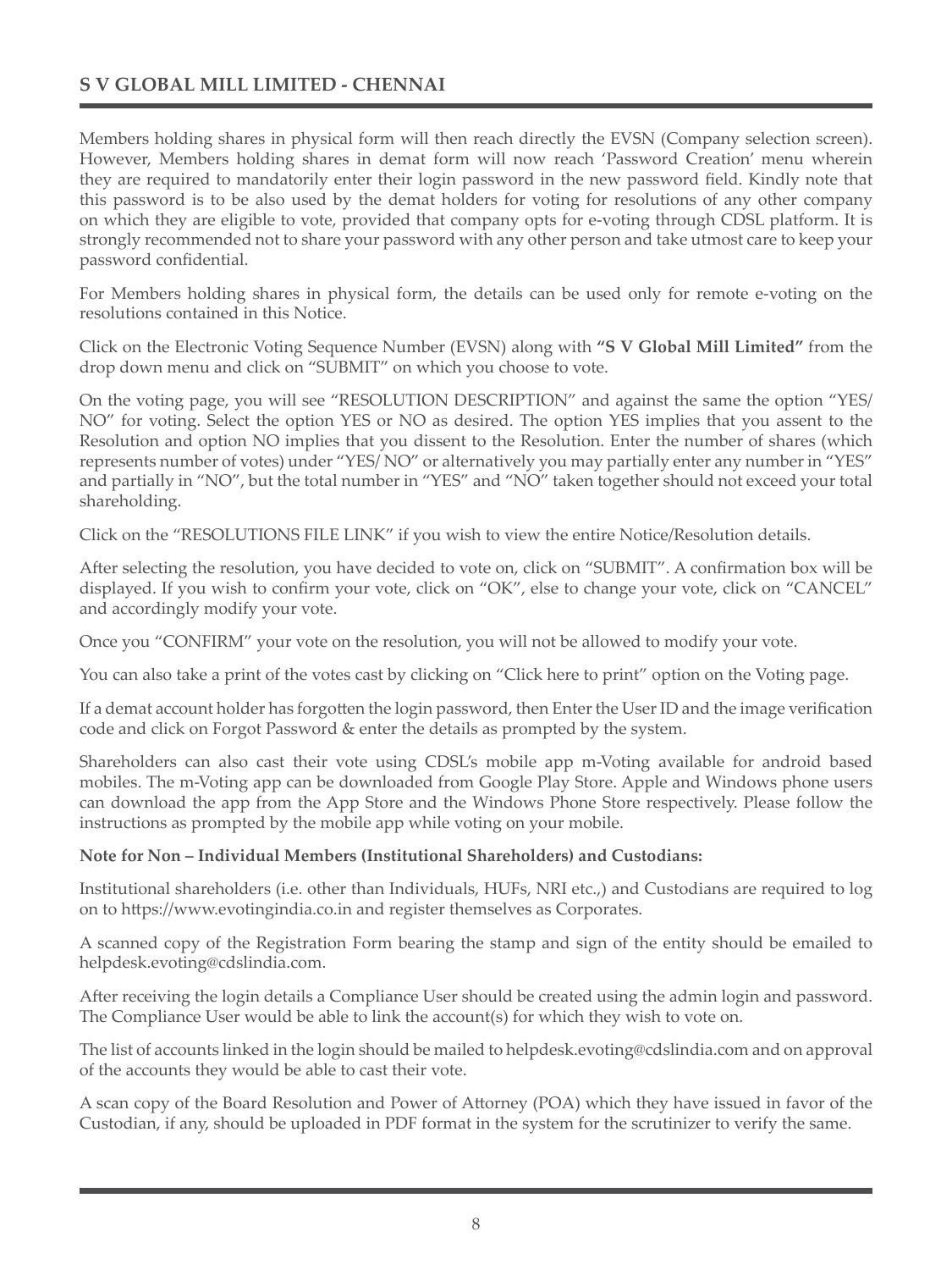In case of members receiving the physical copy, please follow all steps as above to cast vote.

In case you have any queries or issues regarding e-voting, you may refer the Frequently Asked Questions ("FAQs") and e-voting manual available at www.evotingindia.com, under help section or write an email to helpdesk.evoting@cdslindia.com. On the alternative, they may also contact CDSL on Toll free Number 1800-200-5533.

#### **The Company has appointed Sri. R. Kannan, practicing Company Secretary, Chennai (C.P.No. 3363) to act as Scrutinizer for conducting the electronic voting process in a fair and transparent manner.**

The scrutinizer shall, immediately after the conclusion of voting at the AGM, first count the votes cast at the Annual General Meeting, thereafter unblock the votes cast through e-voting in the presence of two witnesses not in the employment of the Company and make, not later than three working days from the conclusion of the meeting, a consolidated scrutinizer's report of the total votes cast in favor or against, if any to the Chairman or a person authorized by him in writing who shall counter-sign the same. Thereafter, the Chairman or the person authorized by him in writing shall declare the result of the voting forthwith.

The results declared alongwith the scrutinizer's report will be placed on the Company's web-site www.svgml.com and on the web-site of CDSL immediately after the result is declared by the Chairman/ Authorized person and the results will also be communicated to the Stock Exchange where the shares of the Company are listed.

> **By Order of The Board** For **S V GLOBAL MILL LIMITED**

Place: Chennai Date: 29.07.2019

**M. ETHIRAJ CHAIRMAN** DIN: 00041996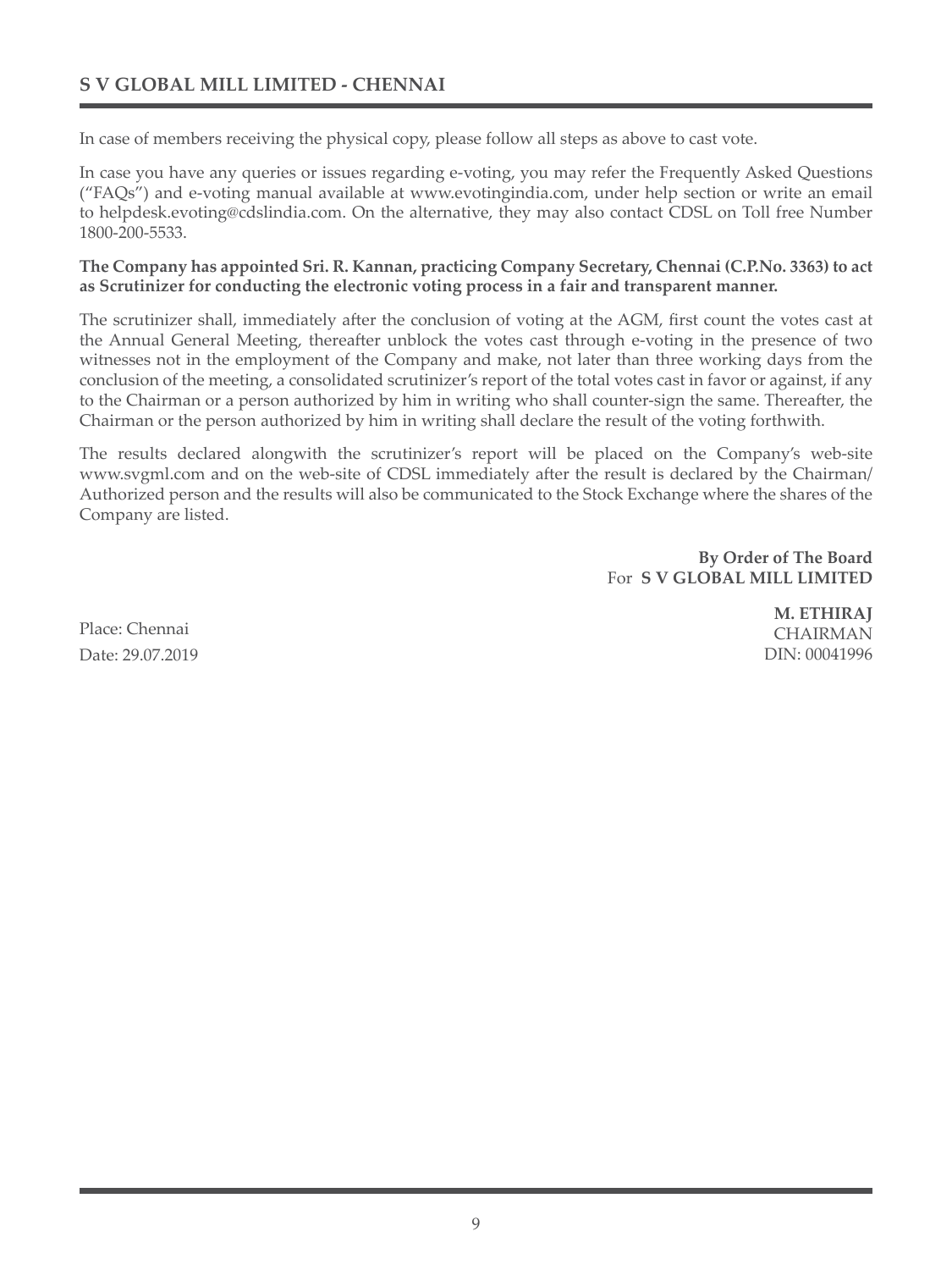#### **ANNEXURE**

ADDIITONAL INFORMATION ON THE DIRECTOR RECOMMENDED FOR RE-APPOINTMENT AS REQUIRED UNDER REGULATION 36(3) OF SEBI (LISTING OBLIGATIONS AND DISCLOSURE REQUIREMENTS) REGULATIONS, 2015

| Name of the Director                                                                                    | Sri.M.Ethiraj                                                                                                                                                                                                                                                                                                                                            |
|---------------------------------------------------------------------------------------------------------|----------------------------------------------------------------------------------------------------------------------------------------------------------------------------------------------------------------------------------------------------------------------------------------------------------------------------------------------------------|
| Date of Birth                                                                                           | 21.01.1934                                                                                                                                                                                                                                                                                                                                               |
| Date of Appointment                                                                                     | 13.10.2007                                                                                                                                                                                                                                                                                                                                               |
| Expertise in specific functional areas                                                                  | He has over 5 decades of rich experience in varied<br>industries like Sugar, Textile, Chemicals and Real Estate.                                                                                                                                                                                                                                         |
| Disclosure of relationship between Directors inter-se                                                   | Father of Sri. E. Shanmugam, Managing Director and Smt.<br>Valli.S, Director                                                                                                                                                                                                                                                                             |
| Chairmanship / Directorship of other Companies<br>(excluding Foreign Companies and Section 8 Companies) | S V Global Finance Private Limited<br>The Thirumagal Mills Limited<br>Thirumagal Enterprise Limited<br>Sriraj Mills Private Limited<br>Srinidhi Finance Private Limited<br>Tiger Farms and Enterprise Private Limited<br>Artha Farms Limited<br>Artha Trading Private Limited<br>S V Technology Solutions Private Limited<br>Vasantha Ethiraj Foundation |
| Committee position held in other Companies                                                              | Nil                                                                                                                                                                                                                                                                                                                                                      |
| Shareholding in the Company                                                                             | 20,14,920 Equity Shares of Rs.5/- each.                                                                                                                                                                                                                                                                                                                  |
|                                                                                                         |                                                                                                                                                                                                                                                                                                                                                          |
| Name of the Director                                                                                    | Sri. Y. Satyajit Prasad                                                                                                                                                                                                                                                                                                                                  |
| Date of Birth                                                                                           | 30.03.1969                                                                                                                                                                                                                                                                                                                                               |
| Date of Appointment                                                                                     | 29.04.2010                                                                                                                                                                                                                                                                                                                                               |
| Expertise in specific functional areas                                                                  | He has over 3 decades of rich experience in varied<br>industries like Sugar, Engineering and Textile.                                                                                                                                                                                                                                                    |
| Disclosure of relationship between Directors inter-se                                                   | NIL                                                                                                                                                                                                                                                                                                                                                      |
| Chairmanship / Directorship of other Companies<br>(excluding Foreign Companies and Section 8 Companies) | S V Global Finance Private Limited<br>Challapalli Concerns Private Limited<br>Amaravathi Cranes & Structurals Private Limited<br>Srijanani Knitting Private Limited<br>Star Scape Communications Private Limited<br>The Thirumagal Mills Limited                                                                                                         |
| Committee position held in other Companies                                                              | Nil                                                                                                                                                                                                                                                                                                                                                      |
| Shareholding in the Company                                                                             | <b>NIL</b>                                                                                                                                                                                                                                                                                                                                               |

#### **By Order of The Board** For **S V GLOBAL MILL LIMITED**

**M. ETHIRAJ** CHAIRMAN DIN: 00041996

Place: Chennai Date: 29.07.2019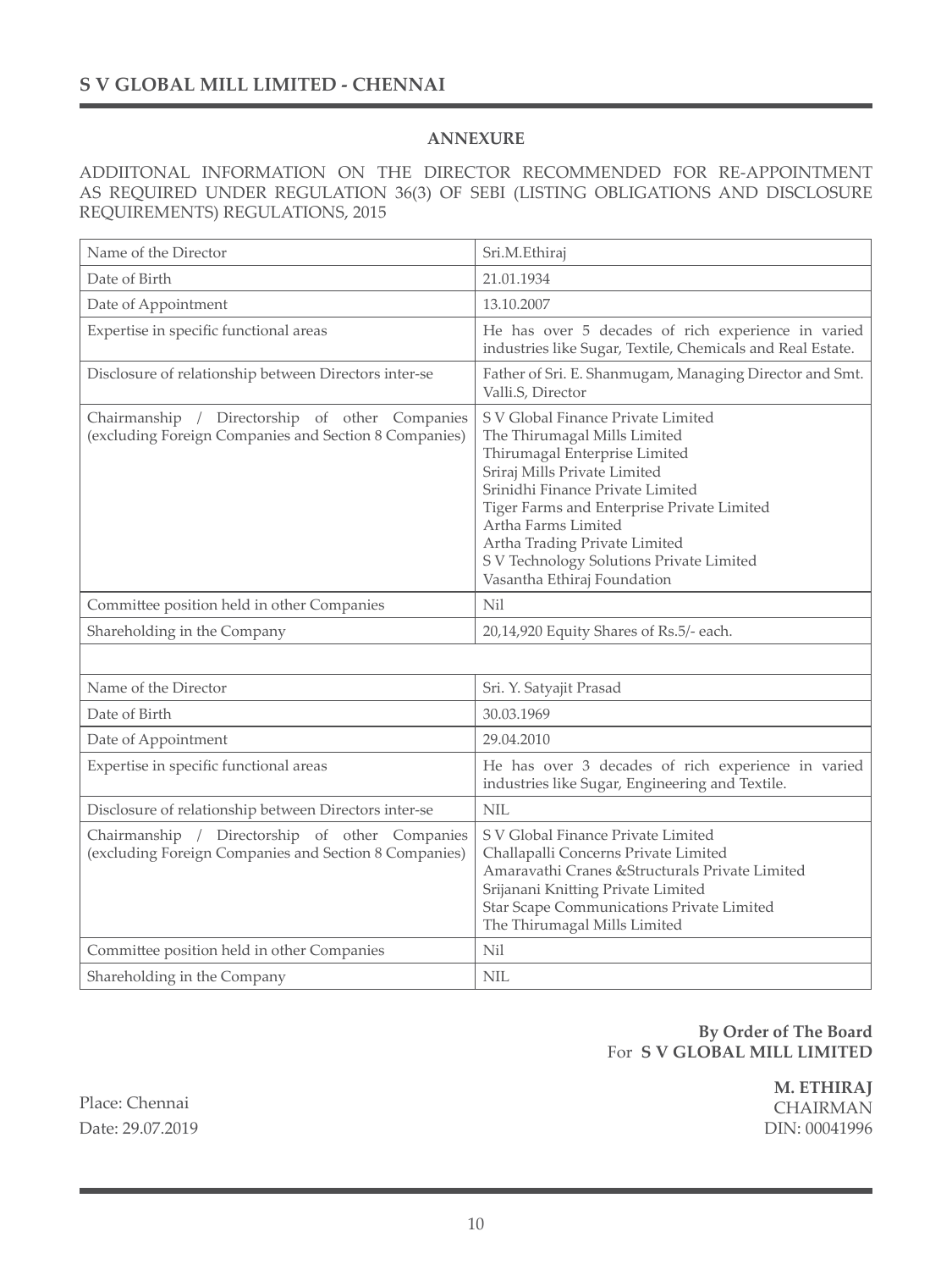## **DIRECTORS' REPORT FOR FY– 2018-'19.**

#### To

The Members,

Your Directors have pleasure in presenting their 12th Annual Report of the Company together with the audited financial statements for the year ended March 31, 2019.

#### **Financial Highlights**

| Rs. in Lakhs                                       |                   |                   |                   |
|----------------------------------------------------|-------------------|-------------------|-------------------|
|                                                    | Standalone        |                   | Consolidated      |
| Particulars                                        | $FY: 2018 - '19.$ | $FY: 2017 - '18.$ | $FY: 2018 - '19.$ |
| Revenue from Operations                            | 101.20            | 1064.68           | 1236.81           |
| Other Income                                       | 1013.73           | 700.46            | 308.12            |
| <b>Total Income</b>                                | 1114.93           | 1765.14           | 1544.93           |
| Profit before exceptional items Depreciation & Tax | $-1666.52$        | 1096.98           | $-1262.35$        |
| Exceptional items                                  | 44.20             | 233.35            | 44.20             |
| Less: Depreciation                                 | 30.79             | 31.24             | 30.79             |
| : Tax Expense                                      | 105.75            | 266.70            | 231.16            |
| Profit after Tax                                   | $-1847.26$        | 565.69            | $-1568.49$        |

#### **Consolidated Financial Statements**

The consolidated financial statements have been prepared pursuant to the provisions of the Companies Act, 2013 as also the Listing Agreement entered in to with the stock exchange. The statements have been prepared in accordance with the IND AS as prescribed by the ICAI. The consolidated financial statements of the Company are prepared in accordance with the provisions of Section 129 of the Act, 2013 read with the Companies (Accounts) Rules, 2014 and Regulation 33 of SEBI (LODR) Regulations along with a separate statement containing the salient features of the financial performance of subsidiaries / associate in the prescribed form.

#### **Overview of Operations**

For the financial year under review, the total income stood at Rs.1544.93 lakhs on a consolidated basis. The PAT stood at Rs.-1568.49 Lakhs, due to the provision of Rs.21,34,19,601/- on account of admission of Padmaadevi Sugars Limited (formerly Known as S V Sugar Mills Limited) in NCLT. Padmaadevi Sugars Limited is a non-related, public limited Company in whose name, the amount was outstanding in the books of accounts of our Company, on account of a book entry devolved from Binny Limited, as the result of demerger.

#### **Subsidiary**

S V Global Finance Private Limited in their Board meetings held on 4.05.2019, 03.06.2019 and 08.07.2019 declared interim dividend for the financial year 2018-19 as detailed below: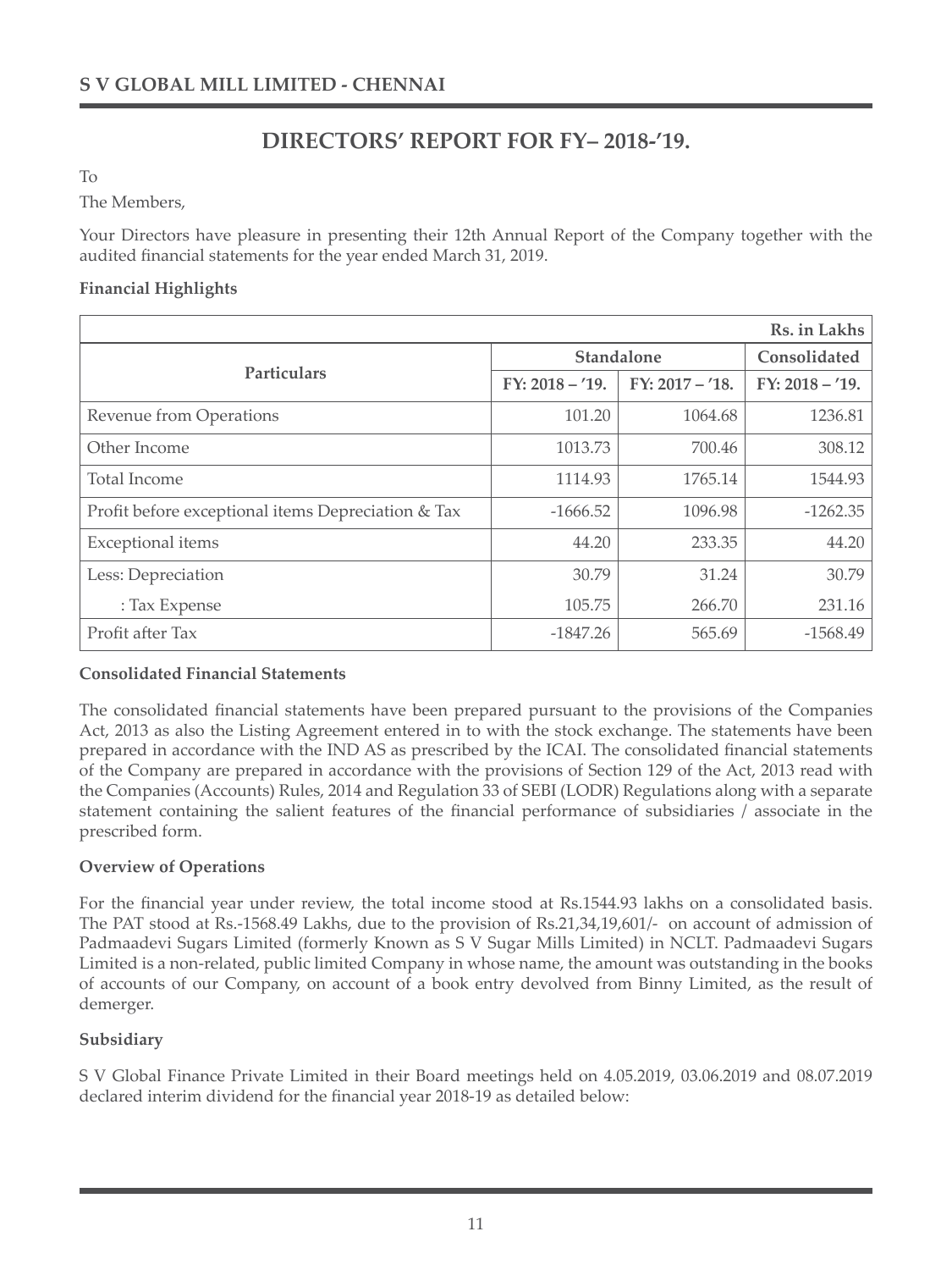- a. Rs. 0.15 per share (1.5%) Rs.19,50,000
- b. Rs.0.11 per share ( 1.1%) Rs.14,30,000
- c. Rs.0.14 per share (1.4%) Rs.18,20,000

The audited consolidated financial statements together with Auditors' Report form part of the Annual Report. The audited financial statements of the subsidiary company will be made available to the shareholders, on receipt of request from any shareholder and it has also been placed on the website of the Company www.svgml.com. This will also be available for inspection by the shareholders at the registered office during the business hours.

The separate statement containing the salient features of the financial statements of the above named subsidiary in Form AOC -1 as Annexure "B" forms part of consolidated financial statements in compliance with Section 129(3) and other applicable provisions, if any, of the Companies Act, 2013 read with Rule 5 of the Companies (Accounts) Rules, 2014.

#### **Dividend**

In order to conserve the funds for future operations, no dividend is being proposed for the financial year 2018-'19.

#### **Transfer to Reserves**

Appropriation to general reserves for the financial year ended March 31, 2019 as per standalone and consolidated financial statements are as under:

|                                                         |            | (Rs. in Lakhs) |
|---------------------------------------------------------|------------|----------------|
| Particulars                                             | Standalone | Consolidated   |
| Balance of General Reserve at the beginning of the year | 16669.92   | 16721.85       |
| Add: Net Profit for the year                            | $-1847.25$ | $-1568.49$     |
| Less: Adjustment for Extinguishment of Shares           | 9788.18    | 9788.18        |
| Balance of General Reserve at the end of the year       | 5034.49    | 5365.18        |

#### **Company's Working /State of Affairs**

The Company operates in one segment i.e., Real Estate business and the subsidiary company S V Global Finance Private Limited operates as an NBFC (non-deposit). During the Financial Year 2018-'19, the revenue of the Company on standalone basis is Rs.1114.94 Lakhs (P.Y. Rs.1765.14 Lakhs) earned towards revenue from operations and other income. The revenueof the subsidiary during the Financial Year 2018-'19 is Rs.1137.47 Lakhs (P.Y. Rs.133.99 Lakhs) earned towards revenue from operations and other income.

The Honourable Supreme Court while disposing of the SLP filed by the Company against the order of Hon'ble High Court of Madras on the issue relating to non-election of a director and related corporate governance issues, vide its order dated 10.05.2018 and 17.05.2018, directed that the Company to buy the shares of respondents 1 to 6 at the price of Rs.100 crores within a period of 9 months from the date of the order. On payment, the share capital of the Company shall stand reduced by virtue of the order. The Hon'ble court further held that the buyback of share will not trigger the SEBI Takeover Regulations. The observations of the High Court will not bind in any other proceedings between the parties.

In compliance with the order of the Hon'ble Supreme Court of India dated 25.02.2019, the company deposited an amount of Rs.100 crore with the Court Registry on 06.03.2019. Thereafter, the Hon'ble Supreme Court vide its order dated 29.03.2019 directed the effecting of buyback and cancellation of shares.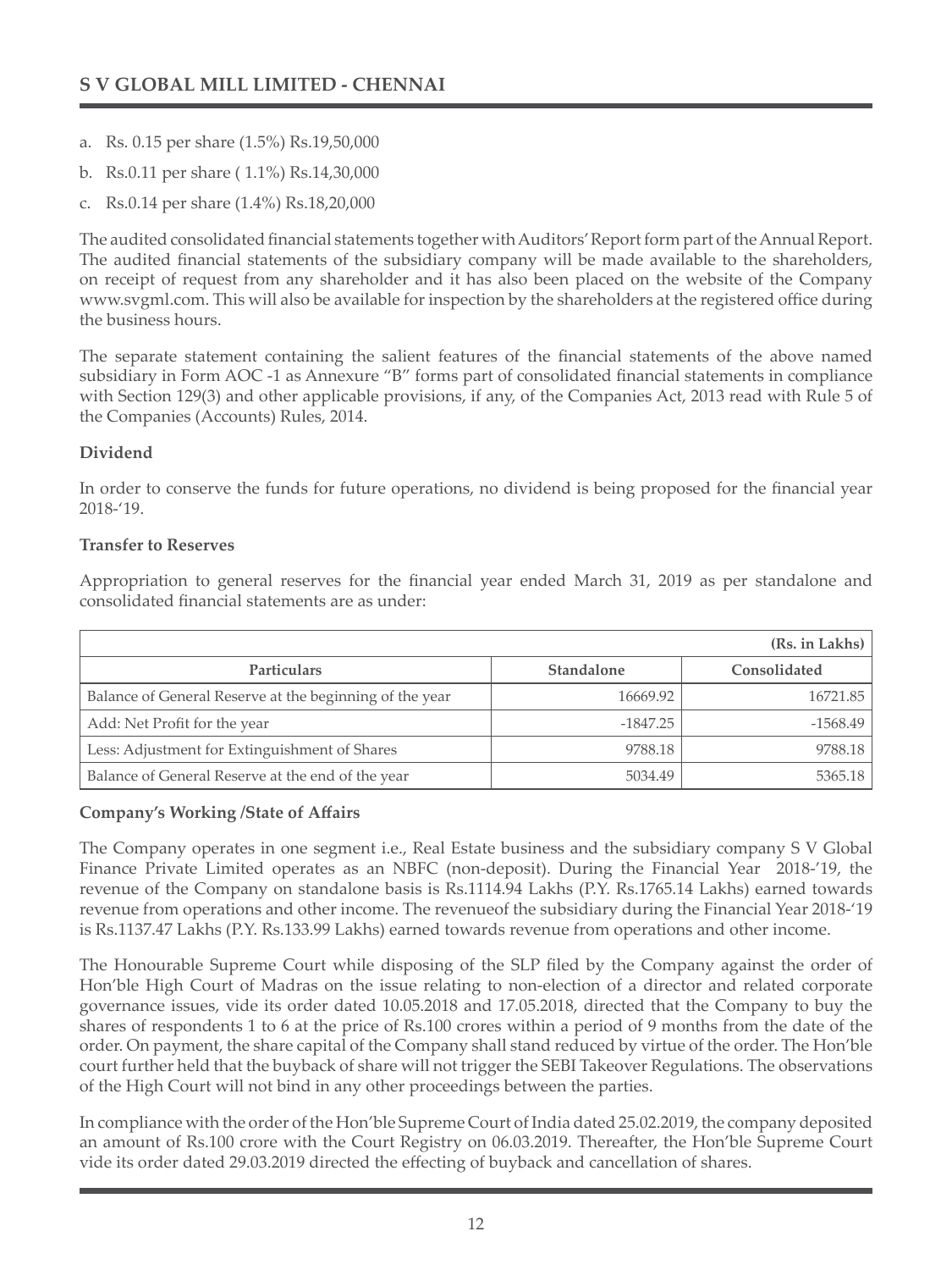Accordingly, the company has given effect to the same in the books of accounts resulting in reduction in the Equity Share Capital from Rs.11,15,97,050 to Rs.9,04,14,850. The balance of Rs.97,88,17,800 after reduction of shares has been adjusted against the free reserves of the company resulting in reduction of free reserves from Rs.140,27,65,556 to Rs. 42,39,47,756. Upon transfer of the loss of the current financial year amounting to Rs.18,47,25,260 the free reserves stands at Rs.23,92,22,496.

#### **Details of significant and material orders passed by the Regulators or Courts or Tribunals impacting the going concern status and company's operations in future.**

There are no significant and material orders passed by the Regulators / Courts or tribunals that would impact the going concern status of the Company and its future operations.

#### **Internal Financial Control and Risk Management**

The Company has an established Internal Financial Control framework including internal controls over financial reporting, operating controls and anti-fraud framework. The frame work is reviewed regularly by the Management and tested by internal audit team and presented to the Audit and Risk Management Committee. Based on periodical testing, the framework is strength ened from time to time, to ensure adequacy and effectiveness of Internal Financial Control.

The established controls are constantly assessed and strengthened with new / revised standard operating procedures. The Company has adopted policies and procedures for ensuring adherence to the Company's policies, safeguarding of its assets, the prevention and detection of frauds and errors, the accuracy and reliability of accounting records and timely preparation of reliable financial disclosures.

Pursuant to Section 134 (3) (n) of the Companies Act, 2013 the Company has framed a Risk Management Policy. In the opinion of the Board, there appears to be no element of risk which may threaten the existence of the Company.

#### **Internal Audit**

The internal audit is entrusted to M/s. Kalyanasundaram& Associates, Chartered Accountants to ensure that necessary controls are in place at all levels and all transactions are adequately authorized and reported correctly. To maintain its objectivity and independence, the Internal Auditor reports to the Chairman of the Audit Committee and to the Managing Director of the Company. The Audit Committee of the Board actively reviews the adequacy and effectiveness of the internal control systems and suggests improvements to strengthen the same. Significant internal audit observations and recommendations along with corrective actions thereon are presented to the Audit Committee of the Board periodically.

#### **Public Deposits**

The Company has not accepted any deposit from the public within the meaning of Chapter V of the Companies Act 2013 for the year ended 31st March 2019.

#### **Statutory Auditors**

Pursuant to the provisions of Section 139, 141, 142 and other applicable provisions, if any, of the Companies Act, 2013, M/s. P. B. Vijayaraghavan and Co., Chartered Accountants, Chennai (Firm Regn. No:004721S), had been appointed as the Statutory Auditors of the Company to hold their office for a term of three consecutive financial years commencing from FY 2016-'17 to 2018-'19 . Hence, a proposal is placed before the shareholders to reappoint M/s. P. B. Vijayaraghavan and Co., Chartered Accountants, Chennai (Firm Regn. No:004721S), as Statutory Auditors of the Company for a second term of 5 consecutive years from the conclusion of this Annual General Meeting until the conclusion of 17th Annual General Meeting of the Company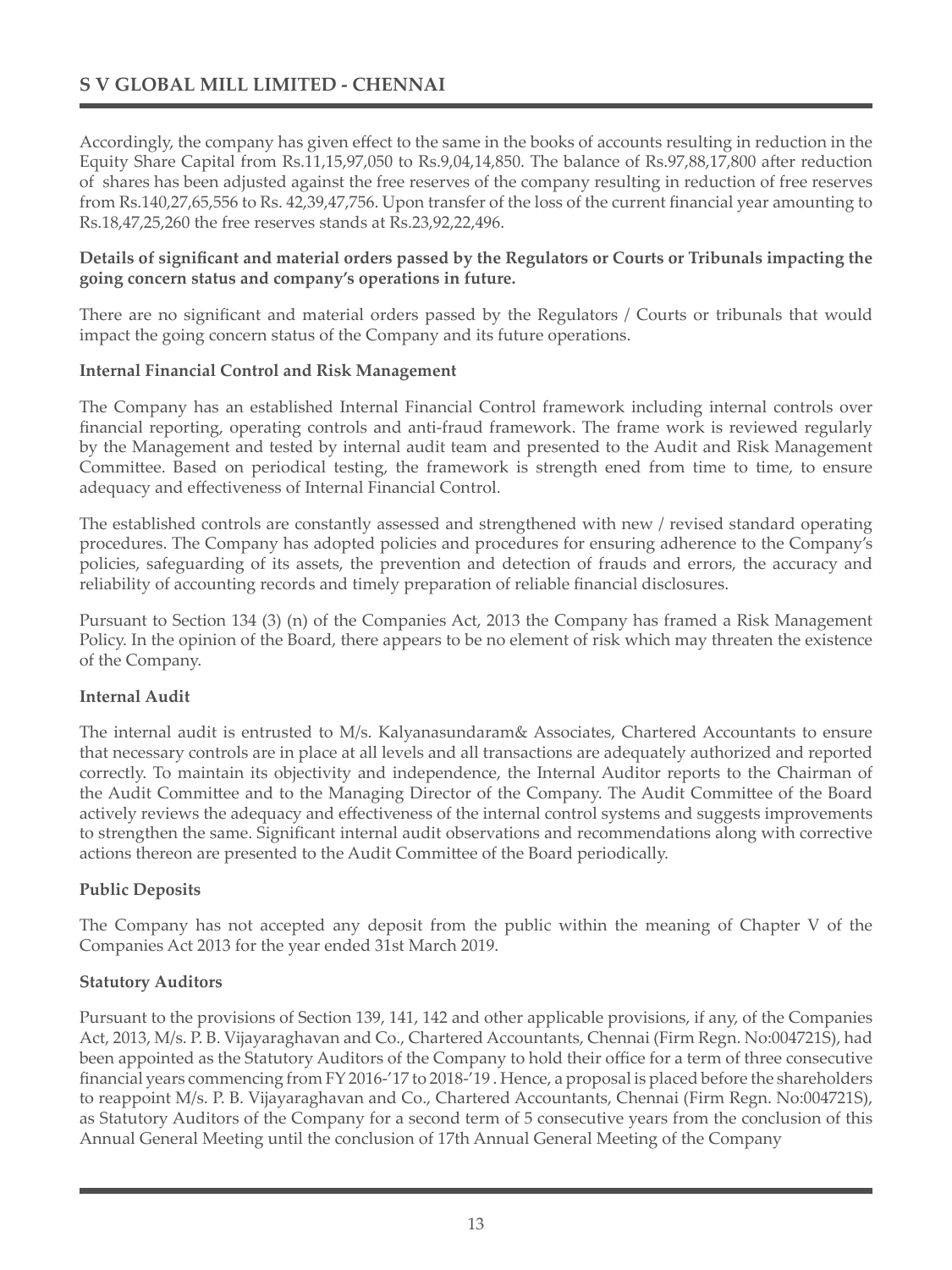#### **Auditors' Report**

The Statutory Auditors' Report for the Financial Year 2018-'19 does not contain any qualification, reservation or adverse remarks and the same is enclosed with the audited financial statements in this Annual Report.

#### **Share Capital**

During the year under review, the Company has neither issued shares with differential voting rights, sweat equity shares and employees stock options nor has it resorted to buy back of its securities.

#### **Extract of Annual Return**

The extract of Annual Return as on March 31, 2019in Form No. MGT - 9 as required under Section 92 and in accordance with Section 134(3)(a) of the Companies Act, 2013 read with Companies (Accounts) Rules 2014 is annexed herewith as Annexure "F" and forms part of the Board's Report.

#### **Conservation of Energy, Technology Absorption and Foreign Exchange Earnings and Outgo**

The particulars prescribed under Section 134 (3) (m) of the Companies Act, 2013 read with the Companies (Accounts) Rules, 2014 are not applicable. There was no foreign exchange inflow or outflow during the year under review.

#### **Corporate Social Responsibility (CSR)**

Your Company has a deep sense for caring the needy; improve the quality of life of the communities it serves. Pursuant to Section 135 of the Companies Act, 2013, the Company has constituted a CSR Committee.

The Composition of the CSR Committee, Web-link to the CSR Policy is annexed herewith as Annexure "A".

#### **Directors and Key Managerial Personnel**

#### **Retirement of Directors by Rotation**

In terms of the provisions of sub-section (6) read with explanation to Section 152 of the Act, 2013 two-thirds of the total number of Directors i.e., excluding Independent Directors, are liable to retire by rotation and out of which, one-third is liable to retire by rotation at every Annual General Meeting.

Pursuant to Section 152 of the Companies Act, 2013 read with the Companies (Appointment and Qualification of Directors) Rules, 2014 and the Articles of Association of the Company, Sri. M. Ethiraj, Director of the Company retires by rotation at the ensuing Annual General Meeting and, being eligible offers himself for re-appointment.

The resolution, seeking approval of the members, of the re-appointment of Sri. M. Ethiraj who is retiring by rotationis incorporated in the Notice of the ensuing Annual General Meeting along with brief details about him. The Board recommends the above appointment for the consideration of the Members of the Company at the ensuing Annual General Meeting.

#### **Reappointment of Sri.Y.Satyajit Prasad as Independent Director**

Pursuant to Section 149 and other applicable provisions of the Companies Act, 2013 and rules made thereunder read with Schedule IV of the Companies Act, 2013, Sri. Y. Satyajit Prasad was appointed as an Independent Director of the Company for a period of 5 years till 31.03.2019. Accordingly, on the recommendation of the Nomination & Remuneration Committee, the Board of Directors, at their meeting held on 04.02.2019 had, subject to the approval of members, proposed the appointment of Sri. Y. Satyajit Prasad as an Independent Director of the Company for a second consecutive term for a period of five years commencing from 01.04.2019 to 31.03.2024.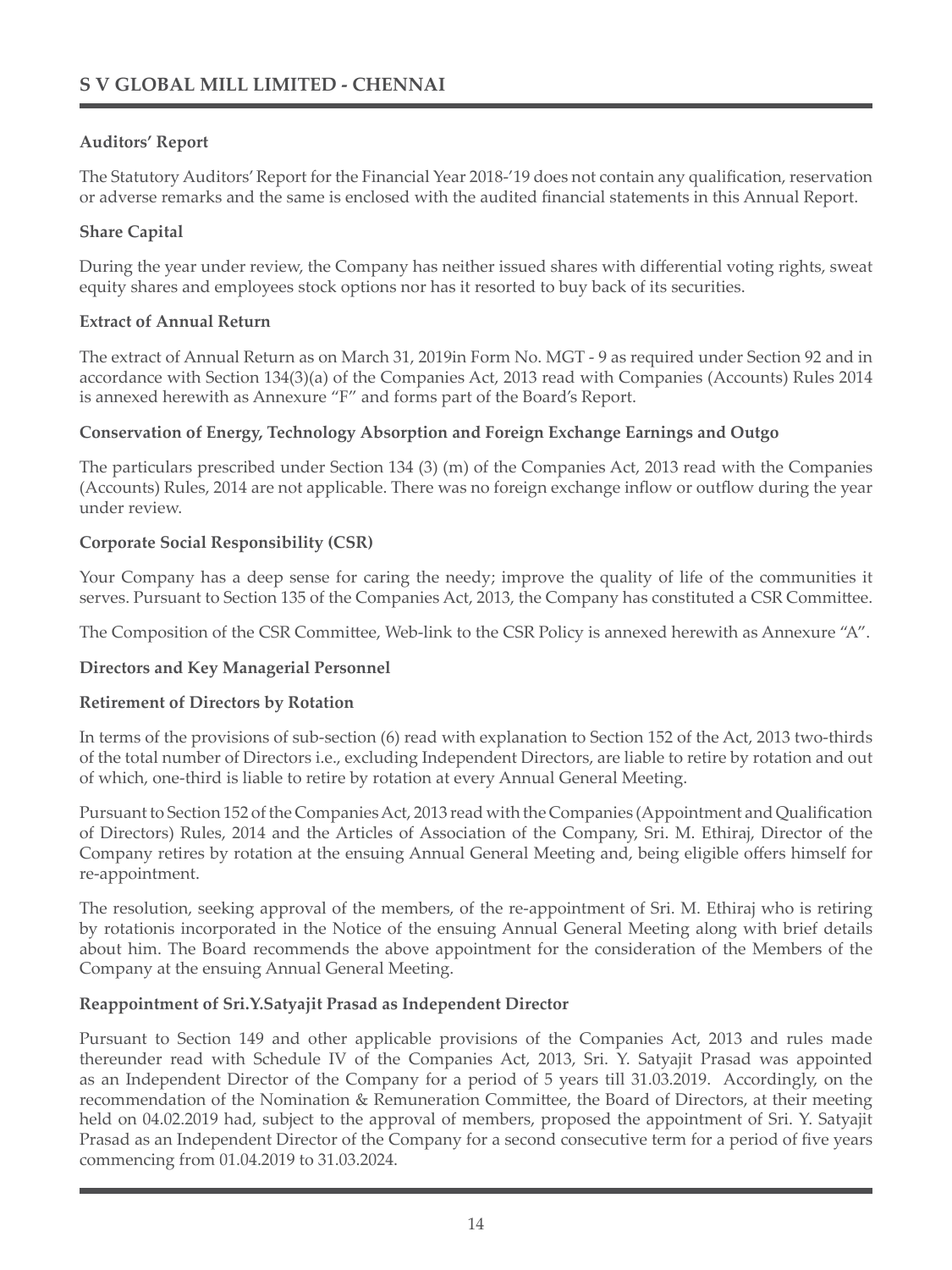The resolution seeking approval of the members for the re-appointment of Sri. Y. Satyajit Prasad as independent director has been incorporated in the Notice of the ensuing Annual General Meeting along with brief details about him. The Board recommends the above appointment for the consideration of the Members of the Company at the ensuing Annual General Meeting.

All the Independent Directors of the Company have submitted a declaration under Section 149(7) of the Companies Act, 2013 that each of them meets the criteria of Independence as provided in Section 149(6) of the Act and Regulation 16(b) of SEBI (LODR) Regulations, 2015 and there has been no change in the circumstances which may affect their status as an Independent Director during the year.

#### **Change in Chief Financial Officer/Company Secretary**

During the year Sri. K. Murali, Company Secretary of the company had resigned and relieved from the services on 11th May 2019 and Mr. R. Sugumaran, the present Chief Financial Officer was appointed as Company Secretary of the company effective 13th May 2019, based on the recommendation of the Nomination and Remuneration Committee and he would also hold the post of Chief Financial Officer, till a regular Chief Financial Officer is appointed.

#### **Key Managerial Personnel**

Pursuant to the provisions of Section 2(51), 203 of the Companies Act, 2013 read with Companies (Appointment and Remuneration of Managerial Personnel) Rules, 2014 the following are the Key Managerial Personnel of the Company:

- 1. Mr. E. Shanmugam Managing Director
- 2. Mr. R. Sugumaran Company Secretary and Chief Financial Officer

#### **Committees of the Board, its constitution and details of Meetings of the Board and other Committees of the Board held during FY 2018-'19:**

Brief details are provided in the Corporate Governance Report as per Annexure "D".

#### **Annual Performance Evaluation**

In line with the criteria evolved by the Nomination and Remuneration Committee, the performance of the Chairman, Managing Director, other Directors, Committees, Key Managerial Personnel and Senior Executives have been evaluated considering various evaluation aspects.

#### **Policy on Vigil Mechanism**

Pursuant to the provisions of Section 177(9) of the Companies Act, 2013 read with Rule 7 of the Companies (Meetings of its Board and its Powers) Rules, 2014 and in accordance with Regulation 22 of SEBI (LODR) Regulations, 2015 the Company has an established Policy on Vigil Mechanism for Directors / Employees and other stakeholders of the Company to report concerns about unethical behaviors, actual or suspected fraud, or violation of the Company's Code of conduct or ethics policy.The policy also provides a direct access to the Chairman of the Audit Committee to make protective disclosures to the management about the grievances or violation of the Company's code of conduct. The policy is disclosed on the Company's website www.svgml.com.

#### **Policies**

The Board of Directors of the Company have from time to time framed and approved various Policies in pursuance of the Companies Act, 2013 and the Listing Agreement/ SEBI (LODR) Regulations, 2015. These Policies and Codes are reviewed by the Board and are updated, if required. The following policies have been framed and has been disclosed on the Company's website www.svgml.com: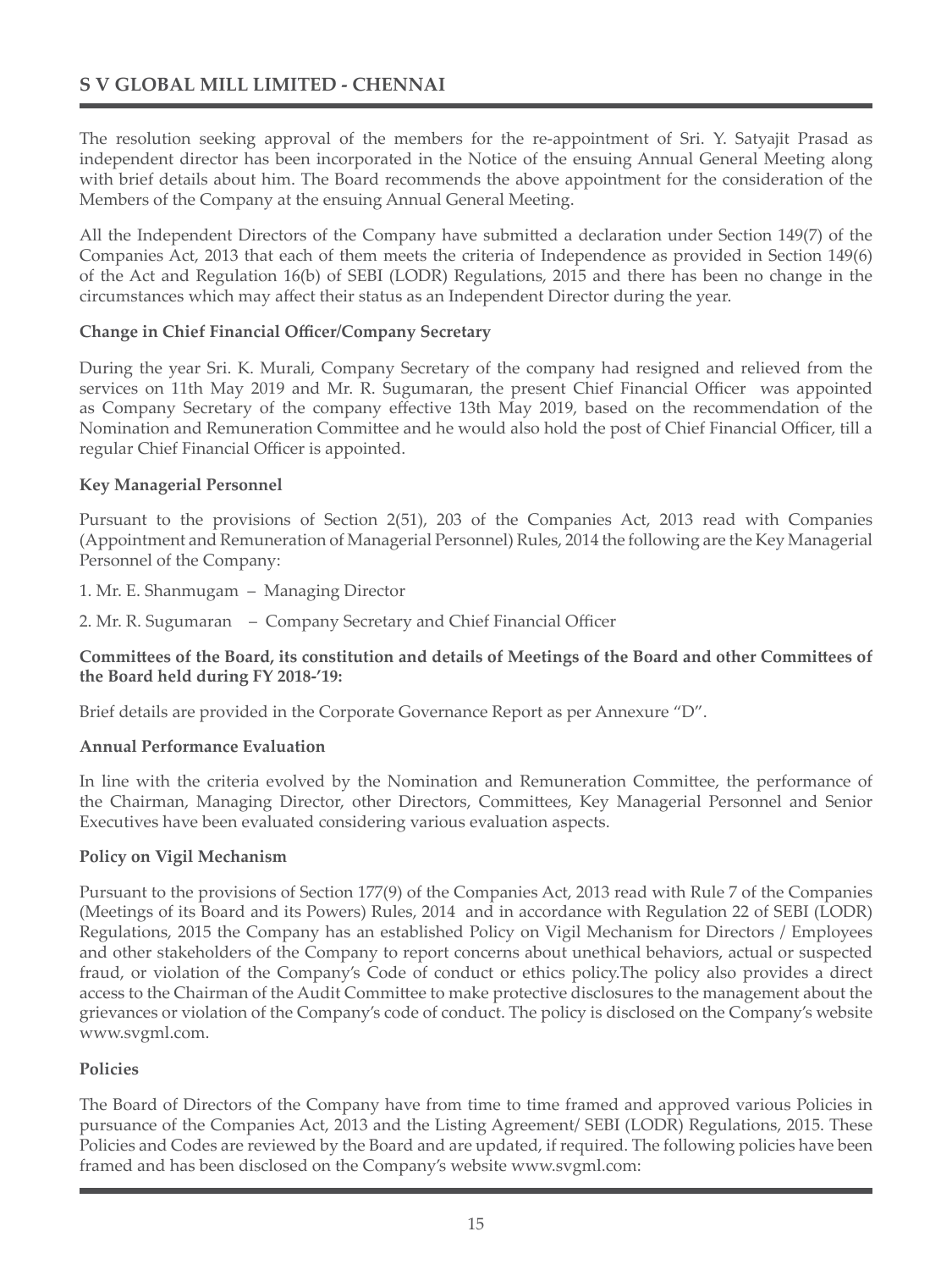- 1. Related Party Transaction Policy.
- 2. Policy on Material Subsidiary.
- 3. CSR Policy.
- 4. Whistle Blower Policy consisting of Vigil Mechanism.
- 5. Policy on determination of Materiality of Events or Information.
- 6. Code of Ethics and Business Principles applicable to Directors and Senior Management
- 7. Familiarization Program for Independent Directors.
- 8. Code of Conduct for Prohibition of Insider Trading.
- 9. Performance Evaluation Policy.

#### **Particulars of Loans, Guarantees or Investments**

The Company has not given any loans or guarantees covered under the provisions of Section 186 of the Companies Act, 2013 read with Rule 11(1) of Companies (Meetings of Board and its Powers) Rules 2014 except to its wholly owned subsidiary company viz., S V Global Finance Private Limited a loan of Rs.23.95 crores and made investment in the Equity Shares of Rs.13.00 crores .Please refer to Note 3 of notes on accounts on the standalone financial statements for the financial year 2018-19 for details of investment made by the company.

#### **Related Party Transactions**

The Audit Committee and the Board of Directors have approved the related party policy and the same has been hosted on the Company's website www.svgml.com. The policy intends to ensure that proper reporting, approval and disclosure processes are in place for all transactions between the Company and related parties.

The transactions entered into with related parties as defined under Section 2(76) of the Companies Act, 2013 read with Companies (Specification of Definition Details) Rules, 2014 were in the ordinary course of business and at arm's length basis. There were no materially significant transactions with related parties during the Financial Year 2018-'19 which were in conflict with the interest of the Company.

Suitable disclosures as required in Accounting Standard (AS) 18 have been made in the notes to the financial statements. Details of contracts / arrangements with related parties as required under Section 188 (1) and 134 (3) (h) of the Companies Act, 2013 read with Rule 8(2) of the Companies (Accounts) Rules, 2014 have been disclosed in Form AOC-2 and is attached as Annexure "C" (Form AOC-2) as annexed, which forms an integral part of this Report.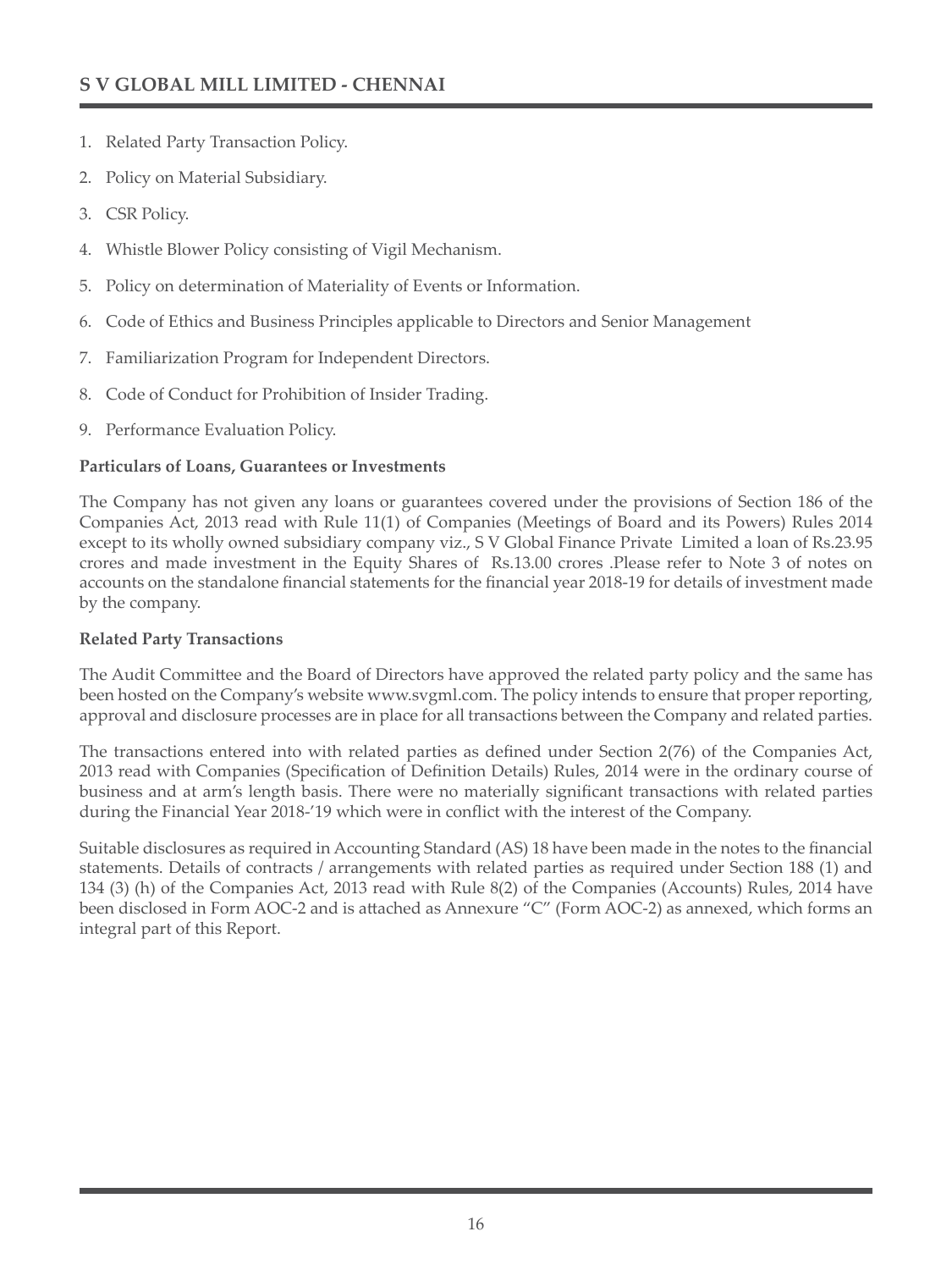#### **Comparative Analysis of Remuneration paid to the Directors and Employees**

| The ratio of the remuneration of each Director to the<br>median remuneration of the employees of the Company<br>for the financial year;                                                                                                                                                                                                                                                                                                                                                                    | No remuneration was paid except sitting fee to Non-<br>Executive Directors to attend the Board Meetings.<br>Managing Director is paid a remuneration of Rs. 5,00,000/-<br>per annum. Accordingly the ratio is 0.30 : 1. |
|------------------------------------------------------------------------------------------------------------------------------------------------------------------------------------------------------------------------------------------------------------------------------------------------------------------------------------------------------------------------------------------------------------------------------------------------------------------------------------------------------------|-------------------------------------------------------------------------------------------------------------------------------------------------------------------------------------------------------------------------|
| The percentage increase in remuneration of each Director,<br>Chief Financial Officer, Chief Executive Officer, Company<br>Secretary or Manager, if any in the financial year; Others<br>not applicable                                                                                                                                                                                                                                                                                                     | <b>NIL</b>                                                                                                                                                                                                              |
| The percentage increase in the median remuneration of<br>employees in the financial year.                                                                                                                                                                                                                                                                                                                                                                                                                  | <b>NIL</b>                                                                                                                                                                                                              |
| The number of permanent employees on the rolls of<br>company                                                                                                                                                                                                                                                                                                                                                                                                                                               | 13                                                                                                                                                                                                                      |
| The explanation on the relationship between average<br>increase in remuneration and company performance                                                                                                                                                                                                                                                                                                                                                                                                    | Not applicable, since the Company's performance is not<br>measurable                                                                                                                                                    |
| Comparison of remuneration of the Key Managerial<br>Personnel against the performance of the Company.                                                                                                                                                                                                                                                                                                                                                                                                      | As above                                                                                                                                                                                                                |
| Average percentile increase already made in the salaries<br>of employees other than the managerial personnel in the<br>last financial year and its comparison with the percentile<br>increase in the managerial remuneration and justification<br>thereof and point out if there are any exceptional<br>circumstance for increase in the managerial remuneration<br>and justification there of and point out if there are any<br>exceptional circumstances for increase in the managerial<br>remuneration. | Average percentile increase in salaries of non-managerial<br>Employees - NIL                                                                                                                                            |
| Comparison of the each remuneration of the Key<br>Managerial Personnel against the performance of the<br>company.                                                                                                                                                                                                                                                                                                                                                                                          | As above                                                                                                                                                                                                                |
| The key parameters for any variable component of<br>remuneration availed by the Directors.                                                                                                                                                                                                                                                                                                                                                                                                                 | N.A                                                                                                                                                                                                                     |
| The ratio of remuneration of the highest paid director to<br>that of the employees who are not directors but receive<br>remuneration in excess of the highest paid director during<br>the year.                                                                                                                                                                                                                                                                                                            | N.A                                                                                                                                                                                                                     |
| Affirmation that the remuneration is as per the<br>remuneration policy of the company.                                                                                                                                                                                                                                                                                                                                                                                                                     | Yes                                                                                                                                                                                                                     |

#### **Secretarial Audit Report**

Pursuant to Section 204 (1) of the Companies Act, 2013 read with Rule 9 of the Companies (Appointment and Remuneration of Managerial Personnel) Rules, 2014 the Secretarial Audit Report for FY 2018-'19 in Form No. MR-3 issued by a Company Secretary in practice is enclosed as Annexure "E" and forms an integral part of this report. The Secretarial Audit report does not contain any qualification, reservation or adverse remarks.

#### **Report on Corporate Governance**

Your Company is in compliance with the Corporate Governance guidelines, as laid out in the SEBI (LODR) Regulations. All the Directors and the Senior Management personnel have affirmed in writing their compliance with and adherence to the Code of Conduct adopted by the Company.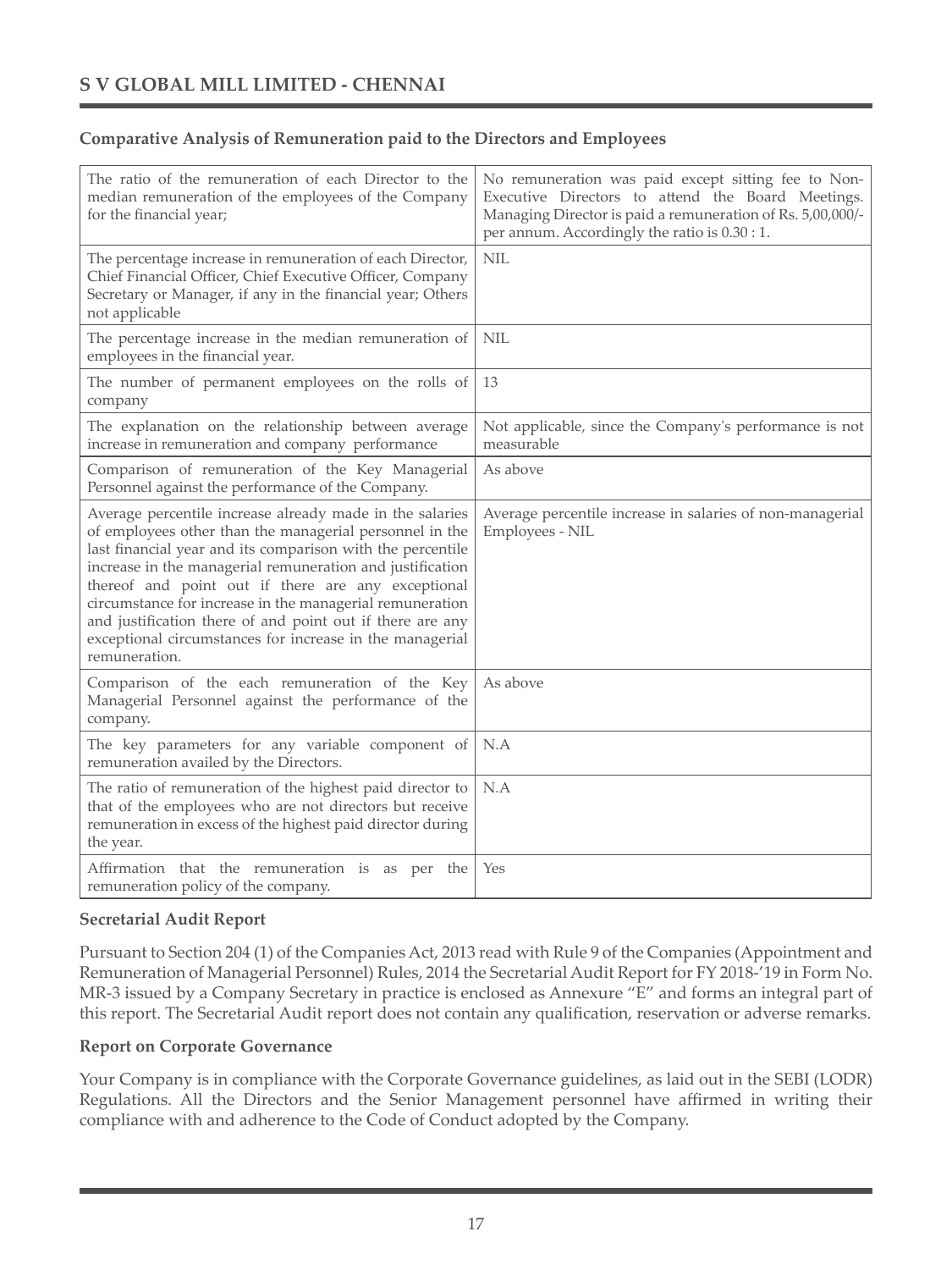As per Regulation 34 (3) read with Schedule V of the SEBI (LODR) Regulations, 2015, a separate section as per Annexure "D" on Corporate Governance practices followed by the Company together with a certificate from a practicing Company Secretary confirming compliances forms an integral part of this report.

The Managing Director and the Chief Financial Officer of the Company have certified to the Board on financial statements and other matters in accordance with Regulation  $17(8)$  of the SEBI (LODR) Regulations, 2015 pertaining to MD / CFO Certification for the Financial Year ended 31st March, 2019.

#### **Directors' Responsibility Statement**

Pursuant to the provisions of Section 134(5) of the Companies Act, 2013, the Board of Directors, to the best of their knowledge and ability confirm:

- a) that in the preparation of the annual accounts for the financial year ended 31st March, 2019, the applicable Accounting Standards had been followed along with proper explanation relating to material departures, if any;
- b) that the Directors had selected such accounting policies and applied them consistently and made judgments and estimates that are reasonable and prudent so as to give a true and fair view of the state of affairs of the Company at the end of the financial year and of the profit or loss of the Company for the year ended on that date;
- c) that the Directors had taken proper and sufficient care for the maintenance of adequate accounting records in accordance with the provisions of the Companies Act, 2013 for safeguarding the assets of the Company and for preventing and detecting fraud and other irregularities;
- d) that the Directors had prepared the annual accounts for the financial year ended 31st March, 2019 on a going concern basis;
- e) that the Directors had laid down policies and procedures adopted by the Company for internal financial controls for ensuring orderly and efficient conduct of its business including adherence to Company's policies, the safeguarding of its assets, the prevention and detection of frauds and errors, the accuracy and completeness of the accounting records and the timely preparation of reliable financial information and that such internal financial controls are adequate and were operating effectively; and
- f) that as required under Section 134(5)(f) of the Companies Act, 2013, the Directors had devised proper systems to ensure compliance with the provisions of all applicable laws and that such systems were adequate and operating effectively.

#### **Acknowledgements and Appreciation**

The Board of Directors of the Company wishes to place on record their deep sense of gratitude to all the Shareholders of the Company for their consistent support and continued faith reposed in the Company. The Board would also like to express their deep sense of appreciation to the various Central and State Government Departments, Bankers, Organizations and Agencies, external Professionals associated with the Company for their continued help and co-operation extended by them and last but not the least, to Employees at all levels for their hard work and commitment.

#### **By Order of the Board**

Place: Chennai Date: 29.07.2019

**M. ETHIRAJ** Chairman DIN: 00041996

**E. SHANMUGAM** Managing Director DIN: 00041968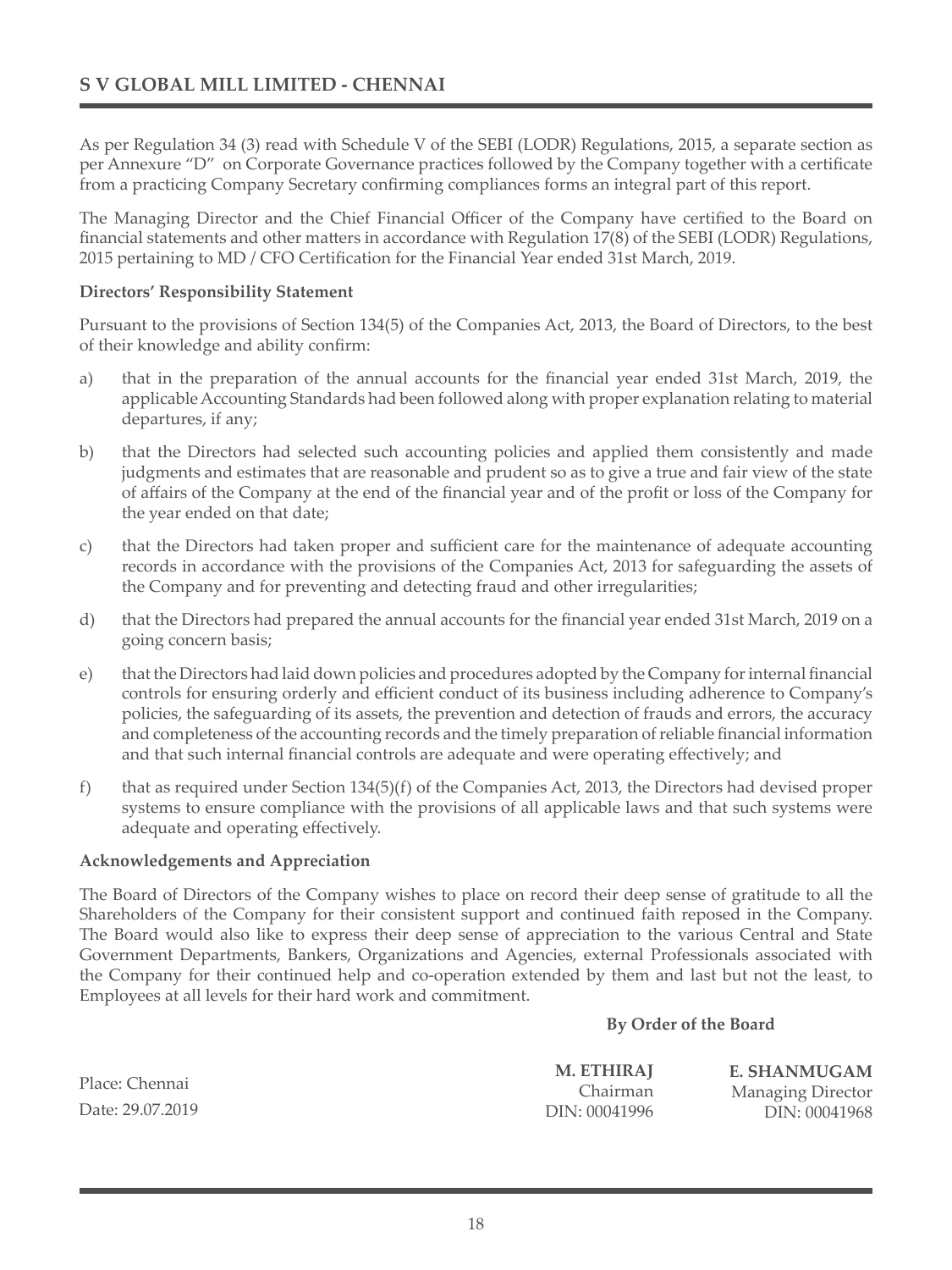#### **MANAGEMENT DISCUSSION AND ANALYSIS REPORT**

#### **ECONOMIC REVIEW**

The Indian economy is in limbo in spite of various economic measures adopted by the GOI. The turnaround in the economy was not more than the expected levels with construction activities are yet to register recovery in the fourth quarter. The GDP growth for the year ended 31st March 2019 stood at 6.8% which is not in line with the estimates of the GOI. The World Bank in its India economic survey estimates the growth to be around 7.5% in the year 2019-20.

#### **THE INDIAN REAL ESTATE SECTOR**

With the slackness in the economic fundamentals, poor demand and supply infusion across sectors, India's real estate sector is stagnant in 2019.

Office – After a landmark 2018, the sector is looking forward to a strong year as new sources of demand emerge and quality supply enters the market.

- Retail Almost 10-12 million sq. ft. of supply is expected this year, even as experiential retail and omni-channel will continue to redefine the sector.
- Industrial / Logistics Close to 60 million sq. ft. of new space will be added till 2020; the share of grade A supply is expected to increase.
- Residential Sales and new launches expected to improve; affordable and mid segment to lead amidst government initiatives and developer realignment of product-mix.
- Capital Markets Appetite for greenfield might strengthen; core assets will also continue to be favoured; due diligence and counter-party credibility to come into sharper focus.

Passing of RERA had ensured accountability, and transparency in real estate activities and uniformity in real estate practices. With the adoption of innovative technologies such as artificial intelligence, big data, data science, business process are increasingly automated and this would in turn help to improve business operations.

#### **BUSINESS OUTLOOK**

Historically real estate prices have traditionally remained soft ahead of the elections, but have regained momentum afterwards. While the polls might not substantially impact property prices, they could slow down policy clearances and infrastructure projects critical to real estate. A stable government at the centre in 2019 will further boost the growth in the sector.

The lack of credit off take compounded by the current NBFC crisis has been a cause of worry for stakeholders in the sector. Despite the concerns, the economic indicators have remained positive with India's GDP growth rate pegged at 7.3 percent and inflation been reined in at 4.8 percent in 2018.

In 2018, developers largely focussed on clearing existing inventory and adjusting to the new policy requirements. The increased transparency and accountability has created a more efficient environment which has found favour with both domestic and institutional investors. The stringent measures enforced by Real Estate Regulatory Authority (RERA) has erased out non serious players and only credible developers with proven track record are driving the market, both organically and via consolidation. This is expected to continue in 2019 as well and we will see established names further capitalize on their brand to strike joint development deals with smaller players.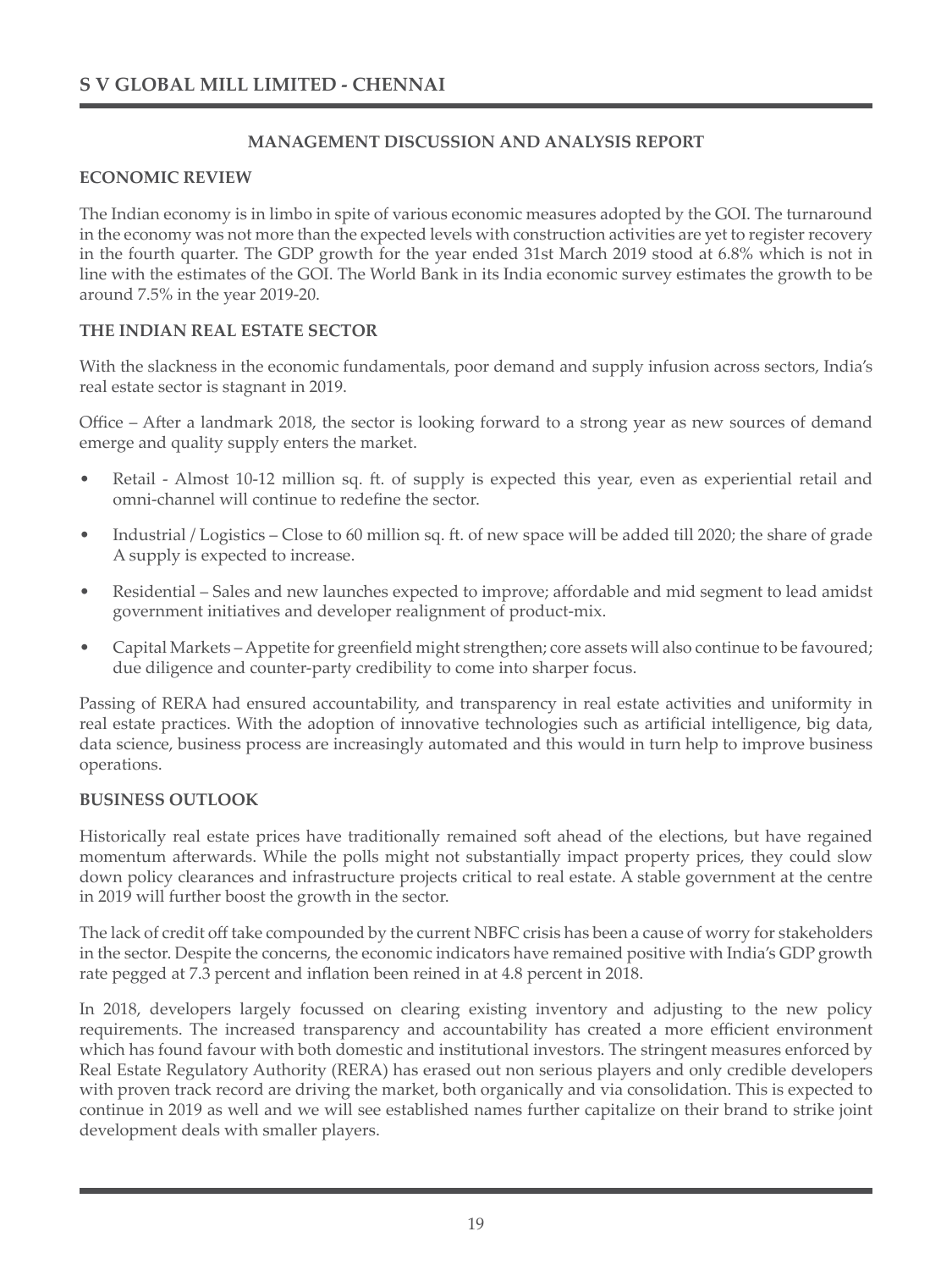The implementation of title insurance that will lead to renewed confidence among buyers and will definitely impact the real estate market favourably. Digitisation of land records will further aid in improving transparency in the land records maintenance, updating settlement records and reducing the scope of land disputes, thereby enhancing the real estate market.

Affordable and mid-income housing took centre stage in 2018 will continue to drive residential housing both in metro and Tier 2 cities. There has been an uptick of almost 15-20 percent with preference for ready to move in units owing to RERA and GST benefits. The massive push for improvement in infrastructure by the Government of India (GOI), including significant capital expenditure for roads, railways, development of smaller airports and expansion of schools and hospitals at the outskirts will benefit this segment further. This will provide better connectivity and have a multiplier effect thereby allowing developers to explore new projects in the peripheral areas of the cities.

The Logistics & Warehousing sector have gained significant traction this year after the centre granted infrastructure status to logistics. It is showing a massive growth owing to large infusion of foreign capital.

The commercial space in real estate is expected to remain the most buoyant force in the sector. Growing demand for Grade A office spaces across major cities, including new sectors like co-working spaces that is further expected to push the demand for commercial properties. The government's push towards promoting start-ups and developing smart cities will create a lucrative environment for businesses to work and expand. Major markets in South India such as Bangalore and Chennai can gain further traction owing to fair pricing, increasing growth of IT companies.

Real Estate Investment Trusts (REIT) listings in 2019 will infuse liquidity in commercial real estate. It will fuel demand for office space from major sectors like logistics, manufacturing and consumer goods, besides IT and ITeS and the banking and financial services sectors. Rentals in metros and Tier-1 and Tier-II cities will continue to remain in demand.

Developer's focus will further shift to customer centricity through the use of technology and digital platforms in the coming year. The ability to predict human behaviour through qualitative data analysis of social media such as 'likes' on Facebook, YouTube videos, twitter feeds and similar trends have become a game changer for the real estate sector. This will help them customize as per the ever evolving needs of the buyer.

Our Company is looking for suitable avenues to identify new projects and business opportunities. It is waiting for the opportune time as the market is not very clear in respect of the growth. As the political scene getting stabilized, the market will open for better business opportunities.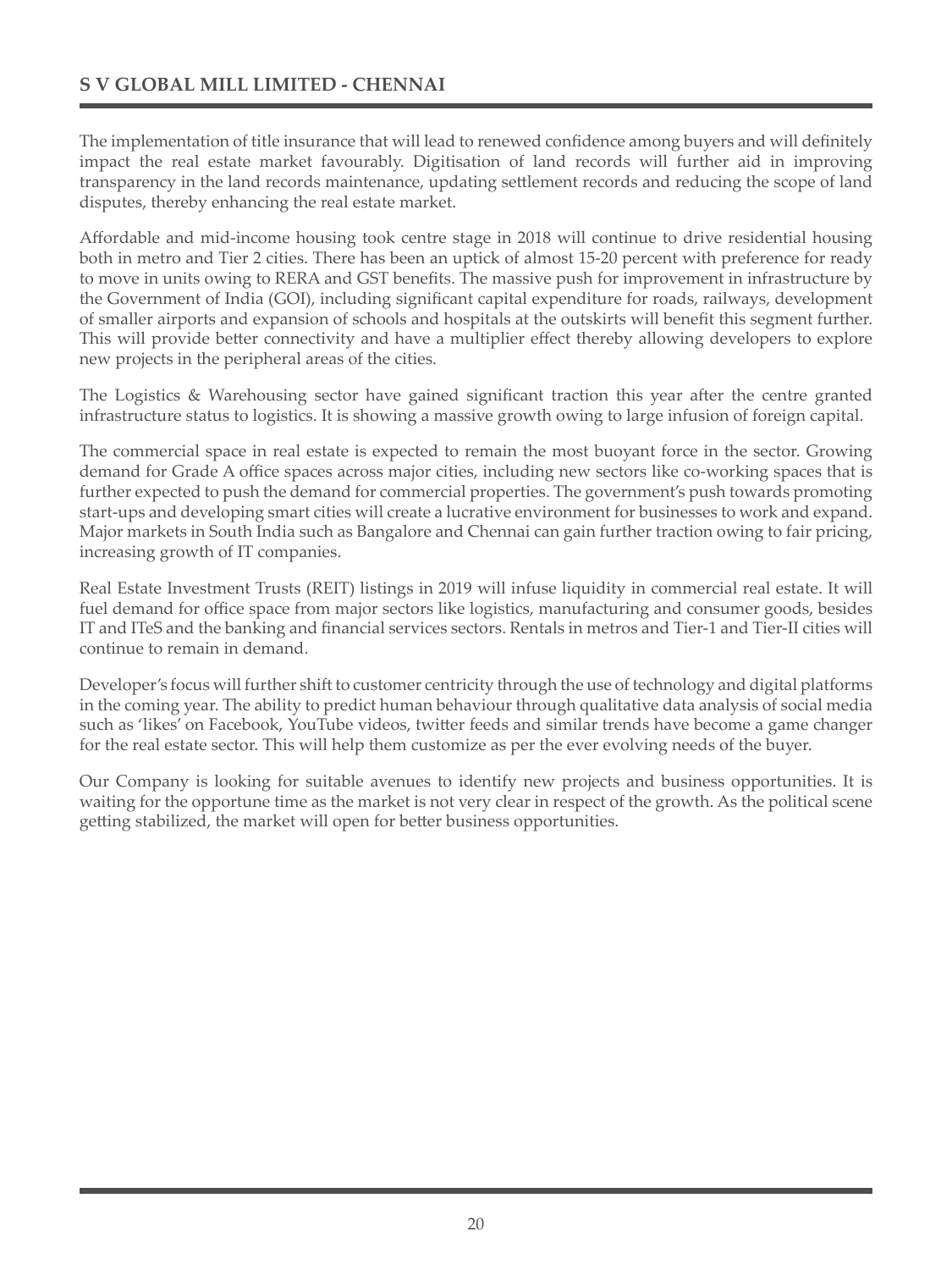### **ANNEXURE – A**

#### **ANNUAL REPORT ON CORPORATE SOCIAL RESPONSIBILITY (CSR)**

#### **1. A brief outline of the Company's CSR policy**

The Company's CSR policy encompasses giving back to society as a corporate citizen and lays down the guidelines and mechanism for undertaking socially useful programs for the transformation and sustainable development of the rural communities at large.

#### **2. Web-link to the CSR Policy**

http://www.svgml.com/index.php/policies9/csr-policy.html

#### **3. Composition of the CSR Committee**

Pursuant to Section 135 of the Companies Act, 2013 the Company has constituted a CSR Committee comprising of 4 directors including 2 Independent Directors as under :

| Name                        | Position |
|-----------------------------|----------|
| Sri. M.ETHIRAJ              | Chairman |
| Sri. E. SHANMUGAM           | Member   |
| Dr. K. SHIVARAM SELVAKKUMAR | Member   |
| Sri, N. BALA BASKAR         | Member   |

4. The Company has contributed Rs. 9 Lakhs for the year 2017-18, to Adyar Cancer Institute towards CSR Activities.

#### **By Order of the Board**

Place: Chennai Date: 29.07.2019

**M. ETHIRAJ** Chairman DIN: 00041996 **E. SHANMUGAM** Managing Director DIN: 00041968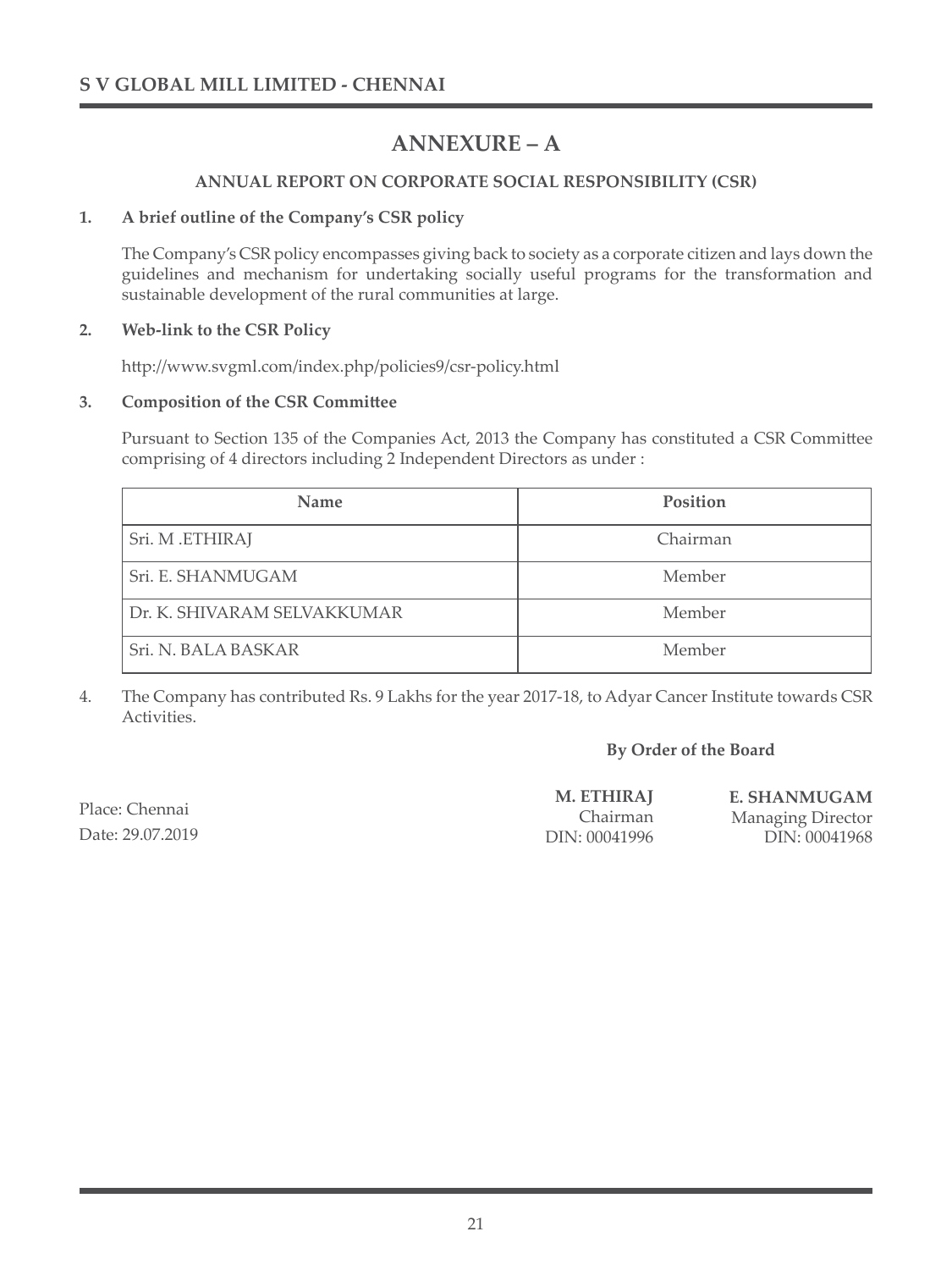## **ANNEXURE – B**

#### **Form AOC-1**

(Pursuant to first proviso to sub-section (3) of section 129 read with rule 5 of Companies (Accounts) Rules, 2014)

#### **Statement containing salient features of the financial statement of Subsidiaries or Associate Companies or Joint Ventures**

#### **Part A Subsidiaries**

(Information in respect of each Subsidiary to be presented with amounts in Rs.)

| S1.<br>No. | <b>Particulars</b>                            | <b>S V GLOBAL FINANCE PVT LTD</b><br>(Wholly Owned Subsidiary) |
|------------|-----------------------------------------------|----------------------------------------------------------------|
| 1          | The date since when subsidiary was acquired   | 14.09.2016                                                     |
| 2          | Reporting period for the subsidiary concerned | 01.04.2018 to 31.03.2019                                       |
| 3          | Reporting currency                            | <b>INR</b>                                                     |
| 4          | Share capital                                 | 13,00,00,000                                                   |
| 5          | Reserves & Surplus                            | 3,30,69,897                                                    |
| 6          | <b>Total Assets</b>                           | 41,75,95,789                                                   |
| 7          | <b>Total Liabilities</b>                      | 41,75,95,789                                                   |
| 8          | Investments                                   |                                                                |
| 9          | Turnover                                      | 11,37,47,115                                                   |
| 10         | Profit before taxation                        | 4,43,28,518                                                    |
| 11         | Provision for taxation                        | 1,25,41,000                                                    |
| 12         | Profit after taxation                         | 3, 17, 87, 518                                                 |
| 13         | Proposed Dividend                             | 52,00,000                                                      |
| 14         | Extent of shareholding (in percentage)        | 100%                                                           |

#### **By Order of the Board**

|                  | M. ETHIRAJ    | E. SHANMUGAM      |
|------------------|---------------|-------------------|
| Place: Chennai   | Chairman      | Managing Director |
| Date: 29.07.2019 | DIN: 00041996 | DIN: 00041968     |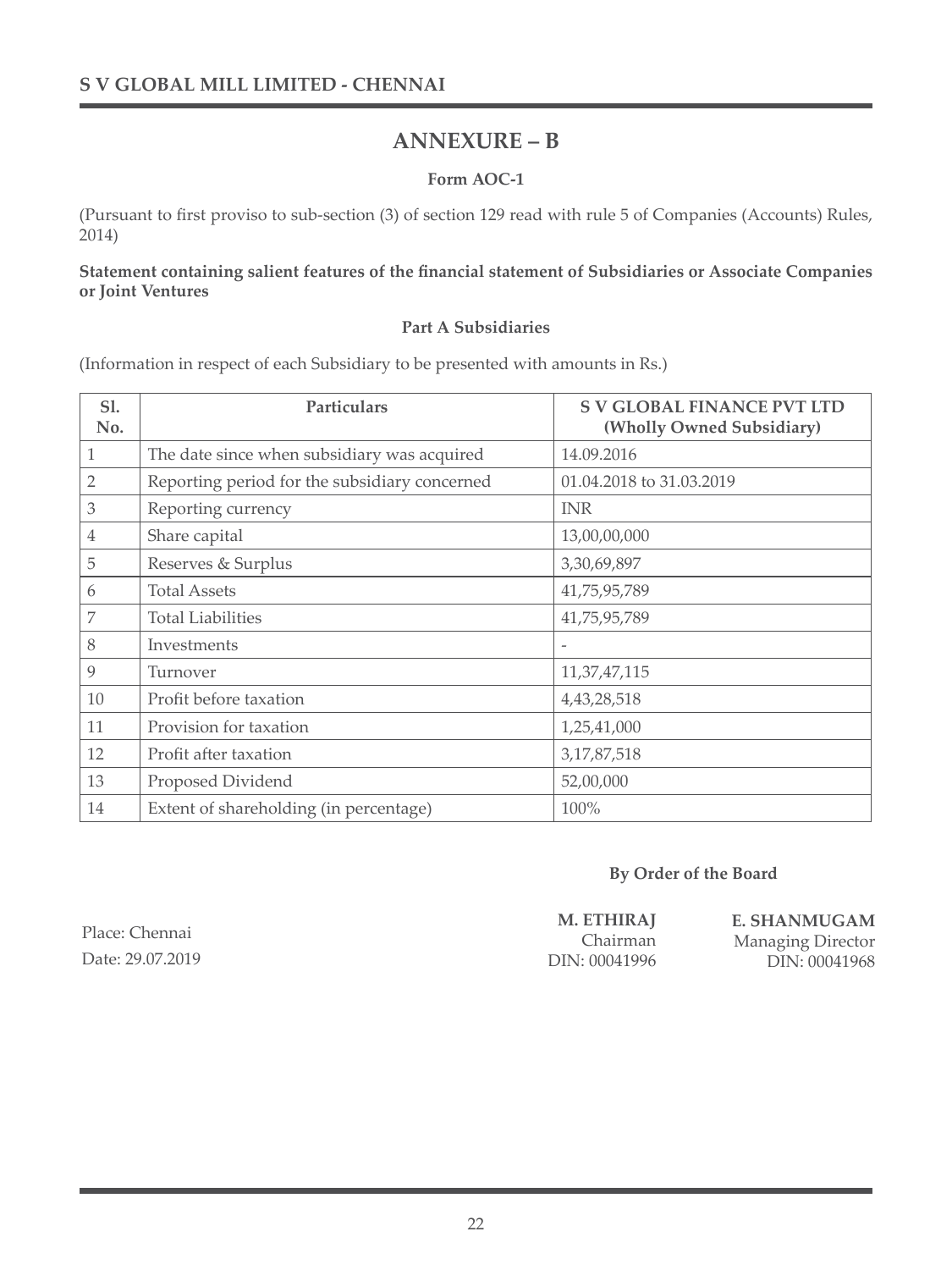## **ANNEXURE – C**

#### **FORM No. AOC -2**

(Pursuant to clause (h) of sub-section (3) of section 134 of the Act and Rule 8(2) of the Companies (Accounts) Rules, 2014).

Form for Disclosure of particulars of contracts/arrangements entered into by the company with related parties referred to in sub section (1) of section 188 of the Companies Act, 2013 including certain arm's length transaction under third proviso thereto.

Details of contracts or arrangements or transactions not at Arm's length basis: **NIL**

Details of material contracts or arrangements or transactions at Arm's length basis are as follows:

| S1.<br>No.     | Particulars                                                                                  | <b>Details</b>                                                         |                                                                        |
|----------------|----------------------------------------------------------------------------------------------|------------------------------------------------------------------------|------------------------------------------------------------------------|
| 1              | Name (s) of the related party $\&$ nature of<br>relationship                                 | Sri. M. Ethiraj,<br>Chairman<br>Sri. E. Shanmugam<br>Managing Director | S V Global Finance<br>Private Limited<br>(Wholly Owned)<br>Subsidiary) |
| $\mathfrak{D}$ | Nature of transaction                                                                        | <b>NA</b>                                                              | Loans                                                                  |
| 3              | Duration of the contracts/arrangements/<br>transaction                                       | <b>NA</b>                                                              | $01.04.2018$ to<br>31.03.2019                                          |
| 4              | Salient terms of the contracts or arrangements<br>or transaction including the value, if any | NIL                                                                    | 23.95 Crores $@$<br>$10\%$ p.a.                                        |
| 5              | Date of approval by the Board                                                                | NA                                                                     | 28.12.2017                                                             |
| 6              | Amount paid as advances, if any                                                              | NIL.                                                                   | <b>NA</b>                                                              |

#### **By Order of the Board**

Place: Chennai Date: 29.07.2019

**M. ETHIRAJ** Chairman DIN: 00041996

**E. SHANMUGAM** Managing Director DIN: 00041968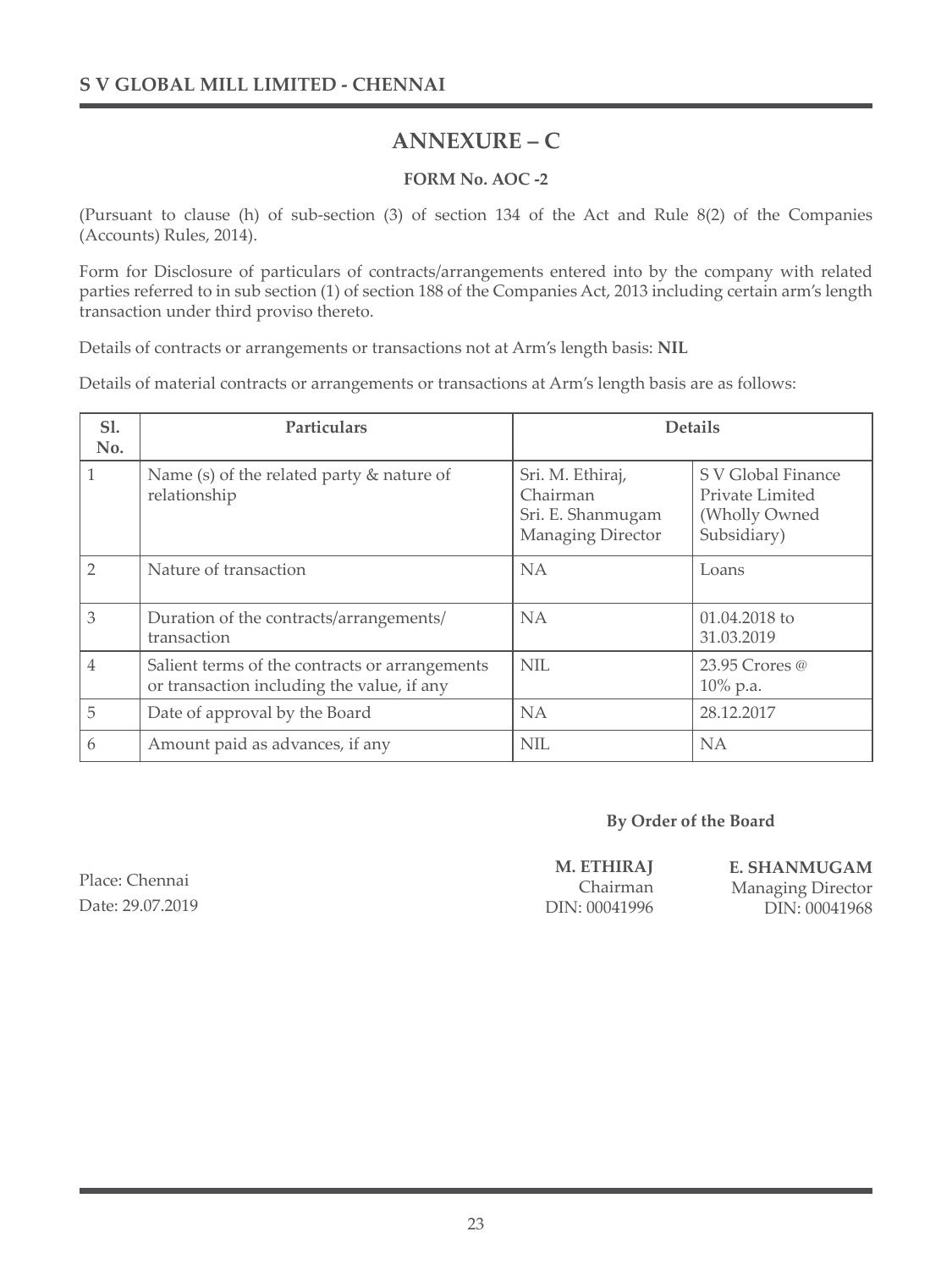## **ANNEXURE – D**

#### **REPORT ON CORPORATE GOVERNANCE**

Your Directors present the Companies Report on Corporate Governance for the year ended March 31, 2019 in terms of Regulation 34 (3) read with Schedule V of ChapterIV of the SEBI (Listing Obligations and Disclosure Requirements) Regulations, 2015 ("The Listing Regulations").

#### **COMPANY'S PHILOSOPHY ON CODE OF GOVERNANCE.**

SV Global Mill Limited's philosophy on Corporate Governance is about intellectual honesty whereby the governance is not just about encompassing regulatory and legal requirements but also dwells deeper into the ethical leadership and stability. The Company's Code of Conduct for Directors and Senior Management, robust Board governance processes and strong audit mechanisms reflects our commitment to good Corporate Governance framework in all facets of procedures and reporting systems with strong emphasis on transparency, accountability and integrity.

#### **GOVERNANCE STRUCTURE**

#### **1. BOARD OF DIRECTORS**

The Board is entrusted with an ultimate responsibility of the Management, directions and performance of the Company. As its primary role is fiduciary in nature, the Board provides leadership, strategic guidance, objective and independent view to the Company's management while discharging its responsibilities, thus ensuring that the Management adheres to ethics, transparency and disclosures.

#### **2. COMMITTEES OF THE BOARD**

The Board has constituted the following Committees viz, Audit Committee, Nomination and Remuneration Committee, Stakeholders Relationship Committee, Corporate Social Responsibility (CSR) Committee. Each of the said Committee has been mandated to operate within a given framework.

#### **COMPOSITION AND CATEGORY OF DIRECTORS.**

The Board is broad based and consists of eminent individuals from Industrial, Managerial, Financial and Marketing background with considerable expertise and experience to guide the management in the operations of the company. The composition of the Board is in conformity with Regulation 17 of SEBI (Listing Obligations and Disclosure Requirements) Regulations, 2015 and Section 149 of the Companies Act, 2013. The Company has a diversified Board with judicious combination of Executive and Non-Executive Directors. As at March 31, 2019, the Board comprised of one Executive Director, five Non-executive Directors including one Woman Director. Three out of five non-executive directors are Independent Directors. All the Independent Directors satisfy the criteria of independence as defined under the Companies Act, 2013, the SEBI (Listing Obligations and Disclosure Requirements) Regulations, 2015 (SEBI LODR Regulations, 2015).

The names and categories of the Directors on the Board, their attendance at Board meetings held during the financial year 2018-'19 and the number of directorships and committee chairmanship(s) / membership(s) held by them in other public companies as on March 31, 2019 are given herein below: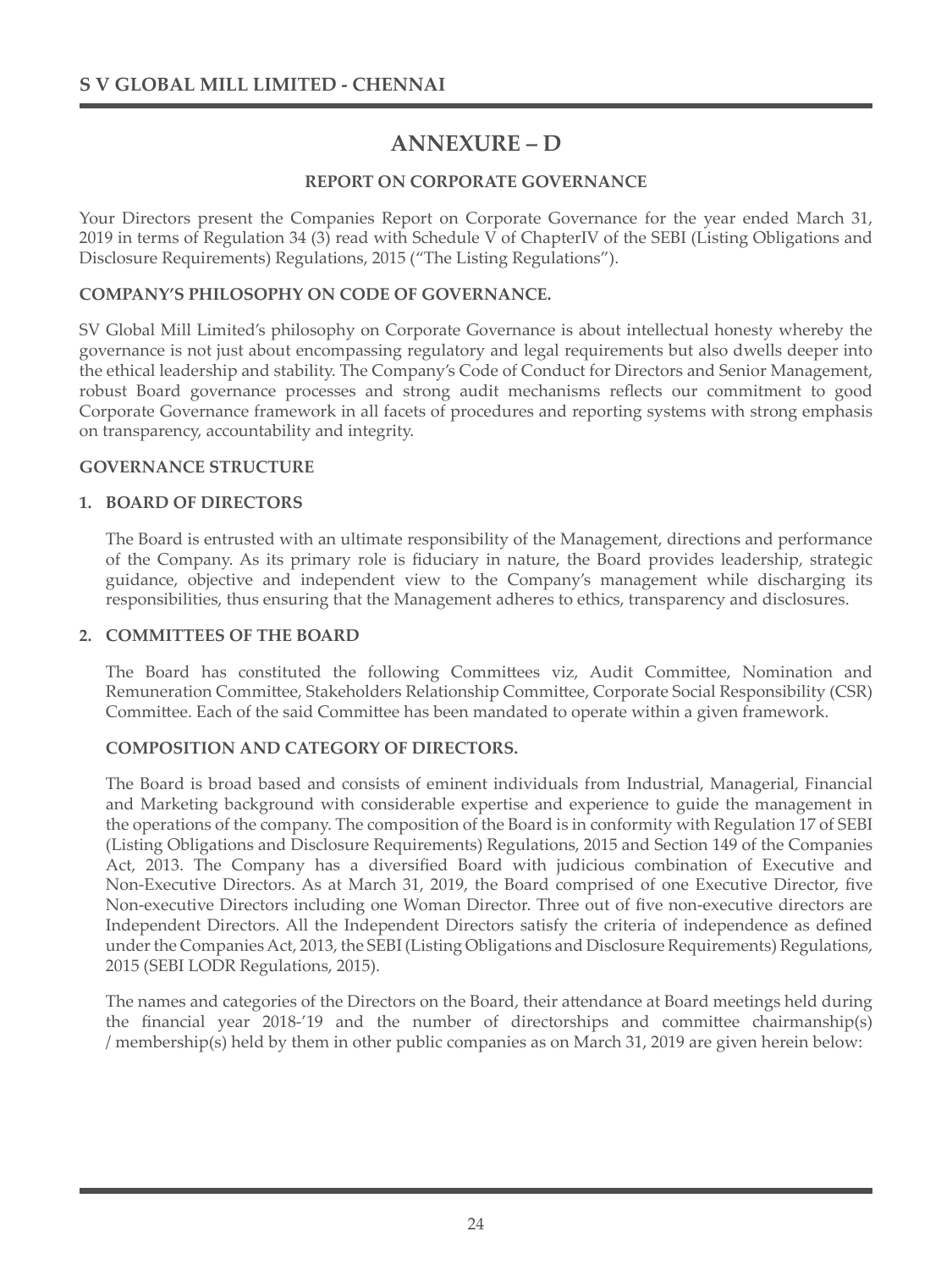| S.<br>No.      | Name of the Director                                      | Category                                       | No.of Board<br>Meetings during<br>the year 2018-'19 |                | No. of Directorship<br>in other Public<br>Companies* |                | No. of Committee<br>Positions held<br>in other Public<br>Companies (including<br>S V Global Mill<br>Limited) |                | Whether<br>attended<br>last<br>AGM |
|----------------|-----------------------------------------------------------|------------------------------------------------|-----------------------------------------------------|----------------|------------------------------------------------------|----------------|--------------------------------------------------------------------------------------------------------------|----------------|------------------------------------|
|                |                                                           |                                                | Held                                                | Attended       | Chairman                                             | Director       | Chairman                                                                                                     | Member         |                                    |
| $\mathbf{1}$   | Sri M. ETHIRAJ<br>Chairman<br>(DIN: 00041996)             | Promoter.<br>Non-Independent,<br>Non-Executive | $\overline{4}$                                      | $\overline{4}$ | $\mathcal{P}$                                        | $\mathcal{P}$  | $\overline{2}$                                                                                               | 1              | Yes                                |
| $\overline{2}$ | Sri. E. SHANMUGAM<br>Managing Director<br>(DIN: 00041968) | Promoter.<br>Non-Independent,<br>Executive     | $\overline{4}$                                      | $\overline{4}$ |                                                      | $\overline{2}$ |                                                                                                              | 3              | Yes                                |
| 3              | Smt. S. VALLI<br><b>Women Director</b><br>(DIN: 00468218) | Promoter,<br>Non-Independent,<br>Non-Executive | $\overline{4}$                                      | $\overline{4}$ |                                                      | $\mathbf{1}$   |                                                                                                              |                | Yes                                |
| $\overline{4}$ | Sri, P. S. PANDYAN<br>(DIN: 01463849)                     | Independent<br>Director,<br>Non-Executive      | $\overline{4}$                                      | $\overline{4}$ |                                                      |                | $\overline{2}$                                                                                               | $\mathbf{1}$   | Yes                                |
| 5              | Dr. K. SHIVARAM<br><b>SELVAKKUMAR</b><br>(DIN: 02384372)  | Independent<br>Director.<br>Non-Executive      | $\overline{4}$                                      | 3              |                                                      | $\overline{2}$ | $\overline{2}$                                                                                               | $\overline{2}$ | <b>Yes</b>                         |
| 6              | Sri. Y. . SATYAJIT<br>PRASAD<br>(DIN: 01011076)           | Independent<br>Director.<br>Non-Executive      | $\overline{4}$                                      | 3              |                                                      | $\mathbf{1}$   |                                                                                                              | $\overline{2}$ | No                                 |
| $\overline{7}$ | Sri, N. BALA BASKAR<br>(DIN: 00469656)                    | Independent<br>Director,<br>Non-Executive      | $\overline{4}$                                      | $\mathbf{1}$   |                                                      | $\overline{2}$ |                                                                                                              | $\overline{4}$ | No                                 |

#### **Notes:**

- 1. \*Excluding Directorship in S V Global Mill Ltd & subsidiary. Directorship held in Private Limited Companies, Foreign Companies and Companies formed under Section 8 of the Companies Act, 2013 alternate Directorship are also excluded.
- 2. For the purpose of determination of limit of the Board Committees, Chairpersonship and Membership of the Audit Committee and Stakeholders Relationship Committee have been considered as per Regulation 26 (1)(b) of SEBI LODR Regulations, 2015.
- 3. The Independence of a Director is determined by the criteria stipulated under Regulation 16 (1)(b) of SEBI LODR Regulations, 2015 and Section 149 (6) of the Companies Act, 2013.
- 4. None of the Non-Executive Directors have any material pecuniary relationship or transactions with the Company.
- 5. None of the Directors on the Board hold directorship in more than 20 Companies or more than 10 public Companies whether listed or not. Necessary disclosures regarding Directorship positions in other Companies as on March 31, 2019 have been made by the Directors.
- 6. None of the Directors on the Board is a member of more than 10 Committees or Chairman of more than 5 Committees pursuant to Regulation 26 of the SEBI LODR Regulations, 2015 across all public companies, whether listed or not, in which he is a Director. Necessary disclosures regarding Committee positions in other public companies as on March 31, 2019 have been made by the Directors.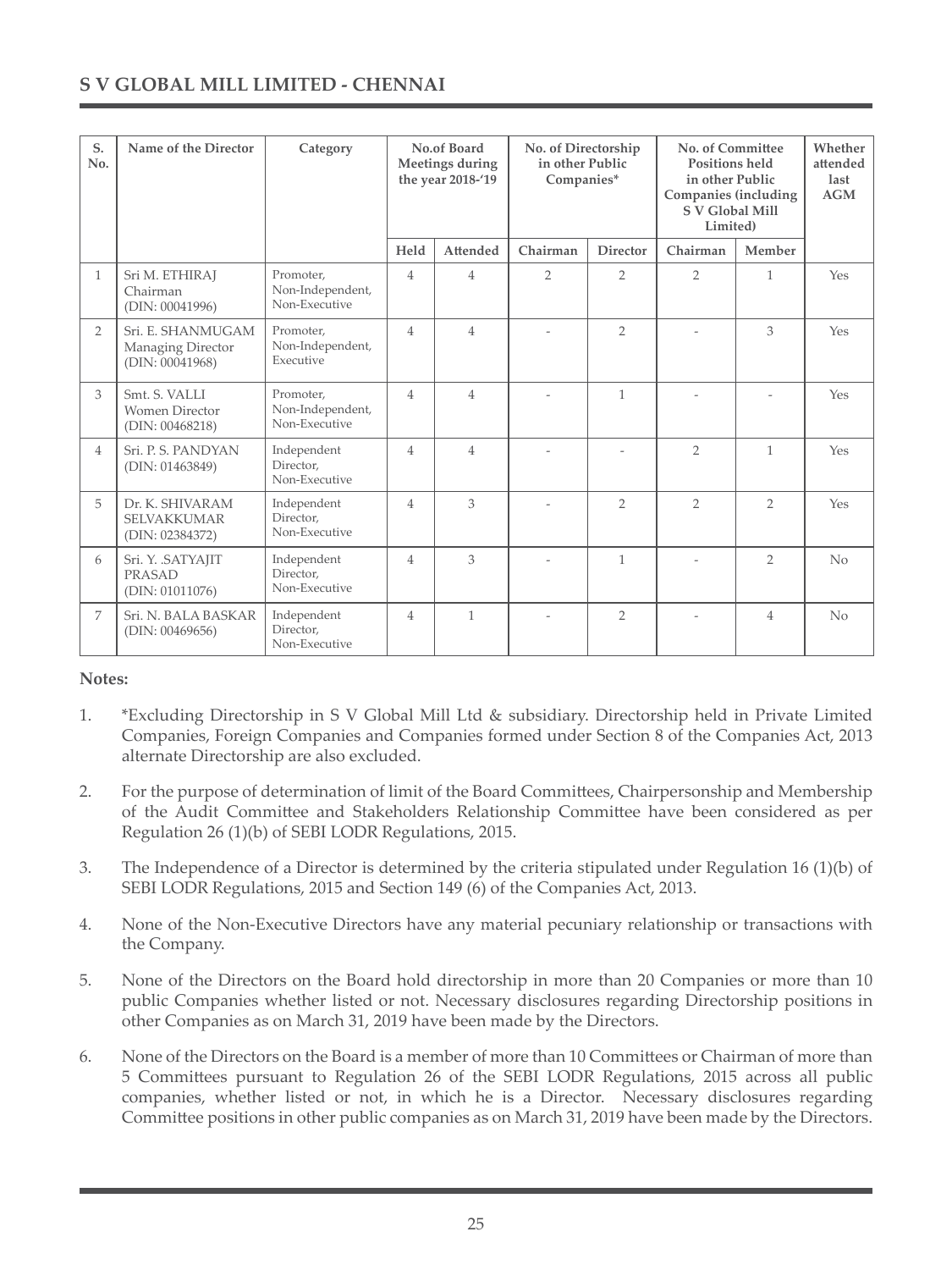- 7. None of the Directors of the Company are holding position of Independent Director in more than seven listed companies.
- 8. Sri. M.Ethiraj, Sri. E. Shanmugam and Smt. S.Valli are related to each other.
- 9. Details of Directors re-tiring or being re-appointed at the ensuing Annual General Meeting have been furnished in the Notice convening the Annual General Meeting of the shareholders along with their brief profiles.

| S.No.          | Name of the Director                   | Category                                    | Number of Equity<br>Shares held |
|----------------|----------------------------------------|---------------------------------------------|---------------------------------|
|                | Sri, M. ETHIRAJ<br>Chairman            | Promoter, Non-Independent,<br>Non-Executive | 20,14,920                       |
| $\mathcal{P}$  | Smt. S. VALLI<br><b>Women Director</b> | Promoter, Non-Independent,<br>Non-Executive | 18,800                          |
| 3              | Sri. P. S. PANDYAN                     | Independent Director,<br>Non-Executive      | Nil                             |
| $\overline{4}$ | Dr. K. SHIVARAM<br><b>SELVAKKUMAR</b>  | Independent Director,<br>Non-Executive      | Nil                             |
| 5              | Sri. Y. SATYAJIT PRASAD                | Independent Director,<br>Non-Executive      | Nil                             |
| 6              | Sri. N. BALA BASKAR                    | Independent Director,<br>Non-Executive      | Nil                             |

#### **SHAREHOLDING OF NON-EXECUTIVE DIRECTORS**

The Company does not have any convertible instrument as on date.

#### **FAMILIARIZATION PROGRAM FOR BOARD MEMBERS**

Pursuant to Regulation 25 of SEBI LODR Regulations, 2015 the Company has conducted familiarization programs for its Independent Directors by providing them internal policies, company's procedures and practices like the Code of Conduct for the Directors, the Code of Conduct to regulate, monitor and report trading by insiders, fair disclosure of unpublished price sensitive information etc. Updates on relevant statutory changes encompassing important laws are regularly circulated to the Independent Directors and they have the option and freedom to interact with the Company Management periodically and are provided with the information required to perform their functions effectively.

The details of the familiarization program for the Independent Directors are available on the Company's website at http://www.svgml.com/index.php/policies9/familiarization-programme-forindependent-directors.html

#### **BOARD PROCEDURE**

The Board of Directors met four times during the financial year 2018-'19 on 30.05.2018, 06.08.2018, 29.10.2018 & 06.02.2019 and the meetings were convened as per the provisions of the Act. The necessary quorum was present for all the meetings. The gap between any two Board Meetings did not exceed 120 days as mandated under Section 173 of the Companies Act, 2013 and Regulation 17 (2) of the Listing Regulations. The conduct of Board Meetings is in compliance with the applicable provisions of the Companies Act, 2013 and Secretarial Standards on Meetings of the Board of Directors issued by the Institute of the Company Secretaries of India.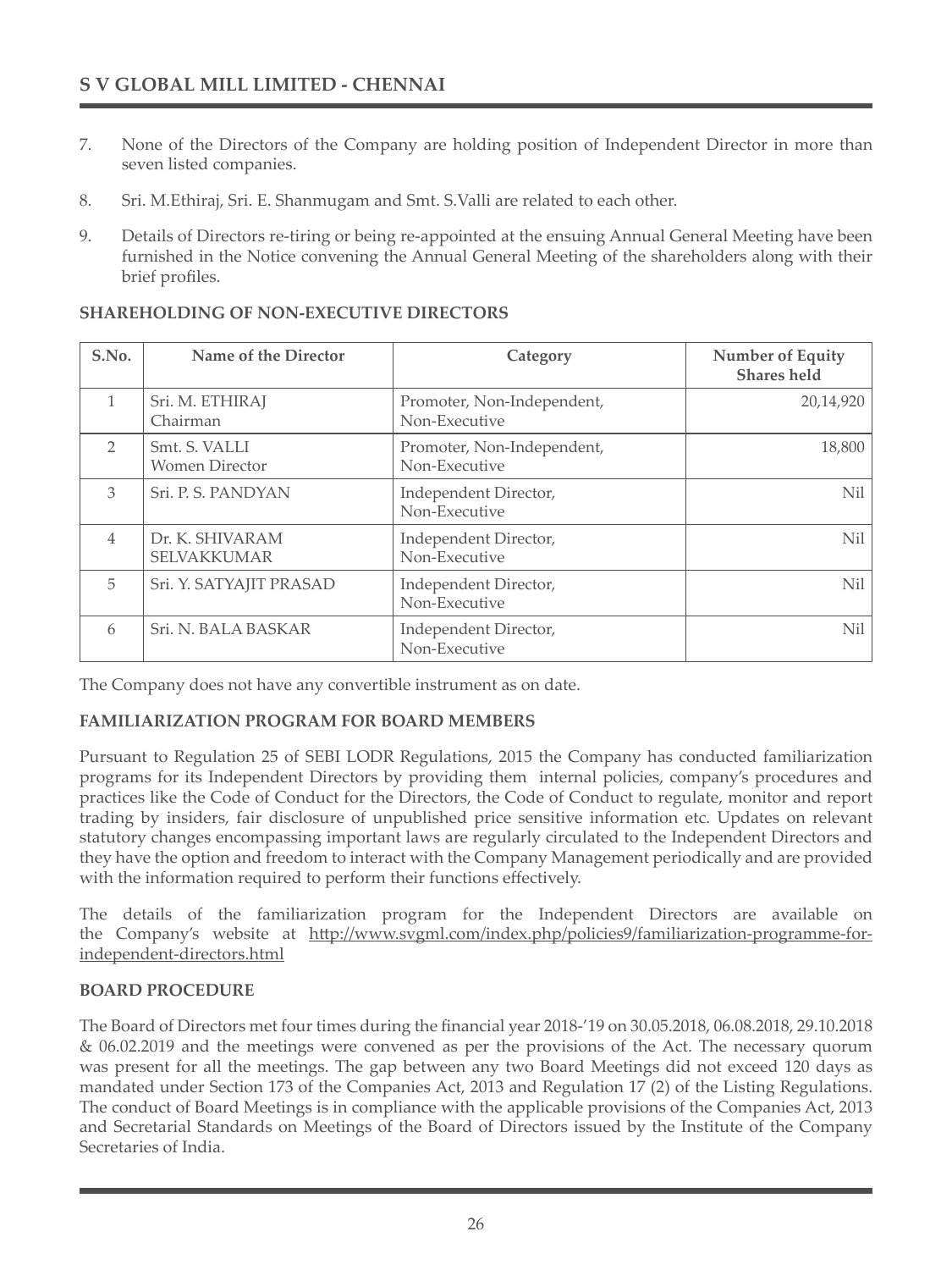The Company provides the information as set out in Regulation 17 read with Part A of Schedule II of the Listing Regulations to the Board and the Board Committees to the extent it is applicable and relevant. The agenda and back ground papers containing all material information are circulated to the Directors well in advance for facilitating meaningful and focused discussions at the Meetings. Inputs and feedback of Board Members are taken and considered while preparing the agenda and back ground papers for the Board Meeting.The Board also evaluates the Company's strategic direction, management policies, performance objectives and effectiveness of corporate governance practices. Further, the Board fulfils the key functions as prescribed under the SEBI Listing Regulations.

#### **POST-MEETING FOLLOW-UP SYSTEM**

After the Board meeting, there is a formal system of follow up, review and reporting on actions taken by the Management on the decisions of the Board and sub-committees of the Board.

#### **SEPARATE MEETING OF THE INDEPENDENT DIRECTORS**

During the year, all the Independent Directors of the Company without the attendance of Non-Independent Directors and members of the Management met on February 06, 2019, to review the performance of the Board as a whole on parameters of effectiveness and to assess the quality, quantity and timelines of flow of information between the Management and the Board. Sri.Y. Satyajit Prasad, Chairman of the meeting presented the views of the Independent Directors relating to Board processes and other views to the full Board.

#### **COMMITTEES OF BOARD**

The Board has constituted sub-committees to deal with specific areas and activities which concern the Company and requires a closer view. The Board Committees are formed with the approval of the Board and function under their respective Charters which defines the scope, powers and composition of the Committee. These Committees play an important role in the overall management of the day-to-day affairs and governance of the Company. The Board Committees meet at regular intervals and take necessary steps to perform its duties entrusted by the Board. The Minutes of the Committee Meetings are placed before the Board for noting or approval.As at March 31, 2019, we have four sub-committees of the Board as under:

- a. Audit Committee
- b. Stakeholders Relationship Committee
- c. Nomination and Remuneration Committee
- d. Corporate Social Responsibility Committee.

#### **AUDIT COMMITTEE**

Audit Committee of the Board of Directors ("the Audit Committee") its composition, quorum, powers, role and scope are in accordance with Section 177 of the Companies Act, 2013 and Regulation 18 read with Part C of Schedule II of the Listing Regulations. The primary objective of the Audit Committee is to exercise effective control and supervision over the financial reporting in order to ensure accurate, timely and proper disclosure of the financials of the company. The terms of reference of the Audit Committee are as under:

- 1. To monitor and provide an effective supervision of the Management's financial reporting processes to ensure accurate and timely disclosures with the highest levels of transparency, integrity and quality of financial reporting.
- 2. Recommendation for appointment, remuneration and terms of appointment of Auditors of the Company.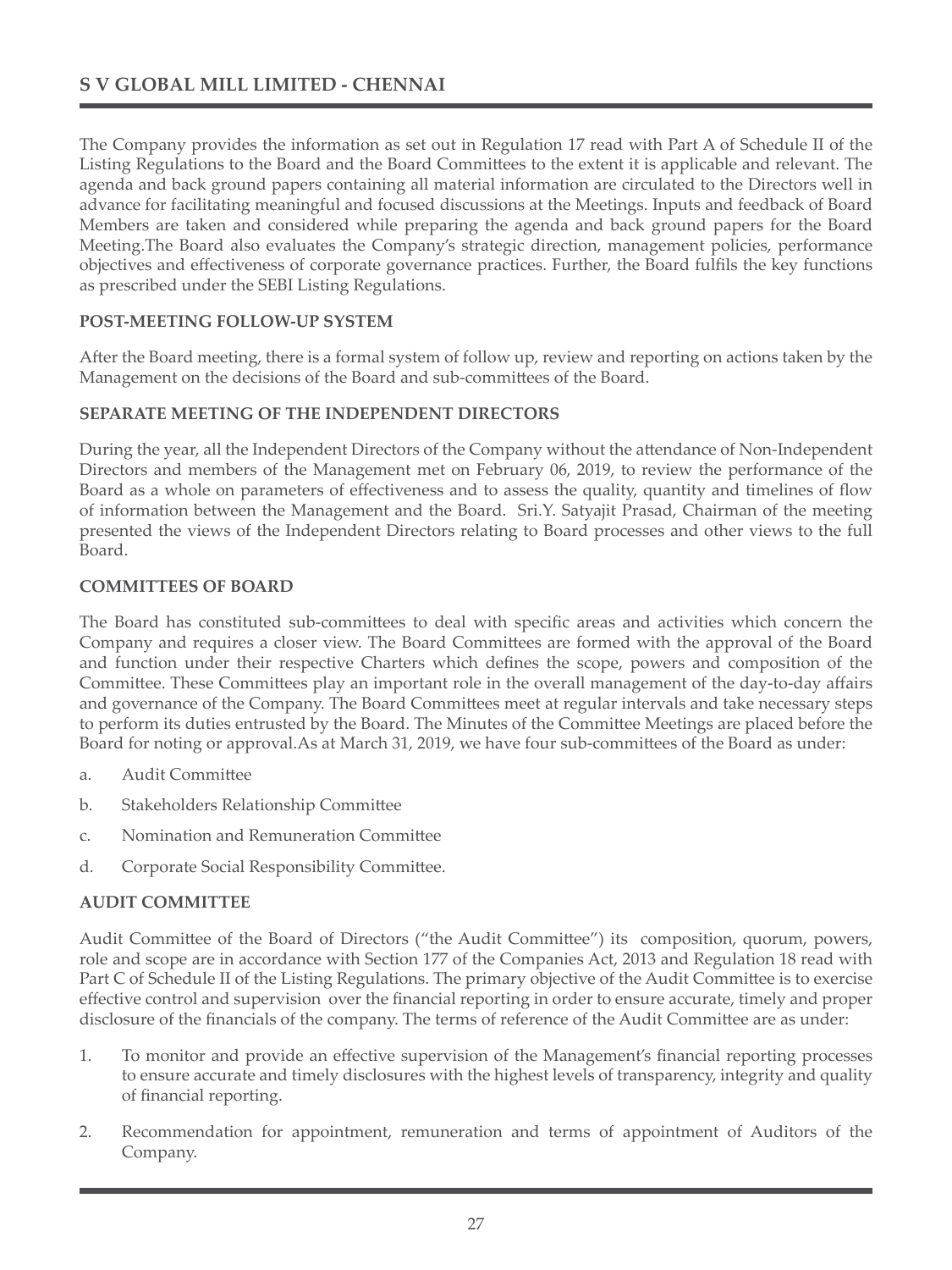- 3. Reviewing with the management, the annual financial statements and auditors report thereon before submission to the Board for approval, with particular reference to:
	- a. matters required to be included in the Director's Responsibility Statement forming part of the Board's report in terms of clause( c) of sub-section 3 of Section 134 of the Companies Act, 2013,
	- b. compliance with listing and other legal requirements relating to financial statements,
	- c. disclosure of related party transactions, if any
	- d. qualifications in the draft audit report,
	- e. Reviewing with the management, the unaudited / audited quarterly, half yearly and annual financial statements along with Limited Review Reports and Auditor's Report before submission to the Board for approval,
- 4. Review of internal audit function, adequacy of internal control systems, vigil mechanism, whistle blower mechanism and enterprise risk management.

The Audit Committee, apart from looking into matters as are specifically referred to it by the Board of Directors, also looks into the mandatory requirements of the Regulation 18 read with Part C of Schedule II of SEBI Listing requirements. The Audit Committee comprises of 4 Directors of which 3 are Independent Directors. The Chairperson of the Audit Committee is an Independent Director. All members of the Audit Committee are financially literate and one half of the members have expertise in accounting and financial management.

#### **COMPOSITION OF THE AUDIT COMMITTEE**

| Name of the Director        | Position | Category                               |
|-----------------------------|----------|----------------------------------------|
| Dr. K. SHIVARAM SELVAKKUMAR | Chairman | Independent Director                   |
| Sri. E. SHANMUGAM           | Member   | Promoter-<br><b>Executive Director</b> |
| Sri. N. BALA BASKAR         | Member   | <b>Independent Director</b>            |
| Sri. Y. SATYAJIT PRASAD     | Member   | <b>Independent Director</b>            |

Sri. R. Sugumaran, Company Secretary and Compliance Officer is the Secretary of the Committee. Statutory Auditors as well as Internal Auditors are permanent invitees to the Audit Committee meetings and they have attended all the meetings held during the year. The Chief Financial Officer and other executives make periodic presentations to the Audit Committee on various issues. The quorum for the Audit Committee is the minimum of two independent directors.

During the financial year 2018-'19, the Audit Committee met four times on 30.05.2018, 06.08.2018, 29.10.2018 & 06.02.2019 with necessary quorum and the gap between any two meetings did not exceed 120 days and the attendance of each Member is furnished as below:

| Name of the Director         | Attendance at the meeting held on |            |            |            |
|------------------------------|-----------------------------------|------------|------------|------------|
|                              | 30.05.2018                        | 06.08.2018 | 29.10.2018 | 06.02.2019 |
| Sri. K. SHIVARAM SELVAKKUMAR |                                   |            |            |            |
| Sri. E. SHANMUGAM            |                                   |            |            |            |
| Sri. P. S. PANDYAN           |                                   |            |            |            |
| Sri. Y. SATYAJIT PRASAD      |                                   |            |            |            |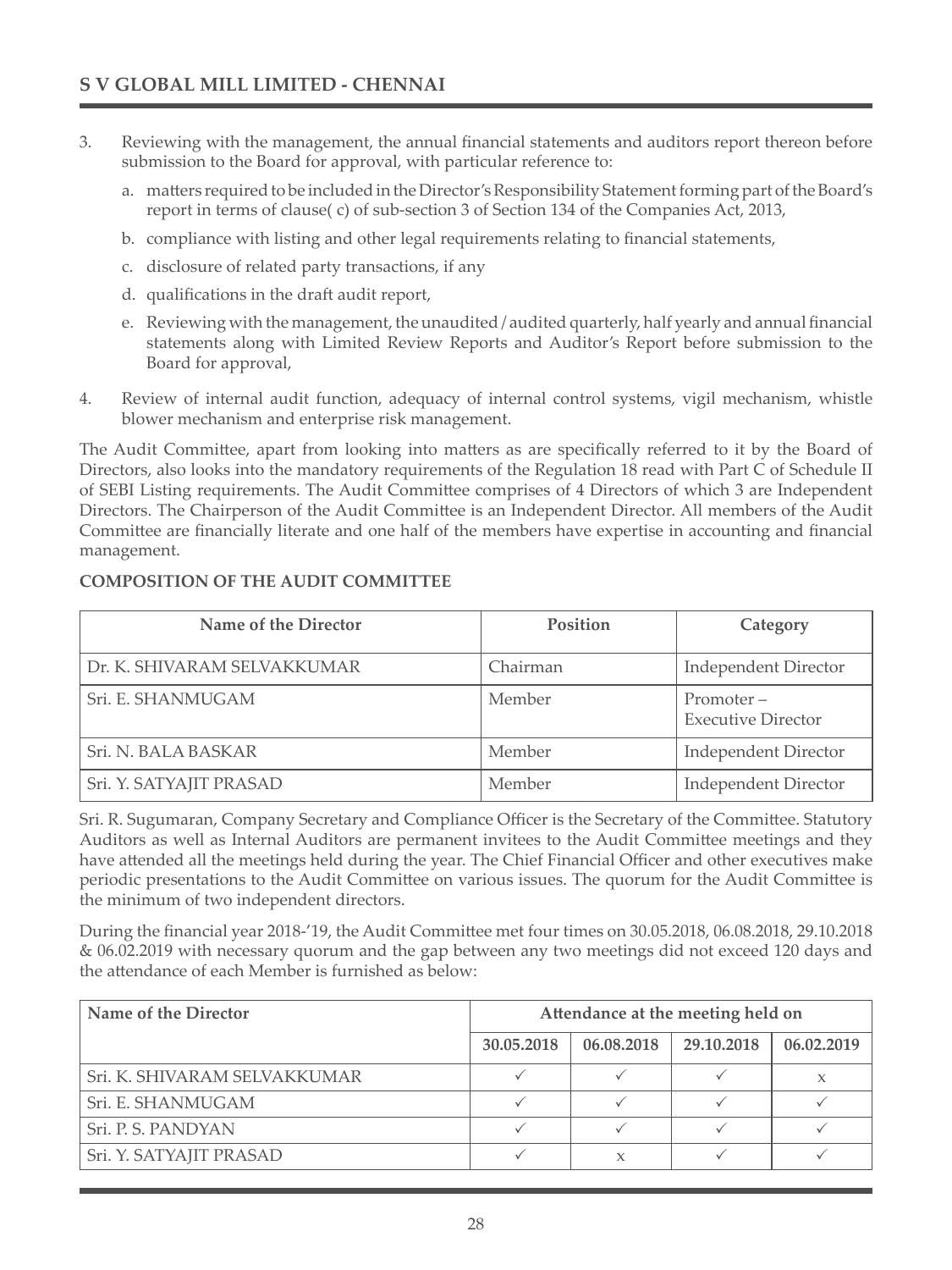The minutes of the Audit Committee meetings had been circulated periodically to the Board for its discussion and further noting thereof. The Chairman of the Audit Committee was present at the 11<sup>th</sup> Annual General Meeting held on September 20, 2018.

#### **STAKEHOLDERS RELATIONSHIP COMMITTEE**

The Stakeholders Relationship Committee has been constituted in terms of Section 178 of the Companies Act, 2013 and Regulation 20 of the Listing Regulations.

#### **Terms of Reference.**

The Committee considers and resolves the grievances of the security holders. The Committee also reviews the manner and time lines of dealing with complaint letters received from Stock Exchanges / SEBI / Ministry of Corporate Affairs etc. and the responses thereto. The Committee also has the mandate to review and address shareholder grievances pertaining to share transfers, non-receipt of annual reports, issue of duplicate share certificates, transmission of shares and other shareholder related queries, complaints etc.

#### **COMPOSITION OF STAKEHOLDERS RELATIONSHIP COMMITTEE**

| Name                         | Position | Category                               | No. of Meetings held<br>/ attended during the<br>financial year 2018-'19 |          |
|------------------------------|----------|----------------------------------------|--------------------------------------------------------------------------|----------|
|                              |          |                                        | Held                                                                     | Attended |
| Sri. M. ETHIRAJ              | Chairman | Promoter-<br>Non - Executive Director  | 38                                                                       | 38       |
| Sri. E. SHANMUGAM            | Member   | Promoter-<br><b>Executive Director</b> | 38                                                                       | 33       |
| Sri. K. SHIVARAM SELVAKKUMAR | Member   | <b>Independent Director</b>            | 38                                                                       | 38       |

Sri. R. Sugumaran, Company Secretary is the Secretary to the Committee and the Compliance Officer of the Company. The share transfers/ transmissions approved by the Committee are placed at the Board meetings from time to time.

#### **Disclosure on the delegated authority constituted for attending to share transfers and connected work;**

| Description of<br>delegated authority | <b>Address</b>                                                                                   | Contact No                     | Email                   |
|---------------------------------------|--------------------------------------------------------------------------------------------------|--------------------------------|-------------------------|
| Company Secretary                     | New No $5/1$ (Old No $3/1$ ),<br>6th cross street,<br>CIT Colony, Mylapore,<br>Chennai - 600004. | $(044)$ 24997751,<br>24997752. | secretarial@svgml.com   |
| Cameo Corporate<br>Services Limited   | Subramanian Building,<br>No.1, Club House Road,<br>Anna Salai,<br>Chennai - 600002.              | (044)<br>28460390              | investor@cameoindia.com |

#### **Complaints received and redressed during the year**

During the financial year the company had not received any complaint from the investors and hence there was no complaint pending at the end of the year.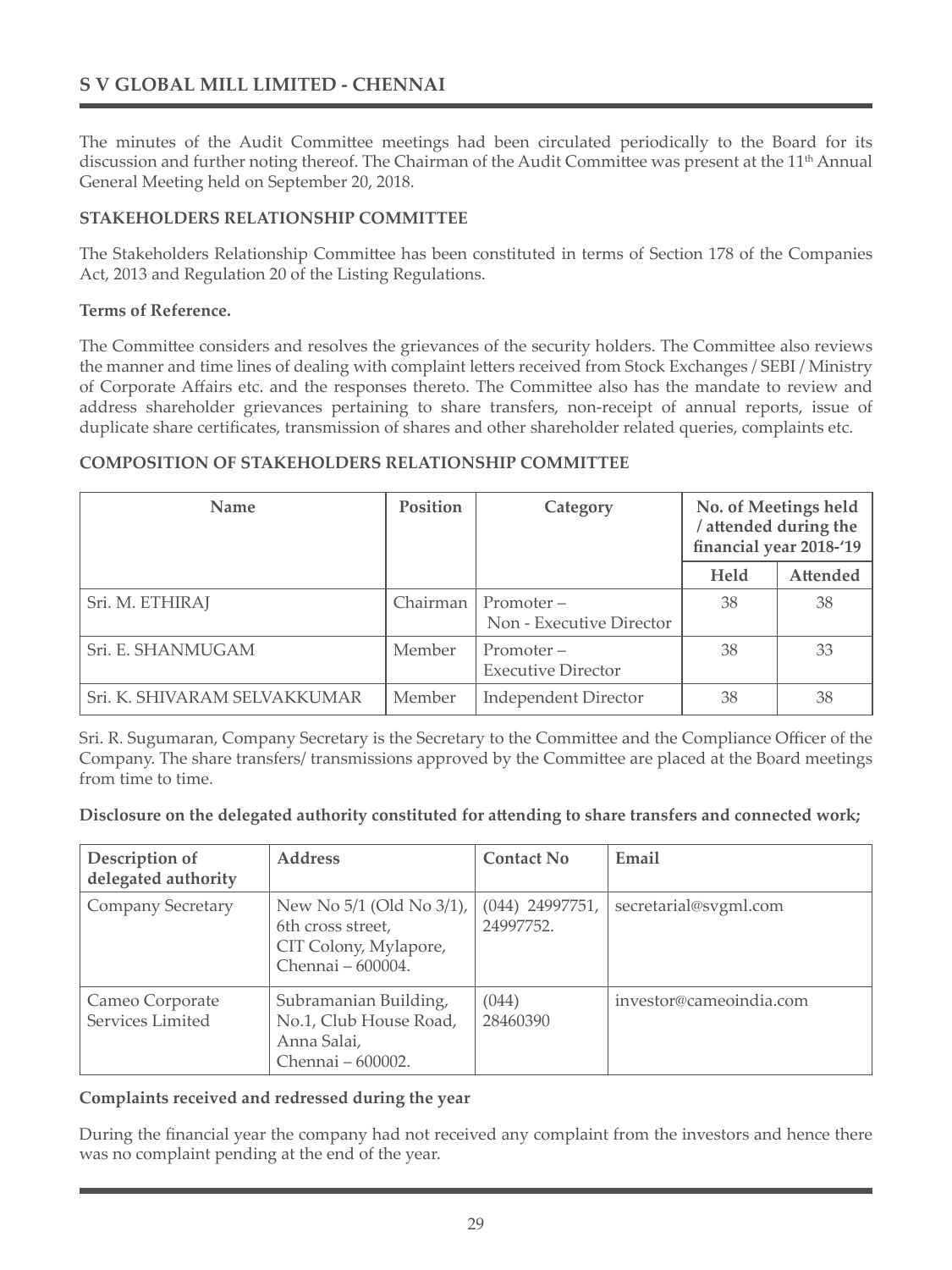During the year under review, the company received 2 investors' complaints through SEBI Complaint Redressal System (SCORES) and settled the same.

#### **NOMINATION AND REMUNERATION COMMITTEE**

The Company has a Nomination and Remuneration Committee constituted pursuant to the provisions of Regulation 19 read with Part D of Schedule II of the SEBI Listing Regulations and Section 178 of the Companies Act, 2013.

The terms of reference specified by the Board of Directors to the Nomination and Remuneration Committee are broadly indicated hereunder:

To formulate criteria to determine qualifications, positive attributes and independence of Directors, Key Managerial Personnel (KMP), Senior Management etc., and recommend to the Board a Policy relating to their appointment and remuneration, so as to ensure that the Company's policies in respect of the Directors, KMP are competitive to recruit and retain the best talent in the Company and to ensure appropriate disclosure of remuneration paid to the said persons.

#### **COMPOSITION OF NOMINATION AND REMUNERATION COMMITTEE**

The Nomination and Remuneration Committee consists of three non-executive Directors of which two are Independent Directors as given below:

| Name of the Director        | <b>Position</b> / Category                  |
|-----------------------------|---------------------------------------------|
| Dr. K. SHIVARAM SELVAKKUMAR | Chairman, Non - Executive, Independent.     |
| Sri. M. ETHIRAJ             | Member, Non - Executive, Non - Independent. |
| Sri. Y. SATYAJIT PRASAD     | Member, Non - Executive, Independent.       |

During the year, the Nomination and Remuneration Committee met one time and the attendance of each Member is furnished as below:

| Name of the Director         | Attendance at the meeting held on 04.02.2019 |
|------------------------------|----------------------------------------------|
| Dr. K. SHIVARAM SELVAKKUMAR_ |                                              |
| Sri. M. ETHIRAJ              |                                              |
| Sri. Y. SATYAJIT PRASAD      |                                              |

Details of Remuneration and Sitting Fee paid to the Directors are given below:

| Name of the Director        | <b>Remuneration during</b><br>the Year 2018-'19. | Sitting fees for attending<br>meetings of the Board and / or<br><b>Committee thereof</b> |
|-----------------------------|--------------------------------------------------|------------------------------------------------------------------------------------------|
| Sri. M. ETHIRAJ             |                                                  |                                                                                          |
| Sri. E. SHANMUGAM           | 5,00,000                                         |                                                                                          |
| Smt. S. VALLI               |                                                  | 20,000                                                                                   |
| Sri. P. S. PANDYAN          |                                                  | 20,000                                                                                   |
| Dr. K. SHIVARAM SELVAKKUMAR |                                                  | 15,000                                                                                   |
| Sri. Y. SATYAJIT PRASAD     |                                                  | 15,000                                                                                   |
| Sri. N. BALA BASKAR         |                                                  | 5,000                                                                                    |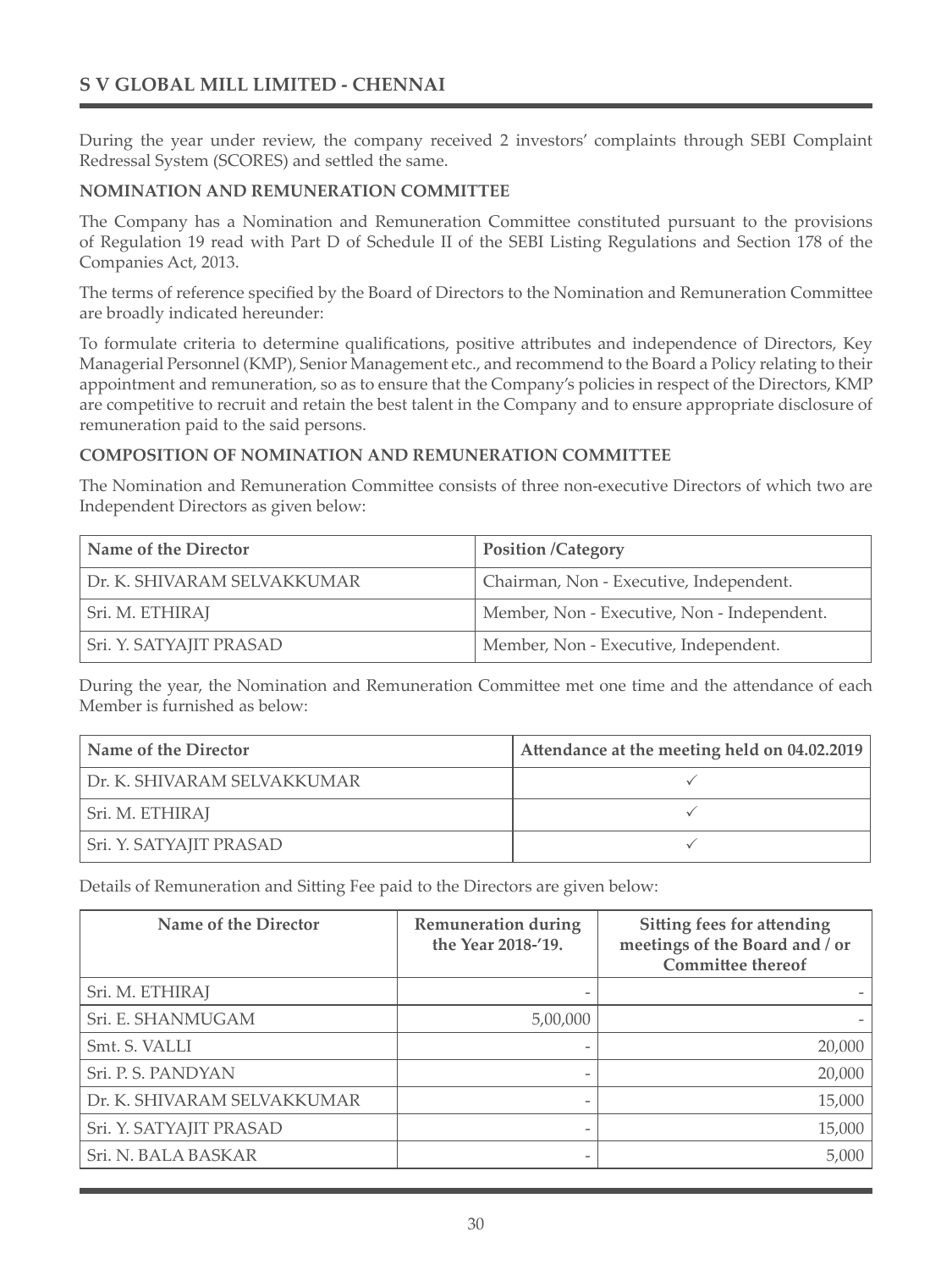#### **GENERAL BODY MEETINGS:**

Date and time of the General Meetings held during the last three years till 31st March, 2018.

| <b>Details of General</b><br>Meeting | Date       | <b>Time</b> | <b>Venue</b>                                                                                  |
|--------------------------------------|------------|-------------|-----------------------------------------------------------------------------------------------|
| 9th AGM FY: 2015-'16                 | 21.09.2016 | 10.30 AM    | New No $5/1$ (Old No $3/1$ ),<br>6th Cross Street, CIT Colony, Mylapore,<br>Chennai - 600004. |
| 10th AGM FY 2016-'17                 | 13.12.2017 | 10.30 AM    | New No 5/1 (Old No 3/1),<br>6th Cross Street, CIT Colony, Mylapore,<br>Chennai - 600004.      |
| 11th AGM FY 2017-'18                 | 20.09.2018 | 10.30 AM    | New No $5/1$ (Old No $3/1$ ),<br>6th Cross Street, CIT Colony, Mylapore,<br>Chennai - 600004. |

Special Resolutions/Special Business passed at the previous General Body Meetings (for last three years) are as under:

At the Nineth Annual General Meeting held on 21.09.2016: NIL

At the Tenth Annual General Meeting held on 13.12.2017:

- 1. Re-appointment of Sri. E. Shanmugam as Managing Director of the company for a further period of five years with effect from April 3, 2017
- 2. Re-appointment of Dr. K. Shivaram Selvakkumar as an Independent Director for a second term of consecutive five years with effect from September 27, 2017.

At the Eleventh Annual General Meeting held on 20.09.2018:

- 1. Adoption of Memorandum of Association as per the provisions of the Companies Act, 2013.
- 2. Adoption of Articles of Association as per the provisions of the Companies Act, 2013.

#### **POSTAL BALLOT AND E-VOTING**

No resolutions were put through Postal ballot in the last year. However, in pursuance of the listing agreement, e-voting and ballot paper facilities were extended to all the shareholders of the Company to facilitate voting on the subjects/resolutions contained in the 11th AGM notice. To conduct the voting procedure in a fair and transparent manner, a Scrutinizer was appointed. Accordingly, the Scrutinizer conducted the voting process and submitted his report on the voting polled to the Chairman of the Company.

As per the said Report, the results of the voting on the subjects / resolutions, contained in the Agenda of the meeting were announced. Besides, reports were forwarded to the Stock Exchanges and uploaded along with the Scrutinizers Report, in the Company's website. Entire Resolutions contained in the said agenda were passed.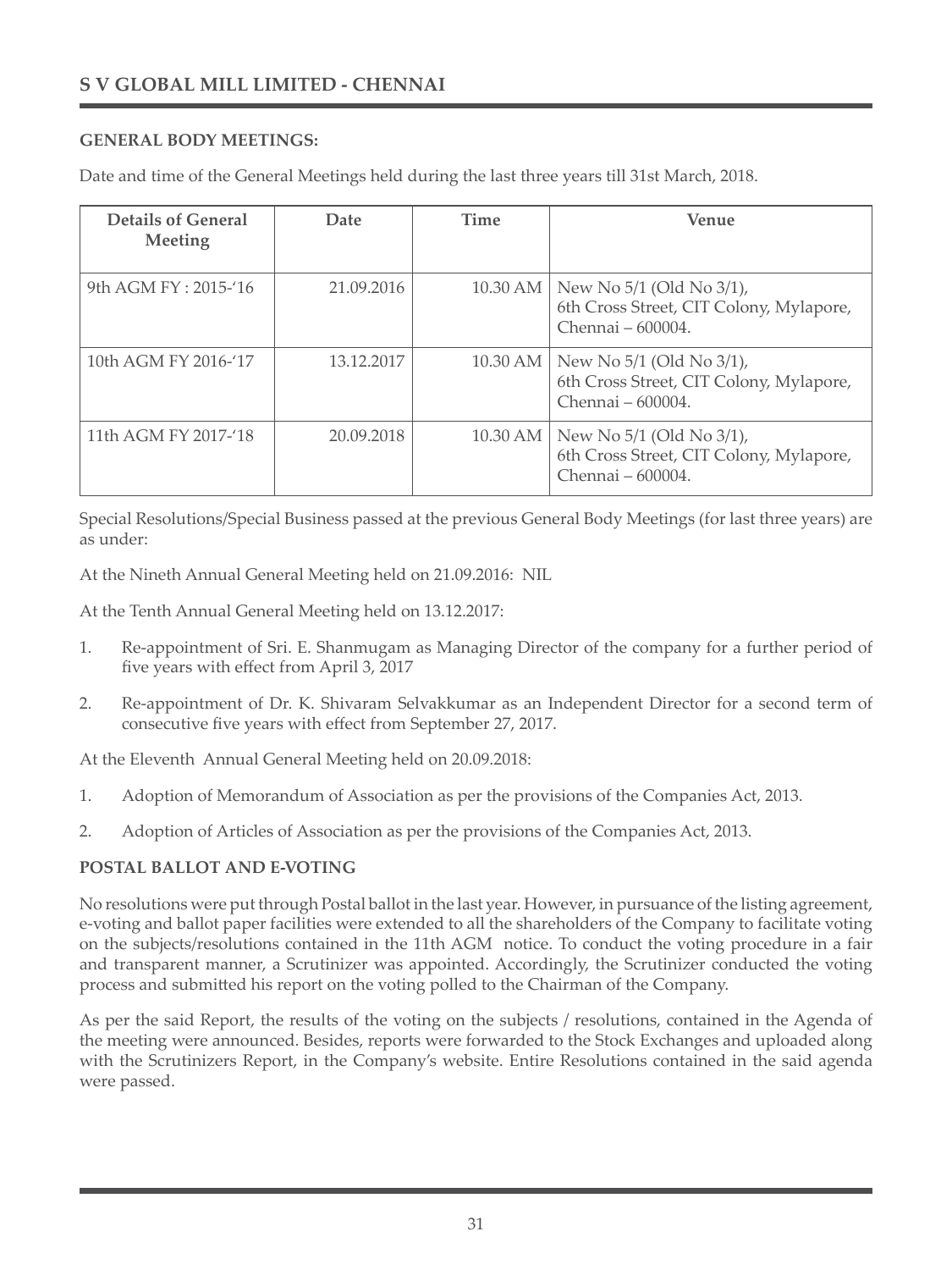#### **MEANS OF COMMUNICATION**

The annual report containing the financial statements are posted/e-mailed to the shareholders of the Company in compliance with the provisions of the Companies Act, 2013.

The Company's philosophy focuses on making the environment greener for the benefit of posterity. In this regard, your Company encourages its shareholders to register/ update the email-ids for communication purpose thereby contributing to the environment.

The unaudited quarterly/half yearly results are announced within forty-five days of the close of the quarter. The audited annual results are announced within sixty days from the closure of the financial year as per the requirement of the Listing Regulations. The approved financial results are forthwith sent to the Stock Exchanges and are published in one national (English) newspaper and in one vernacular (Tamil) newspaper. The results are also displayed on the Company's Website www.svgml.com. The Company hosts official news release in its website. The quarterly results, shareholding pattern, quarterly compliances and all other corporate communication to the Stock Exchange viz, BSE Limited are filed electronically. The Company has complied with filing submissions through BSE's BSE Listing Centre. As required by the Listing Agreement, Company's website www.svgml.com is updated with the Quarterly information conveyed to the Stock Exchange.

The Company's website contains a separate dedicated section 'Investor' where shareholders' information is available. The Company's Annual Report is also available in a user-friendly and downloadable form.

With a view to regulate trading in securities by the Directors and designated employees, the Company has adopted a Code of Conduct for Prohibition of Insider Trading.

#### **GENERAL SHAREHOLDER INFORMATION**

| Day & Date                                                      | Thursday, the 26th September, 2019                                                    |
|-----------------------------------------------------------------|---------------------------------------------------------------------------------------|
| Time                                                            | 10.30 A.M                                                                             |
| Venue                                                           | New No 5/1 (Old No 3/1), 6th Cross Street, CIT<br>Colony, Mylapore, Chennai - 600004. |
| Financial year                                                  | $2018 - 19$ .                                                                         |
| <b>Book Closure Dates</b>                                       | 20.09.2019 to 26.09.2019 (Both days inclusive)                                        |
| Listed on Stock Exchange                                        | BSE Limited (BSE), Scrip Code: 535621                                                 |
| International Securities Identification Number<br>(ISIN)        | <b>INE159L01013</b>                                                                   |
| Outstanding GDR/ADR /Warrants or any<br>convertible instruments | NIL                                                                                   |

#### **12th Annual General Meeting.**

#### **LISTING OF EQUITY SHARES**

The Company's shares are listed in the Bombay Stock Exchange Listing 1,80,82,970 equity shares of Rs.5/ each and trading permission was granted effective May 28, 2013. The Company has established connectivity with both depositories, NSDL and CDSL. Annual listing fees for the financial year 2018-'19 has been paid by the Company to BSE Ltd within the stipulated time. The Company has also paid the custodian fees for the financial year 2019-'20 to National Securities Depository Limited (NSDL) and Central Depository Services (India) Limited (CDSL) within the stipulated time.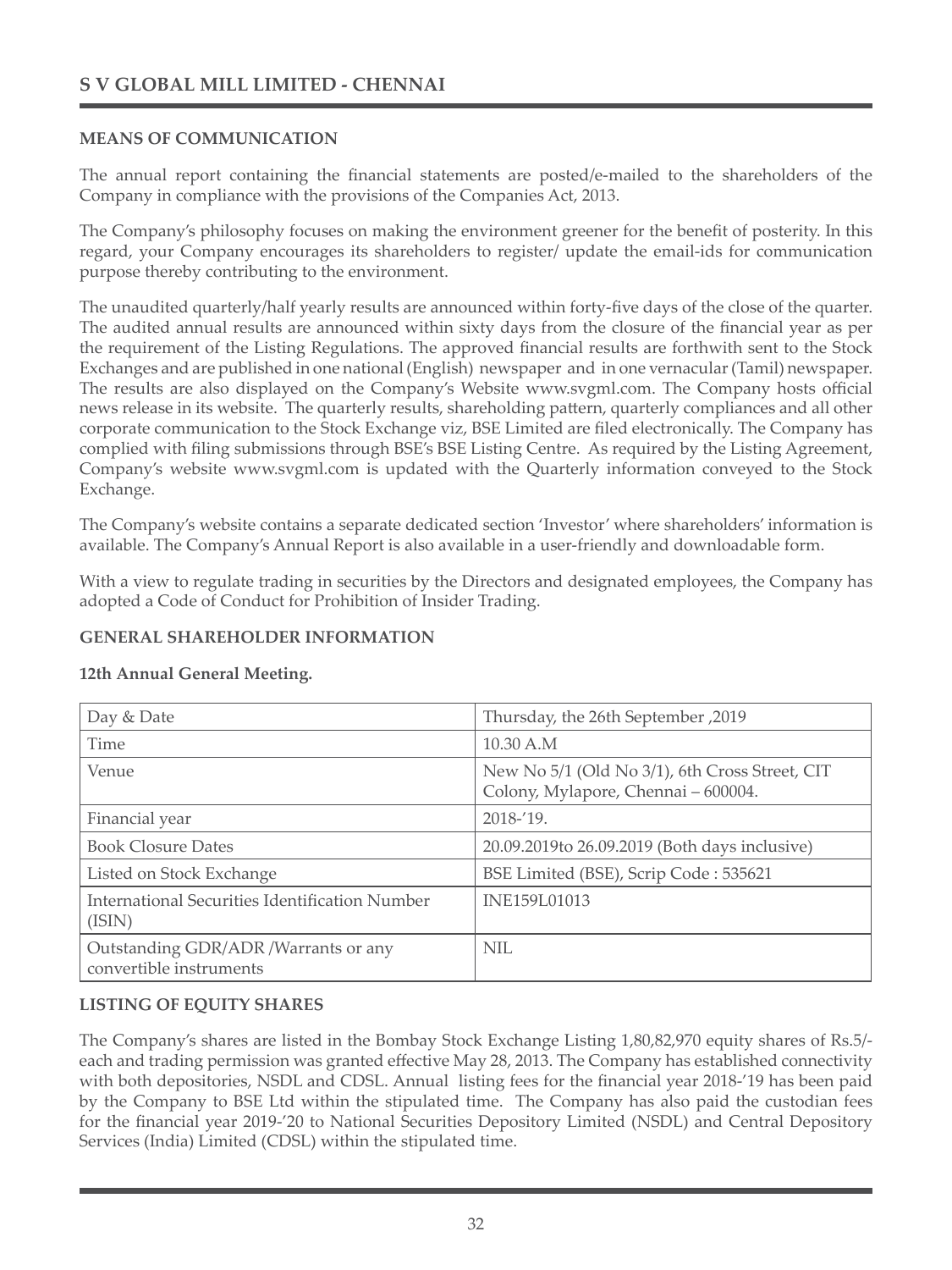#### **DEMATRERIALIZATION OF SHARES AND LIQUIDITY**

Trading in company's shares is permitted only in dematerialized form. The Company has established connectivity with both the depositories viz. NSDL and CDSL through its RTA, whereby the investors have the option to dematerialize their shares with either of the depositories.

#### **DETAILS OF SHARES IN DEMAT AND PHYSICAL FORM AS AT MARCH 31,2019**

| <b>Particulars</b> | <b>No.of Shareholders</b> | No. of Shares | Percentage |
|--------------------|---------------------------|---------------|------------|
| <b>NSDL</b>        | 1266                      | 16032499      | 88.66      |
| <b>CDSL</b>        | 592                       | 449815        | 2.49       |
| Physical           | 6889                      | 1600656       | 8.85       |
| Total              | *8747                     | 18082970      | 100        |

\* After classification of Shareholders as per PAN, the total number is arrived at 8570

#### **DISTRIBUTION OF SHAREHOLDING AS ON MARCH 31, 2019:**

| Category (Amount)  | No. of Cases | $%$ of Cases | <b>Total Shares</b> | Amount   | $%$ of Amount |
|--------------------|--------------|--------------|---------------------|----------|---------------|
| $-5000$            | 8255         | 96.33        | 1131375             | 5656875  | 5.07          |
| $-10000$<br>5001   | 178          | 2.03         | 262715              | 1313575  | 1.18          |
| $-20000$<br>10001  | 70           | 0.80         | 196761              | 983805   | 0.88          |
| $-30000$<br>20001  | 25           | 0.29         | 123958              | 619790   | 0.56          |
| 30001<br>$-40000$  | 6            | 0.07         | 44856               | 224280   | 0.20          |
| $-50000$<br>40001  | 7            | 0.08         | 66519               | 332595   | 0.30          |
| $-100000$<br>50001 | 12           | 0.14         | 161032              | 805160   | 0.72          |
| $100001$ and above | 17           | 0.26         | 16095754            | 80478770 | 91.09         |
| <b>TOTAL</b>       | 8570         | 100          | 18082970            | 90414850 | 100           |

\*4236440 Equity Shares which were extinguished based on the order of Hon'ble Supreme Court are not shown in the above table.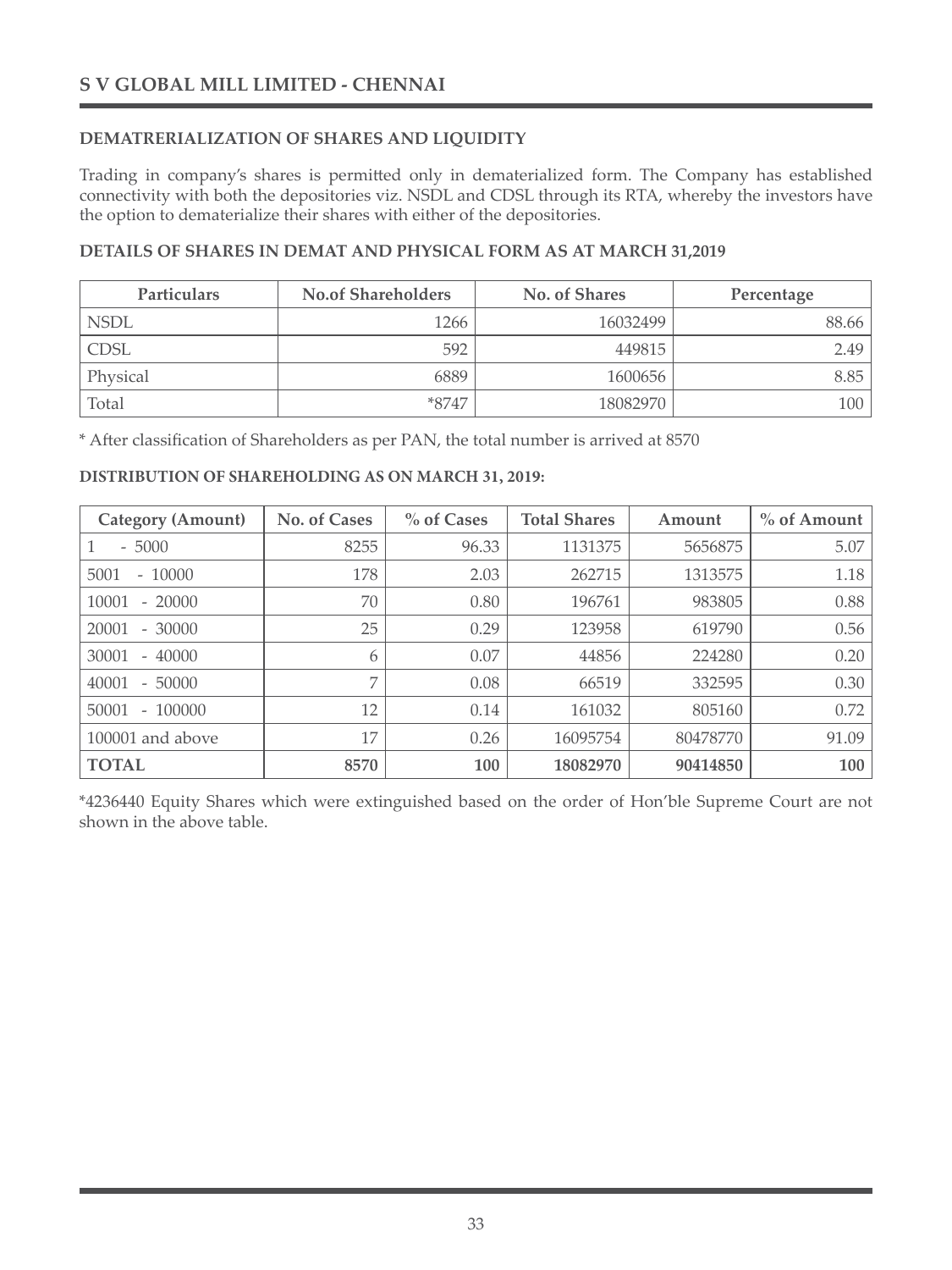#### **SHAREHOLDING PATTERN AS ON MARCH 31, 2019**

| <b>CATEGORY</b>                                 | <b>NO.OF HOLDERS</b> | <b>TOTAL SHARES</b> | % TO EQUITY |
|-------------------------------------------------|----------------------|---------------------|-------------|
| Promoters                                       | 6                    | 12457356            | 68.89       |
| Financial Institutions/Banks                    | 18                   | 1506093             | 8.33        |
| Non-Resident Indians                            | 54                   | 20090               | 0.11        |
| Bodies Corporate (Domestic)                     | 94                   | 212136              | 1.17        |
| Resident Individuals                            | 8340                 | 3494668             | 19.32       |
| <b>Clearing Member</b>                          | $\overline{2}$       | 250                 | 0.00        |
| Corporate Body - Central/State<br>Government(s) | 5                    | 368990              | 2.04        |
| <b>HUF</b>                                      | 49                   | 23047               | 0.13        |
| <b>TRUST</b>                                    | $\overline{2}$       | 340                 | 0.00        |
| <b>TOTAL</b>                                    | 8570                 | 18082970            | 100         |

\*4236440 Equity Shares which were extinguished based on the order of Hon'ble Supreme Court are not shown in the above table.

| TOP 10 SHAREHOLDERS OTHER THAN PROMOTERS AS ON MARCH 31, 2019 |  |
|---------------------------------------------------------------|--|
|---------------------------------------------------------------|--|

| S1.<br>No.    | Name of the Shareholder                                                      | No of<br>shares | '% of total shares<br>of the company |
|---------------|------------------------------------------------------------------------------|-----------------|--------------------------------------|
| 1             | STATE BANK OF INDIA                                                          | 862566          | 4.77                                 |
| $\mathcal{P}$ | LIFE INSURANCE CORPORATION OF INDIA                                          | 609164          | 3.37                                 |
| 3             | <b>MUTHUKUMARAN R</b>                                                        | 872000          | 4.82                                 |
| 4             | <b>GOVERNOR OF TAMIL NADU</b><br><b>IT1: REPRESENTING GOVT OF TAMIL NADU</b> | 340940          | 1.89                                 |
| 5             | <b>SAKTHIVEL I</b>                                                           | 286000          | 1.58                                 |
| 6             | R APPAJI                                                                     | 100000          | 0.55                                 |
| 7             | <b>V N MUNISAMY</b>                                                          | 100000          | 0.55                                 |
| 8             | <b>ASISH JAIN</b>                                                            | 73667           | 0.41                                 |
| 9             | <b>KETAN J KARANI</b><br><b>JT1: TRUPTI K KARANI</b>                         | 69901           | 0.39                                 |
| 10            | DILNAVAZ S VARIAVA                                                           | 60522           | 0.27                                 |

\*4236440 Equity Shares which were extinguished based on the order of Hon'ble Supreme Court are not shown in the above table.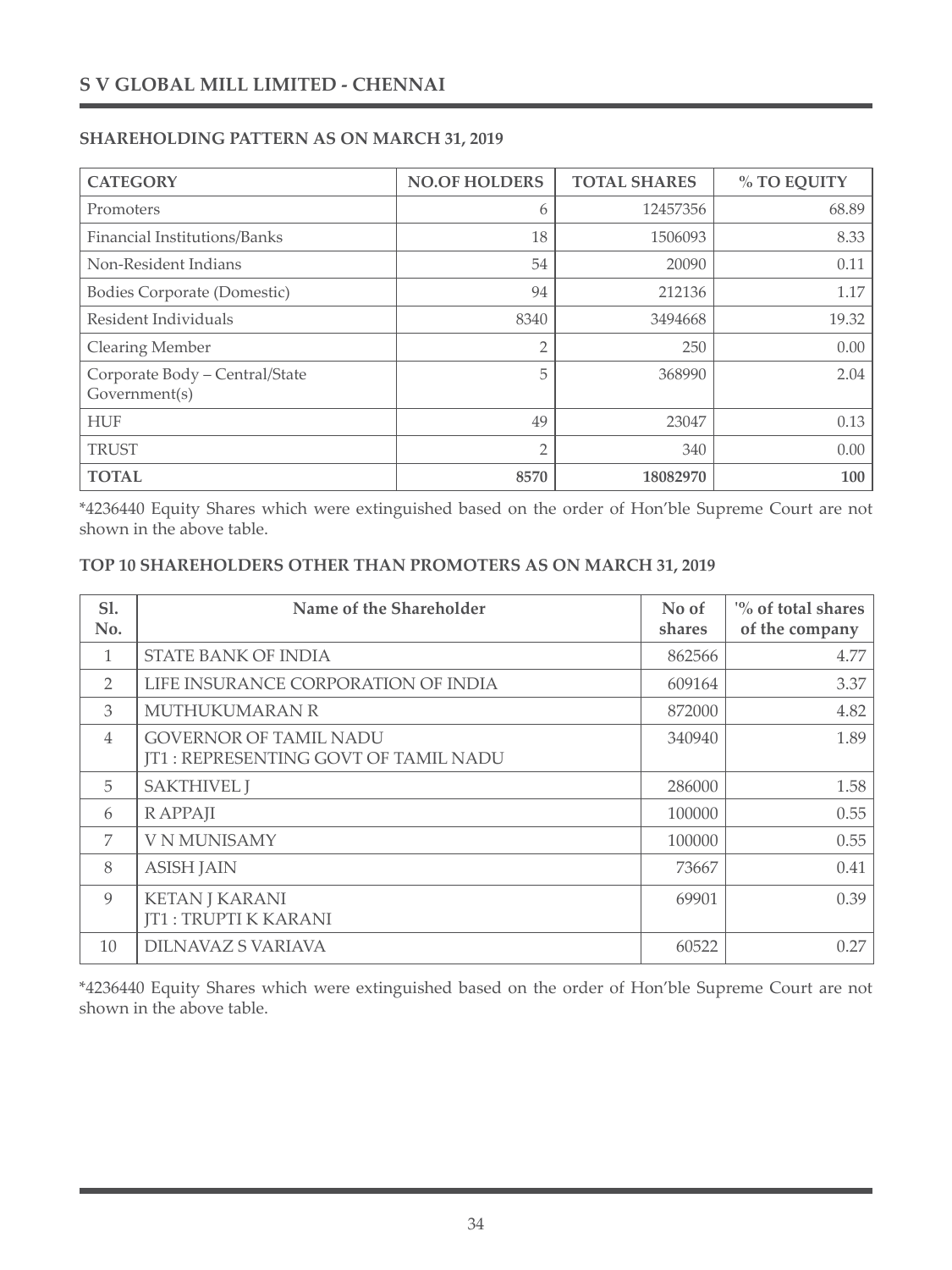#### **RECONCILIATION OF SHARE CAPITAL AUDIT**

As stipulated by SEBI, a qualified practicing Company Secretary carries out the Secretarial Audit to reconcile the total admitted capital with National Securities Depository Limited (NSDL) and Central Depository Services (India) Limited (CDSL) and the total issued capital. The audit is carried out every quarter and the report thereon is submitted to the Stock Exchange where the Company's shares are listed. The audit confirms that the total Listed and Paid-up Capital is in agreement with the aggregate of the number of shares in dematerialized form held with NSDL and CDSL and the number of shares in physical form.

#### **REGISTRAR AND TRANSFER AGENT**

M/s. Cameo Corporate Services Limited is the Registrar and Share Transfer Agent (RTA) of the Company. Members are requested to send all their communications and documents pertaining to both shares in physical form and dematerialized form to the RTA at the following address:

#### **Cameo Corporate Services Limited,**

Subramanian Building, No.1, Club House Road, Anna Salai, Chennai – 600002. Phone: (044) 2846 0390. Email-id: Investor@cameoindia.com

#### **SHARE TRANSFER SYSTEM**

The Company's shares are traded in the Stock Exchange compulsorily in dematerialized mode. Physical shares which are lodged with the Registrar and Share Transfer Agent (RTA) and/ or the Company for transfer are processed and returned to the Members duly transferred within the time stipulated under the Listing Regulations subject to the documents being found valid and complete in all respects. In case of shares in electronic form, the transfers are processed by NSDL/CDSL through respective depository participants and are transferred directly to the beneficiaries by the depositories. The Company obtains half-yearly certificate of compliance related to the share transfer formalities from a Company Secretary in practice as required under Regulation 40(9) of the Listing Regulations and files a copy of the certificate simultaneously with the Stock Exchange under Regulation 40(10) of the Listing Regulations.

#### **NOMINATION**

Nomination facility in respect of shares held in electronic form is available with the depository participants as per the bye-laws and business rules applicable to NSDL and CDSL. Nomination form can be obtained from the Company's Registrar and Share Transfer Agent.

#### **MARKET PRICE DATA**

The details of the monthly highest, lowest and closing quotations of the Equity Shares of the Company at the Bombay Stock Exchange Ltd during the financial year 2018-'19are given below: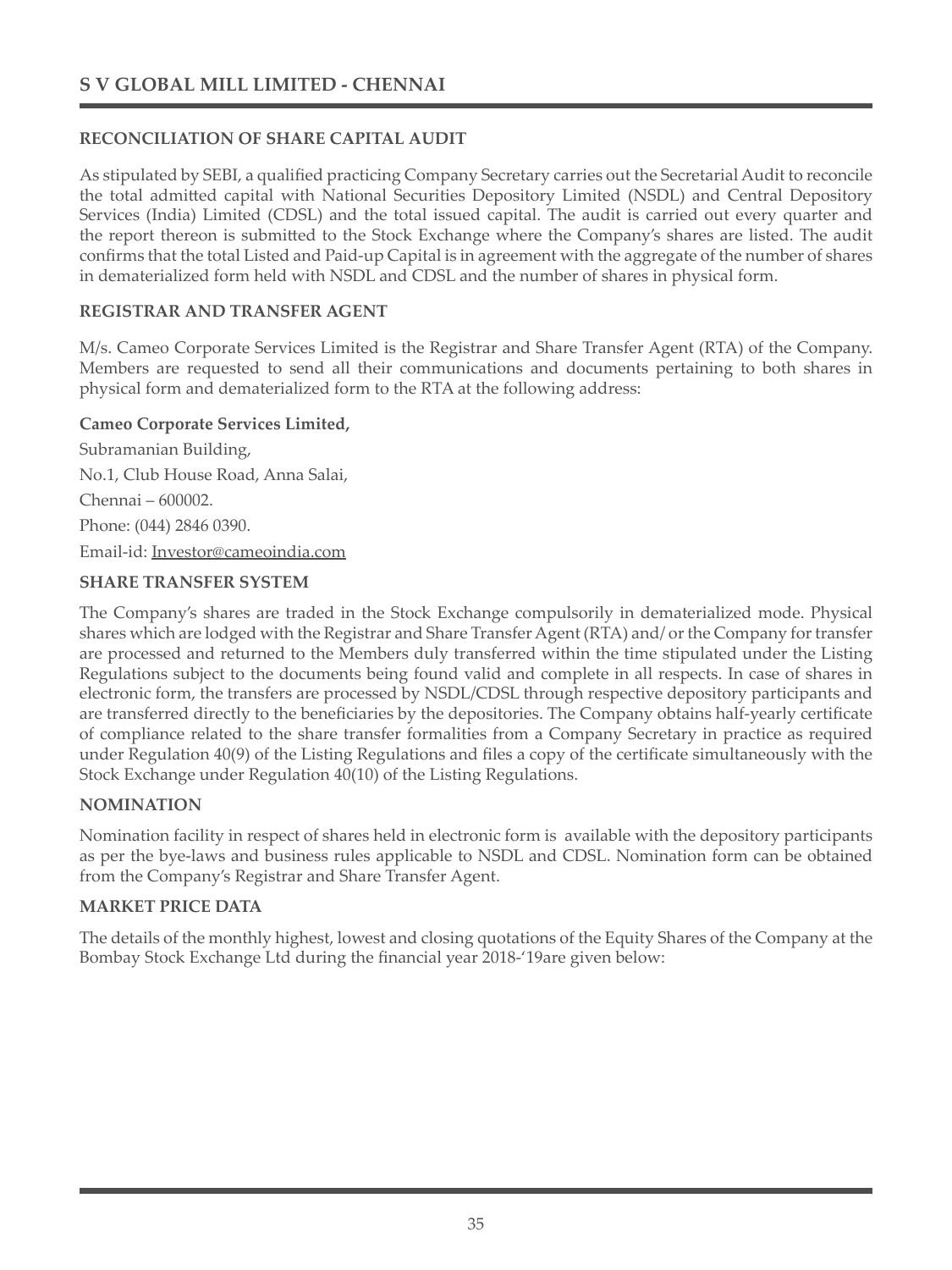| Month    | <b>High Price</b> | <b>Low Price</b> | <b>Close Price</b> |
|----------|-------------------|------------------|--------------------|
| Apr-18   | 138.65            | 102.40           | 127.90             |
| May-18   | 139.75            | 102.20           | 109.00             |
| $Jun-18$ | 121.20            | 93.15            | 97.60              |
| $Jul-18$ | 118.00            | 93.20            | 100.00             |
| Aug-18   | 103.00            | 86.20            | 90.05              |
| Sep-18   | 97.40             | 84.55            | 94.05              |
| $Oct-18$ | 90.00             | 69.00            | 69.90              |
| $Nov-18$ | 77.00             | 61.70            | 61.75              |
| Dec-18   | 62.35             | 47.55            | 48.30              |
| $Jan-19$ | 49.00             | 36.50            | 46.00              |
| Feb-19   | 62.95             | 45.00            | 54.20              |
| Mar-19   | 66.15             | 48.00            | 52.50              |

**S V Global Stock Performance vs. BSE SENSEX (Closing price)**



# **Disclosures**

### **COMPLIANCE WITH THE ACCOUNTING STANDARDS**

In the preparation of the financial statements, the Company has followed the Accounting Standards referred to in Section 133 of the Companies Act, 2013. The significant accounting policies which are consistently applied have been set out in the notes to the financial statements.

### **COMPLIANCE WITH LISTING REGULATIONS**

The Company has complied with all applicable listing requirements of Chapter IV of the Listing regulations relating to obligations of the listed entity which has listed its specified securities.

#### **CORPORATE GOVERNANCE REQUIREMENTS**

The Company has complied with all the mandatory corporate governance requirements specified in Regulations 17 to 27 of the Listing Regulations and has also adopted the non-mandatory requirements as prescribed in Part E of Schedule II of regulation 27 of the Listing Regulations.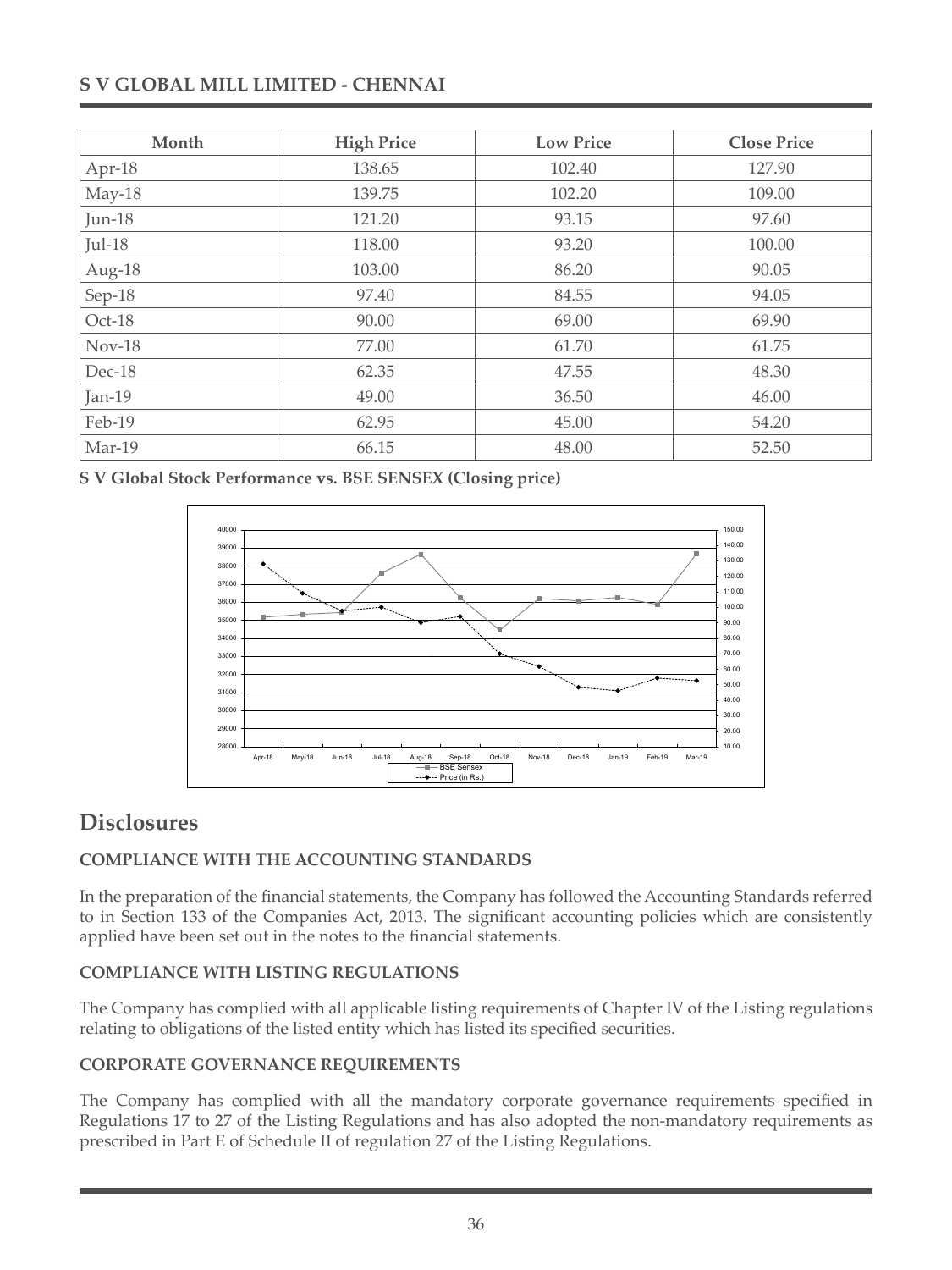### **MD AND CFO CERTIFICATION**

A Certificate of the MD and CFO of the Company inter alia, confirming the correctness of the financial statements, adequacy of the internal control measures and reporting of matters to the Audit Committee is also annexed.

### **AUDITORS' CERTIFICATE ON CORPORATE GOVERNANCE**

As required by Schedule V of the SEBI (Listing Obligations and Disclosure Requirements) Regulation, 2015, the Auditors' Certificate on Corporate Governance as certified by a Practicing Company Secretary is annexed to the Board's report. In addition to the aforesaid certificate, the Practicing Company Secretary has also issued a Secretarial Audit Report pursuant to Section 204(1) of the Companies Act, 2013.

### **CODE OF CONDUCT**

In compliance with Regulation 26(3) of the SEBI (Listing Obligations and Disclosure Requirements) Regulation, 2015 and the Companies Act, 2013, the Company has framed and adopted a Code of Conduct and Ethics ('the Code"). The Code is applicable to the members of the Board, the executive officers and all employees of the Company. The Code is available on our website, www.svgml.com. All members of the Board, the executive officers and senior financial officers have affirmed compliance to the Code as on March 31, 2019. A declaration to this effect, signed by the MD, forms part of the Report.

#### **PREVENTION OF INSIDER TRADING**

The Company has adopted an Insider Trading Policy to regulate, monitor and report trading by insiders under the SEBI (Prohibition of Insider Trading) Regulations, 2015. This policy also includes practices and procedures for fair disclosure of unpublished price-sensitive information, initial and continual disclosure. The Company has automated the declarations and disclosures to identified designated employees, and the Board reviews the policy on a need basis. The policy is available on our website www.svgml.com

#### **DISCLOSURE OF MATERIALLY SIGNIFICANT RELATED PARTY TRANSACTIONS**

All transactions entered into with the related parties as defined under the Companies Act, 2013 and Regulation 23 of the Listing Regulations were in the course of business and at an arm's length basis. There are no materially significant related party transactions made by the Company with Promoters, Directors, Key Managerial Personnel or other designated persons which may have a potential conflict with the interest of the Company at large.

As required under Regulation 23(1) of Listing Regulations, the Company has adopted a policy on Related Party Transactions. The abridged policy on Related Party Transactions is available on the Company's website at http://www.svgml.com/index.php/policies9/related-party-transaction-policy.html.

#### **DETAILS OF NON-COMPLIANCE BY THE COMPANY, PENALTIES, AND STRICTURES IMPOSED ON THE COMPANY BY STOCK EXCHANGES OR SEBI OR ANY STATUTORY AUTHORITY, ON ANY MATTER RELATED TO CAPITAL MARKETS, DURING THE LAST THREE YEARS.**

The Company has complied with all requirements specified under the Listing Regulations as well as other regulations and guidelines of SEBI. Consequently, there were no strictures or penalties imposed either by SEBI or Stock Exchange or any Statutory Authority for non-compliance of any matter related to the capital markets during the last three years in terms of Schedule V to the Listing Regulations.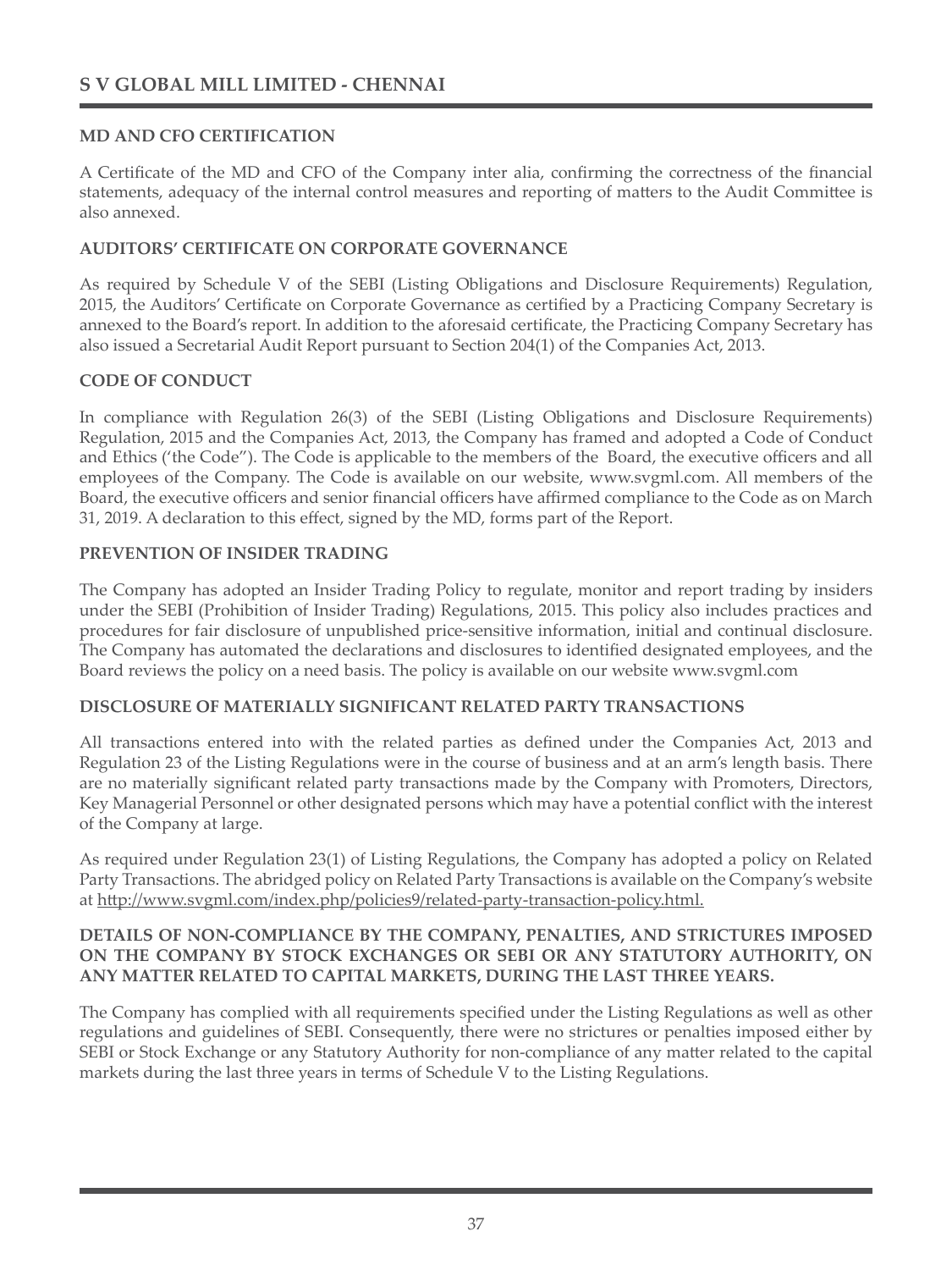#### **WHISTLE BLOWER POLICY AND AFFIRMATION THAT NO PERSONNEL HAVE BEEN DENIED ACCESS TO THE MANAGEMENT / AUDIT COMMITTEE**

Pursuant to Section 177(9) and (10) of the Companies Act, 2013 and Regulation 22 of the Listing Regulations, the Company has formulated whistle blower policy for vigil mechanism of Directors and employees to report to the management about the unethical behavior, fraud or violation of the company's code of conduct. The mechanism provides for adequate safeguards against victimization of employees and Directors who use such mechanism and makes direct access to the Chairman of the Audit Committee in exceptional cases. None of the personnel of the Company has been denied access to the Management / Audit Committee. The whistle blower policy is displayed on the Company's website www.svgml.com

**By Order of the Board**

Place: Chennai Date: 29.07.2019

**M. ETHIRAJ** Chairman DIN: 00041996 **E. SHANMUGAM** Managing Director DIN: 00041968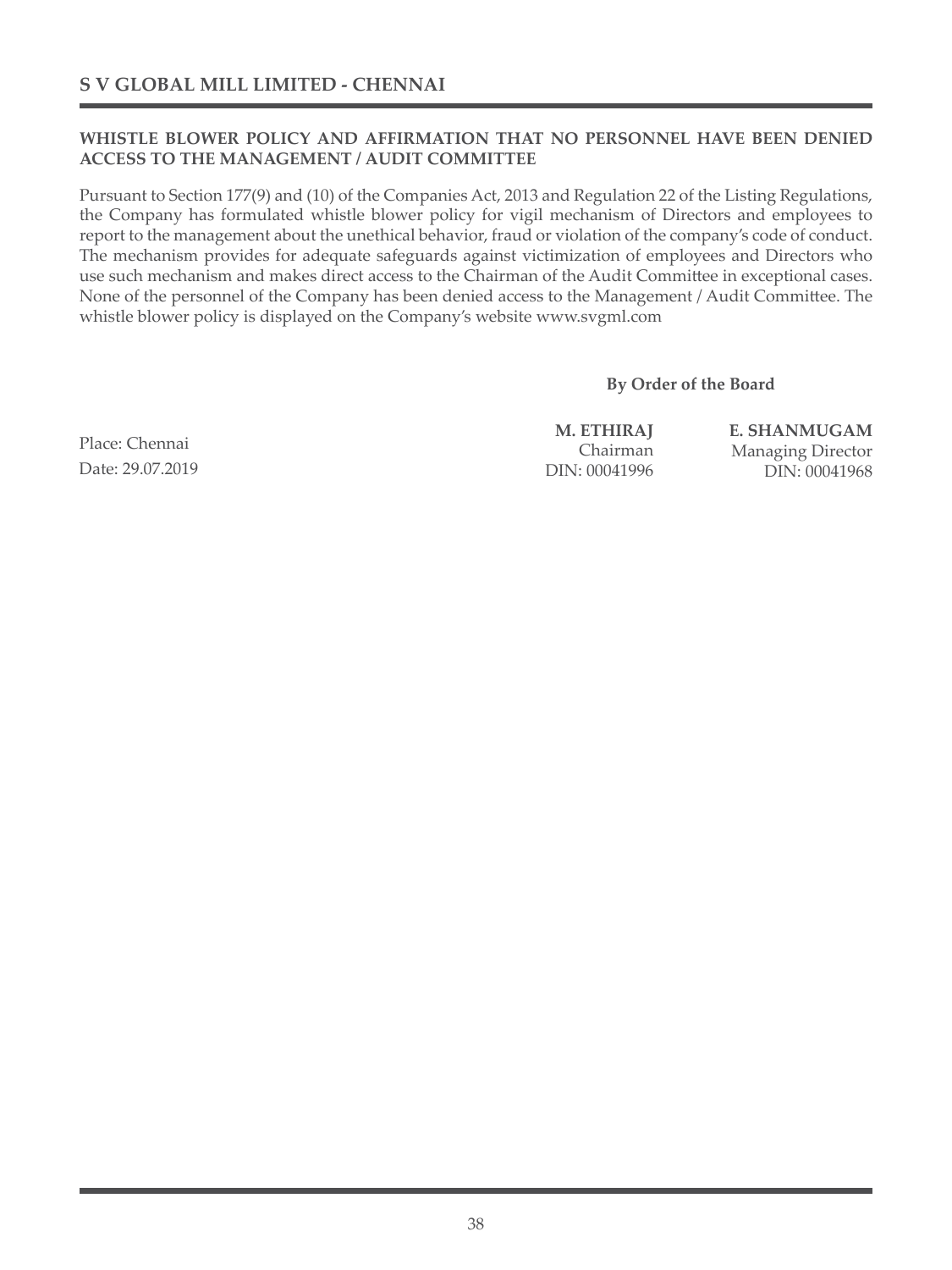# **MANAGING DIRECTOR'S DECLARATION ON CODE OF CONDUCT**

To,

The Shareholders of **S V GLOBAL MILL LIMITED,**

Chennai.

On the basis of the written declarations received from the Members of the Board, Officers, Designated Persons and immediate relatives of Designated Persons, of the Company in terms of the relevant provisions of SEBI (Listing Obligations and Disclosure Requirements) Regulation, 2015, it is hereby certified that both the Members of the Board, Officers, Designated Persons and immediate relatives of Designated Persons, of the Company have affirmed compliance with the respective provisions of the Code of Business Conduct and Ethics of the Company as laid down by the Board for the year ended 31st March 2019.

Place: Chennai Date: 29.07.2019 **E. SHANMUGAM** Managing Director DIN: 00041968

# **MD AND CFO CERTIFICATION**

To, The Board of Directors **S V GLOBAL MILL LIMITED** Chennai.

Dear Members of the Board,

We, **E. Shanmugam,** Managing Director and **R. Sugumaran,** Chief Financial Officer of **S V GLOBAL MILL LIMITED,** to the best of our knowledge and belief, certify that:

- 1. We have reviewed the Balance Sheet, Statement of Profit and Loss and Cash Flow Statement of the Company and all the notes on accounts and the Board's Report.
- 2. These statements do not contain any materially untrue statement or omit to state a material fact necessary to make the statements made,in light of the circumstances under which such statements were made, not misleading with respect to the period covered by this report.
- 3. The financial statements, and other financial information included in this report, present in all material respects a true and fair view of the Company's affairs, the financial condition and cash flows of the Company as at, and for, the periods presented in this report, and are in compliance with the existing accounting standards and / or applicable laws and regulations.
- 4. There are no transactions entered into by the Company during the year that are fraudulent, illegal or violate the Company's Code of Conductand Ethics, except as disclosed to the Company's Auditors and the Company's Audit Committee of the Board of Directors.
- 5. We are responsible for establishing and maintaining disclosure controls and procedures and internal controls over financial reporting for theCompany, and we have :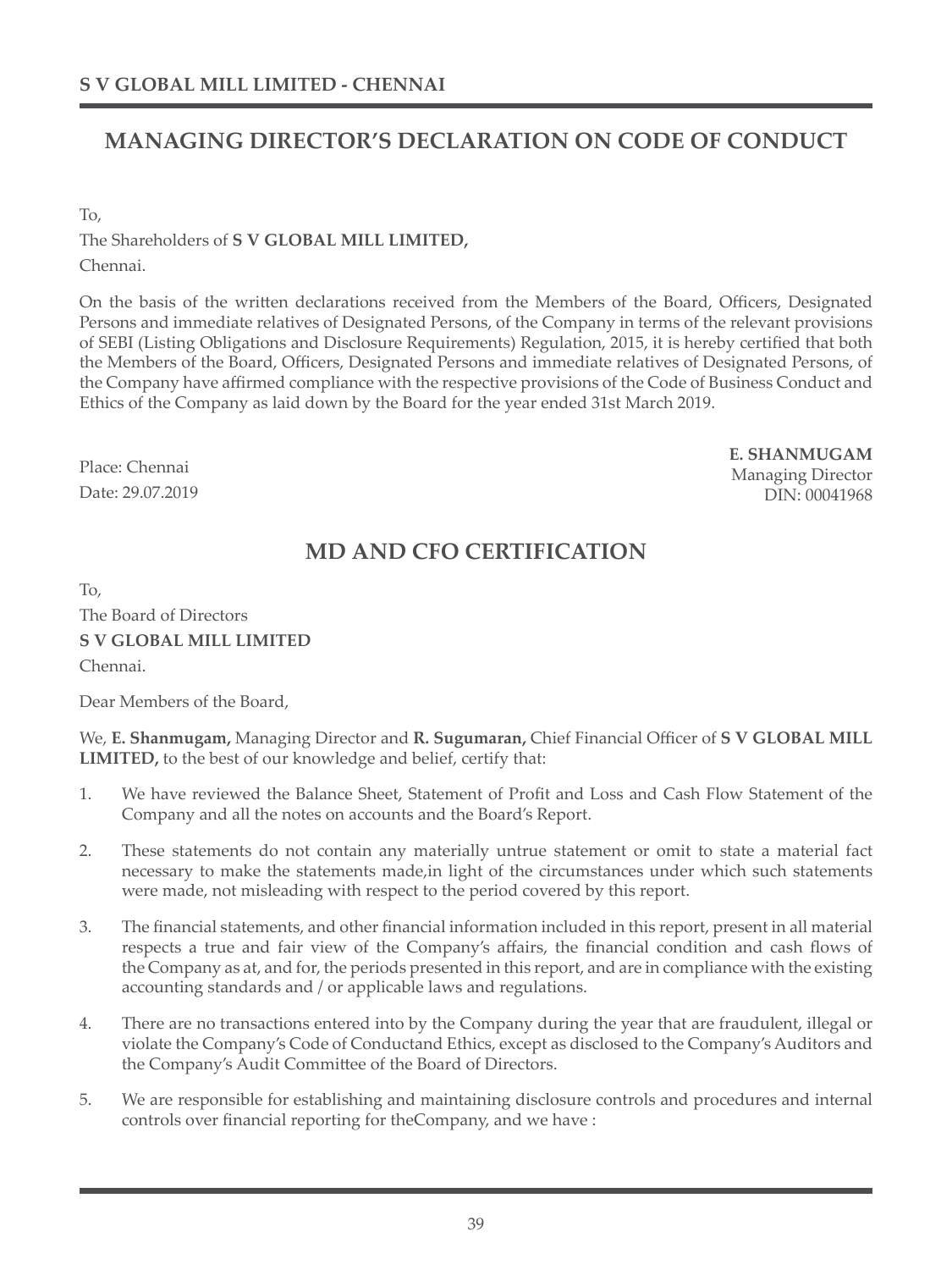- a) Designed such disclosure controls and procedures or caused such disclosure controls and procedures to be designed under our supervisionto ensure that material information relating to the Company, including its consolidated subsidiaries, is made known to us by others within those entities, particularly during the period in which this report is being prepared.
- b) Designed such internal control over financial reporting, or caused such internal control over financial reporting to be designed under our supervision, to provide reasonable assurance regarding the reliability of financial reporting and the preparation of financial statements for external purposes in accordance with Generally Accepted Accounting Principles (GAAP) in India.
- c) Evaluated the effectiveness of the Company's disclosure, controls and procedures.
- d) Disclosed in this report, changes, if any, in the Company's internal control over financial reporting that occurred during the Company's most recent fiscal year that has materially affected, or is reasonably likely to materially affect, the Company's internal control overfinancial reporting.
- 6. We have disclosed, based on our most recent evaluation of the Company's internal control over financial reporting, wherever applicable, to the Audit Committee of the Company's Board (and persons performing the equivalent functions).
	- a) Any deficiencies in the design or operation of internal controls, that could adversely affect the Company's ability to record, process, summarize and report financial data, and have confirmed that there have been no material weaknesses in internal controls over financial reporting including any corrective actions with regard to deficiencies.
	- b) Any significant changes in internal controls during the year covered by this report.
	- c) All significant changes in accounting policies during the year, if any, and the same have been disclosed in the notes to the financial statements.
	- d) Any instances of significant fraud of which we are aware, that involve the Management or other employees who have a significant rolein the Company's internal control system.
- 7. We affirm that we have not denied any personnel access to the Audit Committee of the Company (in respect of matters involving alleged misconduct) and we have provided protection to whistleblowers from unfair termination and other unfair or prejudicial employment practices.
- 8. We further declare that all Board Members, Officers, Designated Persons and immediate relatives of Designated Persons have affirmed compliance with the Code of Conduct and Ethicsfor the year covered by this report.

Place: Chennai Date: 29.07.2019

**E. SHANMUGAM** Managing Director

**R. SUGUMARAN** Chief Financial Officer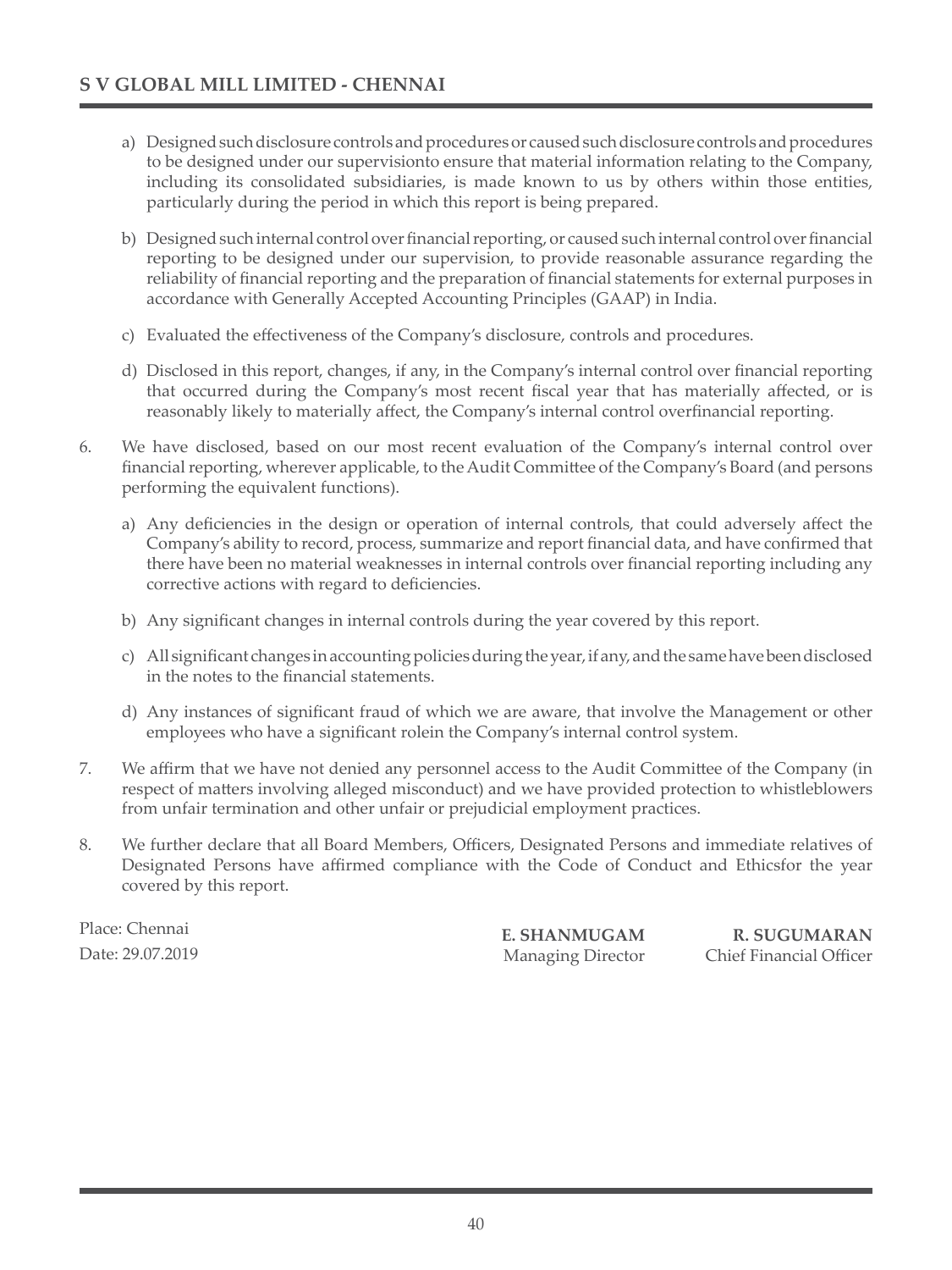# **AUDITOR'S CERTIFICATE REGARDING COMPLIANCE OF CONDITIONS OF CORPORATE GOVERNANCE**

#### **To the Members of S V Global Mill Limited**

I have examined the compliance of conditions of Corporate Governance by **S V Global Mill Limited** for the year ended 31st March 2019 as stipulated in Securities and Exchange Board of India (Listing Obligations and Disclosure Requirements) Regulations, 2015.

The compliance of conditions of Corporate Governance is the responsibility of the Management. My examination was limited to a review of the procedures and implementation thereof, adopted by the Company by ensuring the compliance with the conditions of the Corporate Governance as stipulated in the said Regulations. It is neither an audit nor an expression of opinion on the financial statements of the Company.

In my opinion and to the best of my information and according to the explanations given to us, and based on the representations made by the Directors and the Management, I certify that the Company has complied with the conditions of Corporate Governanceas stipulated in the Securities and Exchange Board of India (Listing Obligations and Disclosure Requirements) Regulations, 2015.

I also state that none of the Directors on the Board of the Company have been debarred or disqualified from being appointed or continuing as Director of the Companies by the Board / Ministry of Corporate Affairs or such statutory authority.

I state that such compliance is neither an assurance as to future viability of the Company nor the efficiency or effectiveness with which the Management has conducted the affairs of the Company.

> **R. Kannan** Practicing Company Secretary FCS No. 6718 CP No.3363

Place: Chennai Date: 01.06.2019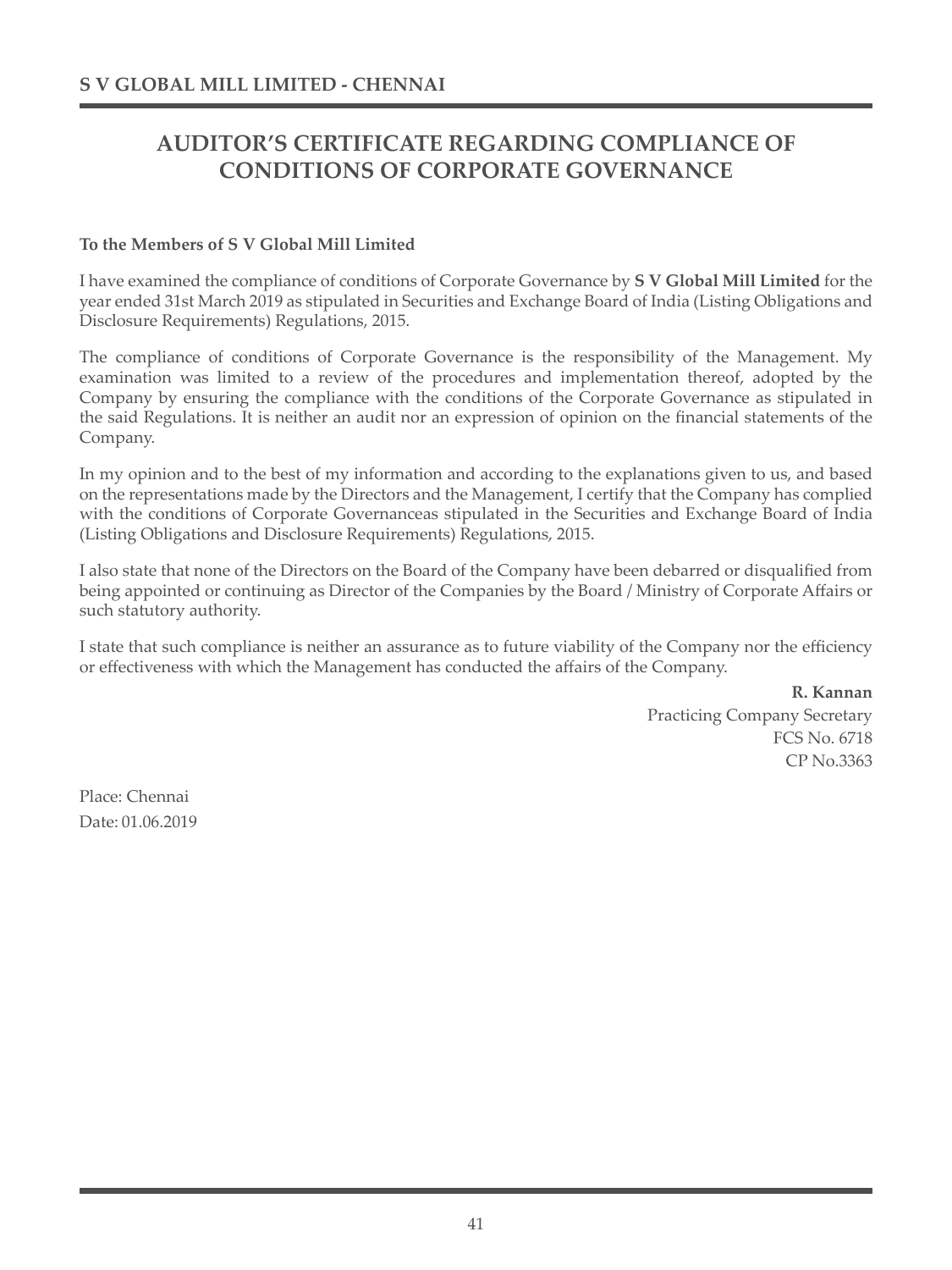## **ANNEXURE - E**

# **Form No.MR-3 SECRETARIAL AUDIT REPORT FOR THE FINANCIAL YEAR ENDED MARCH 31, 2019**

[Pursuant to section 204(1)of the Companies Act, 2013 and rule No.9 of the Companies(Appointment and Remunerationof Managerial Personnel) Rules, 2014]

To,

The Members, **S V Global Mill Limited** New No: 5/1; Old No: 3/1 6th Cross Street, CIT Colony, Mylapore, Chennai - 600 004.

I have conducted the secretarial audit of the compliance of applicable statutory provisions and the adherence to good corporate practices by **M/s. S V Global Mill Limited** (hereinafter called the company). The Secretarial Audit was conducted in a manner that provided me a reasonable basis for evaluating the corporate conducts/statutory compliances and expresses my opinion thereon.

Based on my verification of the company's books, papers, minute books, forms and returns filed and other records maintained by the company and also the information provided by the Company, its officers, agents and authorized representatives during the conduct of secretarial audit, I hereby report that in my opinion, the company has, during the audit period covering the financial year ended on March 31, 2019 ("Audit Period") complied with the statutory provisions listed hereunder and also that the Company has proper Board-processes and compliance-mechanism in place to the extent, in the manner and subject to the reporting made hereinafter:

I report that Registrar of Companies has called for explanations in respect of the corporate governance issues relating to the financial years 2012-15. The company has suitably replied and further action from the ROC/RD, Ministry of Corporate Affairs is awaited as on 31st March, 2019.

I have examined the books, papers, minute books, forms and returns filed and other records maintained by the Company for the financial year ended on 31st March, 2019 according to the provisions of:

- i. The Companies Act, 2013 (the Act) and the rules made thereunder;
- ii. The Securities Contracts (Regulation) Act, 1956 ('SCRA') and the rules made thereunder;
- iii. The Depositories Act, 1996 and the Regulations and Bye-laws framed thereunder;
- iv. Foreign Exchange Management Act, 1999 and the rules and regulations made thereunder to the extent of Foreign Direct Investment, Overseas Direct Investment and External Commercial Borrowings; - **(Not applicable during the Audit Period)**
- v. The Regulations and Guidelines prescribed under the Securities and Exchange Board of India Act, 1992 ('SEBI Act') viz.:
	- a. The Securities and Exchange Board of India (Substantial Acquisition of Shares and Takeovers) Regulations, 2011;
	- b. The Securities and Exchange Board of India (Prohibition of Insider Trading) Regulations, 2015;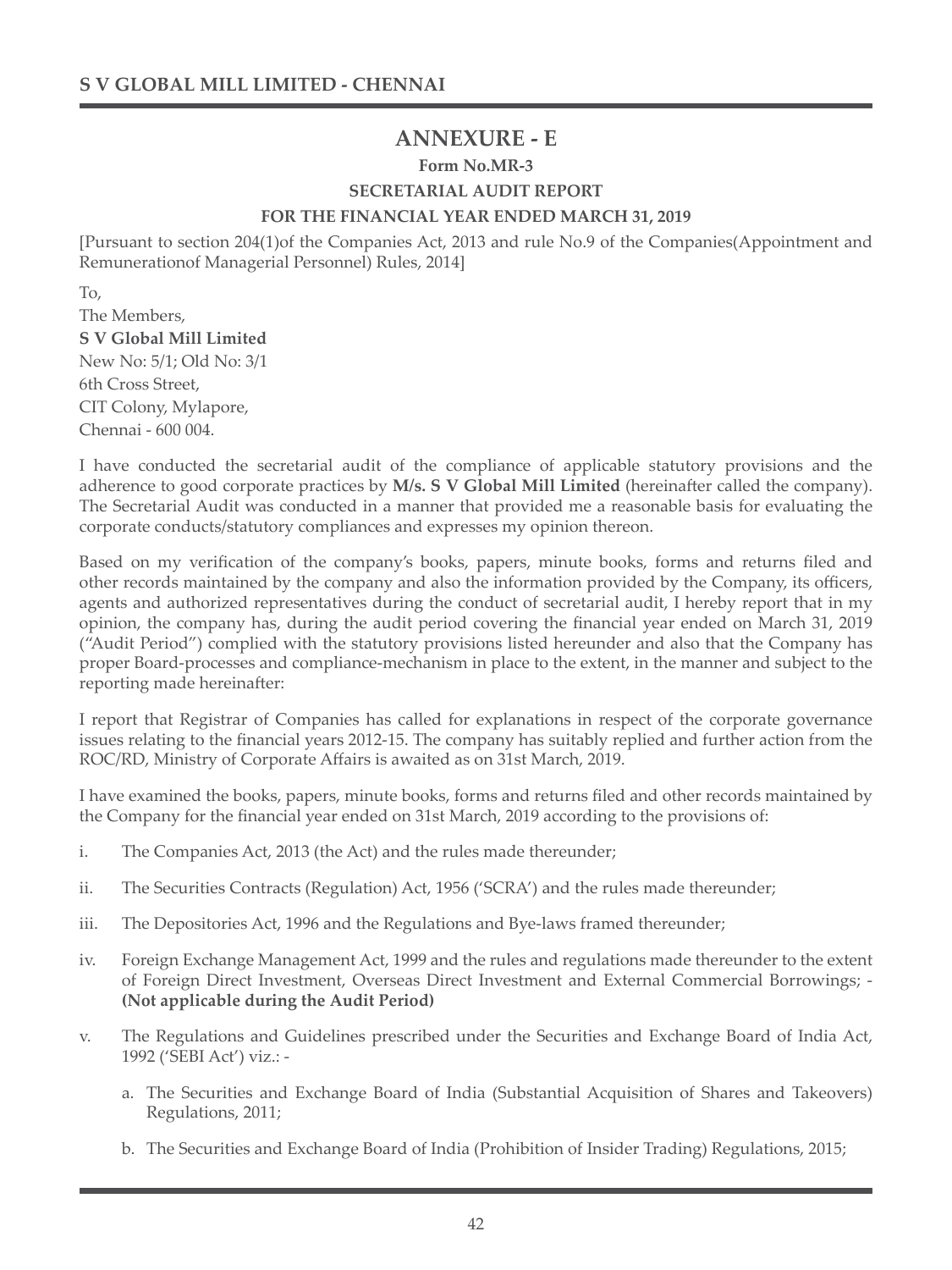- c. The Securities and Exchange Board of India (Issue of Capital and Disclosure Requirements) Regulations, 2009;
- d. The Securities and Exchange Board of India (Employee Stock Option Scheme and Employee Stock Purchase Scheme) Guidelines, 1999 and Securities and Exchange Board of India (Share Based Employe Benefits) Regulations, 2014; - **(Not applicable during the Audit Period)**
- e. The Securities and Exchange Board of India (Issue and Listing of Debt Securities) Regulations, 2008;
- f. The Securities and Exchange Board of India (Registrars to an Issue and Share Transfer Agents) Regulations, 1993 regarding the Companies Act and dealing with client;
- g. The Securities and Exchange Board of India (Delisting of Equity Shares) Regulations, 2009; **(Not applicable to the Company during the audit period)**
- h. The Securities and Exchange Board of India (Buyback of Securities) Regulations, 1998. During the period the company has bought back the shares of Mr. S. Natarajan as per the Supreme Court Order. In my opinion the Buy back procedure was not followed in view of Supreme Court Order.
- i. Securities and Exchange Board of India (Listing Obligations and Disclosure Requirements) Regulations, 2015

#### **DETAILS & VIOLATIONS:**

SEBI has initiated Adjudication Process based on the complaints received from Sri. Natarajan and Sri. Parth Khokhani shareholders on the basis of the order of Hon'ble High Court dated 04.07.2017. In this regard, SEBI was not updated by the said shareholders on the settlement of all the issues by the Hon'ble Supreme Court vide its Order dated 17.05.2018. The Company has submitted written submissions to the Adjudication Officer explaining the settlement of all the points raised and its representatives and counsels appeared before the Adjudication Officer, SEBI, subsequently. The order of the Adjudication Officer is awaited.

And other applicable laws like:

- j. Housing Board Act, 1965
- k. Transfer of Property Act, 1882
- l. Building and other Construction Worker's (Regulation of Employment and Conditions of Services) Act, 1996.

I have also examined compliance with the applicable clauses of the following:

- I. Secretarial standards on the meetings of the board of directors (SS-1) and General Meeting (SS-2) issued by the Institute of Company Secretaries of India (ICSI).
- II. The Listing Agreement entered into by the company with the Stock Exchange namely BSE Limited.

During the period under review the Company has complied with the provisions of the Act, Rules, Regulations, Guidelines, Standards, etc. mentioned above.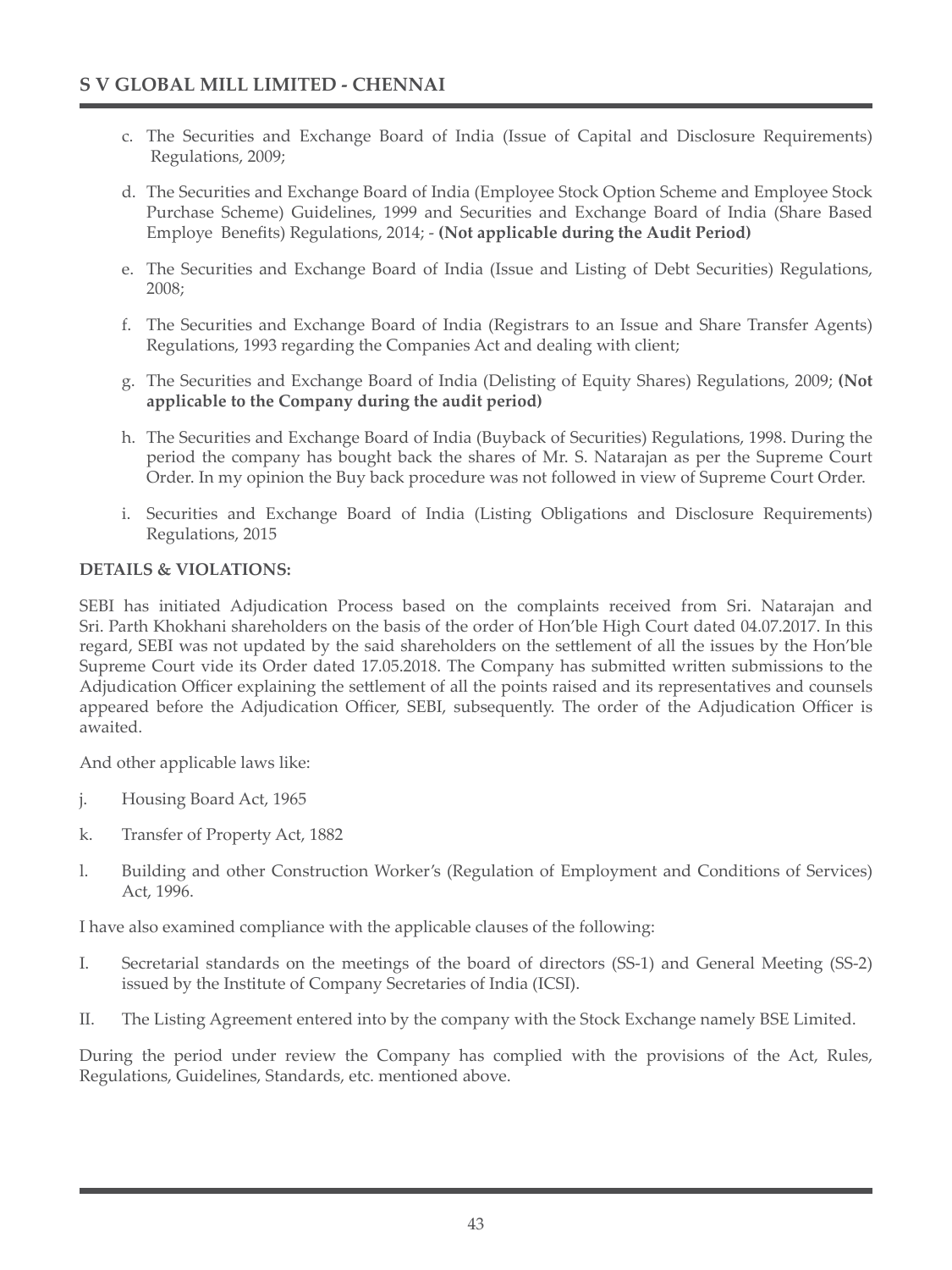I further report that:

- No specific violations in respect of Tax laws came to the notice of the undersigned from the review of the said check list. However, I report that I have not carried out the audit with reference to the applicable financial laws, such as the Direct and Indirect Tax Laws, as same falls under the review of statutory audit and other designed professionals.
- Based on the information provided by the Company, its officers and authorised representatives during the conduct of audit, andalso on review of quarterly compliance reports by respective department heads / company secretary.

The Board of Directors of the Company is duly constituted with proper balance of Executive Directors, Non-Executive Directors and Independent Directors. The changes in the composition of the Board of Directors that took place during the period under review were carried out in compliance with the provisions of the Act.

Adequate notice is given to all directors to schedule the Board Meetings, agenda and detailed notes on agenda were sent at least seven days in advance, and a system exists for seeking and obtaining further information and clarifications on the agenda items before the meeting and for meaningful participation at the meeting.

Majority decision is carried through while the dissenting members' views are captured and recorded as part of the minutes.

I further report that during the audit period there are adequate systems and processes in the Company commensurate with the size and operations of the company to monitor and ensure compliance with applicable laws, rules, regulations and guidelines.

I further report that during the audit period, there were no other specific events/actions in pursuance of the above referred laws, rules, regulations, guidelines, standards, etc. having a major bearing on the company's affairs.

Based on the investor compliance, Registrar of Companies called for the information and explanation and the company has initiated necessary action to comply the Companies Act, 2013.

This Report is to be read with our letter of even date which is annexed as Annexure - A and forms an integral part of this report.

Place: Chennai Date: 1st June, 2019

Signature:

**R. Kannan Practicing Company Secretary** FCS No: 6718 C P No: 3363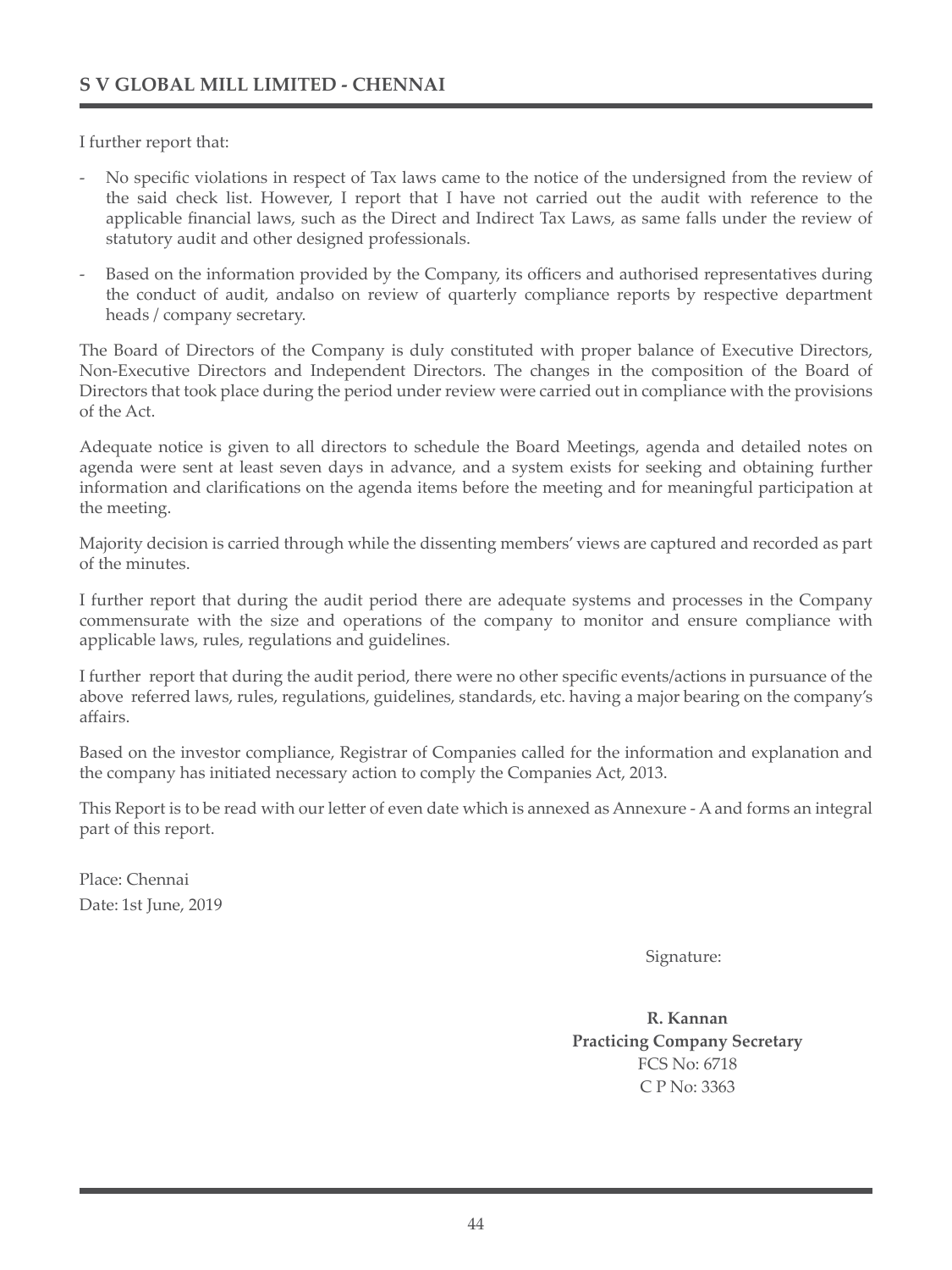# **Annexure - A to Secretarial Audit Report**

To,

The Members, **S V Global Mill Limited** New No: 5/1; Old No: 3/1 6th Cross Street, CIT Colony, Mylapore, Chennai - 600 004.

Our report of even date is to be read along with this letter.

- 1. Maintenance of secretarial records is the responsibility of the management of the company. Our responsibility is to express an opinion on these secretarial records based on our audit.
- 2. We have followed the audit process as were appropriate to obtain reasonable assurance about the correctness of the contents of the Secretarial records. The verification was done on test basis to ensure that correct facts are reflected in the Secretarial records.
- 3. We have not verified the correctness and appropriateness of financial records and Book of Accounts of the company.
- 4. Wherever required, we have obtained the Management representation about compliance of laws, rules and regulations and happening of events, etc.
- 5. The compliance of the provisions of the corporate laws and other applicable laws, rules, regulations, standards is the responsibility of the management. Our examination was limited to the verification of procedure on test basis.
- 6. The Secretarial Audit Report is neither an assurance as to the future viability of the company nor of the efficacy or effectiveness with which the management has conducted the affairs of the company.

Place: Chennai Date: 1st June, 2019

Signature:

**R. Kannan Practicing Company Secretary** FCS No: 6718 C P No: 3363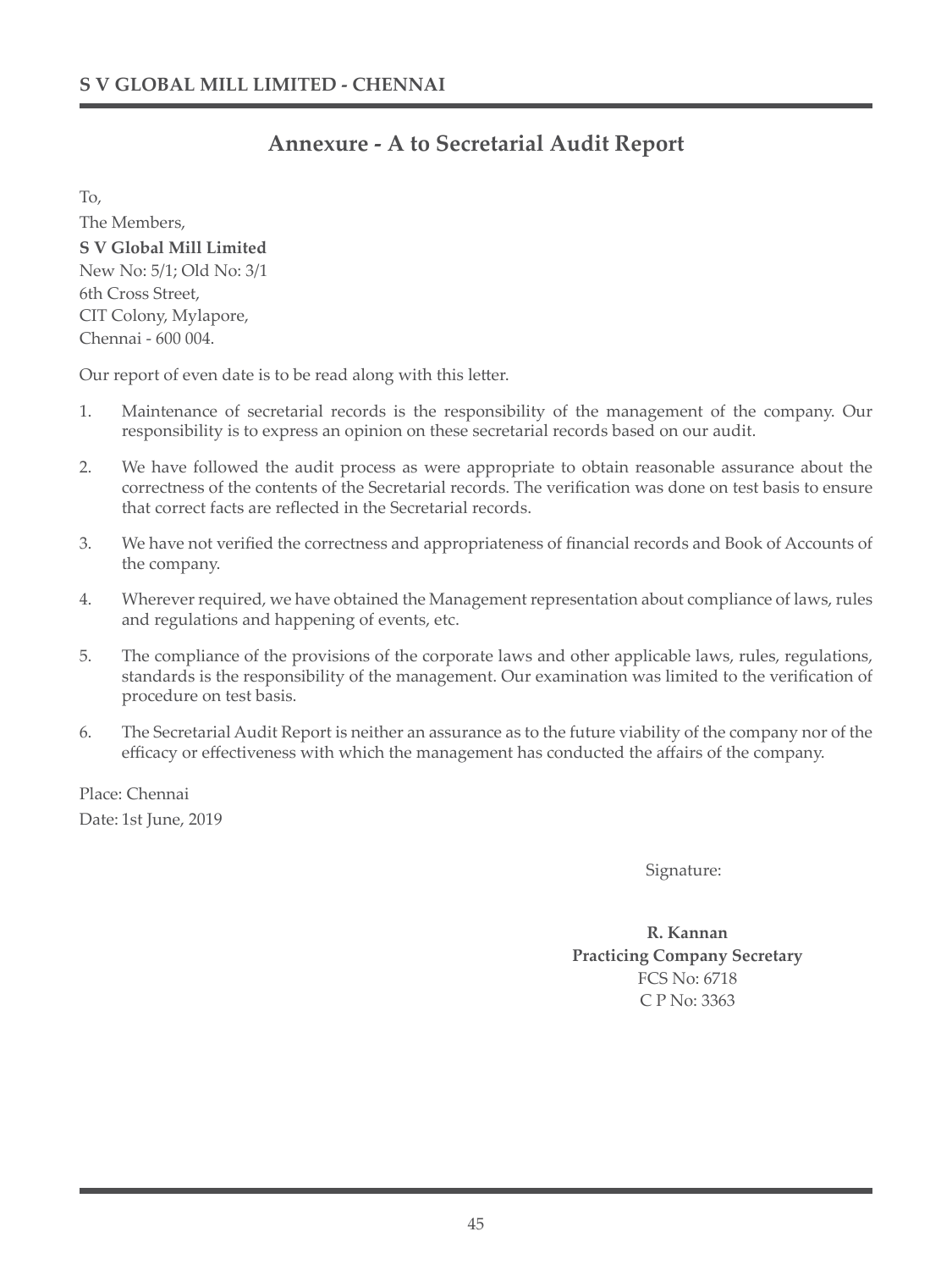# **Annexure- F**

## **FormNo.MGT-9**

#### **EXTRACT OF ANNUAL RETURN AS ON THE FINANCIAL YEAR ENDED ON 31.03.2019**

[Pursuant to Section 92(3) of the Companies Act, 2013 and rule 12(1) of the

Companies (Management and Administration) Rules, 2014]

### **I. REGISTRATION AND OTHER DETAILS:**

| i.               | <b>CIN</b>                                                                        | L17100TN2007PLC065226                                                                                                                           |
|------------------|-----------------------------------------------------------------------------------|-------------------------------------------------------------------------------------------------------------------------------------------------|
| $\ddotsc$<br>ii. | <b>Registration Date</b>                                                          | 13th October, 2010.                                                                                                                             |
| iii.             | Name of the Company                                                               | <b>S V GLOBAL MILL LIMITED</b>                                                                                                                  |
| iv.              | Category/Sub-Category of the Company                                              | Public Company, Limited by Shares                                                                                                               |
| V.               | Address of the Registered office and contact details                              | New No.5/1 (Old No.3/1),<br>6th Cross Street, CIT Colony,<br>Mylapore, Chennai - 600004.<br>Ph: 044-24997751/2<br>E-mail id:corporate@svgml.com |
| vi.              | Whether listed company                                                            | Yes                                                                                                                                             |
| vii.             | Name, Address and Contact details of Registrar and<br>Share Transfer Agent, ifany | Cameo Corporate Services Limited,<br>"Subramanian Building"<br>No.1 Club House Road, Chennai - 600002.                                          |

## **II. PRINCIPAL BUSINESS ACTIVITIES OF THE COMPANY**

All the business activities contributing 10% or more of the total turn over of the company shall be stated:-

| Sr. No. | Name and Description of | NIC Code of the Product/ | $\%$ to total turnover of the |
|---------|-------------------------|--------------------------|-------------------------------|
|         | main products/ services | service                  | company                       |
|         | Real Estate             | 8201                     | 100%                          |

### **III. PARTICULARS OF HOLDING, SUBSIDIARY AND ASSOCIATE COMPANIES**

| Sr. No. | Name and Address of<br>the Company                                                                                                             | <b>CIN/GLN</b>        | Holding/<br>Subsidiary<br>/Associate | $\%of$<br>shares<br>held | Applicable<br><b>Section</b> |
|---------|------------------------------------------------------------------------------------------------------------------------------------------------|-----------------------|--------------------------------------|--------------------------|------------------------------|
|         | <b>S V GLOBAL FINANCE</b><br>PRIVATE LIMITED<br>New No.5/1 (Old No.3/1),<br>6th Cross Street,<br>CIT Colony,<br>Mylapore,<br>Chennai - 600004. | U65999TN2012PTC088442 | Subsidiary                           | $100\%$                  | 2(87)                        |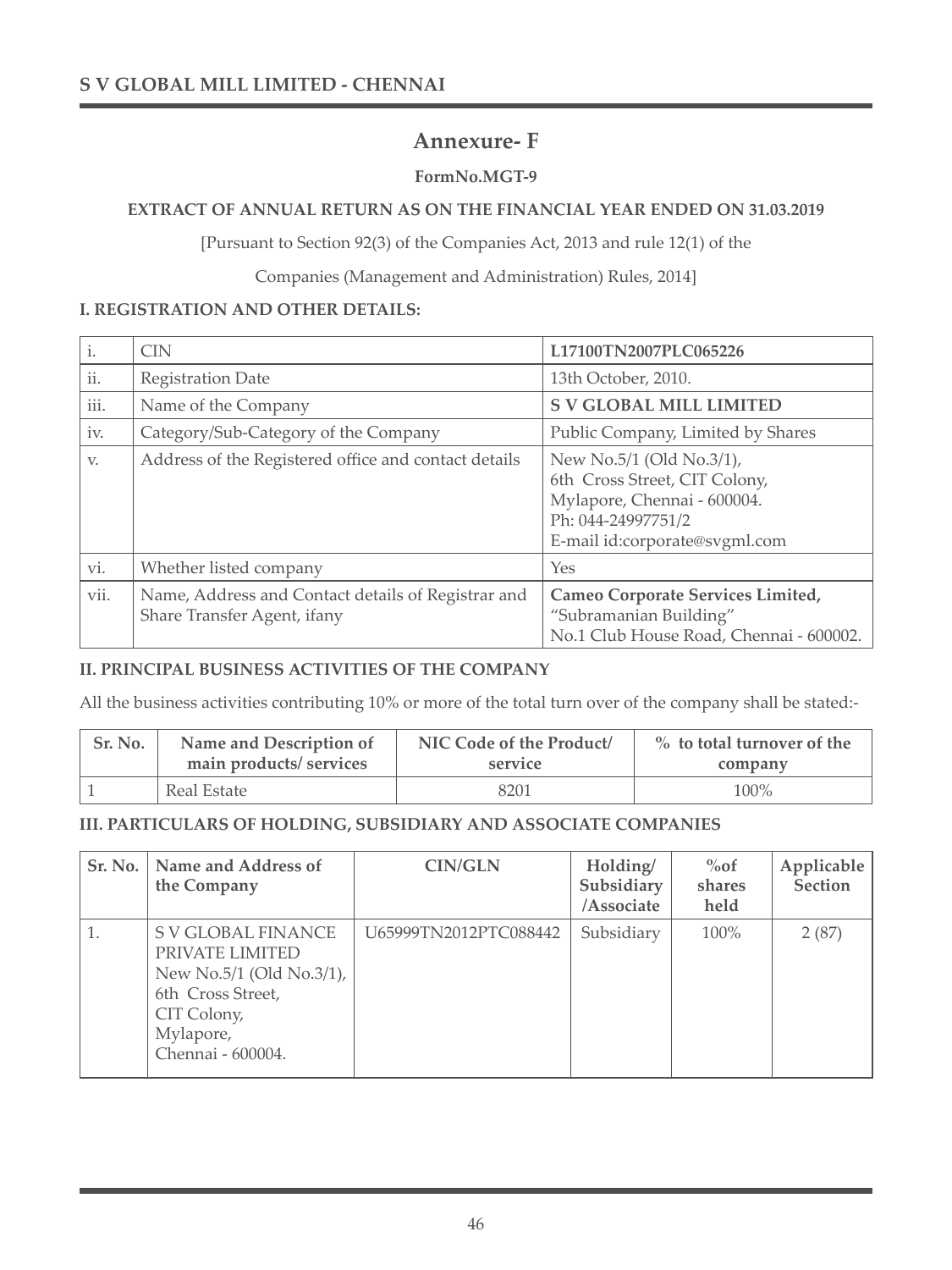## **IV. SHAREHOLDING PATTERN**

## **(Equity Share Capital Breakup as percentage of Total Equity)**

## **i. Category-wise Shareholding**

| Categoryof                                                                              | No. of Shares held at the beginning of the year |                  |                  | No. of Shares held at the end of the year |                  |                  |                  | $%$ Change                  |                    |
|-----------------------------------------------------------------------------------------|-------------------------------------------------|------------------|------------------|-------------------------------------------|------------------|------------------|------------------|-----------------------------|--------------------|
| Shareholders                                                                            | Demat                                           | Physical         | Total            | % of Total<br><b>Shares</b>               | Demat            | Physical         | Total            | % of Total<br><b>Shares</b> | during the<br>year |
| A. Promoter                                                                             |                                                 |                  |                  |                                           |                  |                  |                  |                             |                    |
| 1) Indian                                                                               |                                                 |                  |                  |                                           |                  |                  |                  |                             |                    |
| a) Individual/HUF                                                                       | 12775476                                        | $\boldsymbol{0}$ | 12775476         | 57.23                                     | 12199356         | $\mathbf{0}$     | 12199356         | 67.46                       | $\overline{0}$     |
| b) CentralGovt                                                                          | $\mathbf{0}$                                    | $\boldsymbol{0}$ | $\boldsymbol{0}$ | $\boldsymbol{0}$                          | $\mathbf{0}$     | $\mathbf{0}$     | $\mathbf{0}$     | $\boldsymbol{0}$            | $\boldsymbol{0}$   |
| c) State Govt(s)                                                                        | $\overline{0}$                                  | $\boldsymbol{0}$ | $\overline{0}$   | $\overline{0}$                            | $\mathbf{0}$     | $\mathbf{0}$     | $\overline{0}$   | $\overline{0}$              | $\sigma$           |
| d) Bodies Corp                                                                          | 3916440                                         | $\boldsymbol{0}$ | 3916440          | 17.54                                     | 258000           | $\mathbf{0}$     | 258000           | 1.43                        | $\boldsymbol{0}$   |
| e) Banks / FI                                                                           | $\theta$                                        | $\boldsymbol{0}$ | $\boldsymbol{0}$ | $\boldsymbol{0}$                          | $\mathbf{0}$     | $\mathbf{0}$     | $\mathbf 0$      | $\mathbf 0$                 | $\boldsymbol{0}$   |
| f) Any Other                                                                            | $\overline{0}$                                  | $\mathbf 0$      | $\mathbf 0$      | $\boldsymbol{0}$                          | $\mathbf{0}$     | $\boldsymbol{0}$ | $\overline{0}$   | $\overline{0}$              | $\sigma$           |
| $Sub-total(A)(1)$ :-                                                                    | 16691916                                        | $\boldsymbol{0}$ | 16691916         | 74.78                                     | 12457356         | $\boldsymbol{0}$ | 12457356         | 68.89                       | $-5.89$            |
| 2) Foreign                                                                              |                                                 |                  |                  |                                           |                  |                  |                  |                             |                    |
| g) NRIs-Individuals                                                                     | $\theta$                                        | $\boldsymbol{0}$ | $\boldsymbol{0}$ | $\boldsymbol{0}$                          | $\boldsymbol{0}$ | $\boldsymbol{0}$ | $\mathbf 0$      | $\boldsymbol{0}$            | $\sigma$           |
| h) Other-<br>Individuals                                                                | $\mathbf{0}$                                    | $\boldsymbol{0}$ | $\boldsymbol{0}$ | $\boldsymbol{0}$                          | $\overline{0}$   | $\boldsymbol{0}$ | $\mathbf 0$      | $\boldsymbol{0}$            | $\mathbf{0}$       |
| i) Bodies Corp.                                                                         | $\mathbf{0}$                                    | $\boldsymbol{0}$ | $\boldsymbol{0}$ | $\boldsymbol{0}$                          | $\boldsymbol{0}$ | $\boldsymbol{0}$ | $\boldsymbol{0}$ | $\boldsymbol{0}$            | $\mathbf{0}$       |
| j) Banks / FI                                                                           | $\mathbf 0$                                     | $\boldsymbol{0}$ | $\boldsymbol{0}$ | $\boldsymbol{0}$                          | $\boldsymbol{0}$ | $\boldsymbol{0}$ | $\boldsymbol{0}$ | $\boldsymbol{0}$            | $\mathbf{0}$       |
| k) Any Other                                                                            | $\mathbf{0}$                                    | $\boldsymbol{0}$ | $\mathbf{0}$     | $\overline{0}$                            | $\mathbf{0}$     | $\mathbf{0}$     | $\overline{0}$   | $\boldsymbol{0}$            | $\overline{0}$     |
| $Sub-total(A)(2)$ :-                                                                    | $\bf{0}$                                        | $\boldsymbol{0}$ | $\bf{0}$         | $\bf{0}$                                  | $\bf{0}$         | $\mathbf{0}$     | $\bf{0}$         | $\bf{0}$                    | $\mathbf{0}$       |
| <b>Total Shareholding</b><br>of promoter and<br>promoter group<br>$(A) = (A)(1)+(A)(2)$ | 16691916                                        | $\boldsymbol{0}$ | 16691916         | 74.78                                     | 12457356         | $\boldsymbol{0}$ | 12457356         | 68.89                       | $-5.89$            |
| <b>B.</b> Public<br>Shareholding                                                        |                                                 |                  |                  |                                           |                  |                  |                  |                             |                    |
| 1. Institutions                                                                         |                                                 |                  |                  |                                           |                  |                  |                  |                             |                    |
| a) Mutual Funds                                                                         | $\mathbf{0}$                                    | $\boldsymbol{0}$ | $\boldsymbol{0}$ | $\boldsymbol{0}$                          | $\boldsymbol{0}$ | $\mathbf{0}$     | $\mathbf{0}$     | $\mathbf{0}$                | $\mathbf{0}$       |
| b) Banks / FI                                                                           | 1588190                                         | 11260            | 1599450          | 7.17                                      | 1471713          | 11260            | 1482973          | 8.20                        | 1.03               |
| c) Central Govt                                                                         | $\boldsymbol{0}$                                | $\boldsymbol{0}$ | $\mathbf 0$      | $\mathbf 0$                               | $\boldsymbol{0}$ | $\boldsymbol{0}$ | $\boldsymbol{0}$ | $\boldsymbol{0}$            | $\mathbf{0}$       |
| d) State Govt(s)                                                                        | $\boldsymbol{0}$                                | 368590           | 368590           | 1.65                                      | 17650            | 351340           | 368990           | 2.04                        | 0.39               |
| e) Venture Capital<br>Funds                                                             | $\theta$                                        | $\mathbf 0$      | $\overline{0}$   | $\overline{0}$                            | $\overline{0}$   | $\boldsymbol{0}$ | $\mathbf{0}$     | $\overline{0}$              | $\mathbf{0}$       |
| f) Insurance<br>Companies                                                               | 23120                                           | $\mathbf 0$      | 23120            | 0.10                                      | 23120            | $\boldsymbol{0}$ | 23120            | 0.13                        | 0.03               |
| g) FIIs                                                                                 | $\boldsymbol{0}$                                | $\boldsymbol{0}$ | $\boldsymbol{0}$ | $\boldsymbol{0}$                          | $\boldsymbol{0}$ | $\overline{0}$   | $\mathbf{0}$     | $\mathbf{0}$                | $\mathbf{0}$       |
| h) Foreign Venture<br>Capital Funds                                                     | $\mathbf{0}$                                    | $\mathbf 0$      | $\overline{0}$   | $\boldsymbol{0}$                          | $\mathbf{0}$     | $\mathbf{0}$     | $\mathbf{0}$     | $\mathbf{0}$                | $\mathbf{0}$       |
| i) Others (specify)                                                                     | $\mathbf{0}$                                    | $\mathbf 0$      | $\overline{0}$   | $\overline{0}$                            | $\mathbf{0}$     | $\overline{0}$   | $\overline{0}$   | $\overline{0}$              | $\mathbf{0}$       |
| $Sub$ -total $(B)(1)$                                                                   | 1611310                                         | 379850           | 1991160          | 8.92                                      | 1512483          | 362600           | 1875083          | 10.37                       | 1.45               |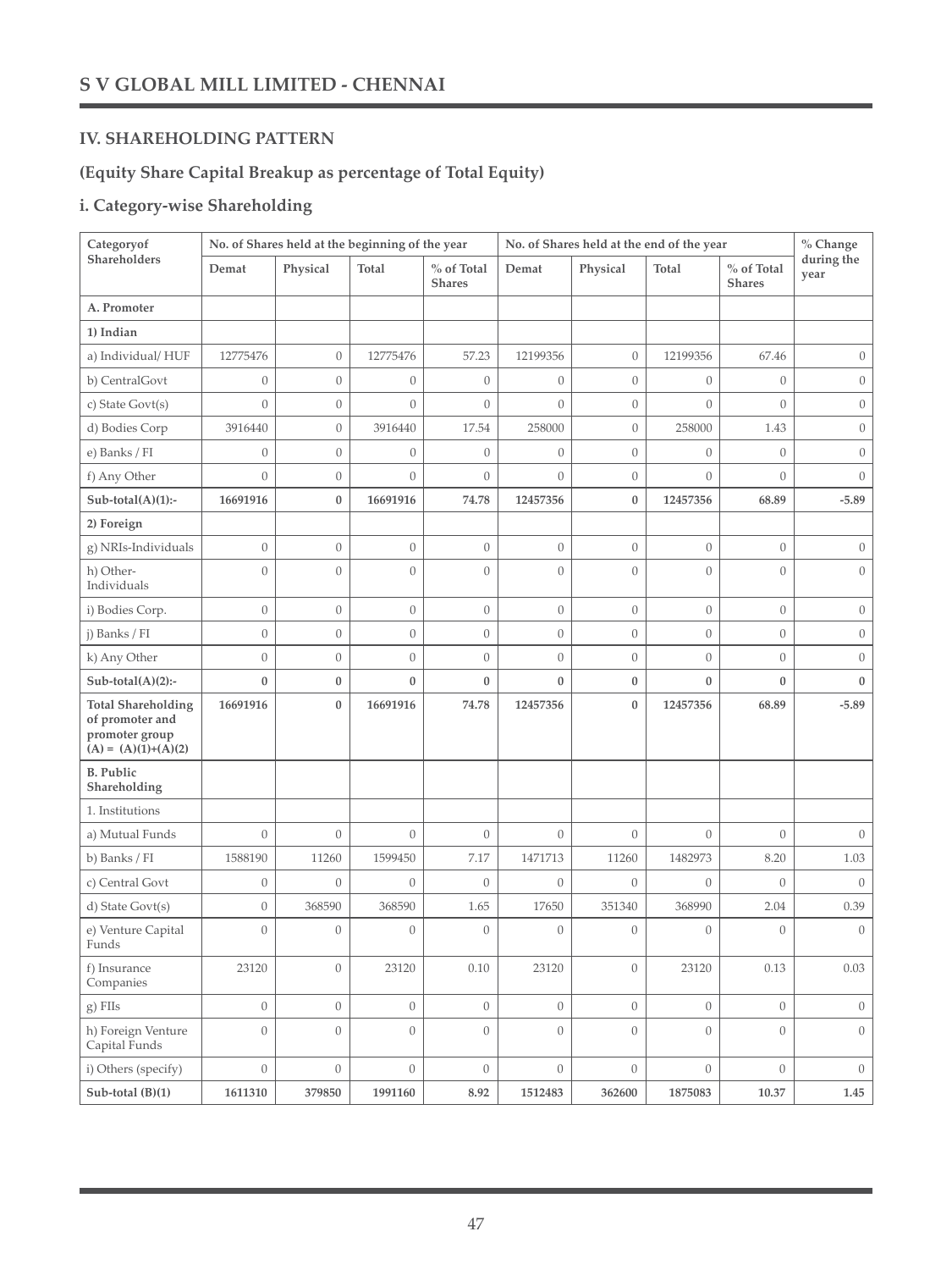| 2. Non Institutions                                                                                       |                |                  |                |          |                |                |              |            |           |
|-----------------------------------------------------------------------------------------------------------|----------------|------------------|----------------|----------|----------------|----------------|--------------|------------|-----------|
| a) Bodies Corp.<br>(i) Indian<br>(ii) Overseas                                                            | 52563          | 163510           | 216073         | 0.97     | 68186          | 143950         | 212136       | 1.17       | 0.20      |
| (b) Individuals<br>(i) Individual<br>shareholders<br>holding nominal<br>share capital upto<br>Rs. 2 Lakhs | 519876         | 1160933          | 1680809        | 7.53     | 795556         | 1080316        | 1875872      | 10.37      | 2.84      |
| (ii) Individual<br>shareholders<br>holding nominal<br>share capital in<br>excess of Rs. 2 Lakhs           | 1265882        | 436000           | 1701882        | 7.62     | 1618796        | $\mathbf{0}$   | 1618796      | 8.95       | 1.33      |
| c) Qualified<br>Foreign Investor                                                                          | $\overline{0}$ | $\overline{0}$   | $\overline{0}$ | 0.00     | $\overline{0}$ | $\overline{0}$ | $\theta$     | 0.00       | 0.00      |
| d) any other<br><b>Clearing Members</b>                                                                   | 928            | $\mathbf{0}$     | 928            | 0.01     | 250            | $\theta$       | 250          | 0.00       | $-0.01$   |
| Foreign Nationals                                                                                         | 400            | $\mathbf{0}$     | 400            | 0.00     | $\Omega$       | $\bigcap$      | $\mathbf{0}$ | 0.00       | 0.00      |
| Hindu Undivided<br>Families                                                                               | 18343          | $\overline{0}$   | 18343          | 0.08     | 22947          | 100            | 23047        | 0.13       | 0.05      |
| Non Resident<br>Indians                                                                                   | 3769           | 14090            | 17859          | 0.08     | 6400           | 13690          | 20090        | 0.11       | 0.03      |
| Trusts                                                                                                    | 40             | $\overline{0}$   | 40             | 0.00     | 340            | $\mathbf{0}$   | 340          | 0.00       | 0.00      |
| Sub total of D                                                                                            | 21432          | 14090            | 35522          | 0.17     | 29937          | 13790          | 43727        | 0.24       | 0.07      |
| $Sub-total(B)(2)$                                                                                         | 1861801        | 1774533          | 3636334        | 16.30    | 2512475        | 1238056        | 3750531      | 20.73      | 4.43      |
| TotalPublic<br>Shareholding<br>$(B)=(B)(1)+(B)(2)$                                                        | 3438759        | 2188735          | 5627494        | 25.22    | 4024958        | 1600656        | 5625614      | 31.11      | 5.89      |
| $TOTAL(A) + (B)$                                                                                          | 20130675       | 2188735          | 22319410       | 100      | 16482314       | 1600656        | 18082970     | 100        | 0.00      |
| C.Shares held by<br>Custodian for<br><b>GDRs &amp; ADRs</b>                                               | $\Omega$       | $\boldsymbol{0}$ | $\overline{0}$ | $\theta$ | $\theta$       | $\theta$       | $\mathbf 0$  | $\sqrt{ }$ | $\bigcap$ |
| <b>Grand Total</b><br>$(A+B+C)$                                                                           | 20130675       | 2188735          | 22319410       | 100      | 16482314       | 1600656        | 18082970     | 100        | 0.00      |

## **ii. Shareholding of Promoters**

| Sr.<br>No.     | Shareholder's Name              | Shareholding at the beginning of the year |                                                    | Shareholding at the end of the year                          | $%$ change<br>in share<br>holding<br>during the<br>year |                                                    |                                                              |          |
|----------------|---------------------------------|-------------------------------------------|----------------------------------------------------|--------------------------------------------------------------|---------------------------------------------------------|----------------------------------------------------|--------------------------------------------------------------|----------|
|                |                                 | No. of<br><b>Shares</b>                   | $%$ of total<br><b>Shares</b><br>of the<br>company | % of Shares<br>Pledged /<br>encumbered<br>to total<br>shares | No. of<br><b>Shares</b>                                 | $%$ of total<br><b>Shares</b><br>of the<br>company | % of Shares<br>Pledged /<br>encumbered<br>to total<br>shares |          |
| 1.             | M. Ethiraj                      | 2014920                                   | 9.03                                               | $\theta$                                                     | 2014920                                                 | 11.14                                              | $\theta$                                                     | 2.11     |
| 2.             | E. Shanmugam                    | 10155606                                  | 45.50                                              | $\Omega$                                                     | 10157486                                                | 56.17                                              | $\Omega$                                                     | 10.67    |
| 3              | S. Valli                        | 18800                                     | 0.08                                               | $\Omega$                                                     | 18800                                                   | 0.11                                               | $\theta$                                                     | 0.03     |
| $\overline{4}$ | Rajagopal Rajeswari             | 8000                                      | 0.03                                               | $\Omega$                                                     | 8000                                                    | 0.04                                               | $\Omega$                                                     | 0.01     |
| 5              | Namitha Shanmugam               | 150                                       | 0.00                                               | $\Omega$                                                     | 150                                                     | 0.00                                               | $\Omega$                                                     | $\theta$ |
| 6              | The Thirumagal Mills<br>Limited | 258000                                    | 1.15                                               | $\mathbf{0}$                                                 | 258000                                                  | 1.43                                               | $\theta$                                                     | 0.28     |
|                | Total                           | 12455476                                  | 55.79                                              | $\Omega$                                                     | 12457356                                                | 68.89                                              | $\theta$                                                     | 13.10    |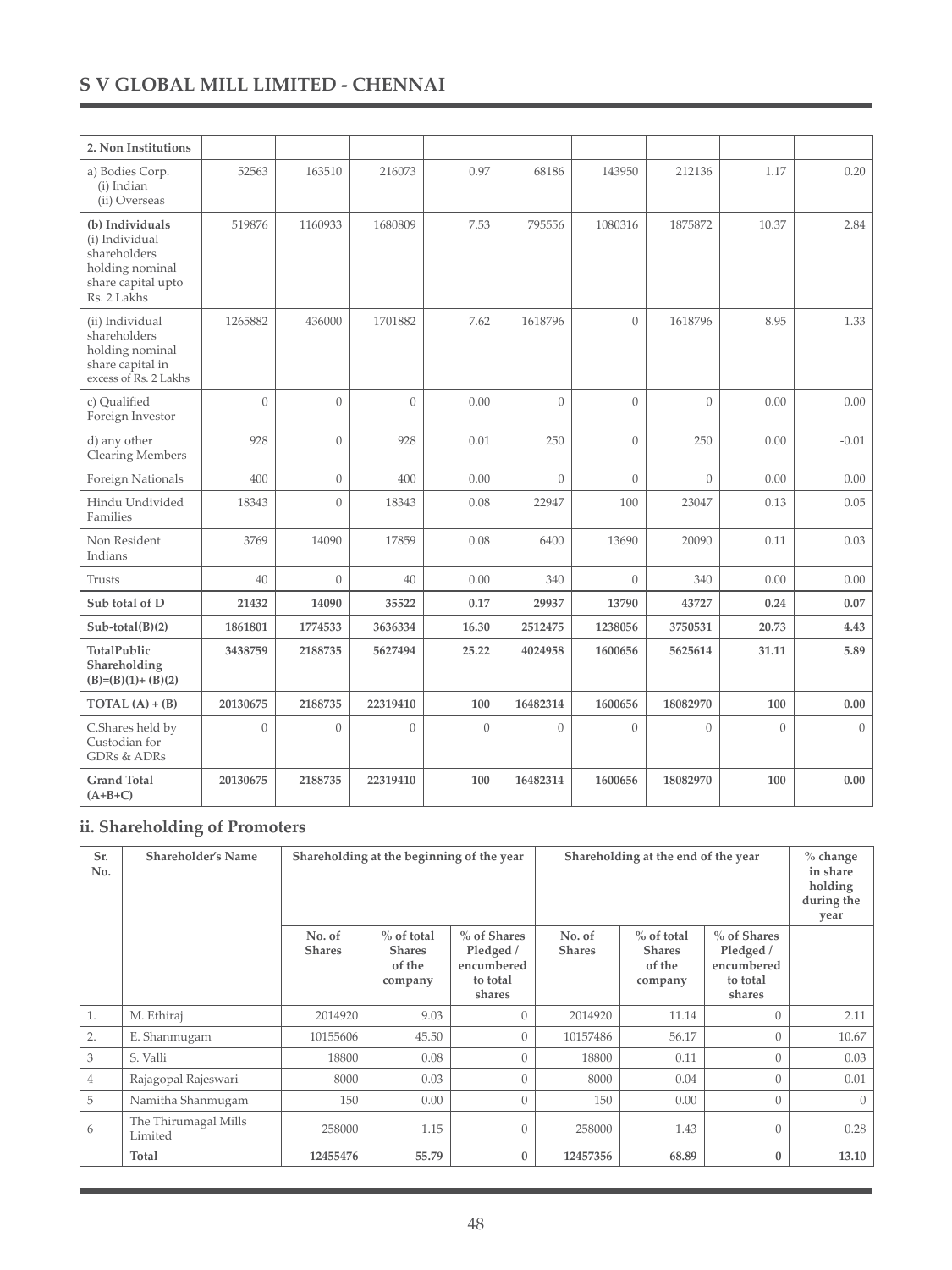| Sr. No.        | Name of the Shareholder      |               | Shareholding at the beginning of the year              |               | Cumulative Shareholding during the year |
|----------------|------------------------------|---------------|--------------------------------------------------------|---------------|-----------------------------------------|
|                |                              | No. of shares | % of total shares of<br>the company                    | No. of shares | % of total shares of<br>the company     |
| $\mathbf{1}$   | M. Ethiraj                   |               |                                                        |               |                                         |
|                | At the beginning of the year | 2014920       | 9.03                                                   | 2014920       | 9.03                                    |
|                | At the end of the year       | 2014920       | 11.14                                                  | 2014920       | 11.14                                   |
|                | Change                       |               | NIL (Change of % 2.11)                                 |               |                                         |
| $\overline{2}$ | E. Shanmugam                 |               |                                                        |               |                                         |
|                | At the beginning of the year | 10155606      | 45.50                                                  | 10155606      | 45.50                                   |
|                | At the end of the year       | 10157486      | 56.17                                                  | 10157486      | 56.17                                   |
|                | Change                       |               | 1,880 shares Demeted on 22.03.2019 (Change of % 10.67) |               |                                         |
| 3              | S. Valli                     |               |                                                        |               |                                         |
|                | At the beginning of the year | 18800         | 0.08                                                   | 18800         | 0.08                                    |
|                | At the end of the year       | 18800         | 0.11                                                   | 18800         | 0.11                                    |
|                | Change                       |               | NIL (Change of % 0.03)                                 |               |                                         |
| $\overline{4}$ | Rajagopal Rajeswari          |               |                                                        |               |                                         |
|                | At the beginning of the year | 8000          | 0.03                                                   | 8000          | 0.03                                    |
|                | At the end of the year       | 8000          | 0.04                                                   | 8000          | 0.04                                    |
|                | Change                       |               | NIL (Change of % 0.01)                                 |               |                                         |
| 5              | Namitha Shanmugam            |               |                                                        |               |                                         |
|                | At the beginning of the year | 150           | 0.00                                                   | 150           | 0.00                                    |
|                | At the end of the year       | 150           | 0.00                                                   | 150           | 0.00                                    |
|                | Change                       |               | NIL                                                    |               |                                         |
| 6              | The Thirumagal Mills Limited |               |                                                        |               |                                         |
|                | At the beginning of the year | 258000        | 1.15                                                   | 258000        | 1.15                                    |
|                | At the end of the year       | 258000        | 1.43                                                   | 258000        | 1.43                                    |
|                | Change                       |               | NIL (Change of % 0.28)                                 |               |                                         |

## **iii. Change in Promoters' Shareholding (please specify, if there is no change)**

**iv. Shareholding Pattern of top ten shareholders (other than Directors, Promoters and Holders of GDRs and ADRs):**

| SI.No. | Name of the Shareholder                              |              | Shareholding at the beginning of the year | Cumulative Shareholding during the year |                                     |
|--------|------------------------------------------------------|--------------|-------------------------------------------|-----------------------------------------|-------------------------------------|
|        |                                                      | No of shares | % of total shares of<br>the company       | No of shares                            | % of total shares of<br>the company |
|        | <b>STATE BANK OF INDIA</b>                           |              |                                           |                                         |                                     |
|        | At the beginning of the year                         | 971000       | 4.35                                      | 971000                                  | 4.35                                |
|        | At the end of the Year                               | 862566       | 4.77                                      | 862566                                  | 4.77                                |
| 2      | <b>LIFE INSURANCE CORPORATION</b><br><b>OF INDIA</b> |              |                                           |                                         |                                     |
|        | At the beginning of the year                         | 617190       | 2.76                                      | 617190                                  | 2.76                                |
|        | At the end of the Year                               | 609147       | 3.37                                      | 609164                                  | 3.37                                |
| 3      | <b>MUTHUKUMARAN R</b>                                |              |                                           |                                         |                                     |
|        | At the beginning of the year                         | 872563       | 3.90                                      | 872563                                  | 3.90                                |
|        | At the end of the Year                               | 872563       | 4.83                                      | 872563                                  | 4.83                                |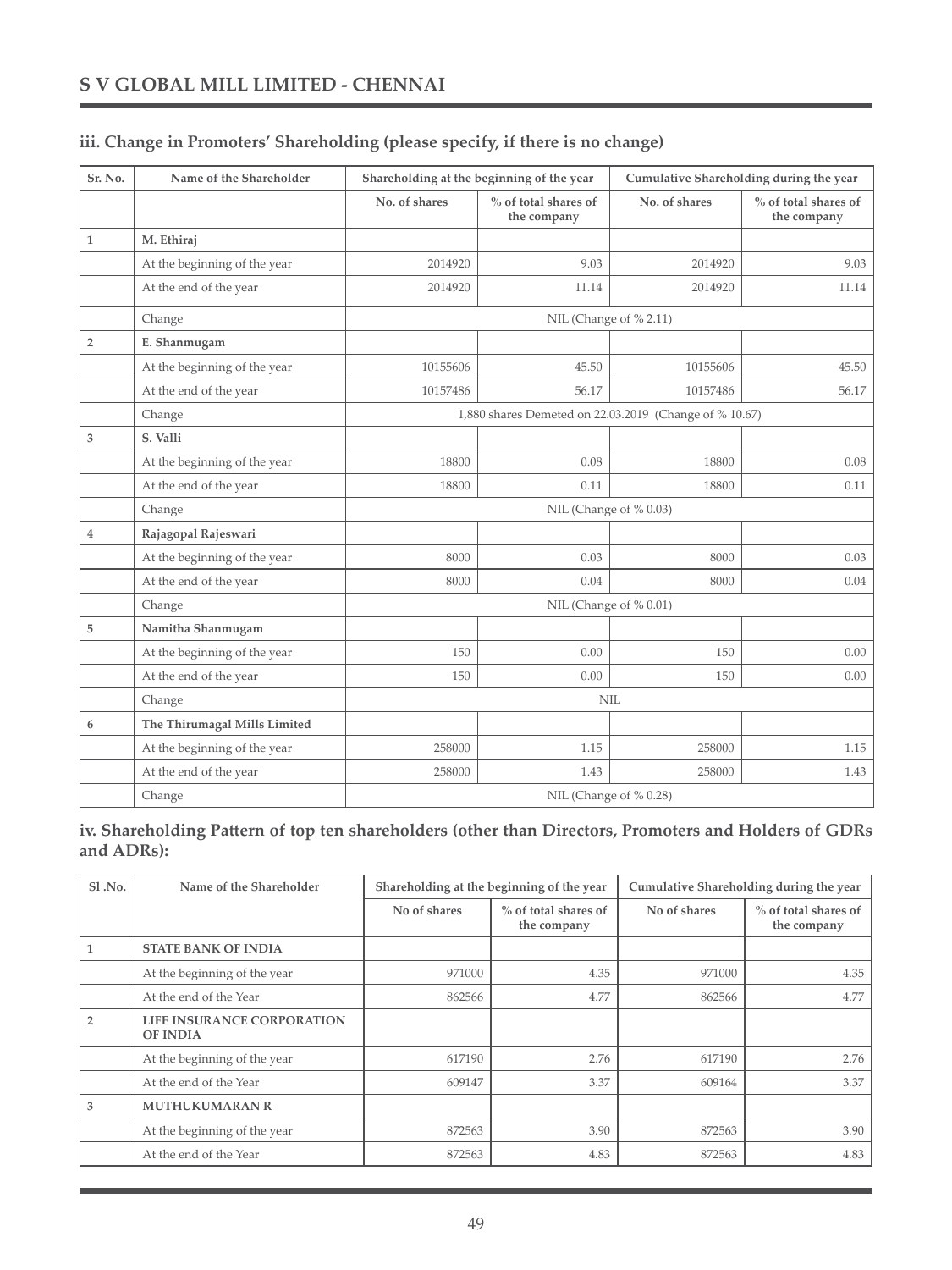| $\overline{4}$ | <b>GOVERNOR OF TAMIL NADU</b><br><b>IT1: REPRESENTING GOVT OF</b><br><b>TAMIL NADU</b> |        |      |        |      |
|----------------|----------------------------------------------------------------------------------------|--------|------|--------|------|
|                | At the beginning of the year                                                           | 340940 | 1.52 | 340940 | 1.52 |
|                | At the end of the Year                                                                 | 340940 | 1.89 | 340940 | 1.89 |
| 5              | <b>SAKTHIVEL J</b>                                                                     |        |      |        |      |
|                | At the beginning of the year                                                           | 286000 | 1.28 | 286000 | 1.28 |
|                | At the end of the Year                                                                 | 286000 | 1.58 | 286000 | 1.58 |
| 6              | R APPAJI                                                                               |        |      |        |      |
|                | At the beginning of the year                                                           | 100000 | 0.44 | 100000 | 0.44 |
|                | At the end of the Year                                                                 | 100000 | 0.55 | 100000 | 0.55 |
| $\overline{7}$ | <b>V N MUNISAMY</b>                                                                    |        |      |        |      |
|                | At the beginning of the year                                                           | 100000 | 0.44 | 100000 | 0.44 |
|                | At the end o the Year                                                                  | 100000 | 0.55 | 100000 | 0.55 |
| 8              | <b>ASISH JAIN</b>                                                                      |        |      |        |      |
|                | At the beginning of the year                                                           | 55774  | 0.25 | 55774  | 0.25 |
|                | At the end of the Year                                                                 | 73667  | 0.41 | 73667  | 0.41 |
| 9              | <b>KETAN J KARANI</b><br><b>JT 1: TRUPTI K KARANI</b>                                  |        |      |        |      |
|                | At the beginning of the year                                                           | 71772  | 0.32 | 71772  | 0.32 |
|                | At the end of the Year                                                                 | 69901  | 0.39 | 69901  | 0.39 |
| 10             | <b>DILNAVAZ S VARIAVA</b>                                                              |        |      |        |      |
|                | At the beginning of the year                                                           | 60522  | 0.27 | 60522  | 0.27 |
|                | At the end of the Year                                                                 | 60522  | 0.27 | 60522  | 0.27 |

## **V. INDEBTEDNESS**

Indebtedness of the Company including interest outstanding/accrued but not due for payment

| <b>Secured Loans</b><br>excluding deposits | <b>Unsecured Loans</b> | Deposits | <b>Total Indebtedness</b> |
|--------------------------------------------|------------------------|----------|---------------------------|
|                                            | NIL                    |          |                           |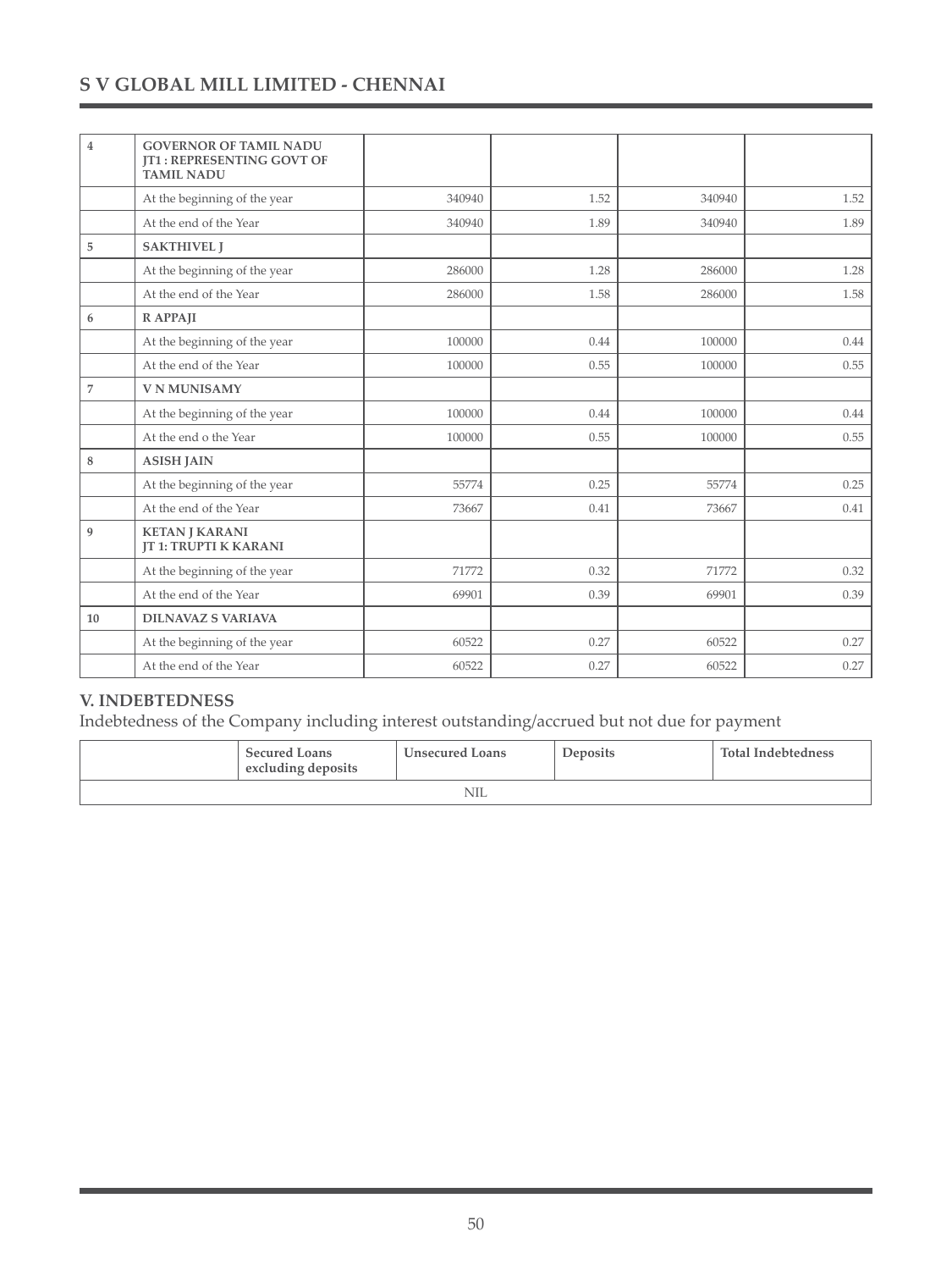### **VI. REMUNERATION OF DIRECTORS AND KEYMANAGERIAL PERSONNEL A. Remuneration to Managing Director, Whole-time Directors and/or Manager**

| SI.<br>No.     | <b>Particulars of Remuneration</b>                                                                           | Name of MD/WTD/ Manager                                                                         | <b>Total Amount</b><br>(in Rs.)                                                                                                                                                                                                                                                                                                                                                                                       |  |  |
|----------------|--------------------------------------------------------------------------------------------------------------|-------------------------------------------------------------------------------------------------|-----------------------------------------------------------------------------------------------------------------------------------------------------------------------------------------------------------------------------------------------------------------------------------------------------------------------------------------------------------------------------------------------------------------------|--|--|
| 1              | Gross salary                                                                                                 |                                                                                                 |                                                                                                                                                                                                                                                                                                                                                                                                                       |  |  |
|                | (a) Salary as per provisions contained in<br>section 17(1) of the Income-tax Act, 1961                       | E. Shanmugam - MD                                                                               | $5,00,000/-$ p.a                                                                                                                                                                                                                                                                                                                                                                                                      |  |  |
|                | (b) Value of perquisites $u/s$ 17 (2)<br>Income-tax Act, 1961<br>(c) Profitsinlieuofsalary undersection17(3) |                                                                                                 | The Perquisites includes the value of<br>residential accommodation computed @<br>15% of salary and increased by 10% p.a. of<br>the cost of furniture as per Income Tax Act.<br>The other amenities were calculated at cost.<br>The value of Perquisites were within the<br>limits specified U/s 197, 198 of Companies<br>Act, 2013 read with Schedule V and the<br>corresponding Income Tax Act and Rules<br>thereon. |  |  |
|                | Income-taxAct,1961                                                                                           |                                                                                                 |                                                                                                                                                                                                                                                                                                                                                                                                                       |  |  |
| $\overline{2}$ | <b>Stock Option</b>                                                                                          |                                                                                                 |                                                                                                                                                                                                                                                                                                                                                                                                                       |  |  |
| 3              | Sweat Equity                                                                                                 |                                                                                                 |                                                                                                                                                                                                                                                                                                                                                                                                                       |  |  |
| 4              | Commission<br>- as % of profit<br>- others, specify                                                          |                                                                                                 |                                                                                                                                                                                                                                                                                                                                                                                                                       |  |  |
| 5              | Others, please specify                                                                                       |                                                                                                 |                                                                                                                                                                                                                                                                                                                                                                                                                       |  |  |
|                | Ceiling as per the Act                                                                                       | 5 % of Net Profits of the Company calculated as under Section 198 of the<br>Companies Act, 2013 |                                                                                                                                                                                                                                                                                                                                                                                                                       |  |  |

### **B. Remuneration to other Directors:**

| Sl.<br>No. | Particulars of Remuneration                   |                      | Name of Director           |                          |                          | <b>Total Amount</b><br>(in Rs.)                                             |
|------------|-----------------------------------------------|----------------------|----------------------------|--------------------------|--------------------------|-----------------------------------------------------------------------------|
|            | <b>Independent Directors</b>                  | P. S. Pandyan        | K. Shivaram<br>Selvakkumar | N. Bala<br><b>Baskar</b> | Y. Satajit<br>Prasad     |                                                                             |
|            | • Fee for attending Board, Committee Meetings | 20,000               | 15,000                     | 5,000                    | 15,000                   |                                                                             |
|            | • Commission                                  |                      | $\overline{a}$             |                          | $\sim$                   |                                                                             |
|            | • Others, please specify                      |                      | $\overline{a}$             | $\overline{\phantom{a}}$ | $\overline{\phantom{a}}$ |                                                                             |
|            | Total $(1)$                                   |                      |                            |                          |                          | 55,000                                                                      |
|            | <b>Other Non-Executive Directors</b>          | M. Ethiraj           | S. Valli                   |                          |                          |                                                                             |
|            | • Fee fo rattending Board, Committe Meetings  |                      | 20,000                     |                          |                          |                                                                             |
|            | • Commission                                  |                      | ×                          |                          |                          |                                                                             |
|            | • Others, please specify                      |                      | ۰                          |                          |                          |                                                                             |
|            | Total (2)                                     |                      |                            |                          |                          | 20,000                                                                      |
|            | Total $(B) = (1+2)$                           |                      |                            |                          |                          | 75,000                                                                      |
|            | Total Managerial Remuneration                 |                      |                            |                          |                          | 75,000                                                                      |
|            | Overall Ceiling as per the Act                | Companies Act, 2013. |                            |                          |                          | 11% of Net Profits of the Company as calculated as under Section 198 of the |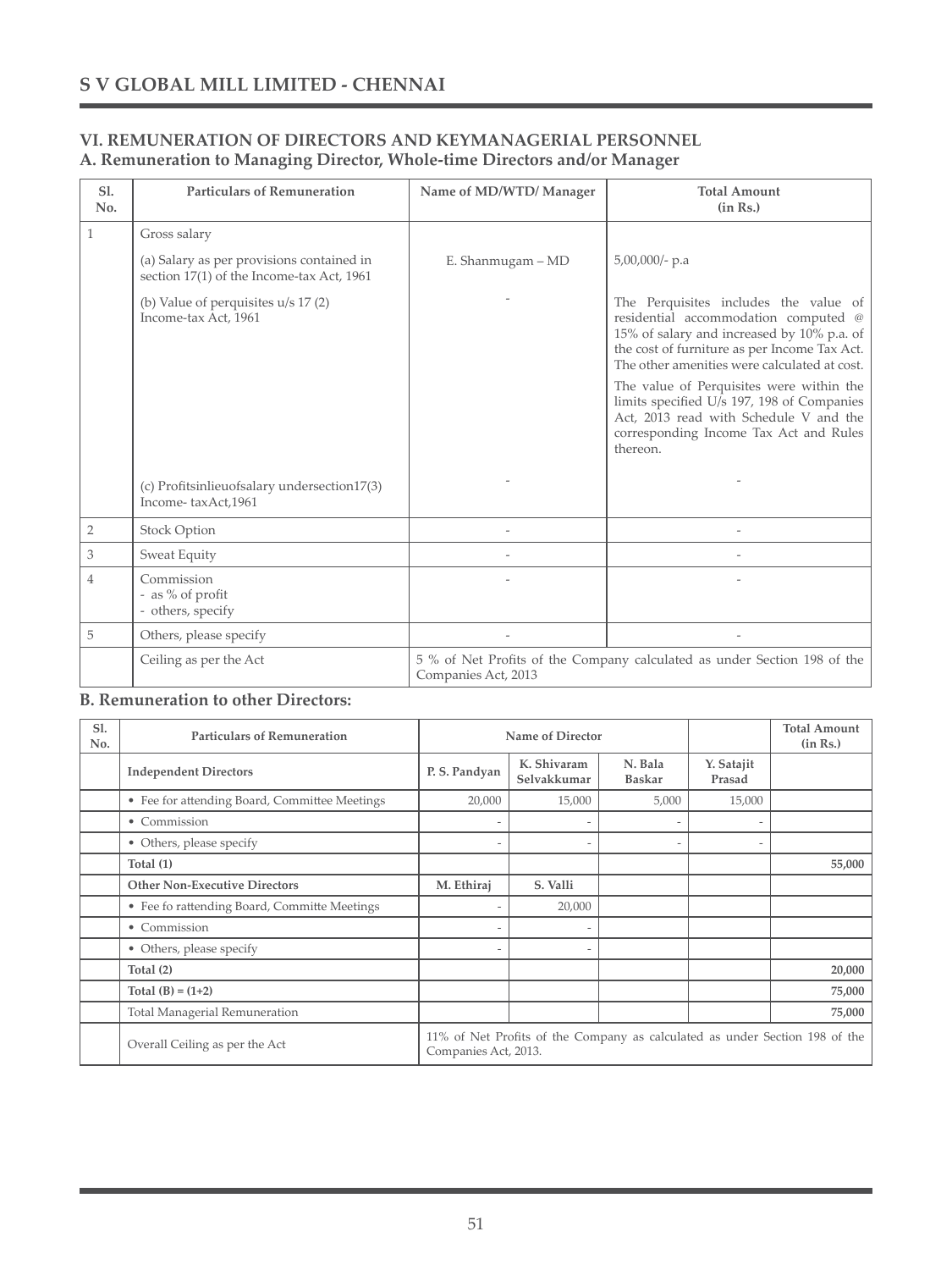| Sl. No.        | <b>Particulars of Remuneration</b>                                                       |                                                                              | Key Managerial Personnel                                                     | (Rs. In Lakhs) |
|----------------|------------------------------------------------------------------------------------------|------------------------------------------------------------------------------|------------------------------------------------------------------------------|----------------|
|                |                                                                                          | <b>Company Secretary</b>                                                     | <b>CFO</b>                                                                   | Total          |
| $\mathbf{1}$   | Gross salary                                                                             |                                                                              |                                                                              |                |
|                | (a) Salary as per provisions contained in section $17(1)$ of<br>the Income-tax Act, 1961 | 1.00 p.m.                                                                    | 1.50 p.m.                                                                    | 2.50 p.m.      |
|                | (b) Value of per quisites u/s 17(2) Income-tax Act, 1961                                 | Bonus+<br>Reimbursement<br>of conveyance as per<br>Company policy &<br>rules | Bonus+<br>Reimbursement<br>of conveyance as per<br>Company policy &<br>rules |                |
|                | (c) Profits in lieu of salary under section 17(3)<br>Income-tax Act, 1961                |                                                                              |                                                                              |                |
| $\overline{2}$ | Stock Option                                                                             |                                                                              |                                                                              |                |
| 3              | Sweat Equity                                                                             |                                                                              |                                                                              |                |
| $\overline{4}$ | Commission<br>- as % of profit<br>- others, specify                                      |                                                                              |                                                                              |                |
| 5              | Others, please specify                                                                   |                                                                              |                                                                              |                |

## **C. Remuneration to Key Managerial Personnel Other Than MD/WTD/ Manager**

### **VII. PENALTIES/PUNISHMENT/COMPOUNDINGOFOFFENCES:**

There are no penalties/ punishment/ compounding of offences under any sections of the Companies Act, 2013 against the Company or its Directors or any other Officers in default, if any, during the year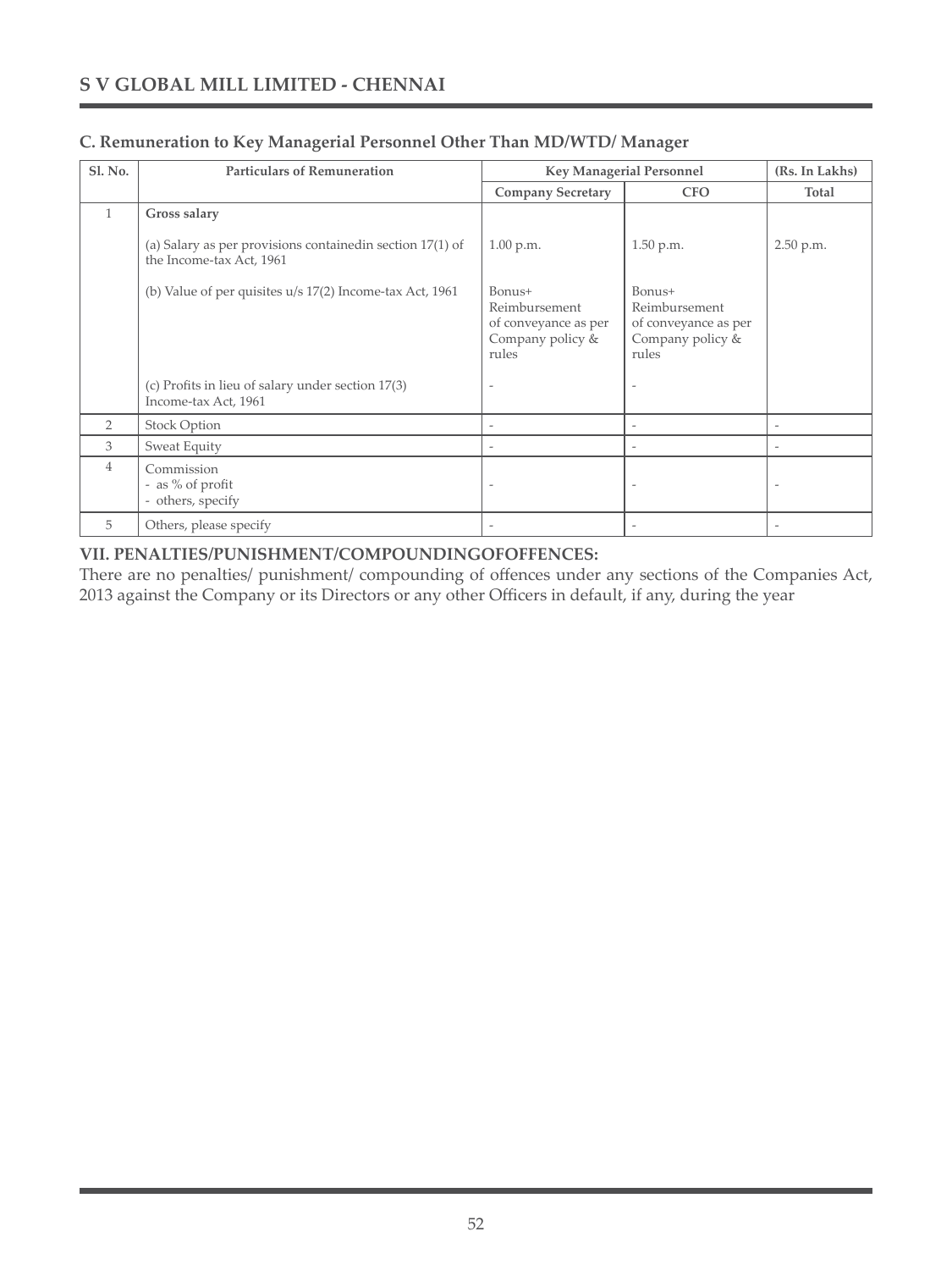# **Independent Auditor's Report**

#### **To the members of S V Global Mill Limited**

#### **Report on the Audit of the Standalone Financial Statements**

#### **Opinion**

We have audited the standalone financial statements of M/s S V Global Mill Limited ("the Company"), which comprise the balance sheet as at 31st March 2019, and the statement of profit and loss (including other comprehensive income), statement of changes in equity and statement of cash flows for the year then ended, and notes to the financial statements, including a summary of significant accounting policies and other explanatory information.

In our opinion and to the best of our information and according to the explanations given to us, the aforesaid standalone financial statements give the information required by the Companies Act, 2013 in the manner so required and give a true and fair view in conformity with the accounting principles generally accepted in India, of the state of affairs of the Company as at March 31, 2019, and its loss, changes in equity and its cash flows for the year ended on that date.

#### **Basis for Opinion**

We conducted our audit in accordance with the Standards on Auditing (SAs) specified under section 143(10) of the Companies Act, 2013. Our responsibilities under those Standards are further described in the Auditor's Responsibilities for the Audit of the Standalone Financial Statements section of our report. We are independent of the Company in accordance with the Code of Ethics issued by the Institute of Chartered Accountants of India together with the ethical requirements that are relevant to our audit of the standalone financial statements under the provisions of the Companies Act, 2013 and the Rules thereunder, and we have fulfilled our other ethical responsibilities in accordance with these requirements and the Code of Ethics. We believe that the audit evidence we have obtained is sufficient and appropriate to provide a basis for our opinion.

#### **Key Audit Matters**

Key audit matters are those matters that, in our professional judgment, were of most significance in our audit of the standalone financial statements of the current period. These matters were addressed in the context of our audit of the standalone financial statements as a whole, and in forming our opinion thereon, and we do not provide a separate opinion on these matters.

The following have been considered as Key Audit Matters: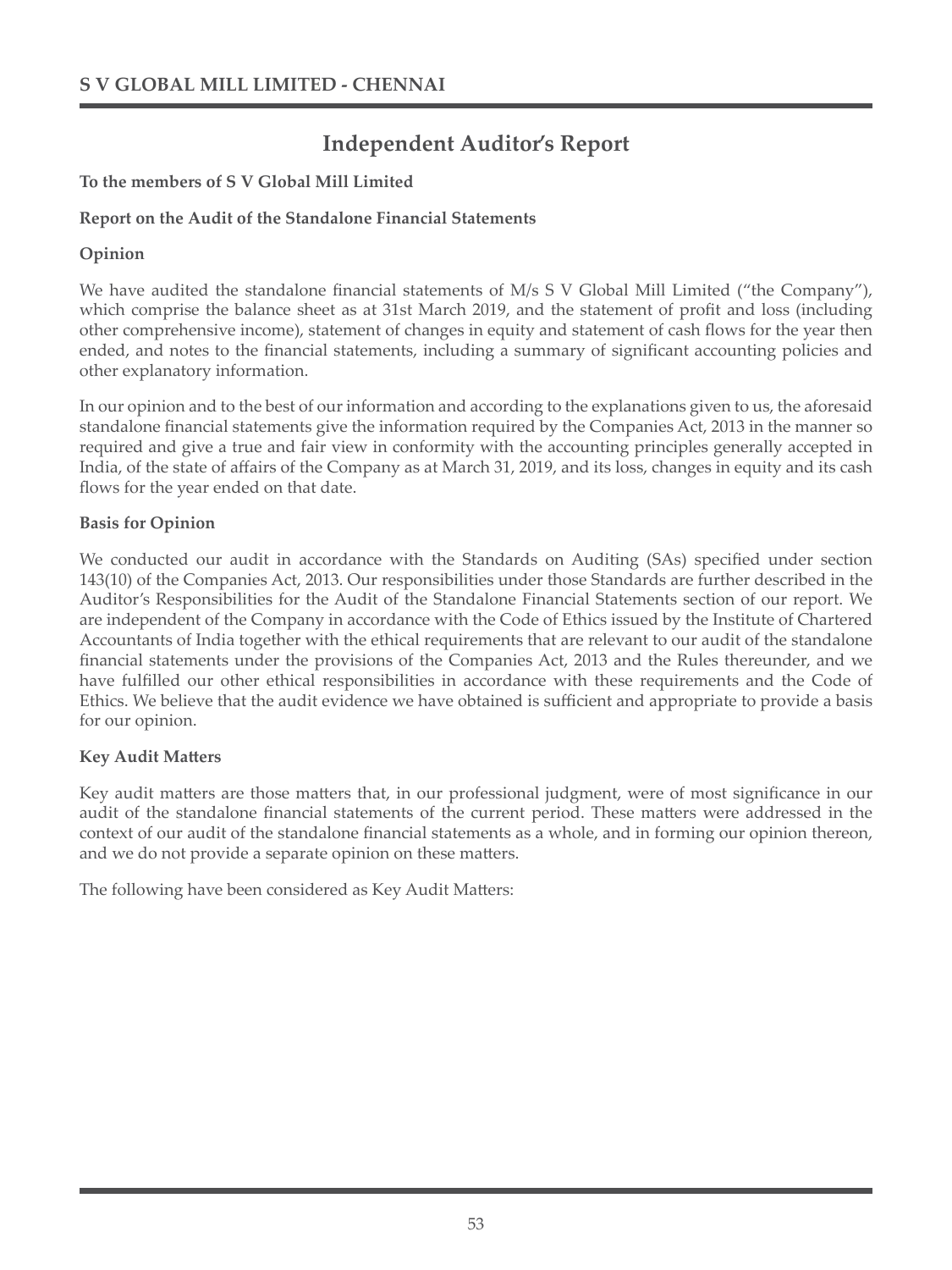| Sl. No<br><b>Key Audit Matters</b>                                                                                                                                                                                                                                                                                                                                                                                                                                                                              | <b>Auditor's Response</b>                                                                                                                                                                                                                                                                                                                                                                                                                                                                                                                                                                                                                                                                                                                                                                                                                                                                                                                                                                                                                                                                                                                                                                    |
|-----------------------------------------------------------------------------------------------------------------------------------------------------------------------------------------------------------------------------------------------------------------------------------------------------------------------------------------------------------------------------------------------------------------------------------------------------------------------------------------------------------------|----------------------------------------------------------------------------------------------------------------------------------------------------------------------------------------------------------------------------------------------------------------------------------------------------------------------------------------------------------------------------------------------------------------------------------------------------------------------------------------------------------------------------------------------------------------------------------------------------------------------------------------------------------------------------------------------------------------------------------------------------------------------------------------------------------------------------------------------------------------------------------------------------------------------------------------------------------------------------------------------------------------------------------------------------------------------------------------------------------------------------------------------------------------------------------------------|
| $\mathbf{1}$<br>Reduction of Share Capital<br>The Hon'ble Supreme Court of India vide its order dated<br>17.05.2018 directed the company to buy the shares of<br>certain shareholders within a period of 9 months from<br>the date of the order at a price of Rs. 100 crore. As a<br>result, the share capital has been reduced to the extent<br>of the face value of the shares and the balance has been<br>adjusted against the free reserves of the company.<br>Refer Note no. 27 to the financial statement | The orders of the Hon'ble Supreme Court of India in the<br>matter of the buyback arrangement were studied and the<br>effects of the same in accounting of the event in the books<br>were analysed. We took consideration of the matters<br>stated therein including the carve-outs created by the<br>orders of the Hon'ble Supreme Court that<br>the buyback will not trigger SEBI Takeover<br>Regulations.<br>• the buyback does not amount to shares being<br>transferred inter vivos<br>the payment for the shares shall not be treated as<br>deemed dividend<br>• the buyback will not be subject to any liability under<br>the Income Tax Act, 1961; and<br>• on payment of the sums the, share capital of the<br>company shall stand reduced by the virtue of the order.<br>We sought explanations from the Management on<br>implications of the order of the Hon'ble Supreme Court<br>of the issues that would involve appropriate adjustments<br>and disclosures in financial statements of the company.<br>We examined the accounting for reduction of share<br>capital vis-a-vis the reduction from the Free Reserves<br>(being the balance of Rs. 100 crore and the face value of |
|                                                                                                                                                                                                                                                                                                                                                                                                                                                                                                                 | the shares brought back) to analyse the appropriateness<br>of the accounting treatment of transactions in the books<br>of account, its presentation and disclosure in the financial<br>statements and the compliance with the relevant<br>provisions of the Companies Act, 2013.                                                                                                                                                                                                                                                                                                                                                                                                                                                                                                                                                                                                                                                                                                                                                                                                                                                                                                             |
| $\overline{2}$<br>Provision against Capital Advance<br>The company created provision on the entire outstanding<br>balance of Capital Advances of Rs. 21.34 crore<br>Refer Note no. 28 to the financial statement                                                                                                                                                                                                                                                                                                | We were informed that a capital advance was given by the<br>erstwhile Binny Limited and taken over by the company<br>during the course of demerger as ordered by the Hon'ble<br>High of Madras. A petition has been filed by the secured<br>creditors before the NCLT against the entity to whom the<br>capital advance given by the erstwhile Binny Limited.                                                                                                                                                                                                                                                                                                                                                                                                                                                                                                                                                                                                                                                                                                                                                                                                                                |
|                                                                                                                                                                                                                                                                                                                                                                                                                                                                                                                 | We sought explanations from the Management on<br>the implications of the petition before NCLT and<br>recoverability of the amounts advanced.                                                                                                                                                                                                                                                                                                                                                                                                                                                                                                                                                                                                                                                                                                                                                                                                                                                                                                                                                                                                                                                 |
|                                                                                                                                                                                                                                                                                                                                                                                                                                                                                                                 | As the management was of the view that the chances<br>of recovery of advances were remote and accordingly<br>provided for the same.                                                                                                                                                                                                                                                                                                                                                                                                                                                                                                                                                                                                                                                                                                                                                                                                                                                                                                                                                                                                                                                          |
|                                                                                                                                                                                                                                                                                                                                                                                                                                                                                                                 | We reviewed status of the matters and the adequacy<br>of the provision against the receivable. We examined                                                                                                                                                                                                                                                                                                                                                                                                                                                                                                                                                                                                                                                                                                                                                                                                                                                                                                                                                                                                                                                                                   |
|                                                                                                                                                                                                                                                                                                                                                                                                                                                                                                                 | the appropriateness of the accounting treatment of<br>transactions in the books of account, its presentation and                                                                                                                                                                                                                                                                                                                                                                                                                                                                                                                                                                                                                                                                                                                                                                                                                                                                                                                                                                                                                                                                             |
|                                                                                                                                                                                                                                                                                                                                                                                                                                                                                                                 | disclosure in the financial statements and the compliance<br>with the applicable GAAP.                                                                                                                                                                                                                                                                                                                                                                                                                                                                                                                                                                                                                                                                                                                                                                                                                                                                                                                                                                                                                                                                                                       |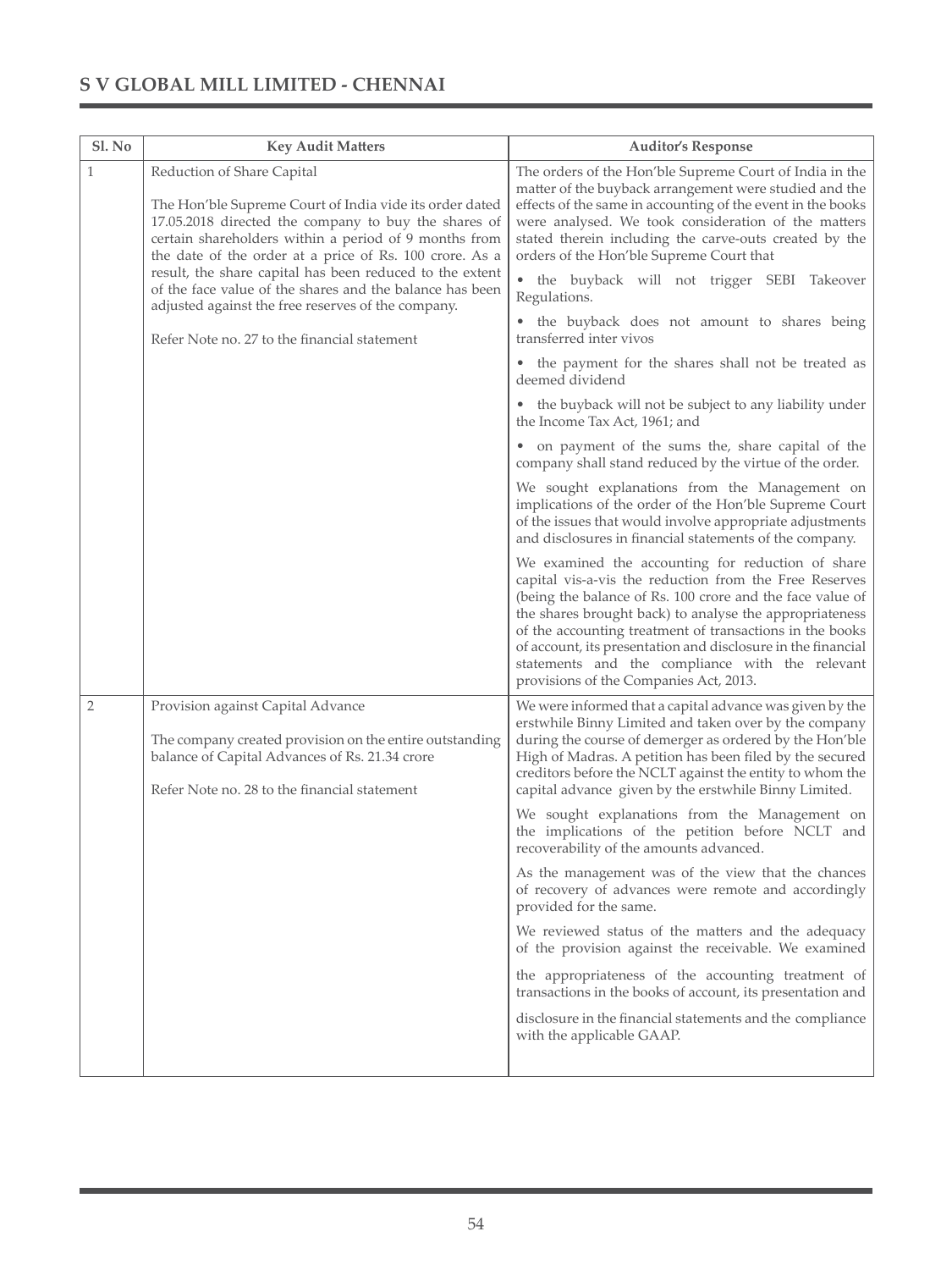#### **Information Other than the Standalone Financial Statements and Auditor's Report Thereon**

The Company's Board of Directors is responsible for the other information. The other information comprises the matters included in the Management Discussion and Analysis, Board's Report including Annexures to Board's Report, Business Responsibility Report, Corporate Governance and Shareholder's Information, but does not include the standalone financial statements and our auditor's report thereon. The other information is expected to be made available to us after the date of this auditor's report.

Our opinion on the standalone financial statements does not cover the other information and we will not express any form of assurance conclusion thereon.

In connection with our audit of the standalone financial statements, our responsibility is to read the other information identified above when it becomes available and, in doing so, consider whether the other information is materially inconsistent with the standalone financial statements or our knowledge obtained in the audit, or otherwise appears to be materially misstated.

If, based on the work we have performed on the other information that we obtained prior to the date of this auditor's report, we conclude that there is a material misstatement of this other information, we are required to report that fact. We have nothing to report in this regard.

When we read the other information, if we conclude that there is a material misstatement therein, we are required to communicate the matter to those charged with governance and in case the material misstatement remains uncorrected suitable action would be resorted to including bring to the attention of the users the matters of such material misstatement.

#### **Responsibilities of Management and Those Charged with Governance for the Standalone Financial Statements**

The Company's Board of Directors is responsible for the matters stated in section 134(5) of the Companies Act, 2013 ("the Act") with respect to the preparation of these standalone financial statements that give a true and fair view of the financial position, financial performance, changes in equity and cash flows of the Company in accordance with the accounting principles generally accepted in India, including the accounting Standards specified under section 133 of the Act. This responsibility also includes maintenance of adequate accounting records in accordance with the provisions of the Act for safeguarding of the assets of the Company and for preventing and detecting frauds and other irregularities; selection and application of appropriate accounting policies; making judgments and estimates that are reasonable and prudent; and design, implementation and maintenance of adequate internal financial controls, that were operating effectively for ensuring the accuracy and completeness of the accounting records, relevant to the preparation and presentation of the standalone financial statements that give a true and fair view and are free from material misstatement, whether due to fraud or error.

In preparing the standalone financial statements, the Board of Directors is responsible for assessing the Company's ability to continue as a going concern, disclosing, as applicable, matters related to going concern and using the going concern basis of accounting unless the Board of Directors either intends to liquidate the Company or to cease operations, or has no realistic alternative but to do so.

Those Board of Directors are also responsible for overseeing the Company's financial reporting process.

#### **Auditor's Responsibilities for the Audit of the Standalone Financial Statements**

Our objectives are to obtain reasonable assurance about whether the standalone financial statements as a whole are free from material misstatement, whether due to fraud or error, and to issue an auditor's report that includes our opinion. Reasonable assurance is a high level of assurance, but is not a guarantee that an audit conducted in accordance with SAs will always detect a material misstatement when it exists. Misstatements can arise from fraud or error and are considered material if, individually or in the aggregate,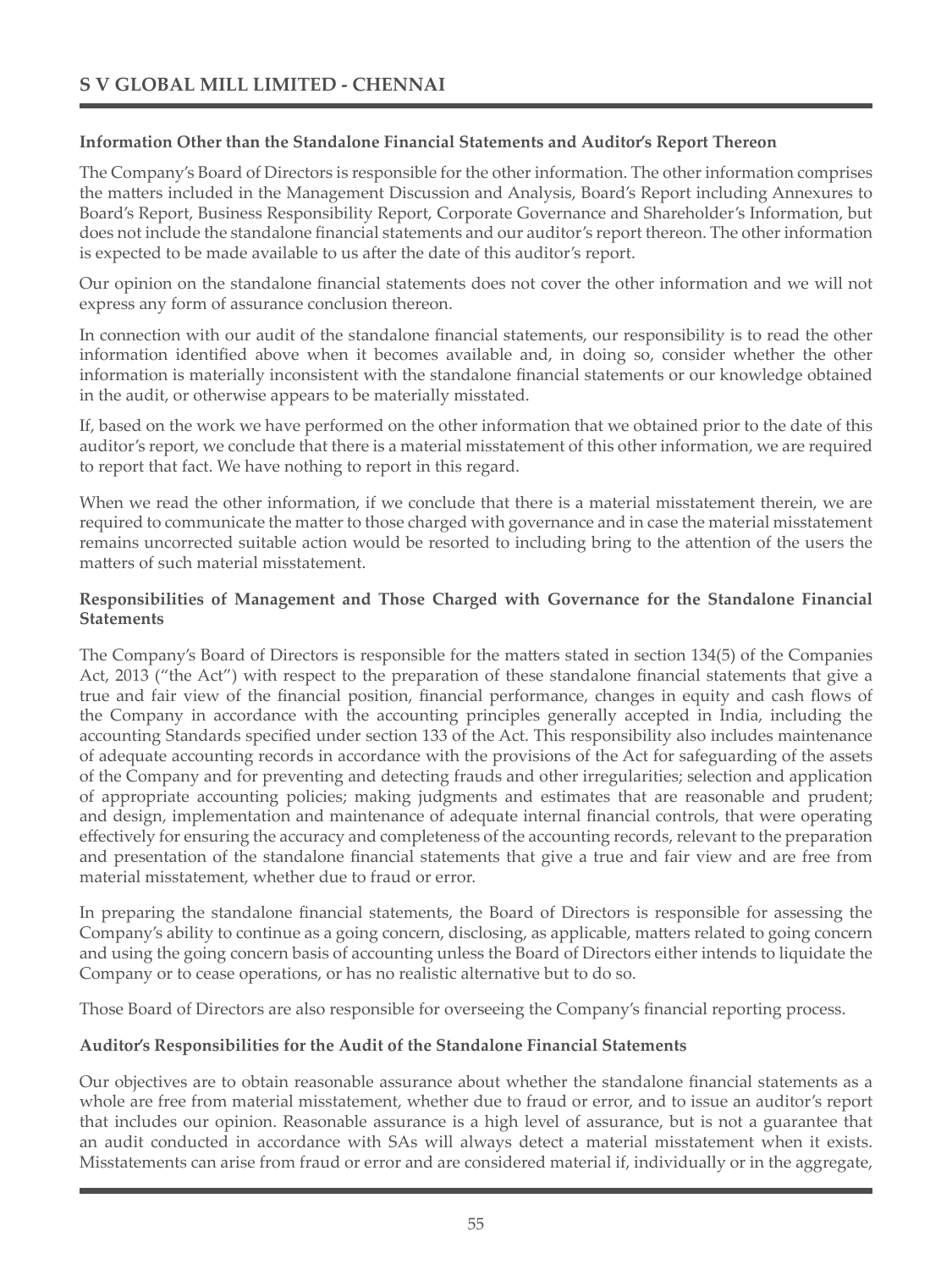they could reasonably be expected to influence the economic decisions of users taken on the basis of these standalone financial statements.

As part of an audit in accordance with SAs, we exercise professional judgment and maintain professional skepticism throughout the audit. We also:

- Identify and assess the risks of material misstatement of the standalone financial statements, whether due to fraud or error, design and perform audit procedures responsive to those risks, and obtain audit evidence that is sufficient and appropriate to provide a basis for our opinion. The risk of not detecting a material misstatement resulting from fraud is higher than for one resulting from error, as fraud may involve collusion, forgery, intentional omissions, misrepresentations, or the override of internal control.
- Obtain an understanding of internal control relevant to the audit in order to design audit procedures that are appropriate in the circumstances. Under section 143(3)(i) of the Companies Act, 2013, we are also responsible for expressing our opinion on whether the company has adequate internal financial controls system in place and the operating effectiveness of such controls.
- Evaluate the appropriateness of accounting policies used and the reasonableness of accounting estimates and related disclosures made by management.
- Conclude on the appropriateness of management's use of the going concern basis of accounting and, based on the audit evidence obtained, whether a material uncertainty exists related to events or conditions that may cast significant doubt on the Company's ability to continue as a going concern. If we conclude that a material uncertainty exists, we are required to draw attention in our auditor's report to the related disclosures in the standalone financial statements or, if such disclosures are inadequate, to modify our opinion. Our conclusions are based on the audit evidence obtained up to the date of our auditor's report. However, future events or conditions may cause the Company to cease to continue as a going concern.
- Evaluate the overall presentation, structure and content of the standalone financial statements, including the disclosures, and whether the standalone financial statements represent the underlying transactions and events in a manner that achieves fair presentation.

We communicate with those charged with governance regarding, among other matters, the planned scope and timing of the audit and significant audit findings, including any significant deficiencies in internal control that we identify during our audit.

We also provide those charged with governance with a statement that we have complied with relevant ethical requirements regarding independence, and to communicate with them all relationships and other matters that may reasonably be thought to bear on our independence, and where applicable, related safeguards.

From the matters communicated with those charged with governance, we determine those matters that were of most significance in the audit of the standalone financial statements of the current period and are therefore the key audit matters. We describe these matters in our auditor's report unless law or regulation precludes public disclosure about the matter or when, in extremely rare circumstances, we determine that a matter should not be communicated in our report because the adverse consequences of doing so would reasonably be expected to outweigh the public interest benefits of such communication.

#### **Report on Other Legal and Regulatory Requirements**

1. As required by the Companies (Auditor's Report) Order, 2016 ('the Order') issued by the Central Government of India in terms of sub-section (11) of Section 143 of the Act, we give in Annexure - I a statement on the matters specified in the paragraph 3 and 4 of the Order, to the extent applicable.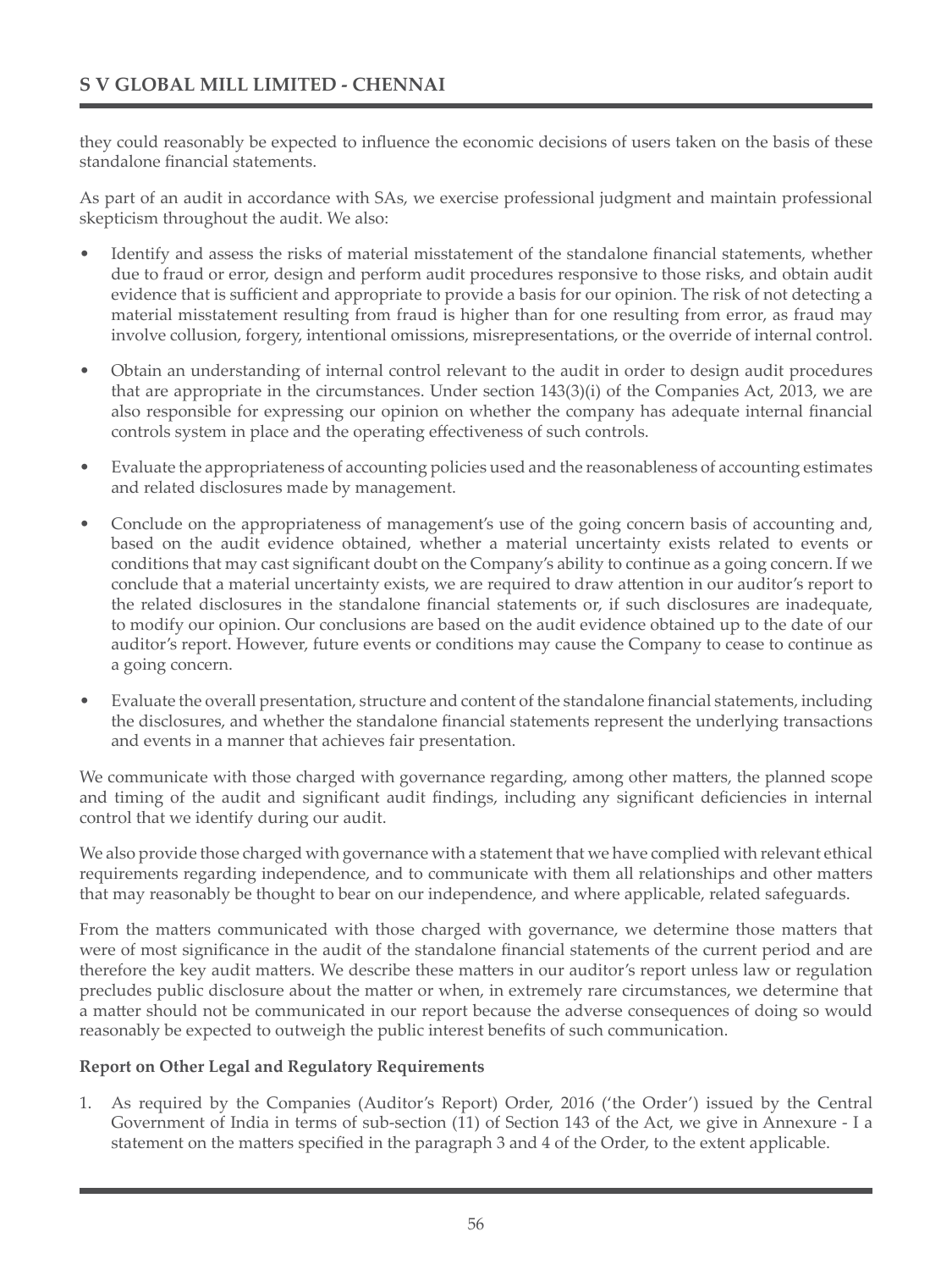- 2. As required by Section 143 (3) of the Act, we report that:
- a) We have sought and obtained all the information and explanations which to the best of our knowledge and belief were necessary for the purposes of our audit.
- b) In our opinion, proper books of account as required by law have been kept by the Company so far as it appears from our examination of those books.
- c) The Balance Sheet, the Statement of Profit and Loss (including other comprehensive income), the Statement of Changes in Equity and the Cash Flow Statement dealt with by this Report are in agreement with the books of account.
- d) In our opinion, the aforesaid standalone financial statements comply with the Accounting Standards specified under Section 133 of the Act, read with Rule 7 of the Companies (Accounts) Rules, 2014.
- e) On the basis of written representations received from the directors as on March 31, 2019, and taken on record by the Board of Directors, none of the directors is disqualified as on March 31, 2019, from being appointed as a director in terms of Section 164(2) of the Act.
- f) With respect to the adequacy of internal financial control systems and the operating effectiveness of such controls, we give our Report in Annexure – II
- g) With respect to the other matters to be included in the Auditor's Report in accordance with Rule 11 of the Companies (Audit and Auditors) Rules, 2014, in our opinion and to the best of our information and according to the explanations given to us:
- i. The Company has disclosed the impact of pending litigations on its financial position in its standalone financial statements – Refer Note 31 & 32 to the financial statements;
- ii. The company did not have any long-term contracts including derivative contracts for which there were any material foreseeable losses.
- iii. There were no amounts which were required to be transferred, to the Investor Education and Protection Fund by the Company.

Place: Chennai

Date: May 24, 2019

**P. B. Vijayaraghavan & Co.,** Chartered Accountants FRN: 004721S

> **P. B. Srinivasan** Partner M. No. 203774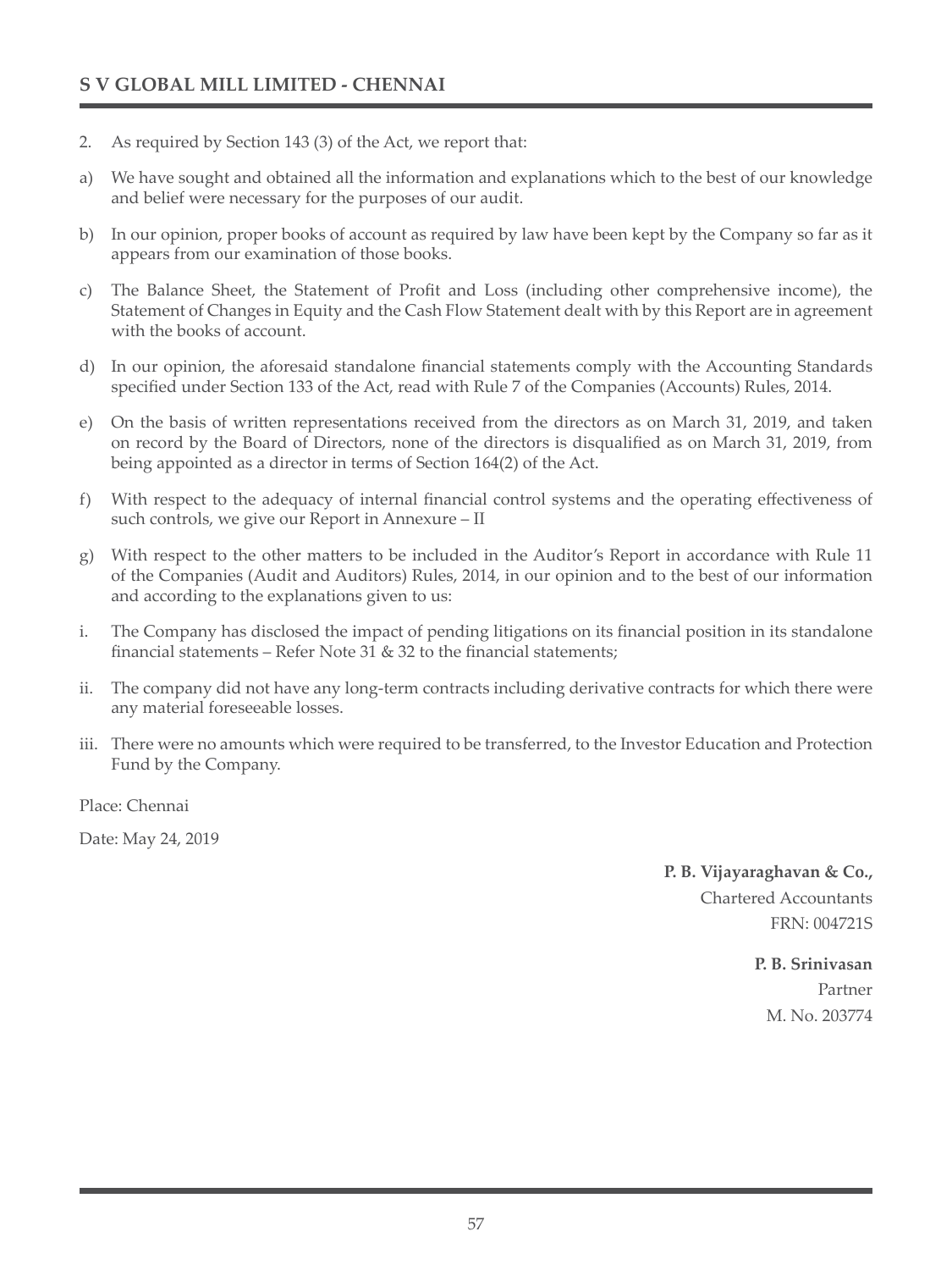# **Annexure - I to Independent Auditor's Report**

#### **Statement of matters specified in Para 3 & 4 of the order referred to in sub-section (11) of section 143**

#### **1) Fixed Assets**

- a) The company is maintaining proper records showing full particulars, including quantitative details and situation of fixed assets;
- b) As per the information and explanation given to us, all the fixed assets have been physically verified by the management at regular intervals, which in our opinion, is reasonable. According to the information and explanations given to us, no material discrepancies were noticed on such verification
- c) The company have title deeds of immovable properties and the same are held in the name of the company.

#### **2) Inventory**

According to the information and explanations given to us, inventory has been physically verified during the year by the management, which in our opinion is reasonable and no material discrepancies were noticed.

#### **3) Transactions with parties covered by register referred to in section 189**

The Company has granted unsecured loan to a subsidiary company covered by the register maintained under section 189 of the Companies Act, 2013.

- a) In our opinion, the terms and conditions of grant of the loans are not prejudicial to the interest of the company.
- b) According to the information and explanations given to us, the schedule of repayment of principal and payment of interest has been stipulated while granting such loans and the repayment/receipts are regular.
- c) No amounts are overdue for more than 90 days.

#### **4) Compliance with section 185 & 186 in respect of Loans and Investments**

The company has not advanced loans, given guarantees or security or made any investment in contravention of section 185 and/or section 186 of the Companies Act, 2013

#### **5) Public Deposits**

In our opinion and according to the information and explanations given to us, the company has not accepted deposits from public and hence the provisions of sections 73 to 76 or any other provisions of the Companies Act and the rules made there under are not applicable to the company.

#### **6) Maintenance of Cost Records**

Maintenance of cost records specified by the Central Government under sub-section (1) of section 148 of the Companies Act, 2013 is not applicable to the company

#### **7) Statutory dues**

a) The company has generally been regular in depositing Income-tax, Goods & Service Tax, duty of customs, cess and any other statutory dues to the appropriate authorities. Based on information and explanation given to us, no undisputed amounts payable in respect of Income Tax, Sales-tax, Service Tax, Customs Duty, Excise Duty, Value Added Tax, Cess and any other statutory dues were outstanding as at 31st March 2019 for a period of more than six months from the date they became payable.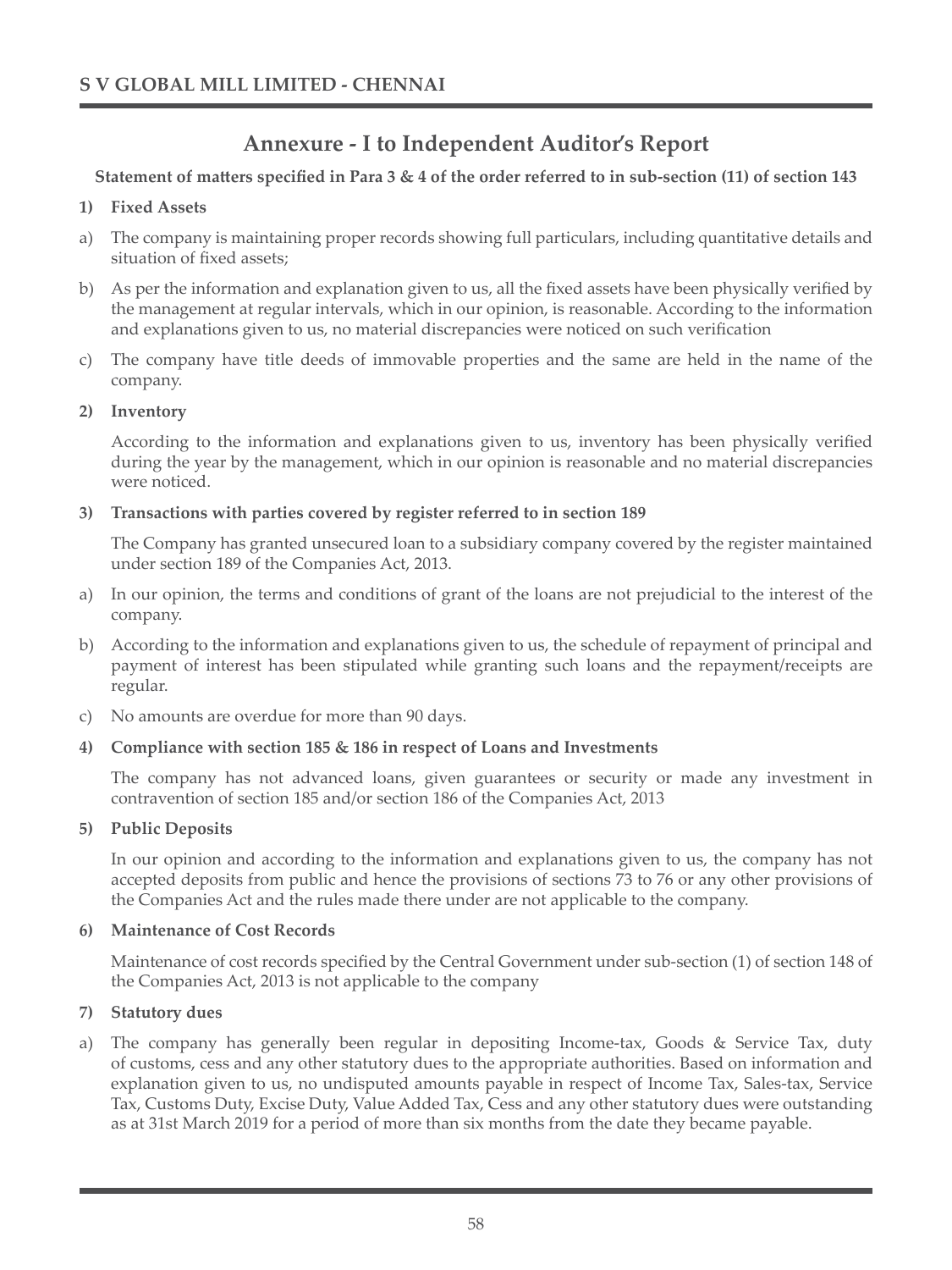b) According to the information and explanations given to us, there are no dues of Income Tax, Goods & Service Tax, Customs Duty and Cess which have not been deposited by the Company.

#### **8) Repayment of Loans**

The company has not taken loans from any from financial institution, bank or Government, and has not issued debentures and therefore the question of default does not arise.

#### **9) Raising of monies through Public Offer and/or Term Loans**

The company has not raised monies by way of initial public offer or further public offer (including debt instruments) during the relevant financial year. Also the company has not taken any term loans during the relevant financial year.

#### **10) Frauds**

According to the information and explanations given to us no fraud by the company or any fraud on the Company by its officers or employees has been noticed or reported during the year

#### **11) Managerial Remuneration**

According to the information and explanations provided to us, the total Managerial remuneration paid/ provided by the Company is within the overall maximum limit as specified section 197 read with Schedule V to the Companies Act, 2013 and accordingly requirements as to obtaining requisite approval under this section does not arise

#### **12) Compliance with Net Owned Funds Ratio & unencumbered term deposits**

The company is not a Nidhi company and hence the provisions para  $3(xii)$  of the Order referred to in Companies (Auditor's Report) Order, 2016 issued by the Central Government of India in terms of sub-section (11) of Section 143 of the Act does not apply to the company

#### **13) Transaction with Related Parties**

There were no transactions as referred to in section 188 entered into with related parties during the relevant financial year.

#### **14) Preferential Allotment or Private Placement**

The company has not made any preferential allotment or private placement of shares or fully or partly convertible debentures during the year under review as referred to in section 42 of the Companies Act, 2013

#### **15) Non-cash transactions**

The company has not entered into any non-cash transactions with directors or persons connected with them as referred to in section 192 of the Companies Act, 2013

#### **16) Registration with Reserve Bank of India**

The company is not carrying any activities which require registration under section 45-IA of the Reserve Bank of India Act, 1934

Place: Chennai

Date: May 24, 2019 **P. B. Vijayaraghavan & Co.,** Chartered Accountants FRN: 004721S

> **P. B. Srinivasan** Partner M. No. 203774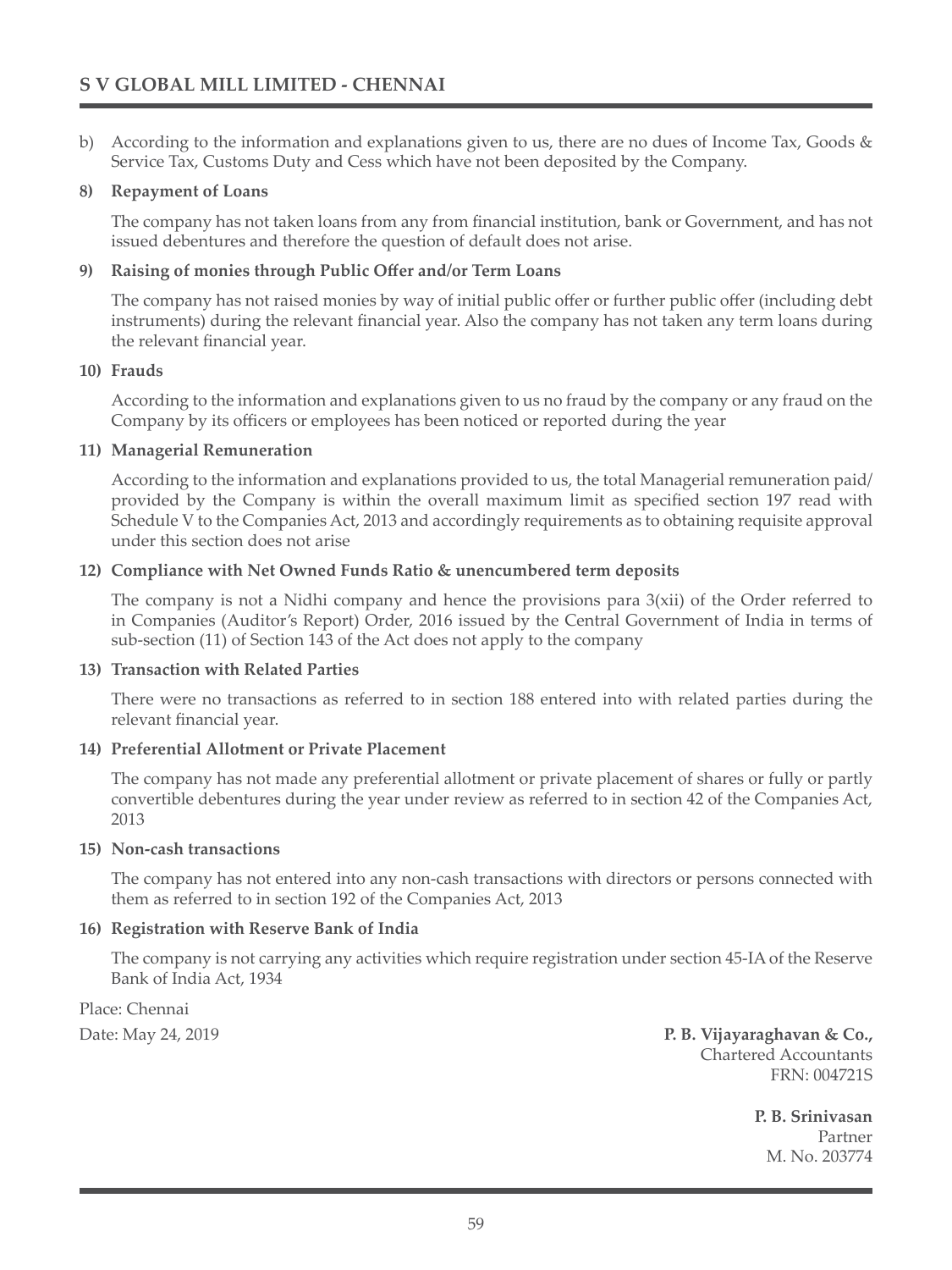# **Annexure – II to Independent Auditor's Report**

#### **Report on the Internal Financial Controls under Clause (i) of Sub-section 3 of Section 143 of the Companies Act, 2013 ("the Act")**

We have audited the internal financial controls over financial reporting of S V Global Mill Limited ("the Company") as of March 31, 2019 in conjunction with our audit of the standalone financial statements of the Company for the year ended on that date.

#### **Management's Responsibility for Internal Financial Controls**

The Company's management is responsible for establishing and maintaining internal financial controls based on the internal control over financial reporting criteria established by the Company considering the essential components of internal control stated in the Guidance Note on Audit of Internal Financial Controls over Financial Reporting issued by the Institute of Chartered Accountants of India. These responsibilities include the design, implementation and maintenance of adequate internal financial controls that were operating effectively for ensuring the orderly and efficient conduct of its business, including adherence to company's policies, the safeguarding of its assets, the prevention and detection of frauds and errors, the accuracy and completeness of the accounting records, and the timely preparation of reliable financial information, as required under the Companies Act, 2013.

#### **Auditors' Responsibility**

Our responsibility is to express an opinion on the Company's internal financial controls over financial reporting based on our audit. We conducted our audit in accordance with the Guidance Note on Audit of Internal Financial Controls over Financial Reporting (the "Guidance Note") and the Standards on Auditing, issued by ICAI and deemed to be prescribed under section 143(10) of the Companies Act, 2013, to the extent applicable to an audit of internal financial controls, both applicable to an audit of Internal Financial Controls and, both issued by the Institute of Chartered Accountants of India. Those Standards and the Guidance Note require that we comply with ethical requirements and plan and perform the audit to obtain reasonable assurance about whether adequate internal financial controls over financial reporting was established and maintained and if such controls operated effectively in all material respects.

Our audit involves performing procedures to obtain audit evidence about the adequacy of the internal financial controls system over financial reporting and their operating effectiveness. Our audit of internal financial controls over financial reporting included obtaining an understanding of internal financial controls over financial reporting, assessing the risk that a material weakness exists, and testing and evaluating the design and operating effectiveness of internal control based on the assessed risk. The procedures selected depend on the auditor's judgement, including the assessment of the risks of material misstatement of the standalone financial statements, whether due to fraud or error.

We believe that the audit evidence we have obtained is sufficient and appropriate to provide a basis for our audit opinion on the Company's internal financial controls system over financial reporting.

#### **Meaning of Internal Financial Controls over Financial Reporting**

A company's internal financial control over financial reporting is a process designed to provide reasonable assurance regarding the reliability of financial reporting and the preparation of the standalone financial statements for external purposes in accordance with generally accepted accounting principles. A company's internal financial control over financial reporting includes those policies and procedures that (1) pertain to the maintenance of records that, in reasonable detail, accurately and fairly reflect the transactions and dispositions of the assets of the company; (2) provide reasonable assurance that transactions are recorded as necessary to permit preparation of standalone financial statements in accordance with generally accepted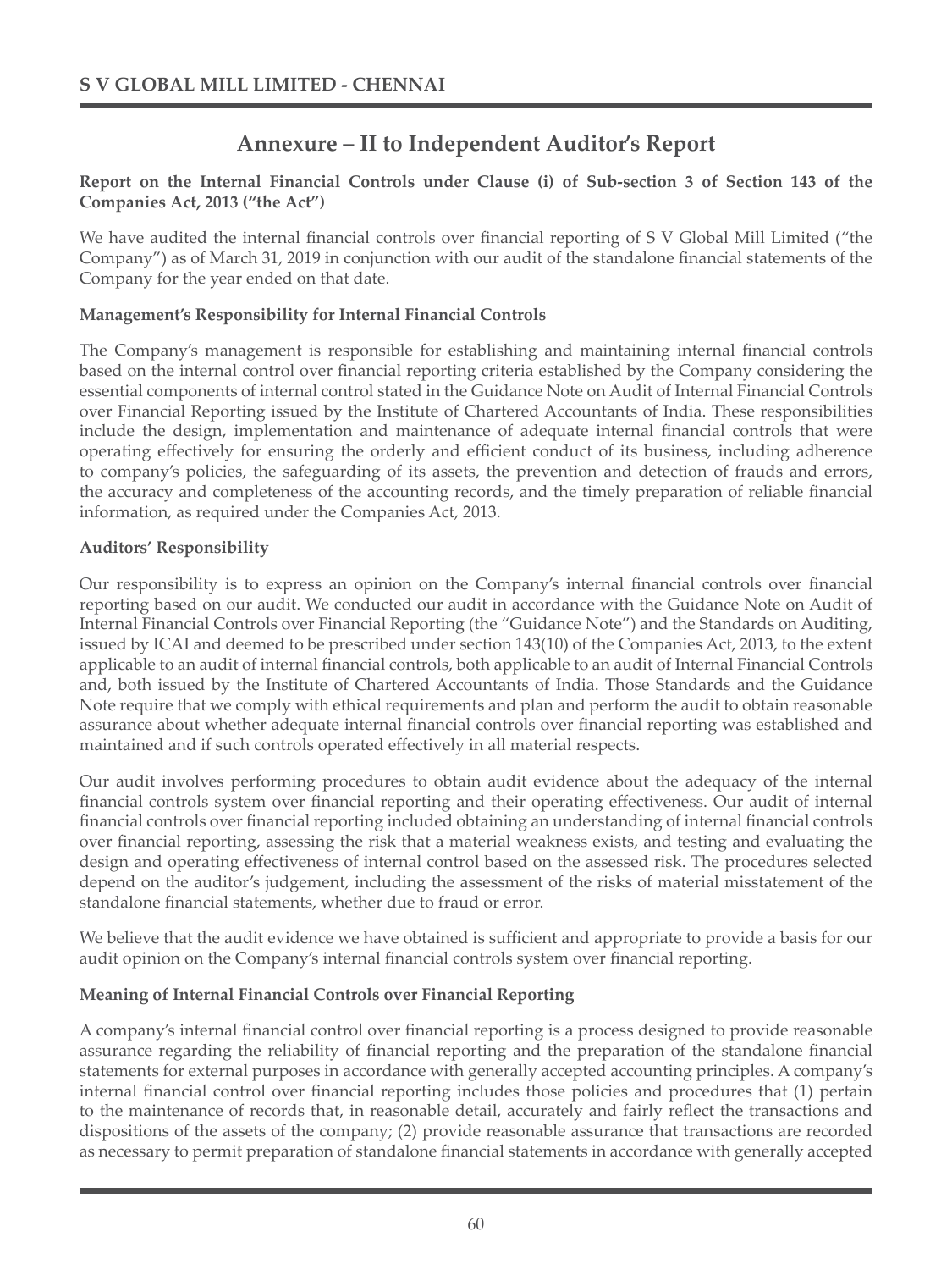accounting principles, and that receipts and expenditures of the company are being made only in accordance with authorisations of management and directors of the company; and (3) provide reasonable assurance regarding prevention or timely detection of unauthorised acquisition, use, or disposition of the company's assets that could have a material effect on the standalone financial statements.

#### **Inherent Limitations of Internal Financial Controls over Financial Reporting**

Because of the inherent limitations of internal financial controls over financial reporting, including the possibility of collusion or improper management override of controls, material misstatements due to error or fraud may occur and not be detected. Also, projections of any evaluation of the internal financial controls over financial reporting to future periods are subject to the risk that the internal financial control over financial reporting may become inadequate because of changes in conditions, or that the degree of compliance with the policies or procedures may deteriorate.

#### **Opinion**

In our opinion, the Company has, in all material respects, an adequate internal financial controls system over financial reporting and such internal financial controls over financial reporting were operating effectively as at March 31, 2019, based on the internal control over financial reporting criteria established by the Company considering the essential components of internal control stated in the Guidance Note on Audit of Internal Financial Controls Over Financial Reporting issued by the Institute of Chartered Accountants of India.

Place: Chennai Date: May 24, 2019

> **P. B. Vijayaraghavan & Co.,** Chartered Accountants FRN: 004721S **P. B. Srinivasan**

Partner M. No. 203774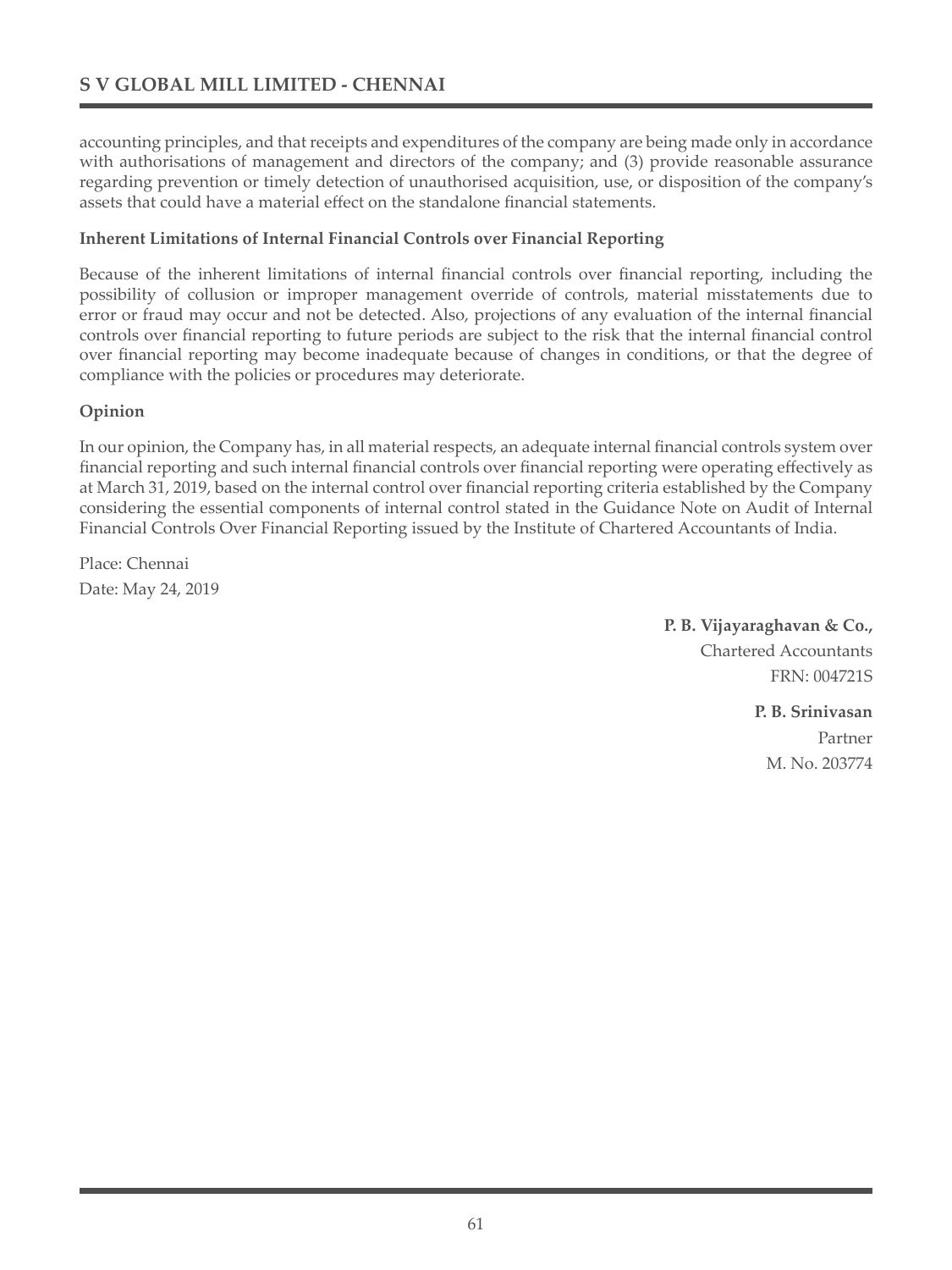#### **BALANCE SHEET AS AT MARCH 31, 2019**

| Particulars                         | <b>Notes</b>   | As at<br>March 31, 2019 | As at<br>March 31, 2018 |
|-------------------------------------|----------------|-------------------------|-------------------------|
| <b>ASSETS</b>                       |                |                         |                         |
| 1. Non-current Assets               |                |                         |                         |
| (a) Property, Plant and Equipment   | $\mathbf{1}$   | 80,015,691              | 81,543,525              |
| (b) Intangible Asset                |                |                         |                         |
| (c) Capital Work-in-Progress        | $\overline{2}$ | 2,374,951               |                         |
| (e) Financial Assets                |                |                         |                         |
| (i) Investments                     | 3              | 133,076,000             | 133,076,000             |
| (ii) Loans                          |                |                         |                         |
| (f) Other non-current Assets        | $\overline{4}$ | 1,585,933               | 214,993,104             |
|                                     |                | 217,052,575             | 429,612,629             |
| 2. Current Assets                   |                |                         |                         |
| (a) Inventories                     | 5              | 91,313,239              | 91,313,239              |
| (b) Financial Assets                |                |                         |                         |
| (i) Investments                     |                |                         |                         |
| (ii) Trade Receivables              | 6              |                         | 160,000,000             |
| (iii) Cash and Cash Equivalents     | $\overline{7}$ | 14,966,773              | 266,874,507             |
| (iv) Other Bank Balances            |                |                         |                         |
| (v) Loans                           |                |                         |                         |
| (vi) Other Financial Assets         | $\,$ 8 $\,$    | 1,908,369               | 91,931,097              |
| (c) Other Current Assets            | 9              | 328,704,625             | 789,103,902             |
|                                     |                | 436,893,006             | 1,399,222,745           |
| <b>TOTAL ASSETS</b>                 |                | 653,945,581             | 1,828,835,374           |
| <b>EQUITY AND LIABILITIES</b>       |                |                         |                         |
| Equity                              |                |                         |                         |
| (a) Equity Share Capital            | 10             | 90,414,850              | 111,597,050             |
| (b) Other Equity                    |                |                         |                         |
| (i) Retained Earnings               | 11             | 239,222,495             | 1,402,765,555           |
| (ii) Other Reserves                 |                | 264,226,145             | 264,226,145             |
|                                     |                | 593,863,490             | 1,778,588,750           |
| Liabilities                         |                |                         |                         |
| 1. Non-Current Liabilities          |                |                         |                         |
| (a) Financial Liabilities           |                |                         |                         |
| (i) Borrowings                      |                |                         |                         |
| (b) Deferred Tax liabilities (Net)  | 12             | 1,960,228               | 1,649,255               |
| (c) Other non-current Liabilities   |                |                         |                         |
|                                     |                | 1,960,228               | 1,649,255               |
| 2. Current Liabilities              |                |                         |                         |
| (a) Financial Liabilities           |                |                         |                         |
| (i) Borrowings                      |                |                         |                         |
| (ii) Trade Payables                 |                |                         |                         |
| (iii) Other Financial Liabilities   |                |                         |                         |
| (b) Other Current Liabilities       | 13             | 7,015,820               | 7,755,136               |
| (c) Provisions                      | 14             | 51,106,043              | 40,842,233              |
|                                     |                | 58,121,863              | 48,597,369              |
| <b>Total Equity and Liabilities</b> |                | 653,945,581             | 1,828,835,374           |

Notes to the Financial Statement and the Significant Accounting Policies annexed form an integral part of the Balance Sheet.

As per our report of even date

**For P. B. Vijayaraghavan & Co.,** Chartered Accountants FRN: 004721S

**P. B. Srinivasan** Partner M. No. 203774

Place: Chennai Date: 24.05.2019  **For S V Global Mill Limited**

 **M. Ethiraj**  Chairman

 **E. Shanmugam**  Managing Director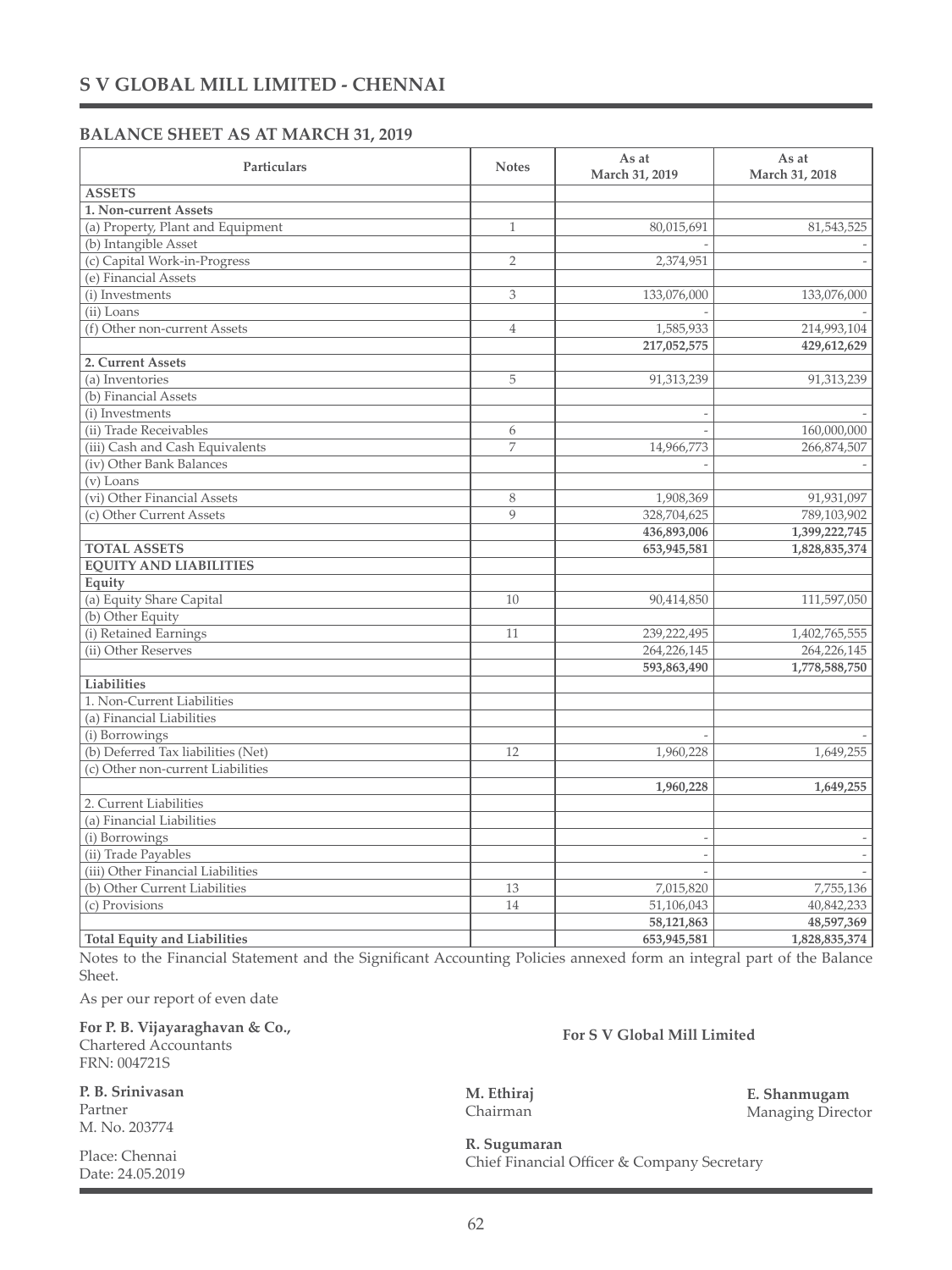| S. No        | Particulars                                                                                                       | <b>Notes</b> | For the year ended<br>March 31, 2019 | For the year ended<br>March 31, 2018 |
|--------------|-------------------------------------------------------------------------------------------------------------------|--------------|--------------------------------------|--------------------------------------|
| Ι            | Revenue From Operations                                                                                           | 15           | 10,120,520                           | 106,468,159                          |
| $\mathbf{I}$ | Other Income                                                                                                      | 16           | 101,373,333                          | 70,046,135                           |
| III          | Total Income $(I + II)$                                                                                           |              | 111,493,853                          | 176,514,294                          |
| IV           | Expenses                                                                                                          |              |                                      |                                      |
|              | Changes in Inventories                                                                                            |              |                                      |                                      |
|              | <b>Employee Benefit Expenses</b>                                                                                  | 17           | 7,463,512                            | 7,211,787                            |
|              | <b>Finance Costs</b>                                                                                              |              |                                      |                                      |
|              | Depreciation and Amortisation Expenses                                                                            | 18           | 3,079,099                            | 3,123,972                            |
|              | Other Expenses                                                                                                    | 19           | 270,681,909                          | 59,604,088                           |
|              | <b>Total Expenses (IV)</b>                                                                                        |              | 281,224,520                          | 69,939,847                           |
| $\mathbf V$  | Profit / (Loss) before Exceptional Items and Tax (III - IV)                                                       |              | $-169,730,667$                       | 106,574,447                          |
| VI           | <b>Exceptional Items</b>                                                                                          | 20           | 4,419,810                            | 23,335,320                           |
| <b>VII</b>   | Profit / (Loss) after Exceptional Items and Before Tax (V+VI)                                                     |              | $-174, 150, 477$                     | 83,239,127                           |
| <b>VIII</b>  | Tax Expense:                                                                                                      |              |                                      |                                      |
|              | (1) Current Tax                                                                                                   |              | 10,263,810                           | 25,790,582                           |
|              | (2) Deferred Tax                                                                                                  |              | 310,973                              | 879,755                              |
| IX           | Profit / (Loss) for the period (VII - VIII)                                                                       |              | $-184,725,260$                       | 56,568,790                           |
| X            | Other Comprehensive Income                                                                                        |              |                                      |                                      |
|              | 1. Re-measurements of defined benefit plans                                                                       |              |                                      |                                      |
| XI           | Total Comprehensive Income for the period $(IX + X)$ (Comprising<br>Profit (Loss) and other comprehensive Income) |              | $-184,725,260$                       | 56,568,790                           |
| XII          | Earnings per Equity Share                                                                                         | 21           |                                      |                                      |
|              | $(i)$ Basic $(in Rs.)$                                                                                            |              | $-8.29$                              | 2.53                                 |
|              | (ii) Diluted (In Rs.)                                                                                             |              | $-8.29$                              | 2.53                                 |

## **STATEMENT OF PROFIT & LOSS FOR THE YEAR ENDED MARCH 31, 2019**

Notes to the Financial Statement and the Significant Accounting Policies annexed form an integral part of the Balance Sheet.

As per our report of even date

**For P. B. Vijayaraghavan & Co.,** Chartered Accountants FRN: 004721S

**P. B. Srinivasan** Partner M. No. 203774

Place: Chennai Date: 24.05.2019  **For S V Global Mill Limited**

 **M. Ethiraj**  Chairman

 **E. Shanmugam**  Managing Director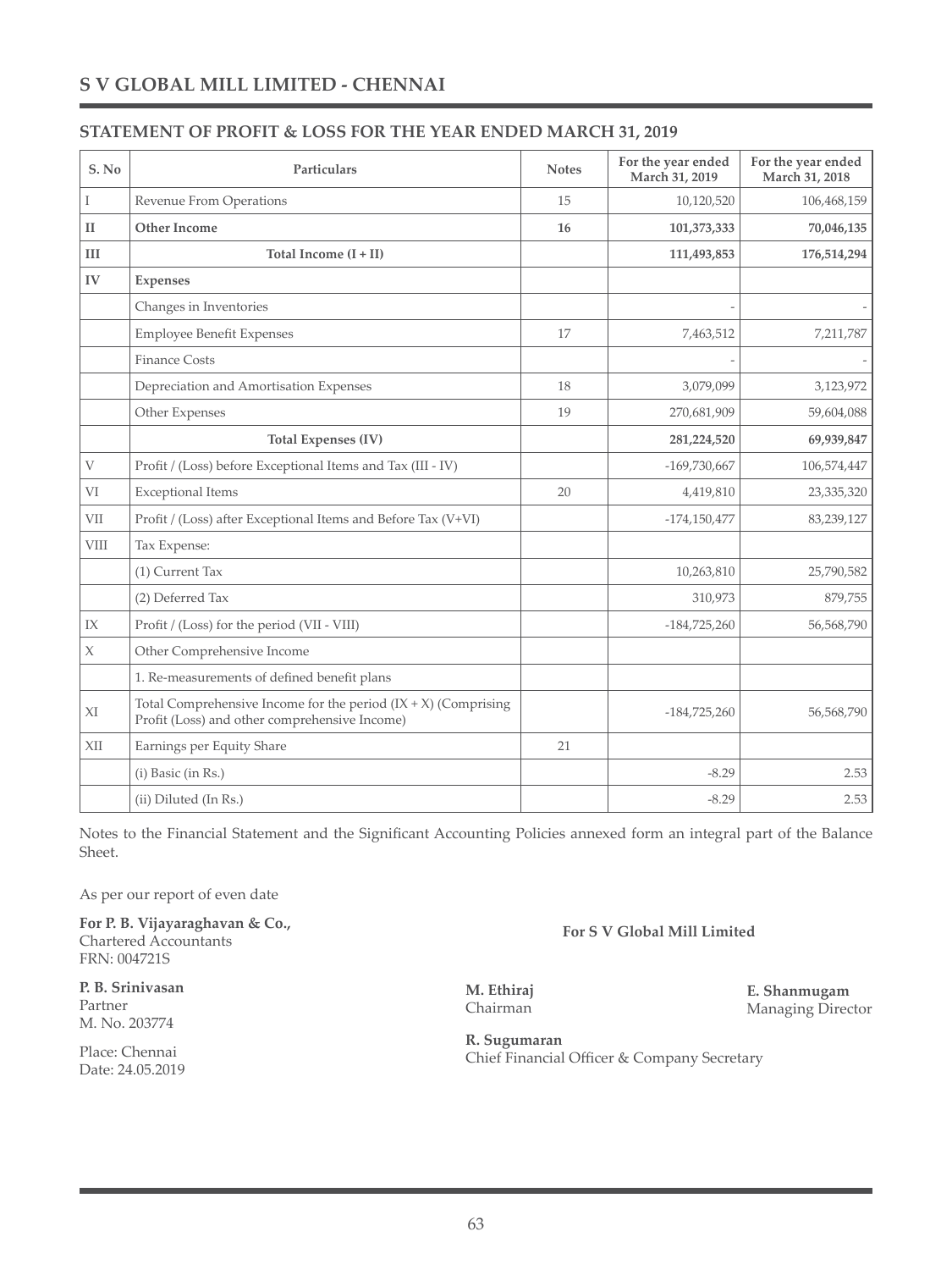#### **CASH FLOW STATEMENT FOR THE YEAR ENDED MARCH 31, 2019**

| Particulars                                               | For the Year EndedMarch 31,<br>2019 |                  | For the Year Ended<br>March 31, 2018 |                |
|-----------------------------------------------------------|-------------------------------------|------------------|--------------------------------------|----------------|
| A. Cash Flow From Operating Activities                    |                                     |                  |                                      |                |
| Net Profit Before Tax                                     |                                     | $-174, 150, 477$ |                                      | 83,239,127     |
| Adjustments for non-cash items:                           |                                     |                  |                                      |                |
| Less:                                                     |                                     |                  |                                      |                |
| Profit on Disposal of Asset                               |                                     |                  |                                      |                |
| Interest Income                                           | 30,554,863                          |                  | 58,421,218                           |                |
|                                                           |                                     | 30,554,863       |                                      | 58,421,218     |
|                                                           |                                     | $-204,705,340$   |                                      | 24,817,909     |
| Add:                                                      |                                     |                  |                                      |                |
| Depreciation                                              | 3,079,099                           |                  | 3,123,972                            |                |
| Provision for Doubtful Advances                           | 213,419,601                         |                  |                                      |                |
| <b>Interest Expense</b>                                   |                                     |                  |                                      |                |
|                                                           |                                     | 216,498,700      |                                      | 3,123,972      |
| Operating Profit before Working Capital Changes           |                                     | 11,793,360       |                                      | 27,941,881     |
| Adjustments for:                                          |                                     |                  |                                      |                |
| <b>Trade Receivables</b>                                  | 160,000,000                         |                  | 150,000,000                          |                |
| Loans & Advances                                          |                                     |                  | 40,000                               |                |
| Inventories & Other Current Assets                        | 582,740,148                         |                  | $-880,443,138$                       |                |
| Trade Payables & Other Current Liabilities                | $-739,316$                          |                  | $-231,759$                           |                |
| Cash Flow Generated from Operations                       | 742,000,832                         |                  | -730,634,897                         |                |
|                                                           |                                     |                  |                                      |                |
| Direct Tax Paid                                           | $-32,318,143$                       |                  | 25,790,582                           |                |
|                                                           |                                     | 709,682,689      |                                      | $-704,844,315$ |
| Net Cash from Operating Activities                        |                                     | 721,476,049      |                                      | $-676,902,434$ |
| <b>B. Cash-flow from Investing Activities</b>             |                                     |                  |                                      |                |
| Purchase of property, plant and equip. & CWIP             |                                     | $-3,926,216$     |                                      | $-5,485,846$   |
| Sale of property, plant and equip. / Projects             |                                     |                  |                                      |                |
| Increase in non-current assets                            |                                     | $-12,430$        |                                      |                |
| Sale / Purchase of Investments                            |                                     |                  |                                      | $-109,500,000$ |
| <b>Interest Received</b>                                  |                                     | 30,554,863       |                                      | 58,421,218     |
| Net Cash used in Investing Activites                      |                                     | 26,616,217       |                                      | $-56,564,628$  |
| C. Cash Flow from Financing Activities                    |                                     |                  |                                      |                |
| Short Term Borrowings (Net)                               |                                     |                  |                                      |                |
| Long Term Borrowings (Net)                                |                                     |                  |                                      |                |
| <b>Interest Paid</b>                                      |                                     |                  |                                      |                |
| Buy Back of Shares (adj against Face value)               |                                     | $-21,182,200$    |                                      |                |
| Buy Back of Shares (against Retained Earnings)            |                                     | -978,817,800     |                                      |                |
| Dividend (Including Dividend Distribution Tax)            |                                     |                  |                                      |                |
| Net Cash used/received in Financing Activities            |                                     | $-1,000,000,000$ |                                      |                |
| Net Increase, (Decrease) Cash and Cash Equivalents        |                                     | $-251,907,734$   |                                      | $-733,467,062$ |
| Cash and Cash Equivalents as at the beginning of the Year |                                     | 266,874,507      |                                      | 1,000,341,569  |
| Cash and Cash Equivalents as at the End of the Year       |                                     | 14,966,773       |                                      | 266,874,507    |
| Note (-) indicates Cash Outflow                           |                                     |                  |                                      |                |
| Details of Cash and Cash Equivalents                      |                                     |                  |                                      |                |
| Cash in Hand                                              |                                     | 83,464           |                                      | 69,221         |
| Cash at bank in current accounts                          |                                     | 4,883,309        |                                      | 2,634,965      |
| Cash at bank in deposit accounts                          |                                     | 10,000,000       |                                      | 264,170,321    |

Notes to the Financial Statement and the Significant Accounting Policies annexed form an integral part of the Balance Sheet.

As per our report of even date

**For P. B. Vijayaraghavan & Co.,** Chartered Accountants FRN: 004721S

**P. B. Srinivasan** Partner M. No. 203774

Place: Chennai Date: 24.05.2019  **For S V Global Mill Limited**

 **M. Ethiraj**  Chairman

 **E. Shanmugam**  Managing Director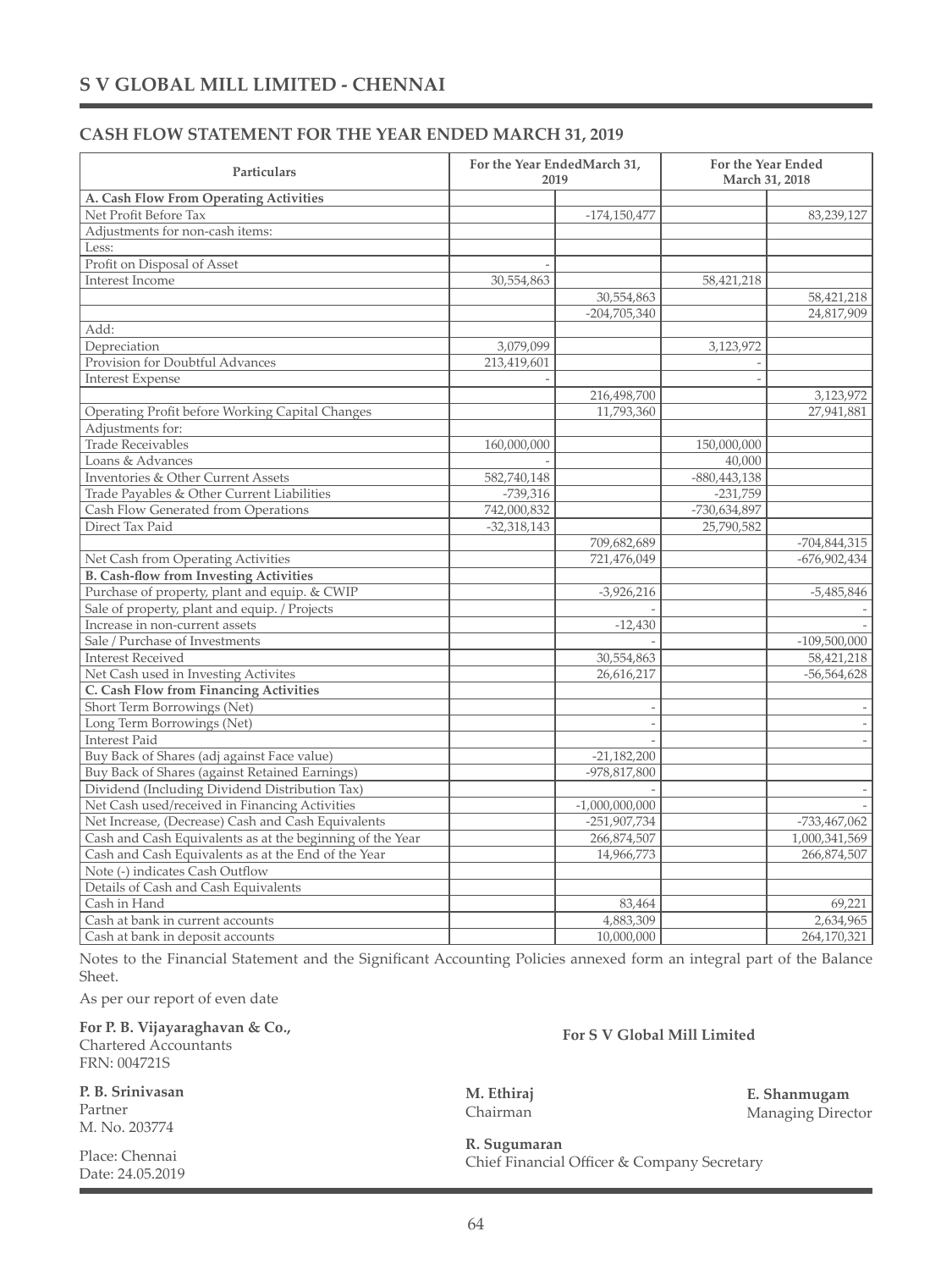| $-210$                                             |                      |
|----------------------------------------------------|----------------------|
| 1<br>1<br>1                                        |                      |
|                                                    |                      |
| , 1171                                             |                      |
| ثم                                                 |                      |
| U1 LI                                              |                      |
| WE THE HOTTLET FOR TH                              |                      |
|                                                    |                      |
|                                                    |                      |
|                                                    |                      |
| al Statements - Mo-                                | $\ddot{\phantom{a}}$ |
|                                                    |                      |
| ֧֧֧֧֧֧֧֧֧֧֧֧֧֧֦֧֚֚֝֓֕֝֬֝֬֝֬֓֓֝֓֝֬֝֬֝֓֝֬֝֬֝֬֓֝֬֝֬֝֬ | $\frac{1}{2}$        |
|                                                    |                      |
|                                                    | ,                    |

| Notes to Financial Statements - Movement in Equity for the Year Ended March 31, 2019<br>A. Equity Share Capital |                  |                                            |                          |                                                   |                  |                                            |
|-----------------------------------------------------------------------------------------------------------------|------------------|--------------------------------------------|--------------------------|---------------------------------------------------|------------------|--------------------------------------------|
|                                                                                                                 |                  |                                            |                          |                                                   |                  |                                            |
| Equity Share<br>Capital                                                                                         |                  | As at 01.04.2017                           | Movement during the Year |                                                   | As at 31.03.2018 |                                            |
|                                                                                                                 | No of Shares     | Equity Share<br>Capital par<br>Value (Rs.) | No of Shares             | <b>Equity Share</b><br>Capital par<br>Value (Rs.) | No of Shares     | Equity Share<br>Capital par<br>Value (Rs.) |
|                                                                                                                 | 22,319,410       | 111,597,050                                |                          |                                                   | 22,319,410       | 111,597,050                                |
| Equity Share<br>Capital                                                                                         | As at 01.04.2018 |                                            | Movement during the Year |                                                   | As at 31.03.2019 |                                            |
|                                                                                                                 | No of Shares     | Equity Share<br>Capital par<br>Value (Rs.) | No of Shares             | Equity Share<br>Capital par<br>Value (Rs.)        | No of Shares     | Equity Share<br>Capital par<br>Value (Rs.) |
|                                                                                                                 | 22,319,410       | 111,597,050                                | $-4,236,440$             | $-21,182,200$                                     | 18,082,970       | 90,414,850                                 |
|                                                                                                                 |                  |                                            |                          |                                                   |                  |                                            |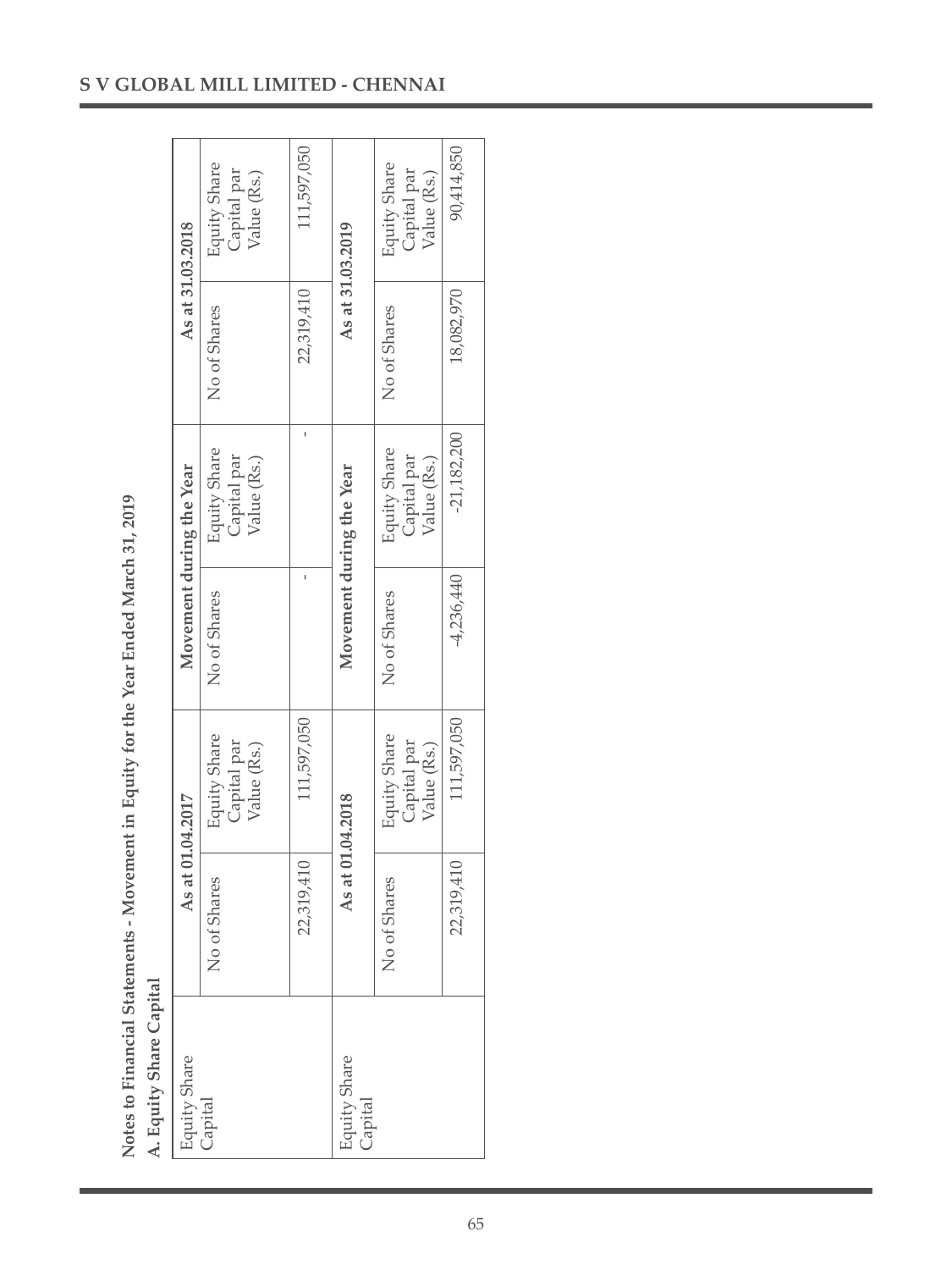#### **B. Other Equity**

| Particulars                                              |                    | <b>Retained Earning and Other Reserves</b> |                      | Items of Other<br>Comprehensive<br>Income (OCI) | Total          |
|----------------------------------------------------------|--------------------|--------------------------------------------|----------------------|-------------------------------------------------|----------------|
|                                                          | Capital<br>Reserve | Capital<br>Redemption<br>Reserve           | Retained<br>Earnings |                                                 |                |
| As at 01.04.2017                                         | 144,517,565        | 119,708,580                                | 1,346,196,765        |                                                 | 1,610,422,910  |
| Total Comprehensive Income for the<br>Year               |                    |                                            |                      |                                                 |                |
| Profit or (Loss)                                         |                    |                                            | 56,568,790           |                                                 | 56,568,790     |
| Other Comprehensive Income                               |                    |                                            |                      |                                                 |                |
| Total Comprehensive Income                               |                    |                                            | 56,568,790           |                                                 | 56,568,790     |
| Transactions with Owners, recorded<br>directly in equity |                    |                                            |                      |                                                 |                |
| Dividend                                                 |                    |                                            |                      |                                                 |                |
| Appropriations                                           |                    |                                            |                      |                                                 |                |
| Any other Changes (Remeasurement<br>Loss)                |                    |                                            |                      |                                                 |                |
| Other Changes                                            |                    |                                            |                      |                                                 |                |
| Balance as at 31st March 2018                            | 144,517,565        | 119,708,580                                | 1,402,765,555        |                                                 | 1,666,991,700  |
| As at 01.04.2018                                         | 144,517,565        | 119,708,580                                | 1,402,765,555        |                                                 | 1,666,991,700  |
| Total Comprehensive Income for the<br>Year               |                    |                                            |                      |                                                 |                |
| Profit or Loss                                           |                    |                                            | $-184,725,260$       |                                                 | $-184,725,260$ |
| Other Comprehensive Income                               |                    |                                            |                      |                                                 |                |
| <b>Total Comprehensive Income</b>                        |                    |                                            |                      |                                                 |                |
| Transactions with Owners, recorded<br>directly in equity |                    |                                            | -978,817,800         |                                                 | -978,817,800   |
| Dividend                                                 |                    |                                            |                      |                                                 |                |
| Appropriations                                           |                    |                                            |                      |                                                 |                |
| Any other Changes (Remeasurement<br>Loss)                |                    |                                            |                      |                                                 |                |
| Other Changes                                            |                    |                                            |                      |                                                 |                |
| Balance as at 31st March 2019                            | 144,517,565        | 119,708,580                                | 239,222,495          |                                                 | 503,448,640    |

Notes to the Financial Statement and the Significant Accounting Policies annexed form an integral part of the Balance Sheet.

As per our report of even date

**For P. B. Vijayaraghavan & Co.,** Chartered Accountants FRN: 004721S

**P. B. Srinivasan** Partner M. No. 203774

Place: Chennai Date: 24.05.2019  **For S V Global Mill Limited**

 **M. Ethiraj**  Chairman

 **E. Shanmugam**  Managing Director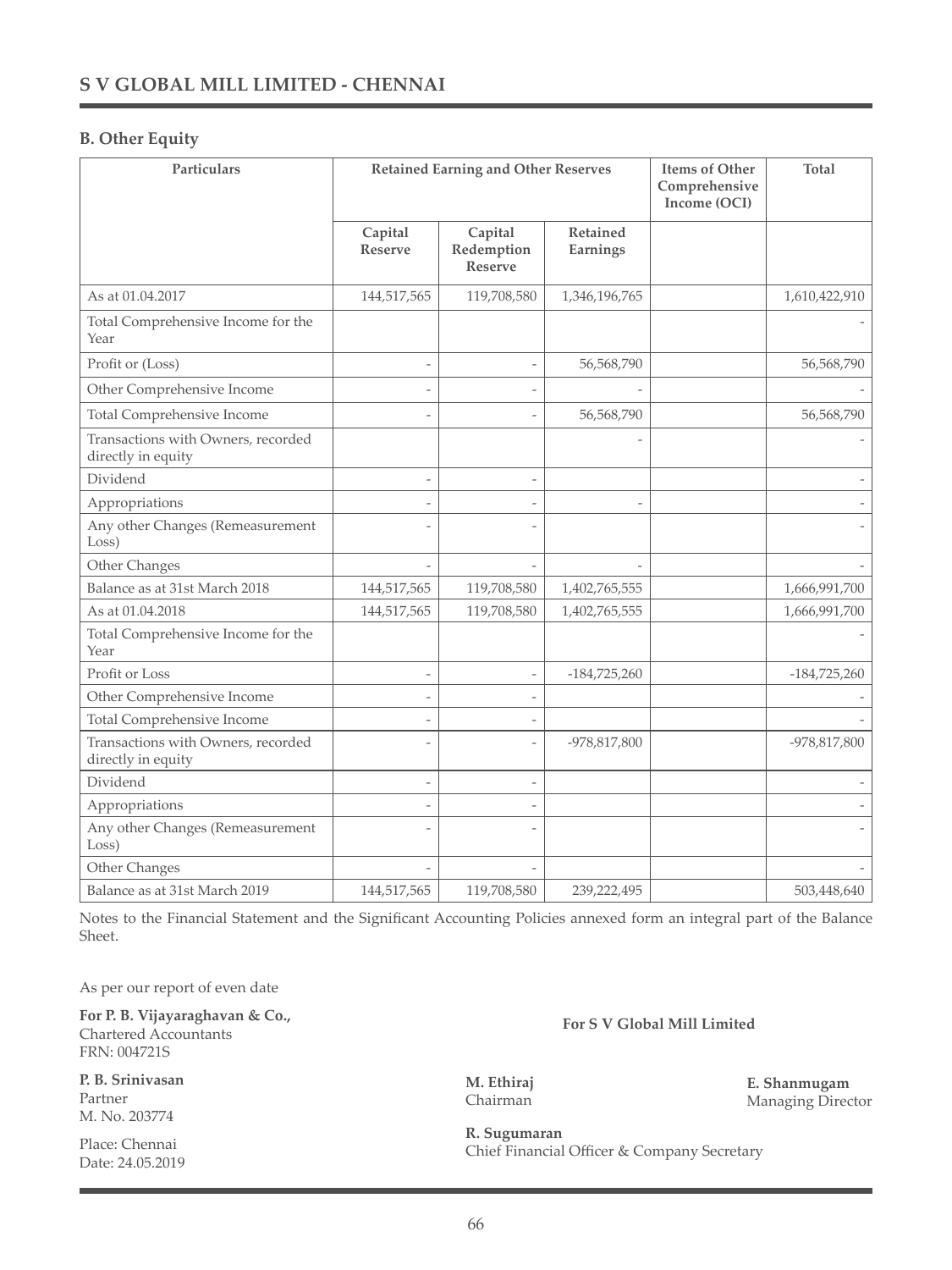| Notes to Standalone Financial Statements - Assets |                     |                        |                     |                     |              |                     |                     |                     |
|---------------------------------------------------|---------------------|------------------------|---------------------|---------------------|--------------|---------------------|---------------------|---------------------|
| NON-CURRENT ASSETS                                |                     |                        |                     |                     |              |                     |                     |                     |
| Property, Plant and Equipment                     |                     |                        |                     |                     |              |                     |                     |                     |
| 1. Tangible Assets                                |                     |                        |                     |                     |              |                     |                     |                     |
|                                                   |                     | Gross Cost             |                     |                     | Depreciation |                     | Net Value           |                     |
| Description                                       | 01.04.2018<br>As at | Additions<br>Transfers | 31.03.2019<br>As at | 01.04.2018<br>As at | For the Year | 31.03.2019<br>As at | 31.03.2019<br>As at | 31.03.2018<br>As at |
| Land                                              | 24,978,583          |                        | 24,978,583          |                     |              |                     | 24,978,583          | 24,978,583          |
| Building                                          | 58,892,470          |                        | 58,892,470          | 3,538,947           | 2,767,676    | 6,306,623           | 52,585,847          | 55,353,523          |
| Office Equipments                                 | 563,655             | 820,748                | 1,384,403           | 100,280             | 109,009      | 209,289             | 1,175,114           | 463,375             |
| Computers                                         | 245,340             |                        | 245,340             | 205,666             | 15,868       | 221,534             | 23,806              | 39,674              |
| Furniture                                         | 688,710             |                        | 688,710             | 10,159              |              | 10,159              | 678,551             | 678,551             |
| Vehicles                                          | 29,819              | 730,517                | 760,336             |                     | 186,546      | 186,546             | 573,790             | 29,819              |
|                                                   |                     |                        |                     |                     |              |                     |                     |                     |
|                                                   | 85,398,577          | 1,551,265              | 86,949,842          | 3,855,052           | 3,079,099    | 6,934,151           | 80,015,691          | 81,543,525          |
|                                                   |                     |                        |                     |                     |              |                     |                     |                     |
|                                                   |                     | Gross Cost             |                     |                     | Depreciation |                     | Net Value           |                     |
| Description                                       | 01.04.2017<br>As at | Additions<br>Transfers | 31.03.2018<br>As at | 01.04.2017<br>As at | For the Year | 31.03.2018<br>As at | 31.03.2018<br>As at | 31.03.2017<br>As at |
| Land                                              | 24,978,583          | $\mathbf{I}$           | 24,978,583          | $\mathbf{I}$        |              | $\mathbf{I}$        | 24,978,583          | 24,978,583          |
| <b>Building</b>                                   | 53,922,768          | 4,969,702              | 58,892,470          | 627,765             | 2,911,182    | 3,538,947           | 55,353,523          | 53,295,003          |
| Office Equipments                                 | 226,293             | 337,362                | 563,655             | 35,753              | 64,527       | 100,280             | 463,375             | 190,540             |
| Computers                                         | 203,890             | 41,450                 | 245,340             | 67,562              | 138,104      | 205,666             | 39,674              | 136,328             |
| Furniture                                         | 551,378             | 137,332                | 688,710             | $\mathbf{I}$        | 10,159       | 10,159              | 678,551             | 551,378             |
| Vehicles                                          | 29,819              | $\mathsf I$            | 29,819              | $\mathsf{I}$        | $\mathsf I$  | $\mathsf I$         | 29,819              | 29,819              |
|                                                   |                     |                        |                     |                     |              |                     |                     |                     |
|                                                   | 79,912,731          | 5,485,846              | 85,398,577          | 731,080             | 3,123,972    | 3,855,052           | 81,543,525          | 79,181,651          |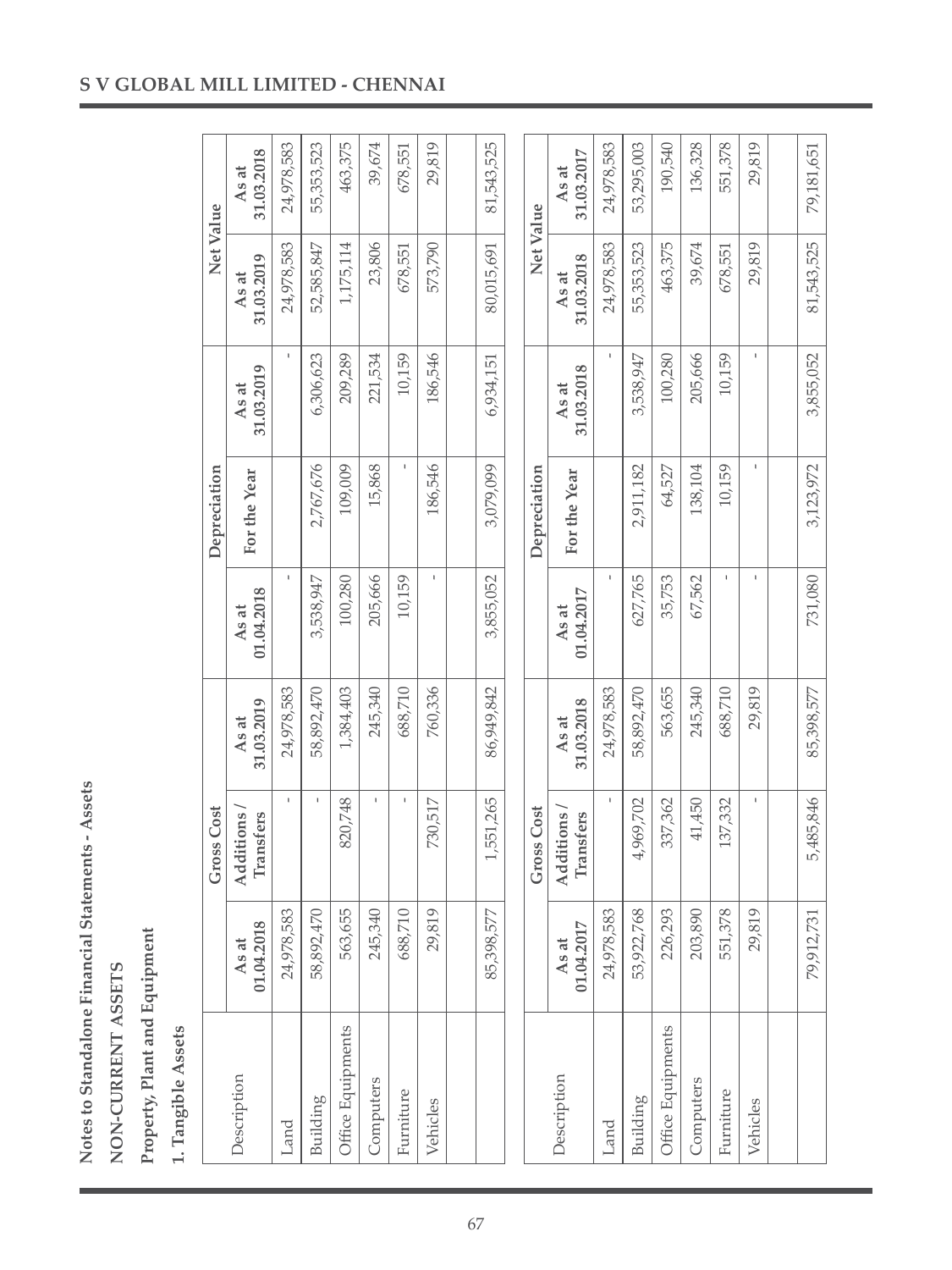#### **Notes to Financial Statements**

| <b>Note</b><br>No | Particulars                                                                                                                                                                               | As at March 31,<br>2019 | As at March 31,<br>2018 |
|-------------------|-------------------------------------------------------------------------------------------------------------------------------------------------------------------------------------------|-------------------------|-------------------------|
| 2                 | <b>Capital Work in Progress</b>                                                                                                                                                           |                         |                         |
|                   |                                                                                                                                                                                           | 2,374,951               |                         |
|                   |                                                                                                                                                                                           | 2,374,951               |                         |
| 3                 | <b>Financial Assets</b>                                                                                                                                                                   |                         |                         |
|                   | Investments                                                                                                                                                                               |                         |                         |
|                   | In equity shares partly paid up 810 shares (Previous Year 810) at<br>Rs. 65 per share of Adyar Property Holding Co Pvt Ltd                                                                | 1,000                   | 1,000                   |
|                   | In equity shares fully paid up 1,30,00,000 shares (Previous Year<br>2050000) at Rs. 10.24 (Face Value Rs. 10) per share of M/s. SV<br>Global Finance Private Limited - Subsidiary Company | 133,075,000             | 133,075,000             |
|                   |                                                                                                                                                                                           | 133,076,000             | 133,076,000             |
| $\overline{4}$    | <b>Other non-current Assets</b>                                                                                                                                                           |                         |                         |
|                   | <b>Unsecured Considered Good</b>                                                                                                                                                          |                         |                         |
|                   | Capital Advances                                                                                                                                                                          | 213,419,601             | 213,419,601             |
|                   | Less: Provision for Doubtful Advances                                                                                                                                                     | -213,419,601            |                         |
|                   | <b>Utility Deposits</b>                                                                                                                                                                   | 232,333                 | 219,903                 |
|                   | Rent Advance                                                                                                                                                                              | 1,353,600               | 1,353,600               |
|                   |                                                                                                                                                                                           | 1,585,933               | 214,993,104             |
| 5                 | <b>Current Assets</b>                                                                                                                                                                     |                         |                         |
|                   | Inventories                                                                                                                                                                               |                         |                         |
|                   | Stock in Trade - Land and Building                                                                                                                                                        | 91,313,239              | 91,313,239              |
|                   |                                                                                                                                                                                           | 91,313,239              | 91,313,239              |
| 6                 | <b>Trade Receivables</b>                                                                                                                                                                  |                         |                         |
|                   | Advance for Purchase of Property                                                                                                                                                          |                         | 160,000,000             |
|                   |                                                                                                                                                                                           |                         | 160,000,000             |
| 7                 | <b>Cash and Cash Equivalents</b>                                                                                                                                                          |                         |                         |
|                   | Balances with Scheduled Banks in Current A/c                                                                                                                                              | 4,883,309               | 2,634,965               |
|                   | Cash on Hand                                                                                                                                                                              | 83,464                  | 69,221                  |
|                   | <b>Fixed Deposits</b>                                                                                                                                                                     |                         |                         |
|                   | Short Term Deposits                                                                                                                                                                       | 10,000,000              | 264,170,321             |
|                   |                                                                                                                                                                                           | 14,966,773              | 266,874,507             |
| 8                 | <b>Other Financial Assets</b>                                                                                                                                                             |                         |                         |
|                   | <b>Interest Accrued</b>                                                                                                                                                                   | 1,908,369               | 91,931,097              |
|                   |                                                                                                                                                                                           | 1,908,369               | 91,931,097              |
| 9                 | <b>Other Current Assets</b>                                                                                                                                                               |                         |                         |
|                   | Other Receivables                                                                                                                                                                         | 593,454                 | 2,818,670               |
|                   | Prepaid Expenses                                                                                                                                                                          | 184,515                 | 176,719                 |
|                   | Advance Income Tax & TDS                                                                                                                                                                  | 68,426,656              | 51,108,513              |
|                   | <b>Inter Corporate Deposits</b>                                                                                                                                                           | 239,500,000             | 735,000,000             |
|                   | Wealth tax                                                                                                                                                                                | 20,000,000              |                         |
|                   |                                                                                                                                                                                           | 328,704,625             | 789,103,902             |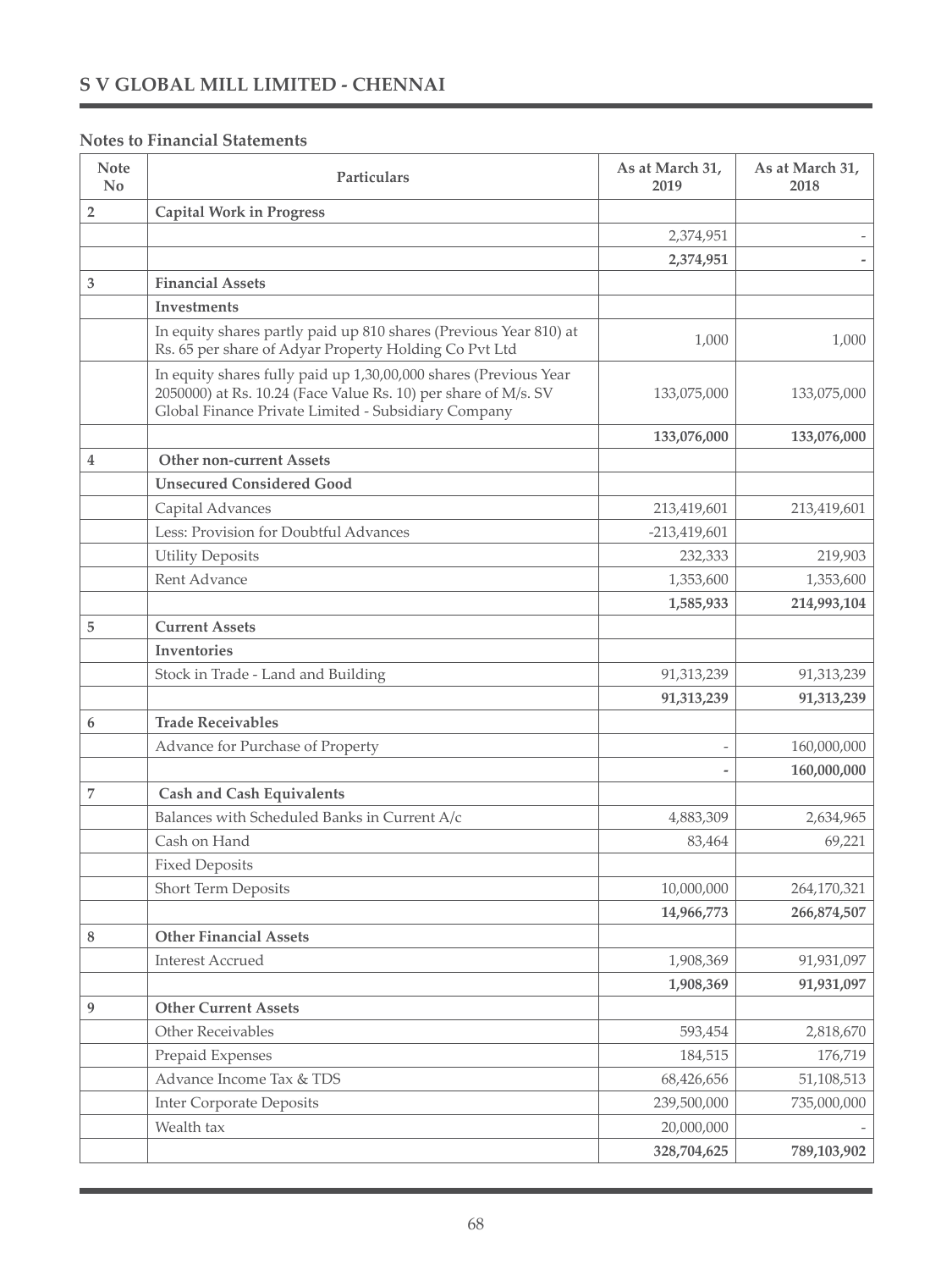| 10 | <b>Equity and Liabilities</b>                                                                        |                                  |                                  |
|----|------------------------------------------------------------------------------------------------------|----------------------------------|----------------------------------|
|    | <b>Equity Share Capital</b>                                                                          |                                  |                                  |
|    | Authorised, Issued, Subscribed and Paid-up Share Capital                                             |                                  |                                  |
|    | Authorised:                                                                                          |                                  |                                  |
|    | 2,24,00,000 Equity Shares of Rs. 5/- each                                                            | 112,000,000                      | 112,000,000                      |
|    | Issued:                                                                                              |                                  |                                  |
|    | 18,082,970 Equity Shares (Previous Year 22,319,410) of Rs. 5/- each<br>fully paid with voting rights | 90,414,850                       | 111,597,050                      |
|    |                                                                                                      | 90,414,850                       | 111,597,050                      |
| 11 | Other Equity                                                                                         |                                  |                                  |
|    | a) retained Earnings                                                                                 | 239,222,495                      | 1,402,765,555                    |
|    | b) Other Reserves                                                                                    | 264,226,145                      | 264,226,145                      |
|    |                                                                                                      | 503,448,640                      | 1,666,991,700                    |
| 12 | <b>Deferred Tax Liabilities</b>                                                                      |                                  |                                  |
|    | Others                                                                                               | 1,960,228                        | 1,649,255                        |
|    | Deferred Tax Liabilities (Net)                                                                       | 1,960,228                        | 1,649,255                        |
| 13 | <b>CURRENT LIABILITIES</b>                                                                           |                                  |                                  |
|    | <b>Other Current Liabilities</b>                                                                     |                                  |                                  |
|    | Other Current Liabilities                                                                            | 7,015,820                        | 7,755,136                        |
|    |                                                                                                      | 7,015,820                        | 7,755,136                        |
| 14 | Provisions                                                                                           |                                  |                                  |
|    | Provision for Taxation                                                                               | 51,106,043                       | 40,842,233                       |
|    |                                                                                                      | 51,106,043                       | 40,842,233                       |
| 15 | <b>Revenue From Operations</b>                                                                       | For the year<br>ended 31-03-2019 | For the year<br>ended 31-03-2018 |
|    | Interest on Cancellation due to Delayed Delivery                                                     | 1,196,712                        | 100,243,288                      |
|    | Income from rental of properties                                                                     | 8,923,808                        | 6,224,871                        |
|    |                                                                                                      | 10,120,520                       | 106,468,159                      |
| 16 | Other Income                                                                                         |                                  |                                  |
|    | <b>Interest Receipts</b>                                                                             | 30,554,863                       | 58,421,218                       |
|    | Interest on Inter Corporate Deposits                                                                 | 67,498,495                       | 6,570,921                        |
|    | Agricultural Income                                                                                  | 70,000                           | 100,000                          |
|    | Other Income                                                                                         | 3,249,975                        | 4,953,996                        |
|    |                                                                                                      | 101,373,333                      | 70,046,135                       |
| 17 | <b>Employee Benefit Expenses</b>                                                                     |                                  |                                  |
|    | Salaries, Wages and Incentives to Employees                                                          | 4,707,482                        | 5,143,993                        |
|    | Salary to Managing Director                                                                          | 500,000                          | 48,000                           |
|    | Welfare Expenses                                                                                     | 2,256,030                        | 2,019,794                        |
|    |                                                                                                      | 7,463,512                        | 7,211,787                        |
| 18 | <b>Depreciation and Amortisation Expenses</b>                                                        |                                  |                                  |
|    | Depreciation on Property, Plant and Equipments                                                       | 3,079,099                        | 3,123,972                        |
|    |                                                                                                      |                                  |                                  |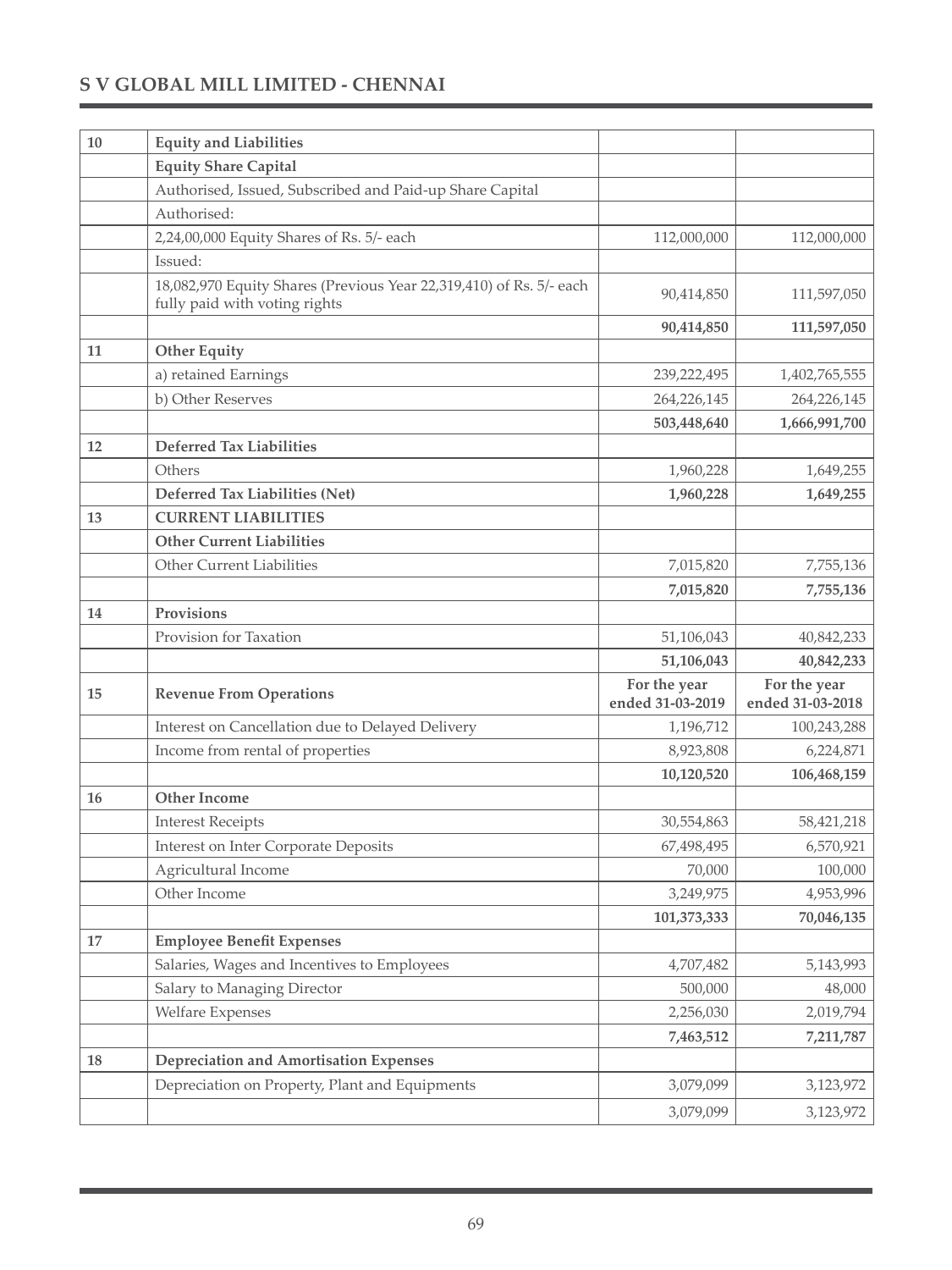| 19 | <b>Other Expenses</b>                                                                                                    |                |            |
|----|--------------------------------------------------------------------------------------------------------------------------|----------------|------------|
|    | Power and Water                                                                                                          | 2,071,391      | 1,954,891  |
|    | Rent                                                                                                                     | 2,030,400      | 2,106,540  |
|    | Rates, Taxes & Insurance                                                                                                 | 7,391,217      | 3,890,309  |
|    | <b>Statutory Expenses</b>                                                                                                | 1,259,900      | 605,672    |
|    | Printing & Stationery                                                                                                    | 492,612        | 482,551    |
|    | Postage, Courier & Telephone Expenses                                                                                    | 575,312        | 487,041    |
|    | Travelling & Conveyance Expenses                                                                                         | 4,333,378      | 5,190,874  |
|    | Advertisment Expenses                                                                                                    | 63,717         | 478,991    |
|    | Payment to Auditors                                                                                                      |                |            |
|    | <b>Statutory Audit Fees</b>                                                                                              | 309,000        | 236,000    |
|    | <b>Tax Audit Fees</b>                                                                                                    | 25,000         |            |
|    | Other Tax Matters                                                                                                        | 315,000        |            |
|    | Other Fees                                                                                                               | 30,000         | 30,000     |
|    | <b>Professional Fees</b>                                                                                                 | 25,669,194     | 29,666,440 |
|    | Repairs and Maintenance                                                                                                  | 6,557,259      | 9,232,418  |
|    | Security Charges                                                                                                         | 2,975,873      | 2,333,250  |
|    | Donation                                                                                                                 | 106,620        | 50,000     |
|    | Garden Maintenance                                                                                                       | 1,596,006      | 891,460    |
|    | Sitting Fees to Directors                                                                                                | 75,000         | 100,000    |
|    | Provision for Doubtful Advances                                                                                          | 213,419,601    |            |
|    | Miscellaneous Expenses                                                                                                   | 1,385,429      | 1,867,651  |
|    |                                                                                                                          | 270,681,909    | 59,604,088 |
| 20 | <b>Exceptional Items</b>                                                                                                 |                |            |
|    | Labour claim settlement expenses                                                                                         | 4,419,810      | 23,335,320 |
|    |                                                                                                                          | 4,419,810      | 23,335,320 |
| 21 | Earnings Per Share - Basic and Diluted                                                                                   |                |            |
|    | Profit after Tax                                                                                                         | $-184,725,260$ | 56,568,790 |
|    | Weighted Average Number of Shares as at 31.03.2019                                                                       | 22,296,197     | 22,319,410 |
|    | Face Value of Shares (Rs.)                                                                                               | 5              | 5          |
|    | Earnings Per Share - Basic and Diluted (Rs.)                                                                             | $-8.29$        | 2.53       |
|    | The Company does not have any potentially dilutive shares, thus the basic and the diluted earnings per<br>share is same. |                |            |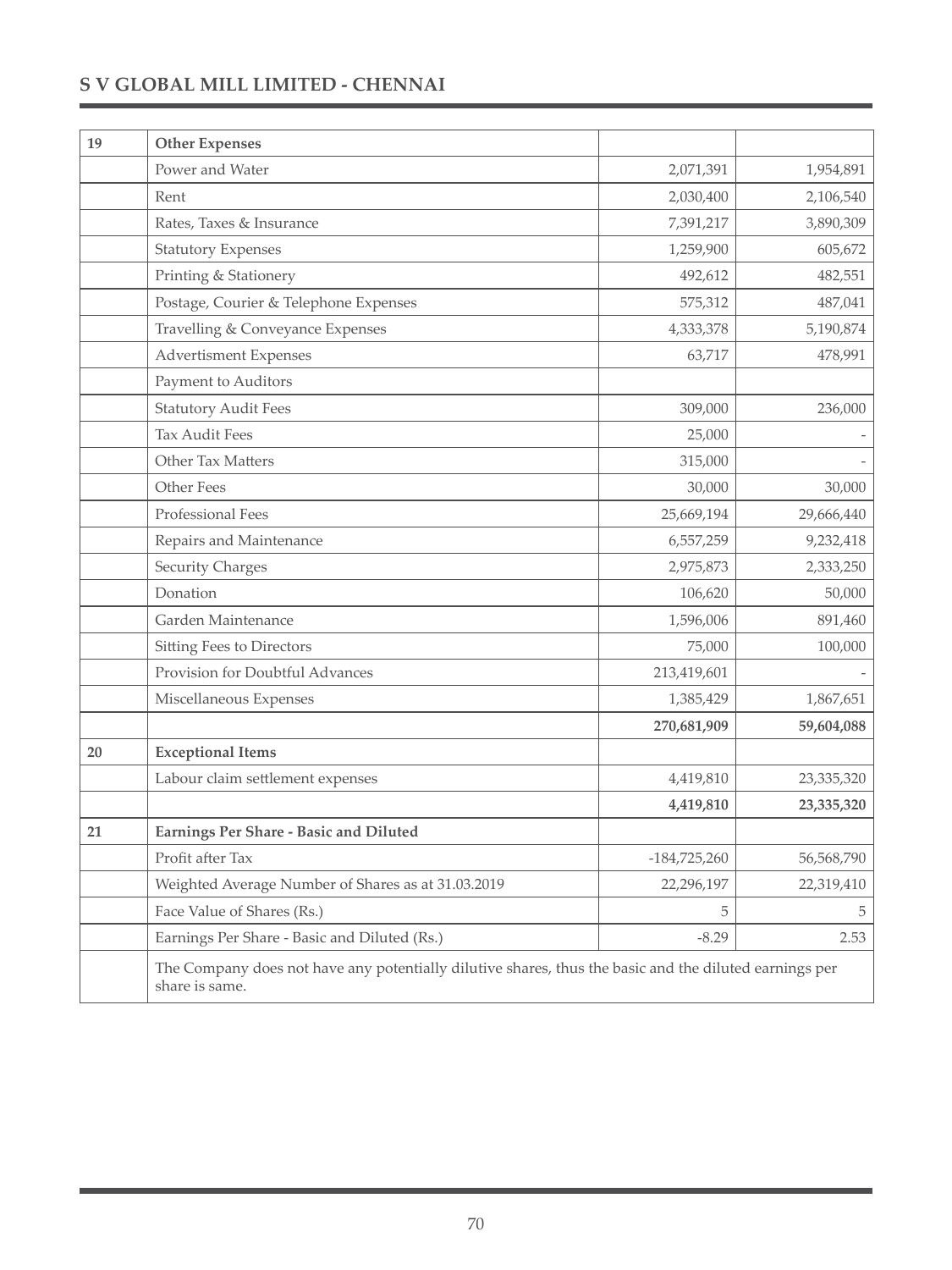#### **1. REPORTING ENTITY**

S V Global Mill Ltd (S V Global or the Company) is company registered under the erstwhile Companies Act, 1956 with its registered office at New No. 5/1, Old No. 3/1, 6th Cross Street, CIT Colony, Mylapore, Chennai – 600004 and is also listed with the Bombay Stock Exchange Limited. S V Global is engaged in the business of real estate.

#### **2. BASIS OF PREPARATION**

#### **a) Statement of Compliance**

The Company adopted the Ind AS in preparation of the financial statements notified by the Ministry of Corporate Affairs vide Notification No. G.S.R. 111(E) dated 16th February 2015 as amended from time to time. Accordingly, the financial statements have been prepared in accordance with Indian Accounting Standards ('Ind AS') as prescribed under section 133 of the Companies Act, 2013 (the "Act"), read together with the Companies (Indian Accounting Standards) Rules, 2015, relevant provisions of the Act and other accounting principles generally accepted in India.

#### **b) Functional Currency**

The management has determined the currency of the primary economic environment in which the Company operates i.e., functional currency, to be Indian Rupees (INR). The financial statements are presented in Indian Rupees ('INR') which is the Company's functional currency and presentational currency.

#### **c) Basis of Measurement**

The financial statements have been prepared on a historical cost basis, except otherwise stated.

#### **d) Use Of Estimates**

The preparation of financial statements requires estimates and assumptions to be made that affect the reported amount of assets and liabilities on the date of the financial statements and the reported amount of revenues and expenses during the reporting period. Although these estimates are based on the management's best knowledge of current events and actions, uncertainty about these assumptions and estimates could result in the outcomes, requiring a material adjustment in the carrying amounts of assets or liabilities in the future periods. Difference between the actual results and estimates are recognized in the period in which the results are known or materialized.

#### **e) Significant Estimates and Judgements**

In preparing these financial statements, management has made judgements, estimates and assumptions that affect the application of accounting policies and the reported amounts of assets, liabilities, income and expenses.

Estimates and underlying assumptions are reviewed on an ongoing basis. Revisions to accounting estimates are recognised prospectively.

- Estimation of useful life of Property, Plant and Equipment and residual values
- Estimation and evaluation of provisions and contingencies

### **3. SIGNIFICANT ACCOUTING POLICIES**

The accounting policies set out below have been applied consistently to all periods presented in these financial statements and in preparing the opening Ind AS Balance Sheet as at 01st April 2016 for the purposes of the transition to Ind AS.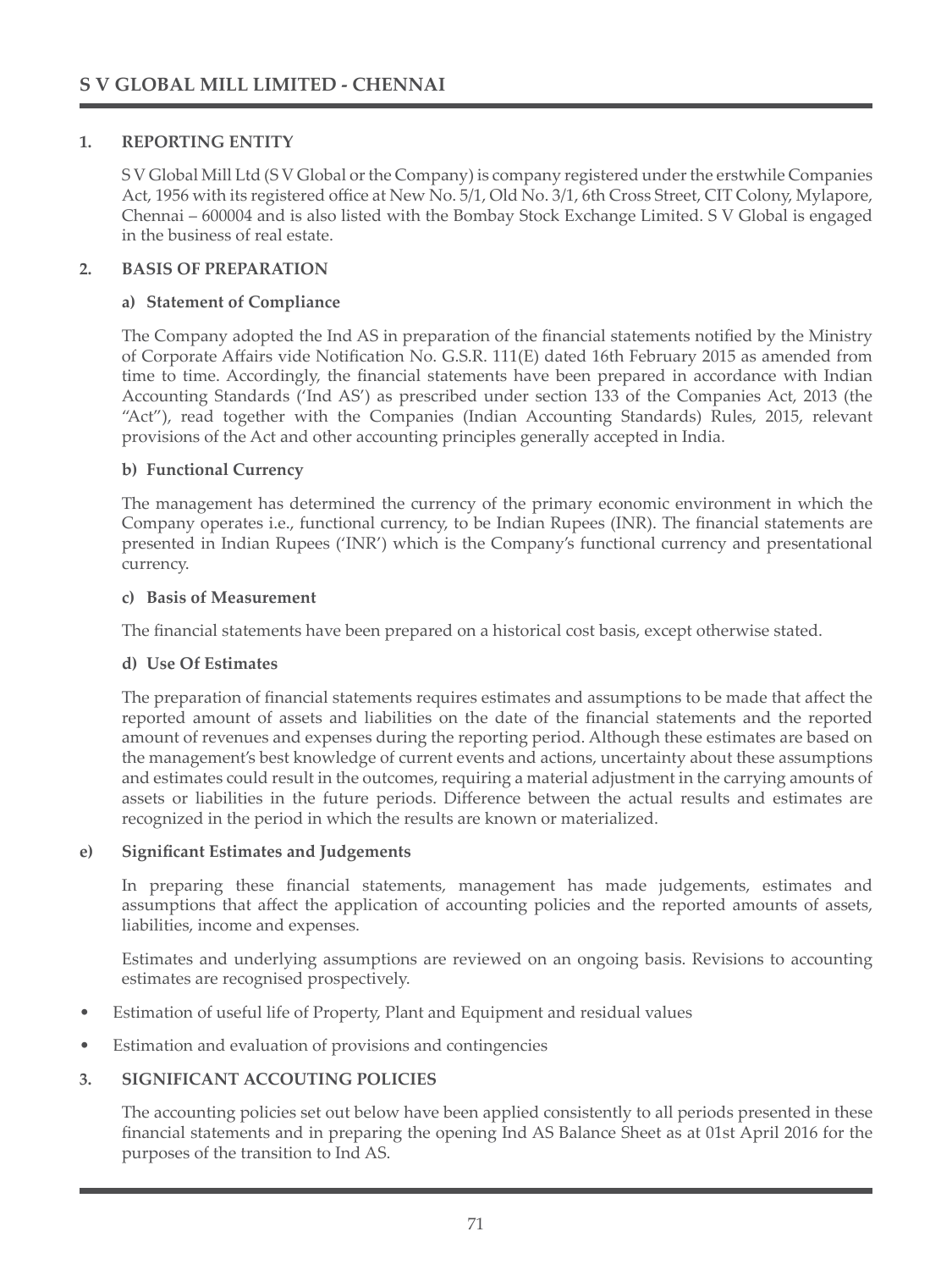# **S V GLOBAL MILL LIMITED - CHENNAI**

#### **3.1. Current and non-current classification**

All assets and liabilities are classified into current and non-current.

#### **Assets**

An asset is classified as current when it satisfies any of the following criteria:

- It is expected to be realised in, or is intended for sale or consumption in, the Company's normal operating cycle;
- It is held primarily for the purpose of being traded;
- It is expected to be realised within 12 months after the reporting date; or
- It is cash or cash equivalent unless it is restricted from being exchanged or used to settle a liability for at least 12 months after the reporting date.

Current assets include the current portion of non-current financial assets. All other assets are classified as non-current.

## **Liabilities**

A liability is classified as current when it satisfies any of the following criteria:

- It is expected to be settled in the Company's normal operating cycle;
- It is held primarily for the purpose of being traded;
- It is due to be settled within 12 months after the reporting date; or
- There is no an unconditional right to defer settlement of the liability for at least 12 months after the reporting period. Terms of a liability that could, at the option of the counterparty, result in its settlement by the issue of equity instruments do not affect its classification.

Current liabilities include the current portion of financial liabilities some part of which may be noncurrent. All other liabilities are classified as non-current.

Deferred tax assets are classified as non-current assets.

## **Operating cycle**

The operating cycle is the time between the acquisition of assets for processing and their realisation in cash or cash equivalents. Based on the nature of operations and the time between the acquisition of assets for processing and their realization in cash and cash equivalents, the Company has ascertained its operating cycle being a period of 12 months for the purpose of classification of assets and liabilities as current and non-current.

#### **3.2. Property, Plant and Equipment**

#### **Recognition and Measurement**

Items of property, plant and equipment are measured at cost, less accumulated depreciation and accumulated impairment losses, if any. Cost of acquisition is inclusive of taxes, duties, freight, installation allocated incidental expenditure during construction / acquisition, borrowing cost and necessary adjustments in the year of final settlement. The cost of Property, Plant and Equipment also includes the present value of obligations arising, if any, from decommissioning, restoration and similar liabilities related to the same. The present value of those costs (decommission and/or restoration costs) is capitalised as an asset and depreciated over the useful life of the asset.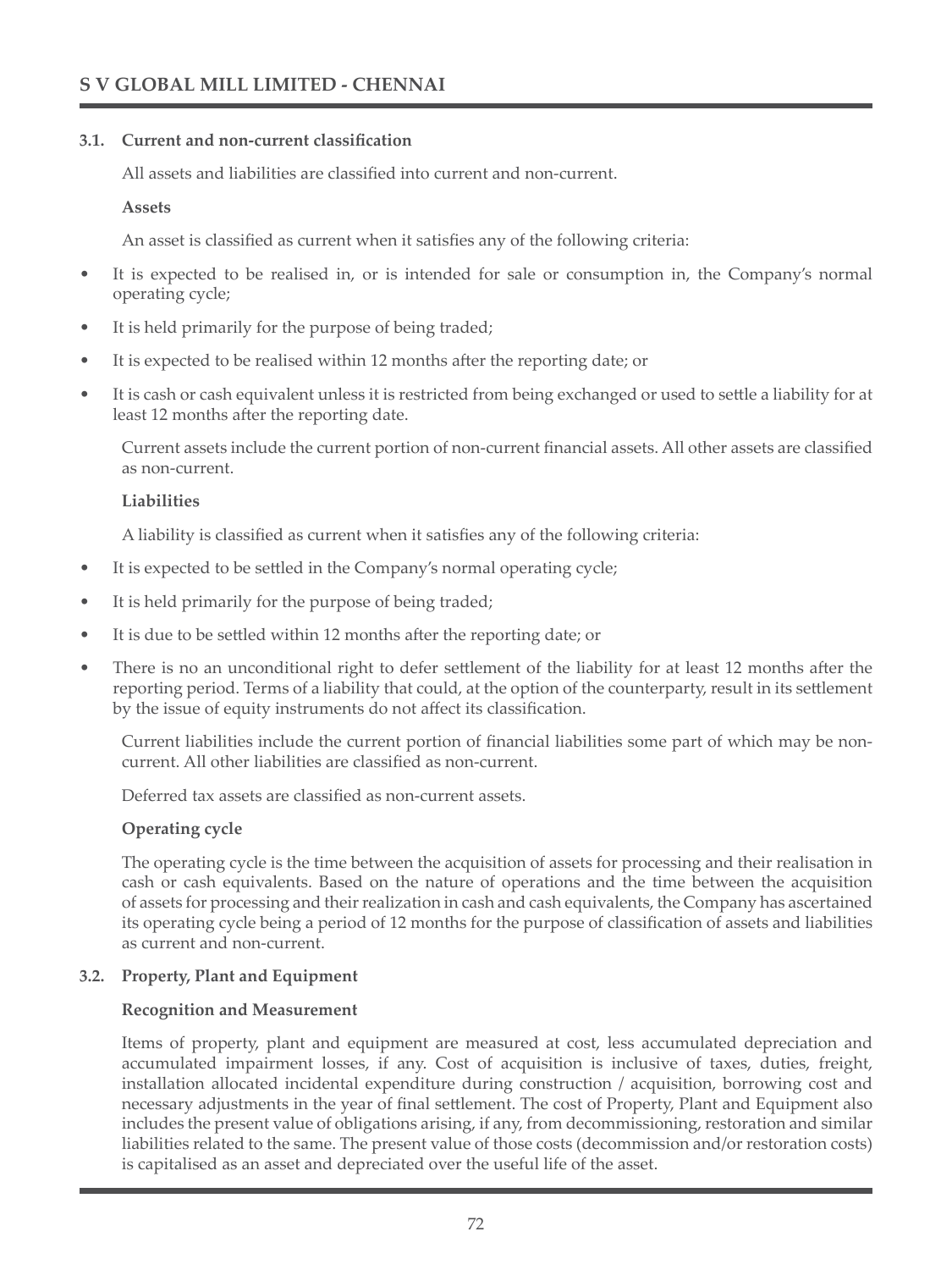The cost of a self-constructed item of property, plant and equipment comprises the cost of materials and direct labour, any other costs directly attributable to bringing the item to working condition for its intended use, and estimated costs of dismantling and removing the item and restoring the site on which it is located.

If significant parts of an item of property, plant and equipment have different useful lives, they are accounted for as separate items (major components) of property, plant and equipment.

Administration and general overhead expenses attributable to construction of property, plant and equipment incurred till they are ready for their intended use are identified and allocated on a systematic basis to the cost of related assets.

## **Capital Work-in-Progress**

Capital work-in-progress includes assets under construction and cost attributable to construction of assets not ready for use before the year end.

#### **Subsequent Expenditure**

Subsequent expenditure are included in the asset's carrying amount or recognised as a separate asset, as appropriate, only when it is probable that future economic benefits associated with the item will flow to the Company and the cost of the item can be measured reliably. The carrying amount of any component accounted for as a separate asset is derecognised when replaced.

## **Depreciation**

- I. Depreciation is provided on the cost of the property, plant and equipment less their estimated residual values over their estimated useful lives, and is recognized in the Statement of Profit and Loss. The company depreciates property, plant and equipment as per guidance set out in Schedule II of the Companies Act, 2013 on written down value (WDV) method except in respect of the assets mentioned (ii) below
- II. Assets costing up to INR 5,000 are depreciated fully in the year of purchase.
- III. In the year of commissioning/retirement of assets, depreciation is calculated on pro-rata basis, for the period the asset is available for use.

#### **Derecognition**

The gain or loss arising from the derecognition of an item of property, plant and equipment is included in the Statement of Profit and Loss.

#### **3.3. Inventories**

Land held as Stock-in-Trade for Property Development is stated at lower of cost and net realizable value.

#### **3.4. Financial Instruments**

A financial instrument is any contract that gives rise to a financial asset of one entity and a financial liability or equity instrument of another entity.

#### **Financial Asset**

## **Initial Recognition and Measurement**

All financial assets are initially recognised when the Company becomes a party to the contractual provisions of the instrument. All financial assets are initially measured at fair value plus or minus, in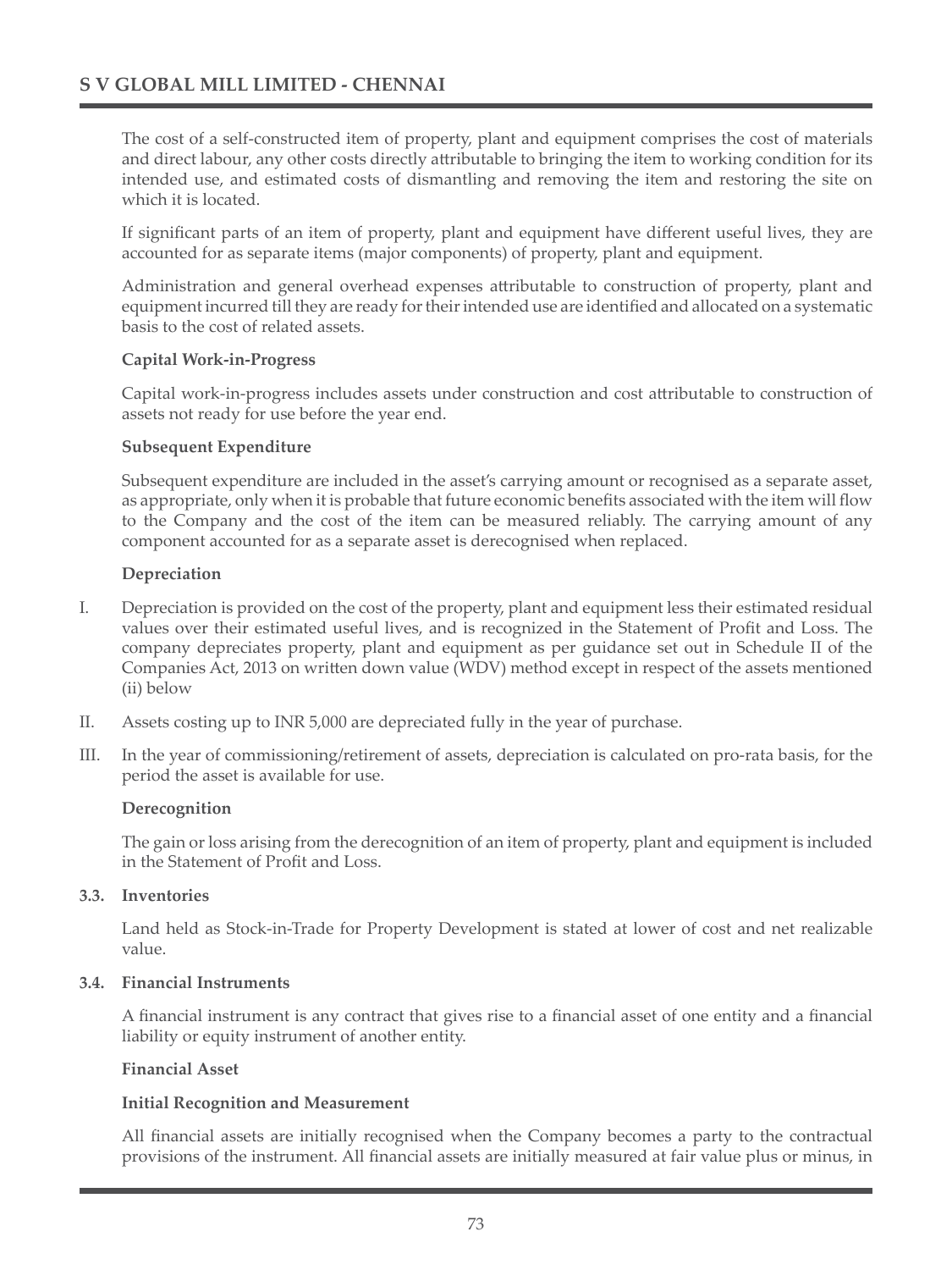# **S V GLOBAL MILL LIMITED - CHENNAI**

the case of financial assets not recorded at fair value through profit or loss, transaction costs that are directly attributable to the acquisition of the financial asset.

#### **Classification**

The company classifies its financial assets in the following categories

- Financial Assets at amortised cost
- Financial Assets measured subsequently at fair value (either through other comprehensive income, or through profit or loss)

The classification depends upon the company's business model for managing the financial assets and the contractual cash flows of the financial asset.

## **Debt Instruments**

A financial asset being 'debt instrument' is measured at the amortised cost if both of the following conditions are met:

- The financial asset is held within a business model whose objective is to hold assets for collecting contractual cash flows, and
- The contractual terms of the financial asset give rise on specified dates to cash flows that are solely payments of principal and interest on the principal amount outstanding.

Assets that do not meet the criteria for amortised cost or Fair Value through Other Comprehensive Income (FVOCI) are measured at Fair Value through Profit or Loss (FVTPL).

#### **Equity Instruments**

The Company subsequently measures all investments in equity (except of the subsidiaries/associate) at fair value. Where the company's management has elected to present fair value gains and losses on equity investments in other comprehensive income, there is no subsequent reclassification of fair value gains and losses to profit or loss.

#### **Subsequent Measurement**

Financial assets at amortised cost: These assets are subsequently measured at amortised cost using the effective interest method. The amortised cost is reduced by impairment losses, if any. Interest income and impairment are recognised in the statement of profit and loss.

Financial assets at FVOCI or FVTPL: These assets are subsequently measured at fair value. Net gains and losses, including any interest income, are recognised in OCI or the statement of profit and loss respectively. Dividends/Interest Income from such investments are recognised in profit or loss as other income when the Company's right to receive payments is established.

## **Impairment**

The Company recognizes loss allowances using the Expected Credit Loss (ECL) model for the financial assets which are not fair valued through profit or loss.

Loss allowance for trade receivables with no significant financing component is measured at an amount equal to lifetime ECL.

For all other financial assets, expected credit losses are measured at an amount equal to the 12-month ECL, unless there has been a significant increase in credit risk from initial recognition, in which case those financial assets are measured at lifetime ECL. The changes (incremental or reversal) in loss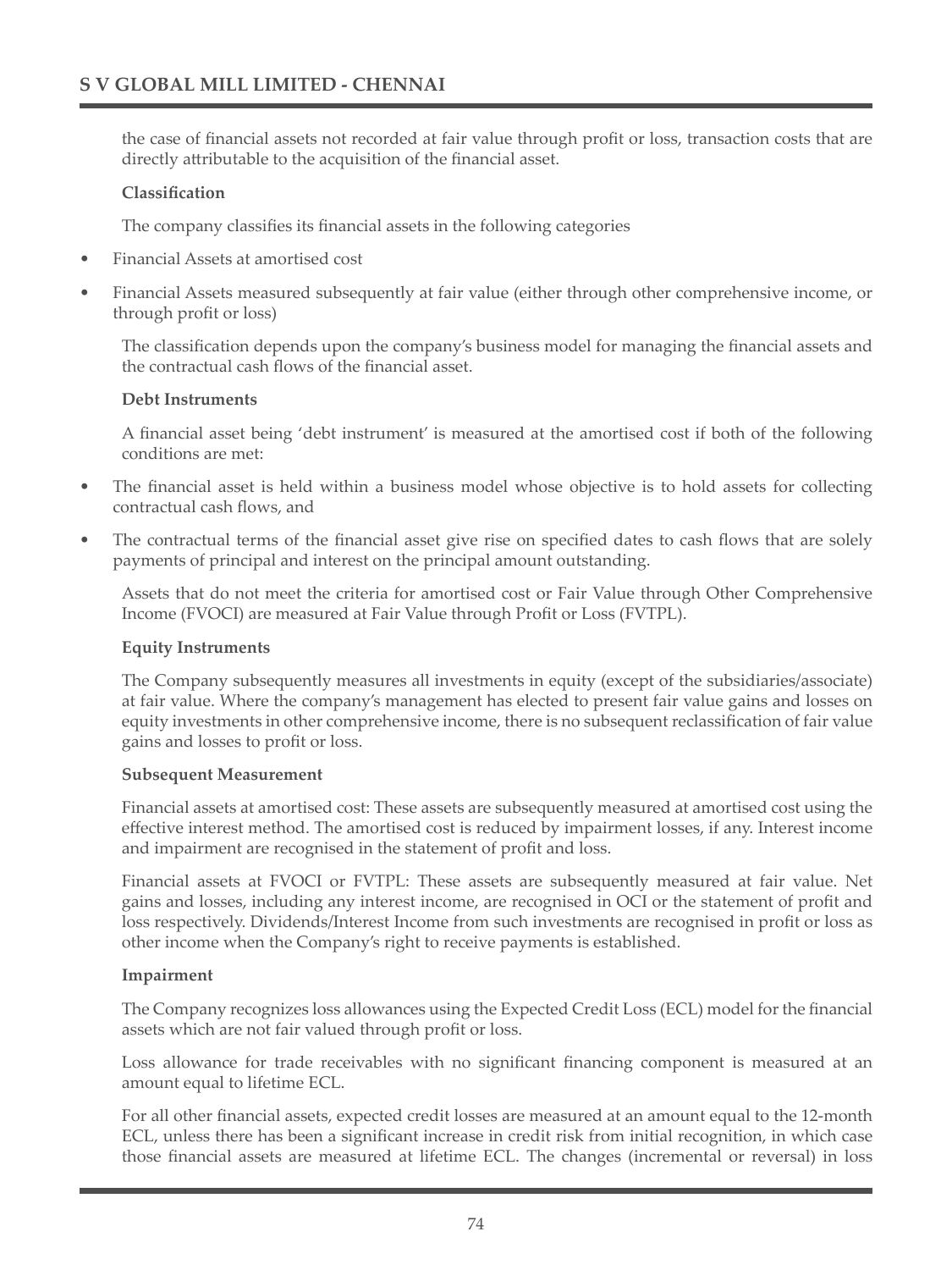allowance computed using ECL model, is recognised as an impairment gain or loss in the statement of profit and loss.

Impairment losses (and reversal of impairment losses) on equity investments measured at FVOCI are not reported separately. Where the Company elects to measure FVTPL, changes in the fair value of such financial assets are recognised in the statement of profit and loss.

## Derecognition

The Company derecognises a financial asset when the contractual rights to the cash flows from the financial asset expire, or it transfers the rights to receive the contractual cash flows in a transaction in which substantially all of the risks and rewards of ownership of the financial asset are transferred or in which the Company neither transfers nor retains substantially all of the risks and rewards of ownership and it does not retain control of the financial asset. Any gain or loss on derecognition is recognised in the statement of profit and loss.

## **Financial Liability**

Recognition and initial measurement

All financial liabilities are initially recognised when the Company becomes a party to the contractual provisions of the instrument. All financial liabilities are initially measured at fair value minus, in the case of financial liabilities not recorded at fair value through profit or loss, transaction costs that are attributable to the liability.

Classification and subsequent measurement

Financial liabilities are classified as measured at amortised cost. Financial liabilities are subsequently measured at amortised cost using the effective interest method. Interest expenses are recognised in the statement of profit and loss.

#### Derecognition

The Company derecognises a financial liability when its contractual obligations are discharged or cancelled, or expire.

The Company also derecognises a financial liability when its terms are modified and the cash flows under the modified terms are substantially different. In this case, a new financial liability based on modified terms is recognised at fair value. The difference between the carrying amount of the financial liability extinguished and the new financial liability with modified terms is recognised in the statement of profit and loss.

Any gain or loss on derecognition is also recognised in the statement of profit and loss.

## **Offsetting**

Financial assets and financial liabilities are offset and the net amount presented in the Balance Sheet when, and only when, the Company currently has a legally enforceable right to set off the amounts and it intends either to settle them on a net basis or to realise the assets and settle the liabilities simultaneously.

#### **3.5. Investment in subsidiaries / associates:**

Investment in subsidiaries / associates are measured at cost less provision for impairment.

## **3.6. Cash and cash equivalents**

Cash and cash equivalent in the balance sheet comprise cash at banks and on hand, short-term deposits with an original maturity of three months or less, which are subject to an insignificant risk of changes in value.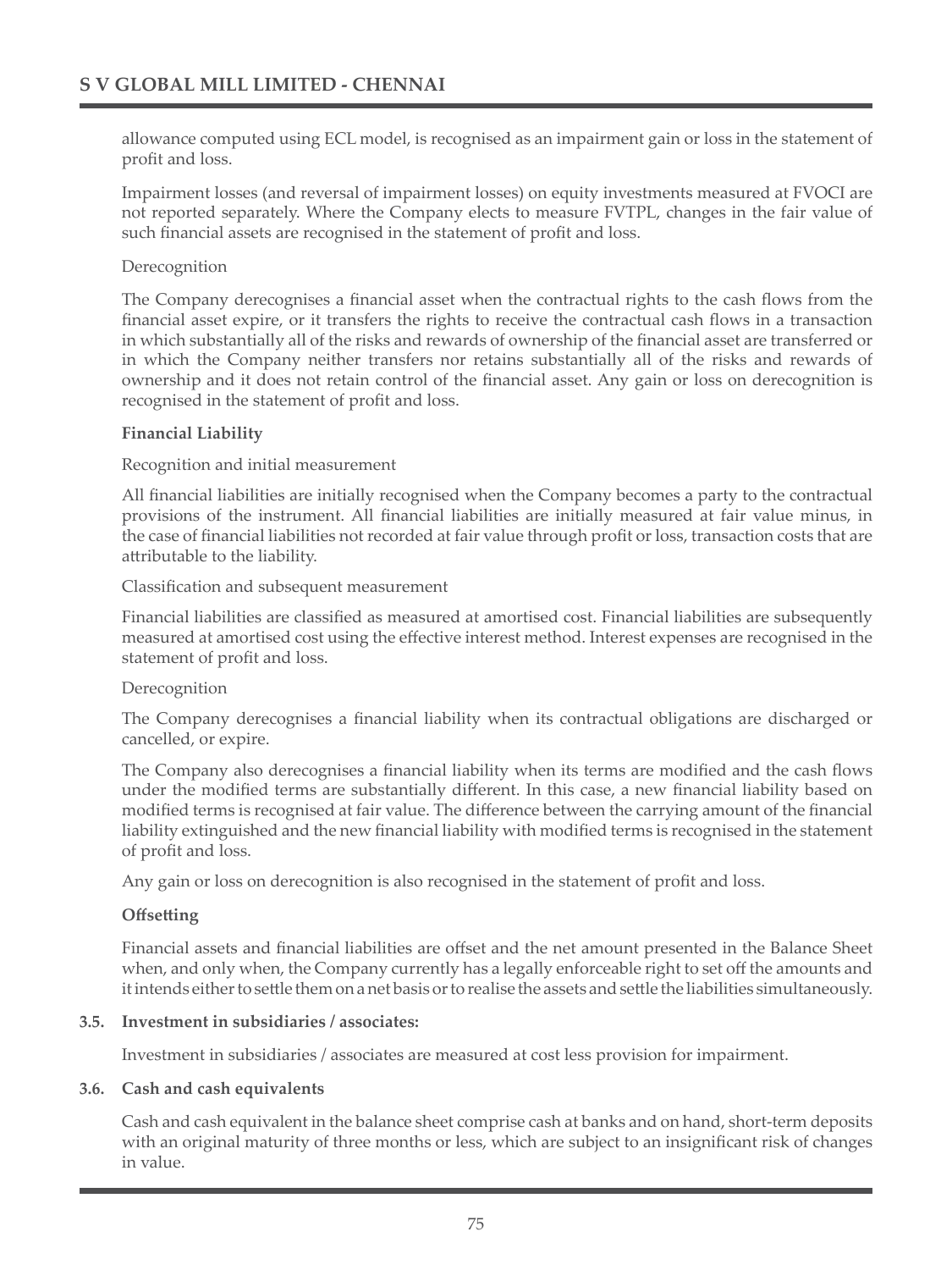## **3.7. Impairment of non-financial assets:**

The carrying amounts of the Company's non-financial assets, are reviewed at each reporting date to determine whether there is any indication of impairment. If any such indication exists, the Company estimates the asset's recoverable amount.

Impairment losses are provided for Cash Generating Units (CGU) and also for individual assets.

When the carrying amount of an asset or CGU exceeds its recoverable amount, the asset is considered impaired and is written down to its recoverable amount and is recognised in the Statement of Profit & Loss

On review of impairment loss at the end of each reporting period any decrease in or non-existence of impairment loss are recognised

## **3.8. Prior period items, Accounting estimates and effect of change in Accounting Policy**

Prior period errors of material nature, are corrected retrospectively by restating the comparative amounts for the prior period(s) presented in which the error occurred or if the error occurred before the earliest prior period presented, restating the opening balances of assets, liabilities and equity for the earliest prior period presented.

The effect of change in accounting estimate is recognised prospectively in the Statement of Profit and Loss except where they relate to assets and liabilities, the same is recognised by adjusting the carrying amount of related assets/liability/equity in the period of change.

Changes in accounting policy due to initial application of Ind AS are dealt with in accordance with specific transitional provisions, if any in the Ind AS. In other cases, the changes in accounting policy are recognised retrospectively, the application of such change is limited to the earliest period practicable.

#### **3.9. Events occurring after the balance sheet date**

Events occurring after the balance sheet date are those events that occur between the end of the reporting period and the date when the financial statements are approved by the Board of Directors. Such events are disclosed or given effect to in the financial statements as provided for in Ind AS 10.

#### **3.10. Revenue**

Revenue is recognized to the extent that it is probable that economic benefits will flow to the company and the revenue can be reliably measured. Revenue from sale is recognized when significant risks and rewards of ownership are transferred to the customers. Revenue is measured at the fair value of the consideration received/receivable net of discounts

#### **Revenue from cancellation of contracts**

Revenue from cancellation of contracts in the usual course of real estate business is recognised when the compensation/interest/fee payable to the company is determined and agreed between the parties.

#### **Revenue from Rentals**

Revenue includes revenue earned through rental of company's properties invoiced for fixed monthly charges or time proportionate basis.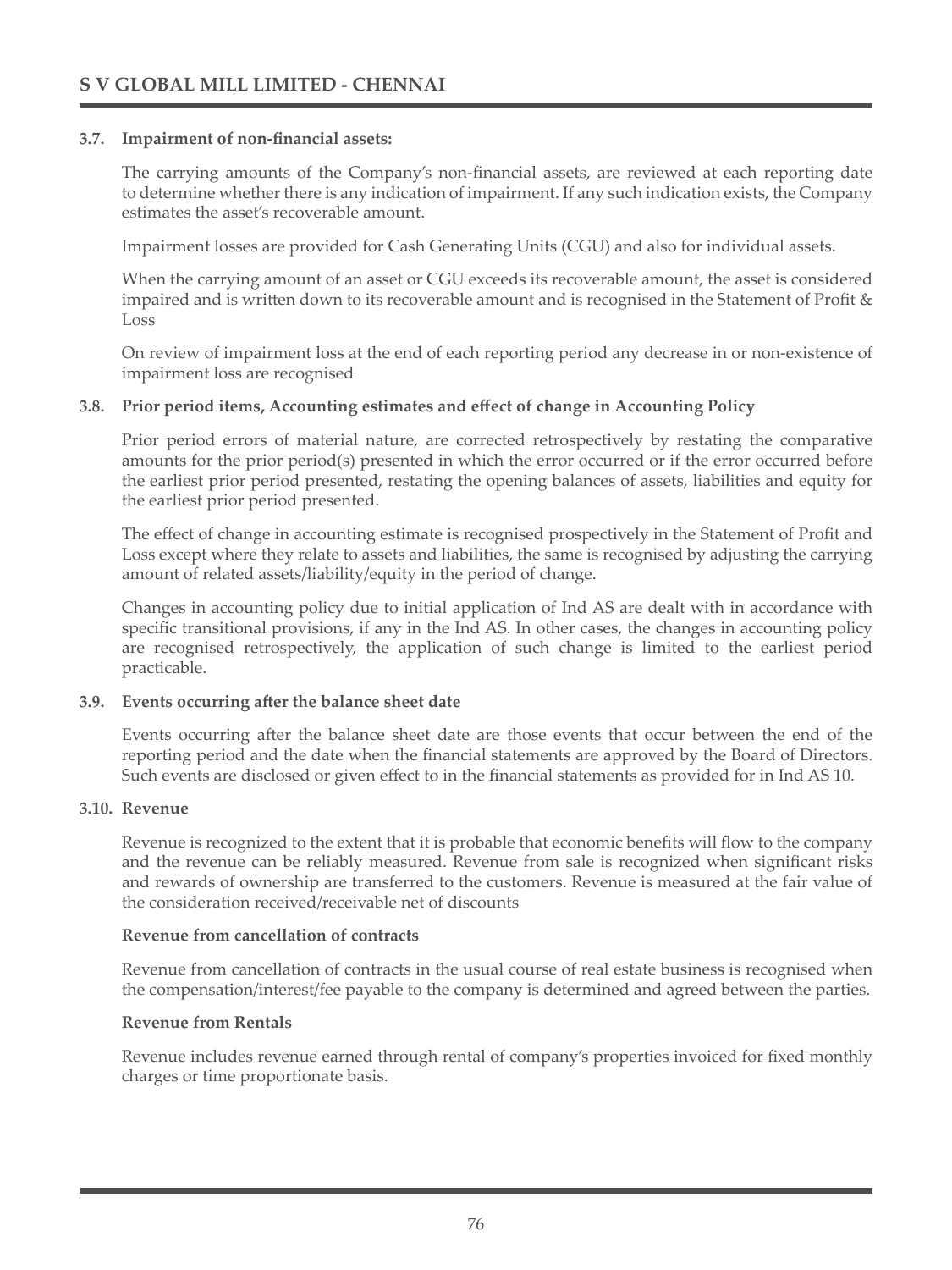#### **Interest Income**

Interest income from debt instruments is recognised using the effective interest rate method. The effective interest rate is the rate that exactly discounts estimated future cash receipts through the expected life of the financial asset to the gross carrying value of a financial asset. While calculating the effective interest rate, the Company estimates the expected cash flows by considering all the contractual terms of the financial instrument (for example, prepayment, extension, call and similar options), but does not consider the expected credit losses.

## **Dividend**

Dividend income is recognized in the Profit and Loss account when the right to receive the same is established, it is probable that the economic benefits associated with the dividend will flow to the Company, and the amount of dividend can be reliably measured.

## **Others**

Sale proceeds of scrap are taken into other non-operating income in the year of sale.

## **3.11. Borrowing Costs**

Borrowing costs consist of interest and other costs that an entity incurs in connection with the borrowing of funds. Borrowing cost also includes exchange differences in respect of long term foreign currency liabilities of the respective asset to the extent regarded as an adjustment to the borrowing costs.

Borrowing costs (net of interest earned on temporary investments) directly attributable to the acquisition, construction or production of an asset that necessarily takes a substantial period of time to get ready for its intended use or sale are capitalised as part of the cost of the asset. Interest is computed on weighted average cost of funds deployed.

All other borrowing costs are expensed in the year in which they occur

Investment income earned on the temporary investment of specific borrowings pending their expenditure on qualifying assets is deducted from the borrowing costs eligible for capitalisation.

#### **3.12. Income Taxes**

Income tax expense comprises current and deferred tax. It is recognized in profit and loss except to the extent that it relates to a business combination, or items recognized directly in equity or in OCI.

#### **Current tax**

Current tax comprises the expected tax payable or receivable on the taxable income or loss for the year and any adjustment to the tax payable or receivable in respect of previous years. The amount of current tax is the best estimate of the tax amount expected to be paid or received that reflects uncertainty related to income taxes, if any. It is measured using tax rates enacted or substantively enacted at the reporting date.

Current tax assets and current tax liabilities are offset only if there is a legally enforceable right to set off the recognised amounts, and it is intended to realise the asset and settle the liability on a net basis or simultaneously.

## **Deferred tax**

Deferred tax is recognized in respect of temporary differences between the carrying amounts of assets and liabilities for financial reporting purposes and the amounts used for taxation purposes. Deferred tax is not recognized for: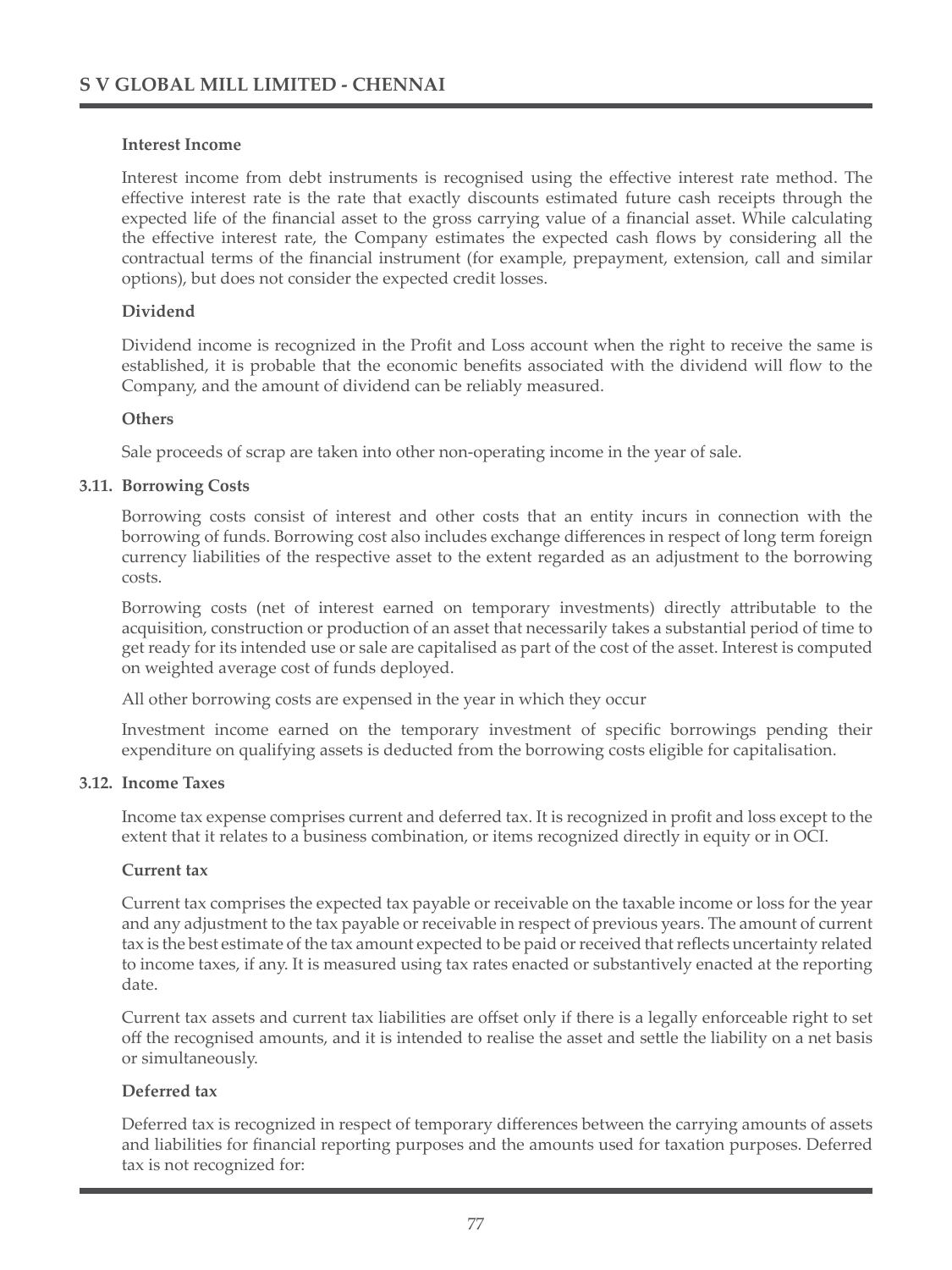# **S V GLOBAL MILL LIMITED - CHENNAI**

- temporary differences on the initial recognition of assets or liabilities in a transaction that is not a business combination and that affects neither accounting nor taxable profit and loss;
- temporary differences related to investments in subsidiaries to the extent that the Company is able to control the timing of the reversal of the temporary differences and it is probable that they will not reverse in the foreseeable future; and

Deferred tax assets are recognized for unused tax losses, unused tax credits and deductible temporary differences to the extent that it is probable that future taxable profits will be available against which they can be used. Deferred tax assets are reviewed at each reporting date and are reduced to the extent that it is no longer probable that the related tax benefit will be realised; such reductions are reversed when the probability of future taxable profits improves.

Unrecognized deferred tax assets are reassessed at each reporting date and recognized to the extent that it has become probable that future taxable profits will be available against which they can be used.

Deferred tax is measured at the tax rates that are expected to be applied to temporary differences when they reverse, using tax rates enacted or substantively enacted at the reporting date.

Deferred tax assets and liabilities are offset if there is a legally enforceable right to offset current tax liabilities and assets, and they relate to income taxes levied by the same tax authority, but they intend to settle current tax liabilities and assets on a net basis or their tax assets and liabilities will be realised simultaneously.

#### **Minimum Alternate Tax**

Minimum Alternative Tax ('MAT') expense under the provisions of the Income-tax Act, 1961 is recognised as an asset when it is probable that future economic benefit associated with it in the form of adjustment of future income tax liability, will flow to the Company and the asset can be measured reliably. MAT credit entitlement is set off to the extent allowed in the year in which the Company becomes liable to pay income taxes at the enacted tax rates. MAT credit entitlement is reviewed at each reporting date and is written down to reflect the amount that is reasonably certain to be set off in future years against the future income tax liability.

#### **3.13. Earnings per Share**

The Company presents basic and diluted earnings/ (loss) per share (EPS) data for its equity shares. Basic EPS is calculated by dividing the profit or loss attributable to equity shareholders of the Company by the weighted average number of equity shares outstanding during the year.

#### **3.14. Provisions and Contingencies**

#### **Provisions**

A provision is recorded when the Company has a present legal or constructive obligation as a result of past events, it is probable that an outflow of resources will be required to settle the obligation and the amount can be reasonably estimated. The estimated liability for product warranties is recorded when products are sold based on technical evaluation.

#### **Contingent liabilities**

Wherever there is a possible obligation that arises from past events and whose existence will be confirmed only by the occurrence or non-occurrence of one or more uncertain future events not wholly within the control of the entity or a present obligation that arises from past events but is not recognised because (a) it is not probable that an outflow of resources embodying economic benefits will be required to settle the obligation; or (b) the amount of the obligation cannot be measured with sufficient reliability. Show cause notices are not considered as Contingent Liabilities unless converted into demand.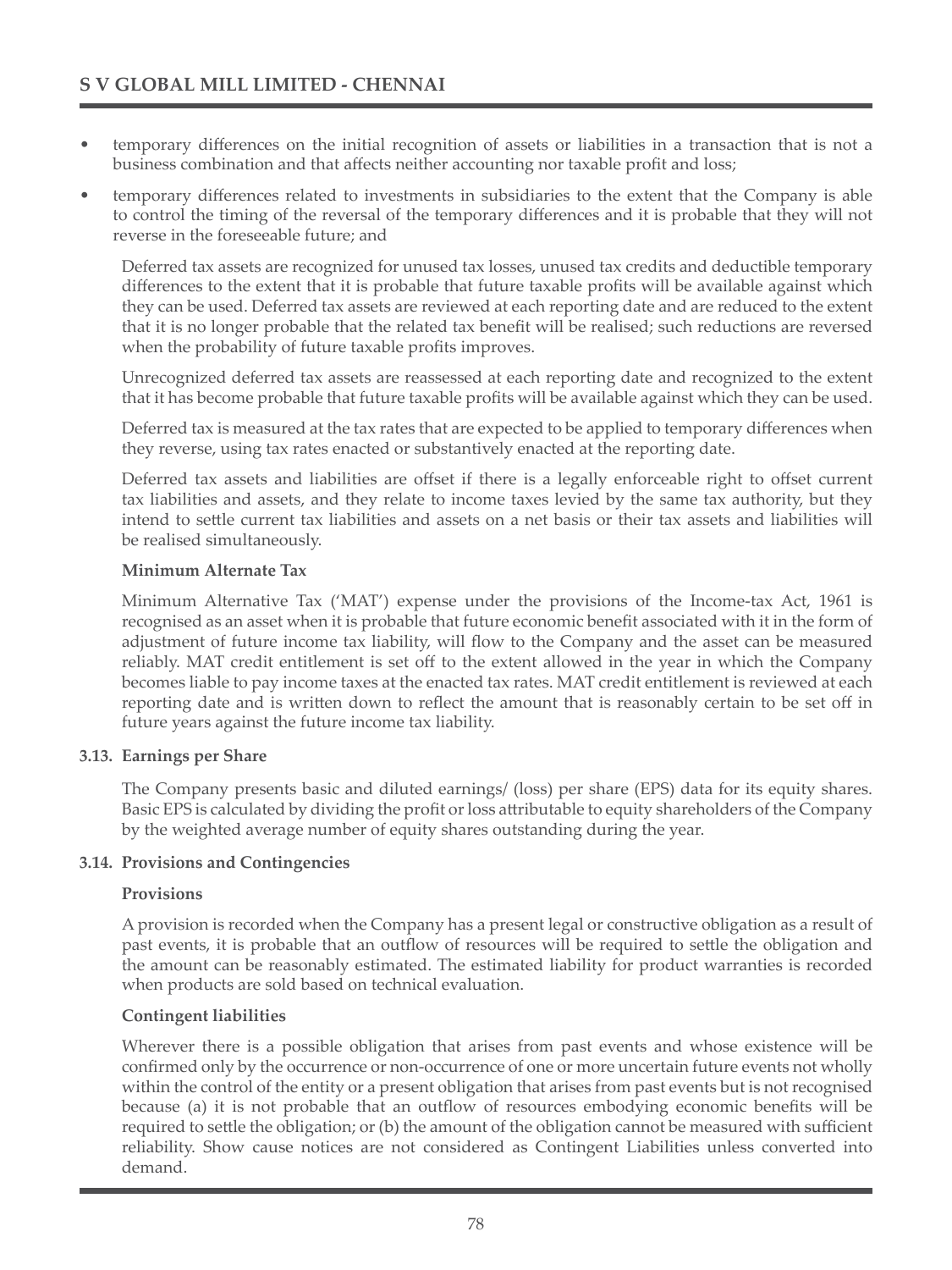## **Contingent Assets**

Contingent assets are neither recognized nor disclosed in the financial statements.

## **3.15. Segment Reporting**

Information reported to the Board of Directors who is chief operating decision maker (CODM) for the purposes of resources allocation and assessment of segment performance focuses on the types of services provided.

Operating segments are reported in a manner consistent with the internal reporting provided to the Chief Operating Decision Maker.

## **3.16. Leases**

Determination whether an arrangement contains a lease

The determination of whether an arrangement is, or contains, a lease is based on the substance of an arrangement at inception date: whether fulfillment of the arrangement is dependent on the use of a specific asset or assets and the arrangement conveys a right to use the asset, even if that right is not explicitly specified in an arrangement.

At inception or on reassessment of the arrangement that contains a lease, the payments and other consideration required by such an arrangement are separated into those for the lease and those for other elements on the basis of their relative fair values.

## **Where the Company is the lessee**

Leases in which a significant portion of the risks and rewards of ownership are not transferred to the Company as lessee are classified as operating leases. Payments made under operating leases (net of any incentives received from the lessor) are charged to the statement of profit and loss on a straightline basis over the period of the lease unless the payments are structured to increase in line with expected general inflation to compensate for the lessor's expected inflationary cost increases.

Lease of property, plant and equipment where the Company, as lessee, has substantially all the risks and rewards of ownership are classified as finance leases. Finance leases are capitalised at the lease's inception at the fair value of the leased property or, if lower, the present value of the minimum lease payments. The corresponding rental obligations, net of finance charges, are included in borrowings or other financial liabilities as appropriate. Each lease payment is allocated between the liability and finance cost. The finance cost is charged to the statement of profit and loss over the lease period so as to produce a constant periodic rate of interest on the remaining balance of the liability for each period. Property, Plant and Equipment acquired under finance leases is depreciated over the asset's useful life or over the shorter of the asset's useful life and the lease term, if there is no reasonable certainty that the Company will obtain ownership at the end of the lease term.

## **Where the Company is the lessor**

Leases in which the Company does not transfer substantially all the risks and rewards incidental to ownership of the asset are classified as operating leases. Lease income from operating leases where the Company is a lessor is recognised in income on a straight-line basis over the lease term unless the receipts are structured to increase in line with expected general inflation to compensate for the expected inflationary cost increases. The respective leased assets are included in the Balance Sheet based on their nature.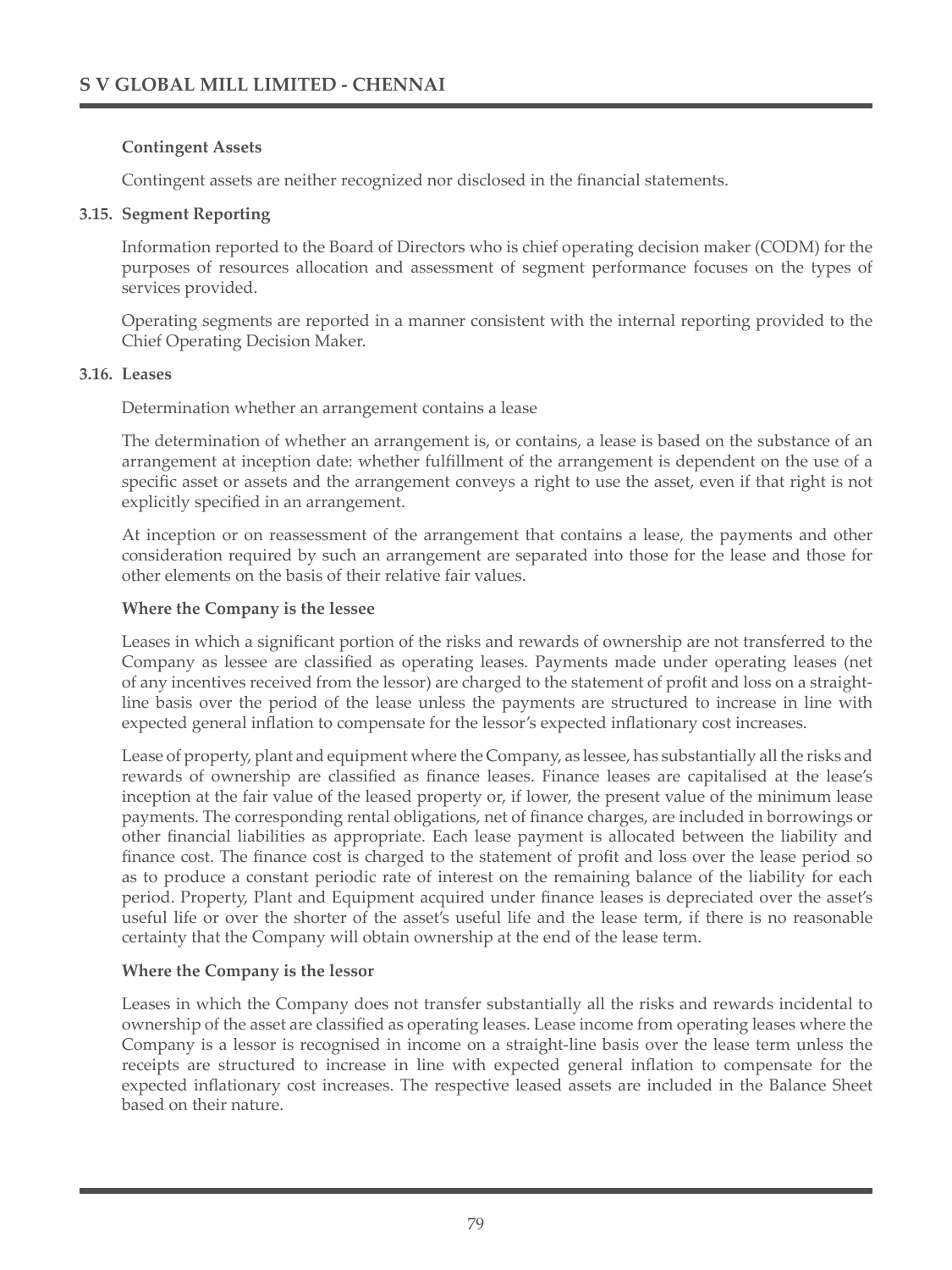## **22. Related Party disclosures**

## (i). List of Related Parties

| Sl. No         | <b>Nature</b>                                         | Name of the Party                    |
|----------------|-------------------------------------------------------|--------------------------------------|
| 1              | Key Management Personnel                              | 1) M. Ethiraj                        |
|                |                                                       | 2) E. Shanmugam                      |
|                |                                                       | 3) S. Valli                          |
|                |                                                       | 4) P. S. Pandian (upto 31.03.2019)   |
|                |                                                       | 5) Satyajit Prasad                   |
|                |                                                       | 6) Dr. Sivaram Selvakumar            |
|                |                                                       | 7) Balabaskar (w.e.f 06.02.2019)     |
| $\overline{2}$ | List of entities where KMP have significant influence | 1) Tiger Farms & Enterprises Pvt Ltd |
|                |                                                       | 2) Srinidhi Finance Pvt Ltd          |
|                |                                                       | 3) The Thirumagal Mills Ltd          |
|                |                                                       | 4) Thirumagal Enterprises Ltd        |
|                |                                                       | 5) Sriraj Mills Pvt Ltd              |
|                |                                                       | 6) Artha Farms Ltd                   |
|                |                                                       | 7) Artha Trading Pvt Ltd             |
|                |                                                       | 8) SV Technology Solutions Pvt Ltd   |
|                |                                                       | 9) Ethiraj Foundation                |

## (ii). Remuneration to Key Managerial Personnel

| Sl. No | <b>Name</b>  | Designation             | Remuneration          |
|--------|--------------|-------------------------|-----------------------|
|        | M. Ethiraj   | Chairman                | N <sub>il</sub>       |
|        | E. Shanmugam | Managing Director       | $Rs.5,00,000 + Perks$ |
| 3.     | R. Sugumaran | Chief Financial Officer | Rs. 18,00,000         |
|        | K. Murali    | Company Secretary       | Rs. 12,00,000         |

The Managing Director, Mr E. Shanmugam is eligible for a Remuneration subject to a ceiling of Rs. 5 lakhs per annum plus perquisites (perquisite includes a Rent-Free furnished Accommodation) and benefits as per the terms of appointment as resolved by the board in their meeting dated 03rd February 2017 and approved by the members of the Company in its Annual General Meeting held on 13th December 2017.

Transactions with subsidiary during the year

|        |                            |                                       |                                | (Rs. in lakh)          |
|--------|----------------------------|---------------------------------------|--------------------------------|------------------------|
| Sl. No | Name                       | <b>Transaction during</b><br>the year | Max Amt o/s during<br>the year | $O/s$ as on 31.03.2019 |
|        | Loan Given                 | 4955.55                               | 8905.00                        | 2395.00                |
|        | <b>Equity Contribution</b> |                                       | 1330.76                        | 1330.76                |
|        | Interest on Loans          | 674.98                                | 75.63                          | 21.20                  |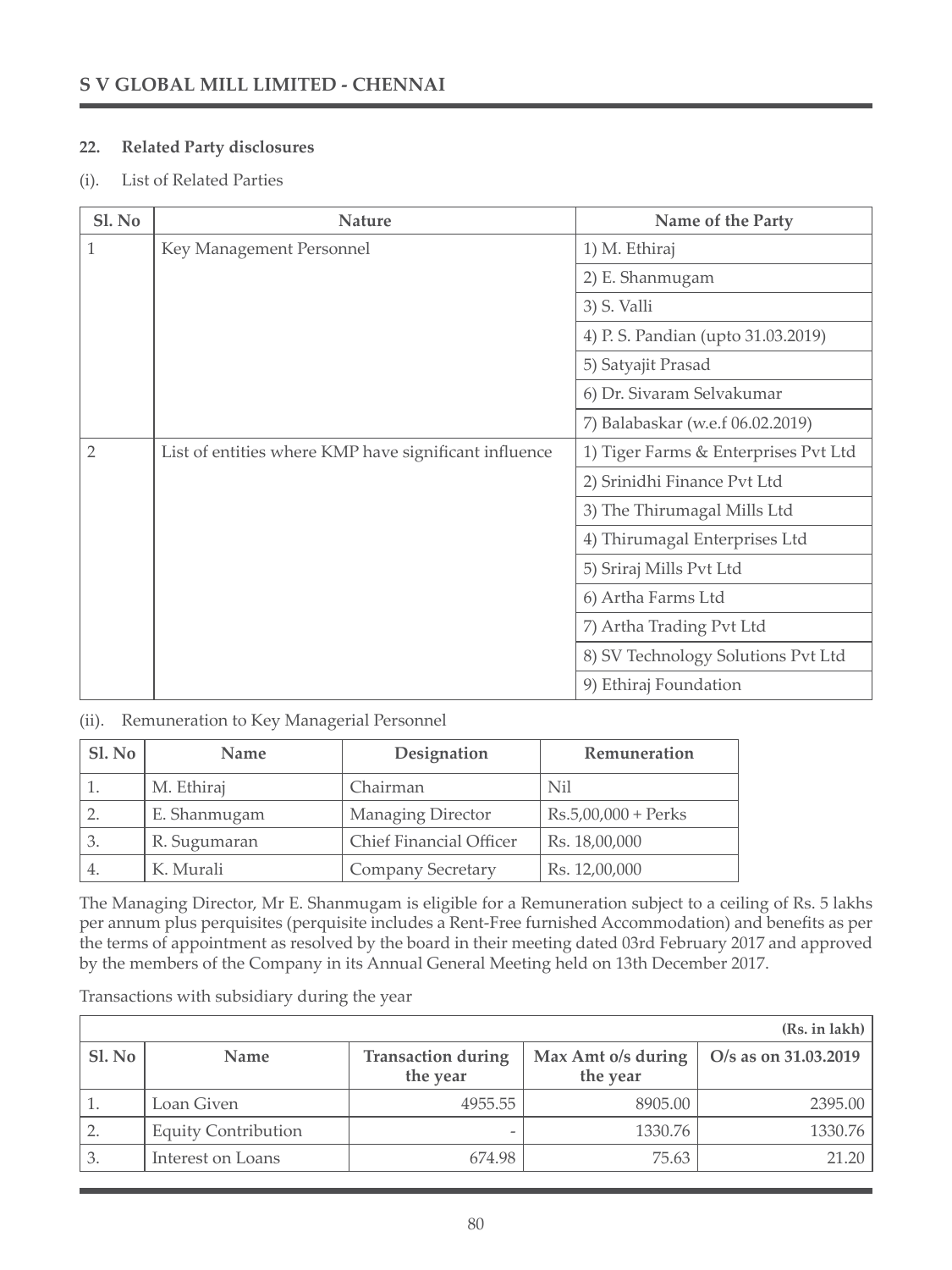# **S V GLOBAL MILL LIMITED - CHENNAI**

## **23. Financial Instruments – Fair Value Disclosure and Risk Management**

## **A. Fair Value Disclosures**

#### **(i). As on 31.03.2019**

|                                 |                          |                          |                          | (Rs. in lakh) |
|---------------------------------|--------------------------|--------------------------|--------------------------|---------------|
| <b>Particulars</b>              | <b>Amortised Cost</b>    | <b>FVTPL</b>             | <b>FVOCI</b>             | <b>Net</b>    |
| <b>A Financial Assets</b>       |                          |                          |                          |               |
| Investments                     |                          |                          |                          |               |
| <b>Trade Receivables</b>        |                          |                          |                          |               |
| Cash & Cash Equivalents         | 149.67                   | $\overline{\phantom{a}}$ |                          |               |
| <b>Other Financial Assets</b>   | 19.08                    | $\overline{\phantom{a}}$ |                          |               |
| <b>B. Financial Liabilities</b> |                          |                          |                          |               |
| <b>Borrowings</b>               |                          |                          |                          |               |
| <b>Trade Payables</b>           | $\overline{\phantom{0}}$ |                          |                          |               |
| Other Financial Liabilities     | $\qquad \qquad$          | $\overline{\phantom{a}}$ | $\overline{\phantom{a}}$ |               |

## **(ii). As on 31.03.2018**

|                                 |                       |                |                          | (Rs. in lakh) |
|---------------------------------|-----------------------|----------------|--------------------------|---------------|
| Particulars                     | <b>Amortised Cost</b> | <b>FVTPL</b>   | <b>FVOCI</b>             | <b>Net</b>    |
| <b>A Financial Assets</b>       |                       |                |                          |               |
| Investments                     |                       | -              | $\overline{\phantom{a}}$ |               |
| <b>Trade Receivables</b>        | 1600.00               | $\overline{a}$ |                          | 1600.00       |
| Cash & Cash Equivalents         | 2668.75               |                |                          | 2668.75       |
| <b>Other Financial Assets</b>   | 919.31                | $\overline{a}$ |                          | 919.31        |
| <b>B. Financial Liabilities</b> |                       |                |                          |               |
| <b>Borrowings</b>               |                       |                |                          |               |
| <b>Trade Payables</b>           |                       |                |                          |               |
| Other Financial Liabilities     |                       |                | $\overline{\phantom{a}}$ |               |

#### **B. Risk Management**

## **(i). Credit Risk**

Credit risk primarily arises from cash and cash equivalents, trade receivables and investments carried at amortised cost. The Company considers the probability of default upon initial recognition of asset and whether there has been a significant increase in credit risk on an ongoing basis throughout each reporting period. To assess whether there is a significant increase in credit risk the Company compares the risk of a default occurring on the asset as at the reporting date with the risk of default as at the date of initial recognition. It considers available reasonable and supportive forwardinglooking information.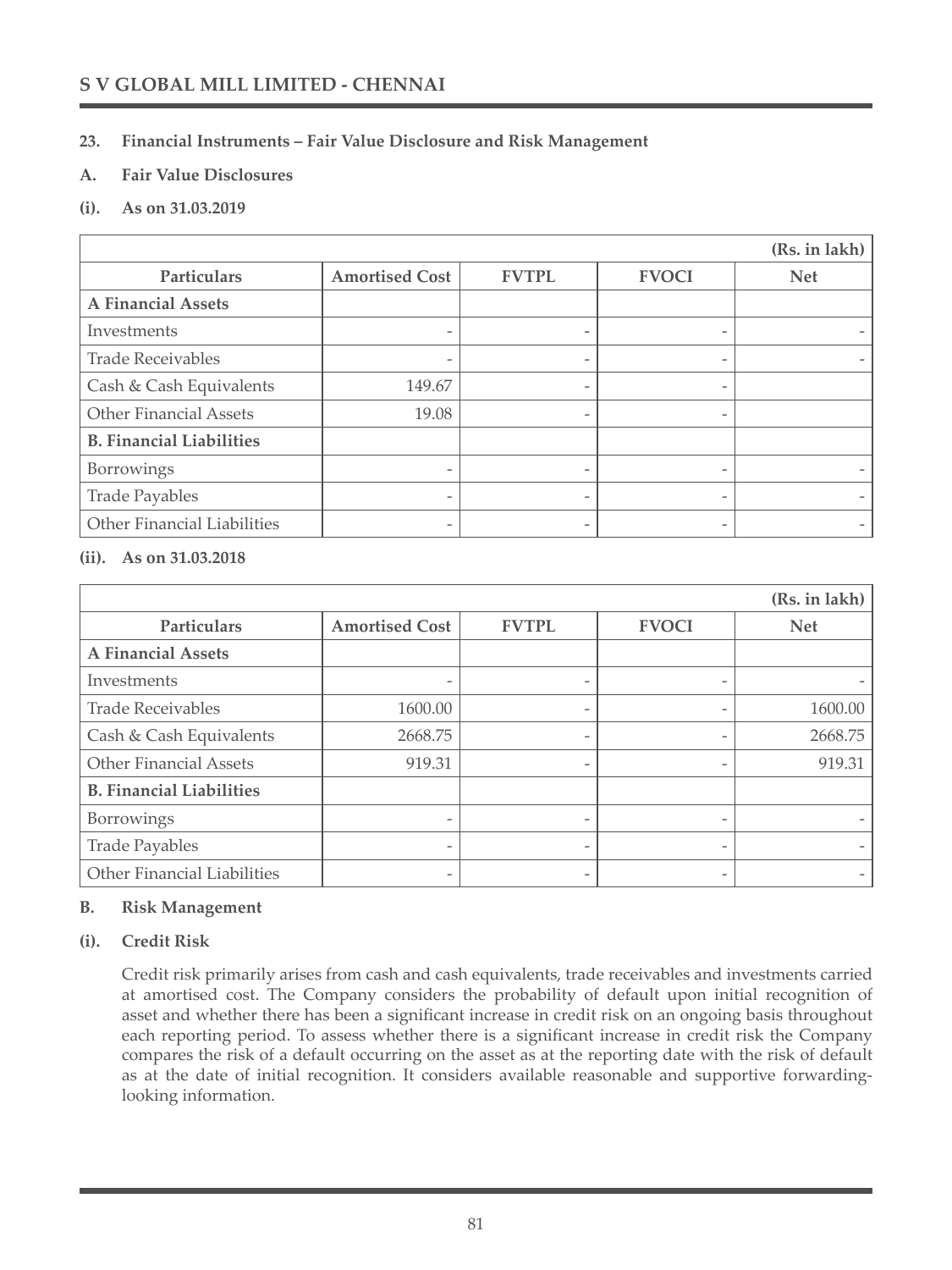## **a) Cash and Cash Equivalents**

Credit risk on cash and cash equivalents is limited as the Company generally invests in deposits with banks with high credit ratings assigned by domestic credit rating agencies.

## **b) Trade Receivables**

The maximum exposure to the credit risk at the reporting date is primarily from trade receivables. Trade receivables are typically unsecured and are derived from revenue earned from customers primarily located in India. The Company does monitor the economic environment in which it operates. The Company manages its credit risk through credit approvals, establishing credit limits and continuously monitoring credit worthiness of customers to which the Company grants credit terms in the normal course of business.

The Company establishes an allowance for impairment that represents its expected credit losses in respect of trade receivable and other financial assets. The management uses a simplified approach (i.e. based on lifetime ECL) for the purpose of impairment loss allowance, the company estimates amounts ased on the business environment in which the Company operates, and management considers that the trade receivables are in default (credit impaired) when counterparty fails to make payments for receivable more than 2 years past due. However the Company based upon historical experience determine an impairment allowance for loss on receivables.

## **(ii). Liquidity Risk**

Liquidity risk is the risk that the Company will encounter difficulty in meeting the obligations associated with its financial liabilities that are settled by delivering cash or another financial asset. The Company's approach to managing liquidity is to ensure, as far as possible, that it will have sufficient liquidity to meet its liabilities when they are fallen due, under both normal and stressed conditions, without incurring unacceptable losses or risking damage to the Company's reputation.

The Company believes that its liquidity position, including total cash and cash equivalent and bank balances other than cash and cash equivalent of Rs 149.67 lakh as at 31.03.2019 (Rs. 2668.74 lakh as on 31.03.2018), anticipated future internally generated funds from operations, enable it to meet its future known obligations in the ordinary course of business. However, if a liquidity needs were to arise, the Company believes it has access to financing arrangements, value of unencumbered assets, which should enable it to meet its ongoing capital, operating, and other liquidity requirements. The Company will continue to consider various borrowing or leasing options to maximize liquidity and supplement cash requirements as necessary.

The Company's liquidity management process as monitored by management includes the following:

- Day to day funding, managed by monitoring future cash flows to ensure that requirements can be met.
- Maintaining rolling forecasts of the Company's liquidity position on the basis of expected cash flows.

#### **(iii). Market Risk**

Market risk is the risk that the future cash flows of a financial instrument will fluctuate because of changes in market prices. Market risk comprises two types of risk: Currency risk and Interest rate risk. The objective of market risk management is to manage and control market risk exposures within acceptable parameters, while optimising the return.

#### **a) Currency Risk**

Currency risk is the risk that the future cash flows of a financial instrument will fluctuate because of changes in foreign exchange rates. The Company is not exposed to the effects of fluctuation in the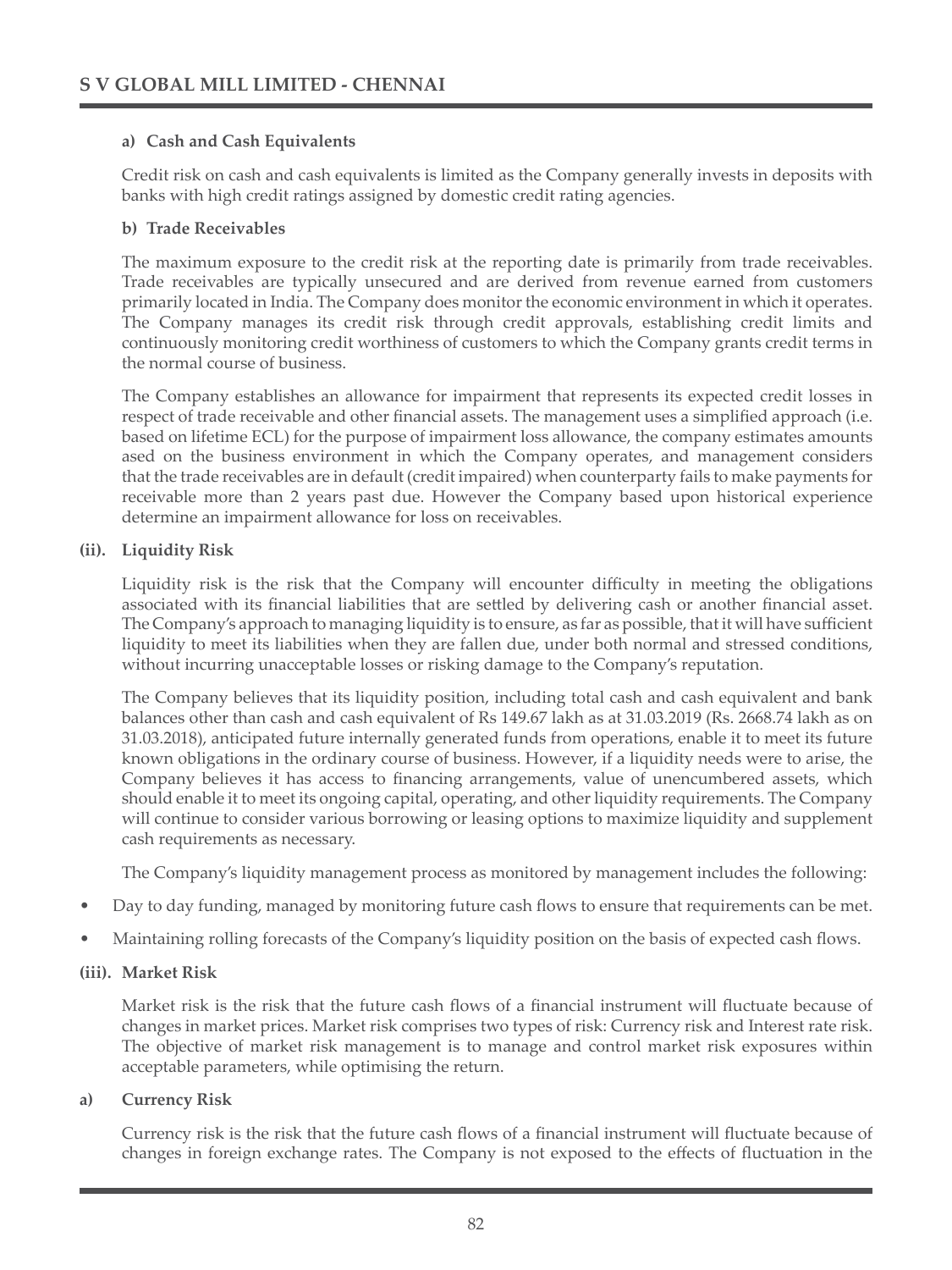prevailing foreign currency exchange rates on its financial position and cash flows as there is no foreign currency exposure.

#### **b) Interest Rate Risk**

Interest rate risk is the risk that the future cash flows of a financial instrument will fluctuate because of changes in market interest rates. The company has not borrowed any funds from banks/financial institutions/other and thereby there is no foreseeable risk due to change in interest rates

#### **24. Capital Management**

For the purpose of the Company's capital management, capital includes issued equity share capital and all other equity reserves attributable to the equity holders of the Company.

The company's objectives when managing capital are to

- safeguard their ability to continue as a going concern, so that they can continue to provide returns for shareholders and benefits for other stakeholders, and
- maintain an optimal capital structure to reduce the cost of capital.

In order to maintain or adjust the capital structure, the Company may adjust the amount of dividends paid to shareholders, return capital to shareholders, issue new shares or sell assets to reduce debt.

The Company monitors capital on the basis of the debt to capital ratio, which is calculated as interestbearing debts divided (total borrowings net of cash and cash equivalents) by Total Equity (equity attributable to owners of the parent plus interest-bearing debts).

|  |  | . . |
|--|--|-----|
|--|--|-----|

| <b>Particulars</b>             | As on 31,03,2019         | As on 31,03,2018 |
|--------------------------------|--------------------------|------------------|
| Borrowings                     | $\overline{\phantom{a}}$ |                  |
| Less: Cash and Cash Equivalent |                          |                  |
| <b>Total Equity</b>            | 5,938.63                 | 177,85.88        |
| Net Debt Equity Ratio          |                          |                  |

Based on the current scenario considering the capital requirement for operation of the company as decided by the management the company has not borrowed any amounts from Banks/Financial Institutions/Others.

## **25. Disclosure as per Ind AS 112 – Disclosure of Interest in Other Entities**

#### **Subsidiary Company**

| Name of the Entity                   | Place of Business and<br><b>Principal Activities</b>    | Ownership Interest held by the Holding<br>company |            |
|--------------------------------------|---------------------------------------------------------|---------------------------------------------------|------------|
|                                      |                                                         | 31.03.2019                                        | 31.03.2018 |
| SV Global Finance<br>Private Limited | India, Non-Deposit<br>taking NBFC engaged<br>in Lending | 99.99%                                            | $99.99\%$  |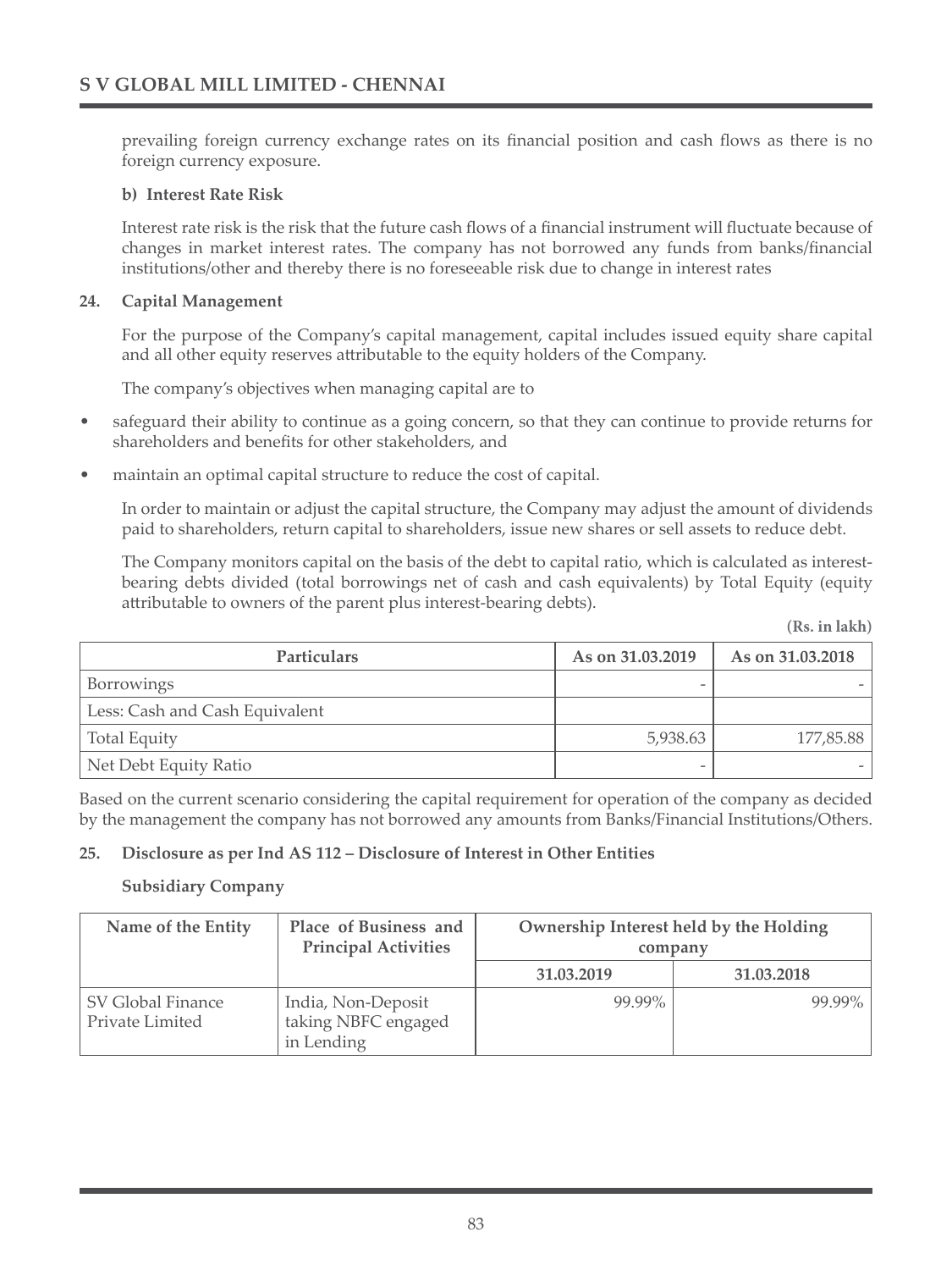# **S V GLOBAL MILL LIMITED - CHENNAI**

## **26. Disclosure as per Ind AS 12 – Income Taxes**

## **A. Amounts recognised in Statement of Profit & Loss Account**

| Particulars                                     | FY 2018-19               | FY 2017-18  |
|-------------------------------------------------|--------------------------|-------------|
| Current Tax                                     |                          |             |
| Current Tax on profits for the year             | 1,02,63,810              | 2,57,90,582 |
| Adjustment for earlier years                    | $\overline{\phantom{a}}$ |             |
| <b>Total Current Tax Expenses</b>               | 1,02,63,810              | 2,57,90,582 |
| Deferred Tax                                    |                          |             |
| Increase/(Decrease) in Deferred Tax Liabilities | 3,10,973                 | 8,79,755    |
| <b>Total Deferred Tax Expenses</b>              | 3,10,973                 | 8,79,755    |

## **B. Amounts recognised in Other Comprehensive Income**

| <b>Particulars</b>                                   | FY 2018-19 | FY 2017-18 |
|------------------------------------------------------|------------|------------|
| Income Tax                                           |            |            |
| Remeasurement of post employment benefit obligations |            |            |
| Income Tax charge to Other Comprehensive Income      |            |            |

#### **C. Reconciliation of Effective Tax Rate**

| <b>Particulars</b>                                                             | FY 2018-19      | FY 2017-18  |
|--------------------------------------------------------------------------------|-----------------|-------------|
| Profit before Income Tax Expenses                                              | $-17,41,50,477$ | 8,32,39,127 |
| Income Tax on Profits at effective tax<br>rate of - 17.05% (FY 18-19 - 32.14%) | 1,02,63,810     | 2,57,90,582 |
| Tax Effect of Disallowable Expenses                                            | 6,02,29,938     | 5,17,709    |
| Deferred Tax Liability                                                         | 3,10,973        | 8,79,755    |
| Income Tax Expenses                                                            | 1,02,63,810     | 2,57,90,582 |

## **27. Order of Hon'ble Supreme Court of India**

The Company Law Board (CLB) passed an order dated 10.3.2016 against which the Company filed an appeal before the Hon'ble High Court of Madras. The Hon'ble High Court vide its judgement dated 4.7.2017 set aside the order of the CLB to the extent, it directs purchase of equity stake by the Company. The Hon'ble High Court remanded the matter to NCLT to deal with objections raised on valuation of shares within 8 weeks from the date of the order. The Hon'ble High Court further directed that the Company shall not transfer and/or create a third party interest in its immovable assets till disposal of matter by NCLT. The NCLT has partially heard the matter. Against the order of the Hon'ble High Court of Madras, the company filed a SLP before the Hon'ble Supreme Court of India.

The Honourable Supreme Court while disposing of the SLP filed by the Company, vide its order dated 10.05.2018 and 17.05.2018, directed that the Company to buy the shares of respondents 1 to 6 at the price of Rs.100 crore within a period of 9 months from the date of the order. On payment, the share capital of the Company shall stand reduced by virtue of the order. The Hon'ble court further held that the buyback of share will not trigger the SEBI Takeover Regulations. The observations of the High Court will not bind in any other proceedings between the parties.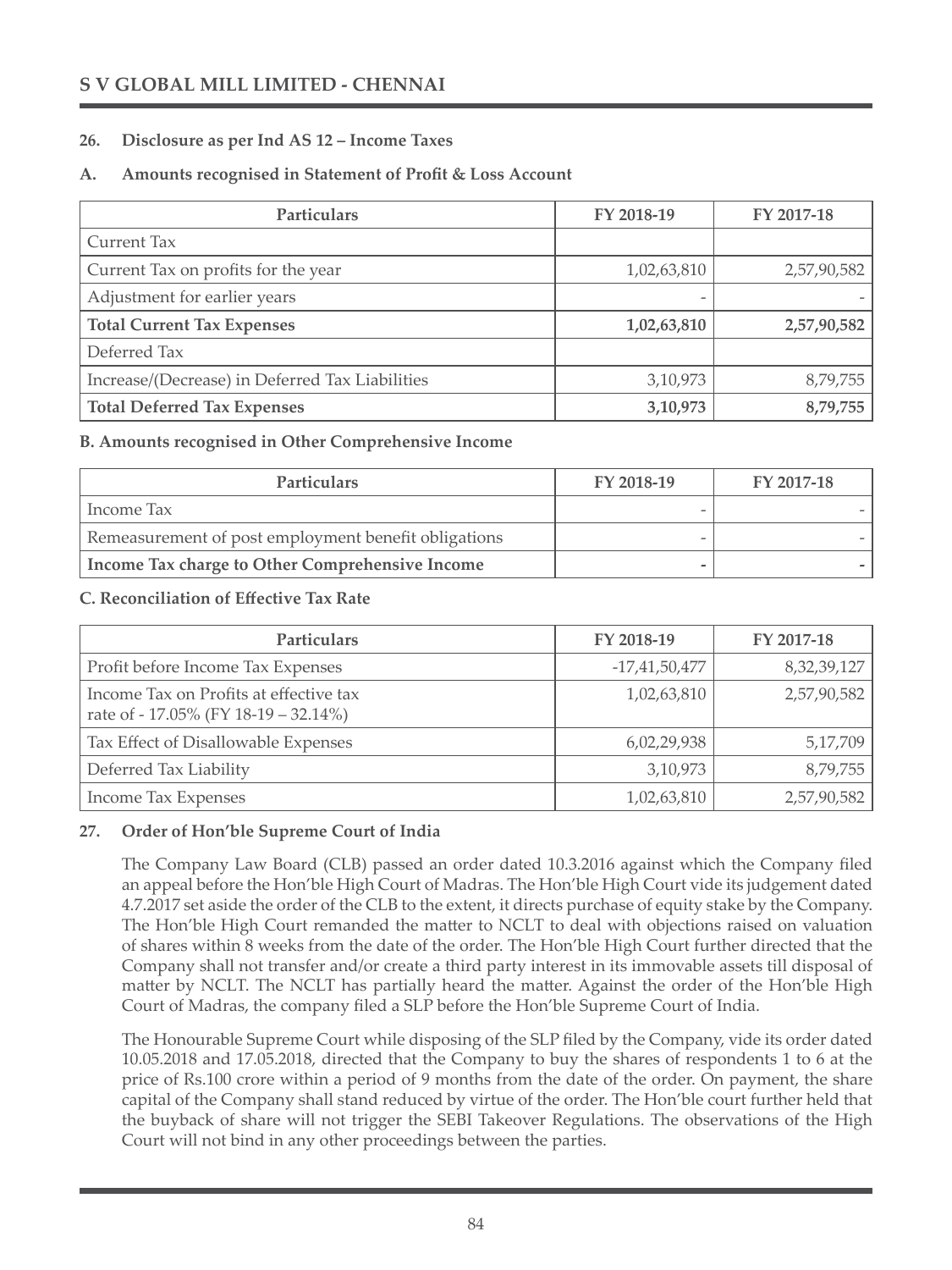In compliance with the order of the Hon'ble Supreme Court of India dated 25.02.2019, the company deposited an amount of Rs. 100 crore with the Court Registry on 06.03.2019. Thereafter, the Hon'ble Supreme Court vide its order dated 29.03.2019 directed the effecting of buyback and cancellation of shares.

Accordingly, the company has given effect to the same in the books of accounts resulting in reduction in face value of share capital from Rs.11,15,97,050 to Rs. 9,04,14,850. The balance of Rs. 97,88,17,800 after reduction of face value of shares has been adjusted against the free reserves of the company resulting in reduction of free reserves from Rs.140,27,65,556 to Rs 42,39,47,756. Upon transfer of the loss of the current financial year amounting to Rs. 18,47,25,260 the free reserves stands at Rs.23,92,22,495

## **28. Capital Advance**

Pursuant to the scheme of demerger of erstwhile Binny Limited as approved by the Hon'ble High Court of Madras, the amounts payable by M/s Padmaadevi Sugars Ltd to erstwhile Binny Limited amounting to Rs. 21.34 crore was allocated to S V Global Mill Limited as treated as recoverable from M/s Padmadevi Sugars Ltd.

M/s Padmadevi Sugars Ltd has been referred to the National Company Law Tribunal by its creditors. Considering the proceedings before the NCLT, the management by way of abundant caution provided for the entire amount recoverable from M/s Padamadevi Sugars Ltd.

## **29. Exceptional Item**

The erstwhile Binny Limited could not operate the Bangalore Woolen, Cotton and Silk Mills, Bangalore and the factory declared a lock out during the period 26.12.1988 to 05.08.1989. Consequently, the dispute regarding wages during lock out period arose and Industrial Tribunal vide I.D. 9/1990 dated 03.11.1990 passed an award against Binny Ltd for payment of wages and other benefits for the lock out period.

Against the order of the Industrial Tribunal, a Writ Appeal was filed before the Hon'ble High Court of Karnataka, by erstwhile M/s Binny Ltd which was dismissed. Against the order of the Hon'ble High Court of Karnataka a Special Leave Petition was filed by erstwhile M/s Binny Ltd before the Hon'ble Supreme Court of India which was also dismissed. Thereafter, the matter was referred back to the Deputy Labour Commissioner (DLC), Division – I, Bangalore for determination settlement payable to the labourers. In the meanwhile, as per the Scheme of demerger approved by the Hon'ble High Court of Madras, M/s. SV Global Mill Ltd has taken over this dispute.

During the current financial year, the Deputy Labour Commissioner ordered to settle the amounts to the respective labourers covered by the order and accordingly the company has paid an amount of Rs. 44,19,810 (previous year Rs.2,33,35,320) and the same has been treated as Exceptional Item in the Statement of Profit and Loss for the year ended 31st March 2019.

## **30. Disclosure in terms of Regulation 34(3) of LODR**

| Name of the Company                                                                                                                       |                  | Amount o/s as on 31,03,2019   Amount o/s as on 31,03,2018 |
|-------------------------------------------------------------------------------------------------------------------------------------------|------------------|-----------------------------------------------------------|
| SV Global Finance Private Limited<br>$(1,30,00,000)$ equity shares of Rs. 10 each<br>fully paid up)<br>(Previous year 1,30,00,000 shares) | Rs. 13,30,75,000 | Rs. 13,30,75,000                                          |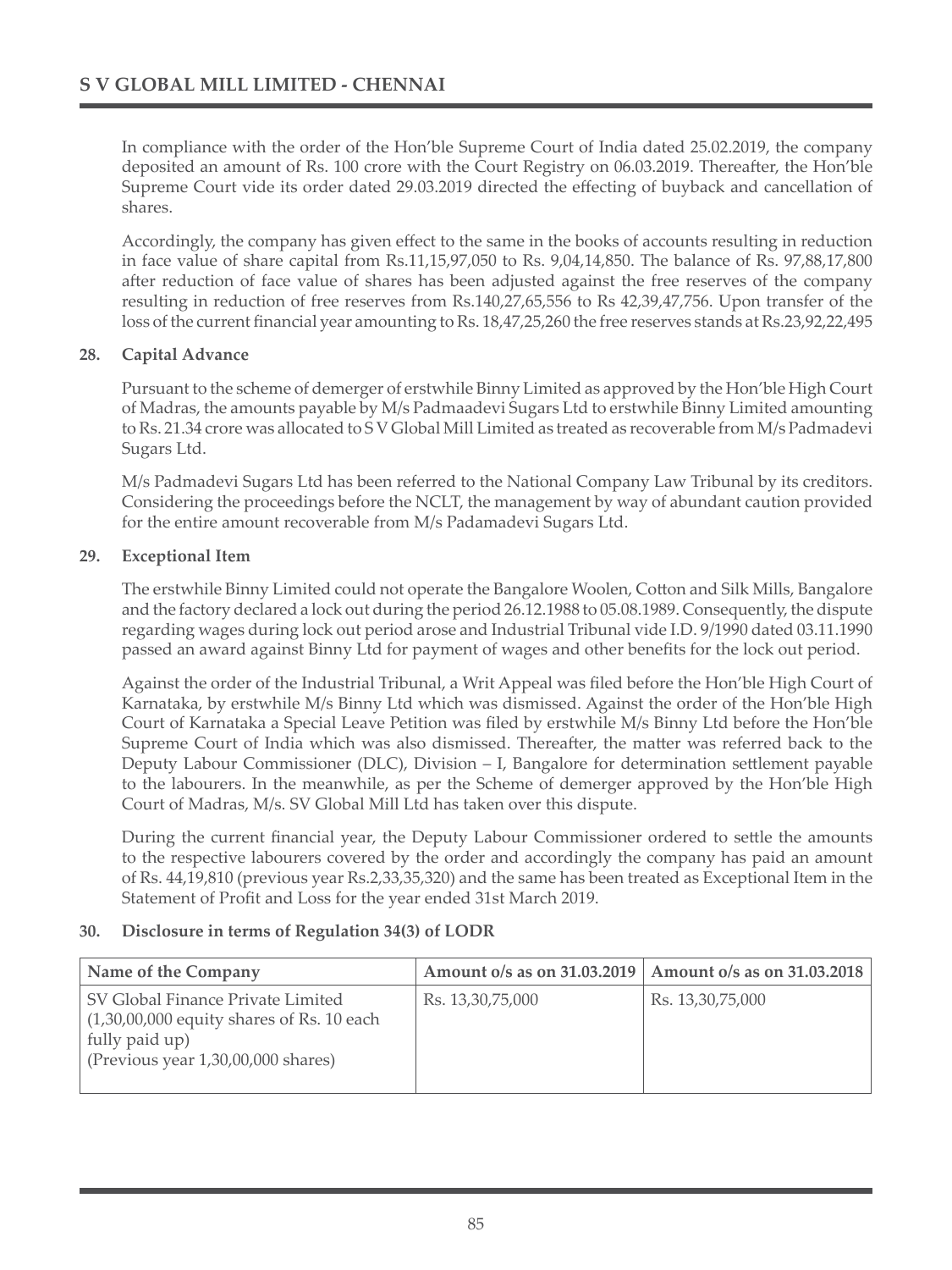#### **31. Claims not acknowledged as debt**

During the financial year 2016-17, the company has received legal notices from various statutory authorities pertaining to the affairs of Binny Limited. As the company is not involved in the allegations/ disputes, the company has challenged the issue of notices on M/s. SV Global Mill Limited.

#### **32. Appeal for enhanced compensation on compulsory acquisition**

Lands to the extent of 3 acres and 16 guntas was compulsorily acquired during the year 2013-14, by the Special Land Acquisition Officer (SLOA), Government of Karnataka for public purpose. In respect of the compulsory acquisition, the Company during the financial year 2014-15 received compensation under the Right to Fair Compensation & Transparency in Land Acquisition, Rehabilitation and Resettlement Act, 2013 (LARR 2013) .

The award was accepted under protest with regard to the determination of market value, the manner and the method of computation of compensation and an application requesting enhancement of compensation was filed.

Upon hearing the protest application, the II-Additional City Civil and Session Judge vide his order dated 29.10.2018 enhanced the compensation from Rs. 4,620 per Sq ft to Rs. 8,624 per Sq ft along with relevant additional compensation and interest. The company has approached the Government of Karnataka for the implementation of the Hon'ble Court Order.

In the meanwhile, against order enhancing the compensation for compulsory acquisition, the Government of Karnataka has filed an appeal before the Hon'ble High Court of Karnataka. Pending the determination of the compensation and the appeal before the Hon'ble High Court of Karnataka, the enhanced compensation is not recorded in the books of account.

#### **33. Disclosure as required by Micro, Small and Medium Enterprises Development Act, 2006**

The company has not received any information from suppliers regarding their status under the Micro, Small and Medium Enterprises Development Act, 2006 and hence disclosures if any relating to amounts unpaid as at the yearend together with interest paid / payable as required under the said Act have not been made.

**34.** Figures in the financial statements and in the Notes have been rounded off to the nearest rupee.

As per our report of even date

**For P. B. Vijayaraghavan & Co.,** Chartered Accountants FRN: 004721S

**P. B. Srinivasan** Partner M. No. 203774

Place: Chennai Date: 24.05.2019  **For S V Global Mill Limited**

 **M. Ethiraj**  Chairman

 **E. Shanmugam**  Managing Director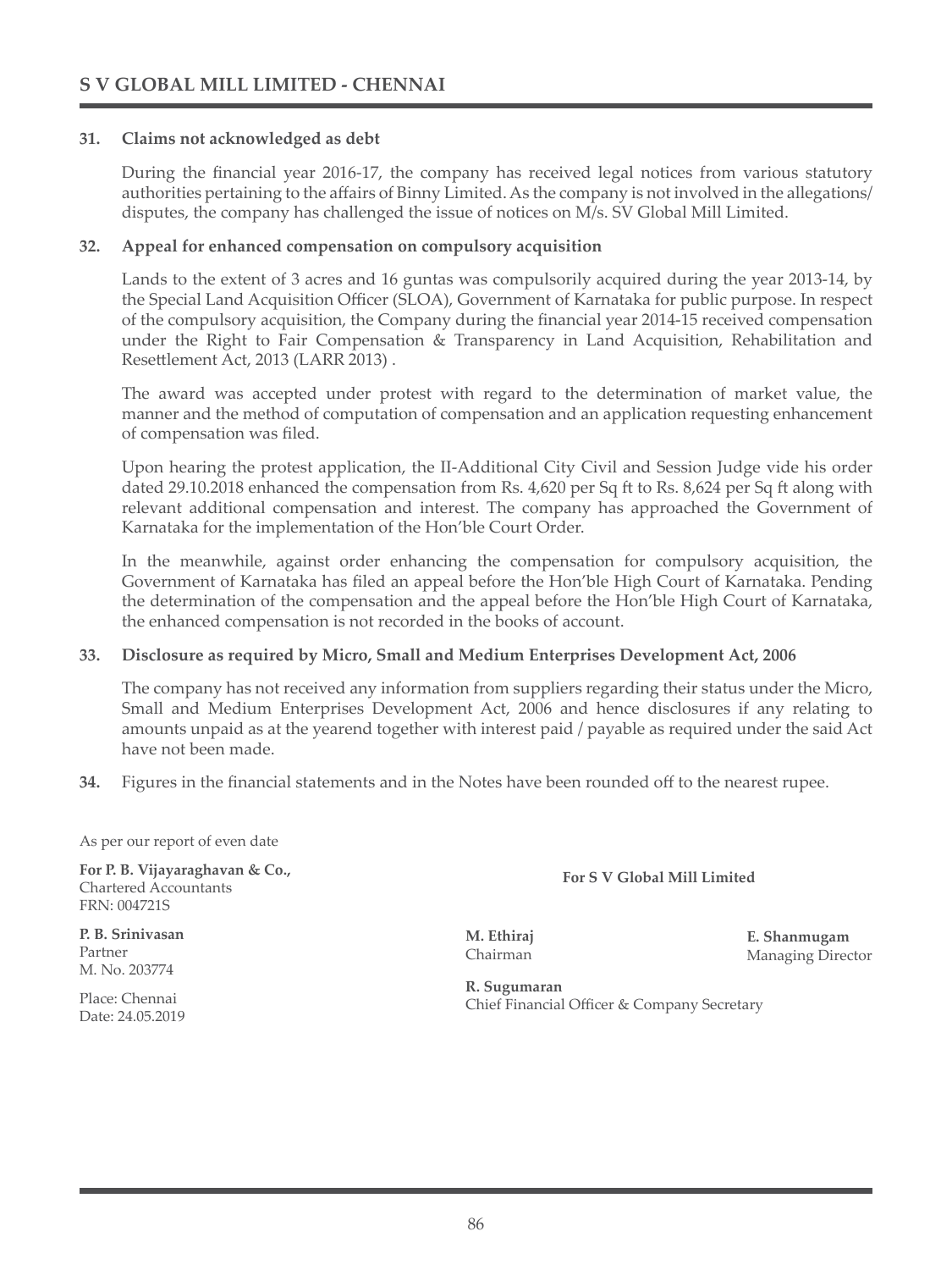# **Independent Auditor's Report**

## **To the members of S V Global Mill Limited**

## **Report on the Consolidated Ind AS Financial Statements**

## **Opinion**

We have audited the consolidated financial statements of M/s S V Global Mill Limited (hereinafter referred to as the "Holding Company"), and its subsidiaries (Holding Company and its subsidiaries together referred to as "the Group"), its associates and jointly controlled entities, which comprise the consolidated Balance Sheet as at 31st March 2019, and the Consolidated statement of profit and loss (including other comprehensive income), the consolidated statement of changes in equity and the consolidated statement of cash flows for the year then ended, and notes to the consolidated financial statements, including a summary of significant accounting policies and other explanatory information (hereinafter referred to as "the consolidated financial statements").

In our opinion and to the best of our information and according to the explanations given to us, the aforesaid consolidated financial statements give the information required by the Companies Act, 2013 in the manner so required and give a true and fair view in conformity with the accounting principles generally accepted in India, of the consolidated state of affairs of the Group as at March 31, 2019, the consolidated loss, the consolidated changes in equity and its consolidated cash flows for the year ended on that date.

## **Basis for Opinion**

We conducted our audit in accordance with the Standards on Auditing (SAs) specified under section 143(10) of the Companies Act, 2013. Our responsibilities under those Standards are further described in the Auditor's Responsibilities for the Audit of the Consolidated Financial Statements section of our report. We are independent of the Group, its associates and jointly controlled entities in accordance with the in accordance with the ethical requirements that are relevant to our audit of the consolidated financial statements in India in terms of the Code of Ethics issued by ICAI and the relevant provisions of the Companies Act, 2013 and we have fulfilled our other ethical responsibilities in accordance with these requirements and the Code of Ethics. We believe that the audit evidence we have obtained is sufficient and appropriate to provide a basis for our opinion.

## **Key Audit Matters**

Key audit matters are those matters that, in our professional judgment, were of most significance in our audit of the financial statements of the current period. These matters were addressed in the context of our audit of the consolidated financial statements as a whole, and in forming our opinion thereon, and we do not provide a separate opinion on these matters.

## **The following have been considered as Key Audit Matters:**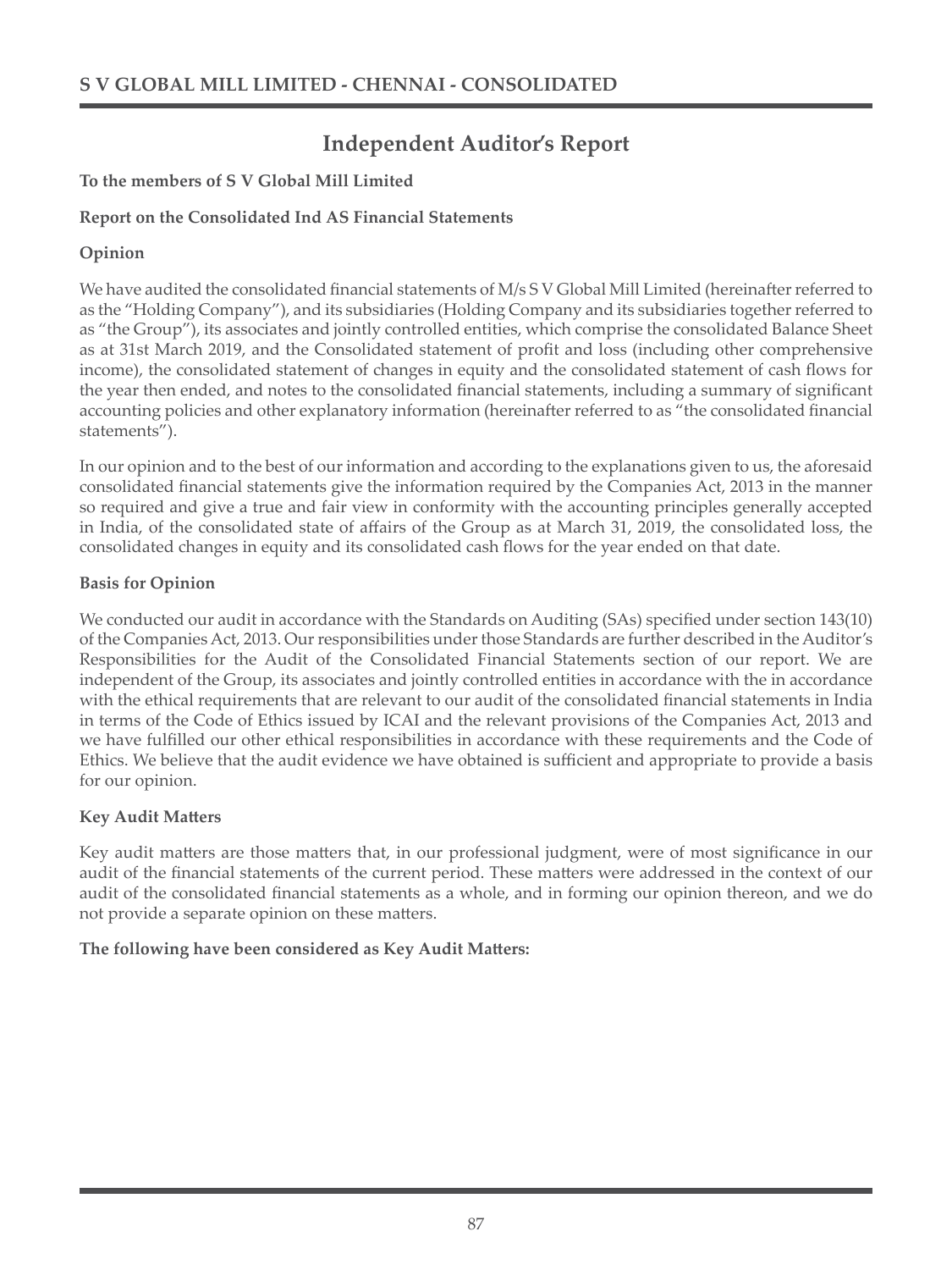| Sl. No         | <b>Key Audit Matters</b>                                                                                                                                                                                                                                          | <b>Auditor's Response</b>                                                                                                                                                                                                                                                                                                                                                                                                                                    |
|----------------|-------------------------------------------------------------------------------------------------------------------------------------------------------------------------------------------------------------------------------------------------------------------|--------------------------------------------------------------------------------------------------------------------------------------------------------------------------------------------------------------------------------------------------------------------------------------------------------------------------------------------------------------------------------------------------------------------------------------------------------------|
| 1              | Reduction of Share Capital<br>The Hon'ble Supreme Court of India vide its order dated<br>17.05.2018 directed the company to buy the shares of<br>certain shareholders within a period of 9 months from<br>the date of the order at a price of Rs. 100 crore. As a | The orders of the Hon'ble Supreme Court of India in the<br>matter of the buyback arrangement were studied and the<br>effects of the same in accounting of the event in the books<br>were analysed. We took consideration of the matters<br>stated therein including the carve-outs created by the<br>orders of the Hon'ble Supreme Court that                                                                                                                |
|                | result, the share capital has been reduced to the extent<br>of the face value of the shares and the balance has been<br>adjusted against the free reserves of the company.                                                                                        | the buyback will not trigger SEBI Takeover<br>Regulations.                                                                                                                                                                                                                                                                                                                                                                                                   |
|                | Refer Note no. 27 to the financial statement                                                                                                                                                                                                                      | the buyback does not amount to shares being<br>transferred inter vivos                                                                                                                                                                                                                                                                                                                                                                                       |
|                |                                                                                                                                                                                                                                                                   | the payment for the shares shall not be treated as<br>$\bullet$<br>deemed dividend                                                                                                                                                                                                                                                                                                                                                                           |
|                |                                                                                                                                                                                                                                                                   | the buyback will not be subject to any liability under<br>the Income Tax Act, 1961; and                                                                                                                                                                                                                                                                                                                                                                      |
|                |                                                                                                                                                                                                                                                                   | on payment of the sums the, share capital of the<br>company shall stand reduced by the virtue of the order.                                                                                                                                                                                                                                                                                                                                                  |
|                |                                                                                                                                                                                                                                                                   | We sought explanations from the Management on<br>implications of the order of the Hon'ble Supreme Court<br>of the issues that would involve appropriate adjustments<br>and disclosures in financial statements of the company.                                                                                                                                                                                                                               |
|                |                                                                                                                                                                                                                                                                   | We examined the accounting for reduction of share<br>capital vis-a-vis the reduction from the Free Reserves<br>(being the balance of Rs. 100 crore and the face value of<br>the shares brought back) to analyse the appropriateness<br>of the accounting treatment of transactions in the books<br>of account, its presentation and disclosure in the financial<br>statements and the compliance with the relevant<br>provisions of the Companies Act, 2013. |
| $\overline{2}$ | Provision against Capital Advance<br>The company created provision on the entire outstanding<br>balance of Capital Advances of Rs. 21.34 crore<br>Refer Note no. 28 to the financial statement                                                                    | We were informed that a capital advance was given by the<br>erstwhile Binny Limited and taken over by the company<br>during the course of demerger as ordered by the Hon'ble<br>High of Madras. A petition has been filed by the secured<br>creditors before the NCLT against the entity to whom the<br>capital advance given by the erstwhile Binny Limited.                                                                                                |
|                |                                                                                                                                                                                                                                                                   | We sought explanations from the Management on<br>the implications of the petition before NCLT and<br>recoverability of the amounts advanced.                                                                                                                                                                                                                                                                                                                 |
|                |                                                                                                                                                                                                                                                                   | As the management was of the view that the chances<br>of recovery of advances were remote and accordingly<br>provided for the same.                                                                                                                                                                                                                                                                                                                          |
|                |                                                                                                                                                                                                                                                                   | We reviewed status of the matters and the adequacy<br>of the provision against the receivable. We examined<br>the appropriateness of the accounting treatment of<br>transactions in the books of account, its presentation and<br>disclosure in the financial statements and the compliance<br>with the applicable GAAP.                                                                                                                                     |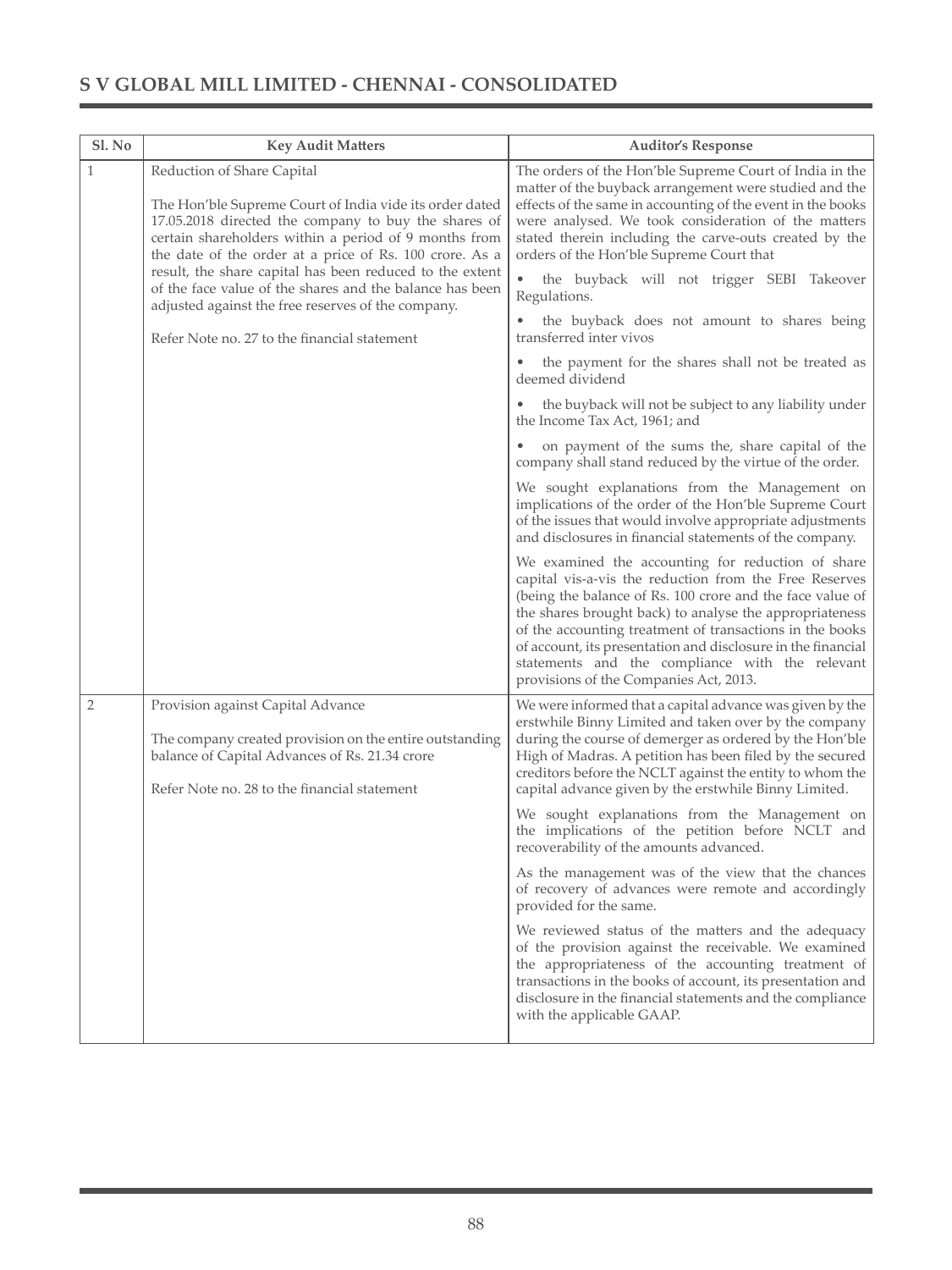## **Information Other than the Consolidated Financial Statements and Auditor's Report Thereon**

The Group's Board of Directors is responsible for the other information. The other information comprises the included in the Management Discussion and Analysis, Board's Report including Annexures to Board's Report, Business Responsibility Report, Corporate Governance and Shareholder's Information, but does not include the consolidated financial statements and our auditor's report thereon. The other information is expected to be made available to us after the date of this auditor's report.

Our opinion on the consolidated financial statements does not cover the other information and we will not express any form of assurance conclusion thereon.

In connection with our audit of the consolidated financial statements, our responsibility is to read the other information identified above when it becomes available and, in doing so, consider whether the other information is materially inconsistent with the consolidated financial statements or our knowledge obtained in the audit, or otherwise appears to be materially misstated.

If, based on the work we have performed on the other information that we obtained prior to the date of this auditor's report, we conclude that there is a material misstatement of this other information, we are required to report that fact. We have nothing to report in this regard.

When we read the other information, if we conclude that there is a material misstatement therein, we are required to communicate the matter to those charged with governance and in case the material misstatement remains uncorrected suitable action would be resorted to including bring to the attention of the users the matters of such material misstatement.

## **Responsibilities of Management and Those Charged with Governance for the Consolidated Financial Statements**

The Holding Company's Board of Directors is responsible for the matters stated in section 134(5) of the Companies Act, 2013 ("the Act") with respect to the preparation of these consolidated financial statements that give a true and fair view of the consolidated financial position, the consolidated financial performance, the consolidated changes in equity and the consolidated cash flows of the Group including its associates and jointly controlled entities in accordance with the accounting principles generally accepted in India, including the accounting Standards specified under section 133 of the Act. The respective Board of Directors of the companies included in the Group and of its associates and jointly controlled entities are responsible for maintenance of adequate accounting records in accordance with the provisions of the Act for safeguarding of the assets of the Group and for preventing and detecting frauds and other irregularities; selection and application of appropriate accounting policies; making judgments and estimates that are reasonable and prudent; and design, implementation and maintenance of adequate internal financial controls, that were operating effectively for ensuring the accuracy and completeness of the accounting records, relevant to the preparation and presentation of the consolidated financial statements that give a true and fair view and are free from material misstatement, whether due to fraud or error, which have been used for the purpose of preparation of the consolidated financial statements by the Directors of the Holding Company, as aforesaid.

In preparing the consolidated financial statements, the respective Board of Directors of the companies included in the Group and of its associates and jointly controlled entities are responsible for assessing the ability of the Group and of its associates and jointly controlled entities to continue as a going concern, disclosing, as applicable, matters related to going concern and using the going concern basis of accounting unless the Board of Directors either intends to liquidate the Group or to cease operations, or has no realistic alternative but to do so

The respective Board of Directors of the companies included in the Group and of its associates and jointly controlled entities are responsible for overseeing the financial reporting process of the Group and of its associates and jointly controlled entities.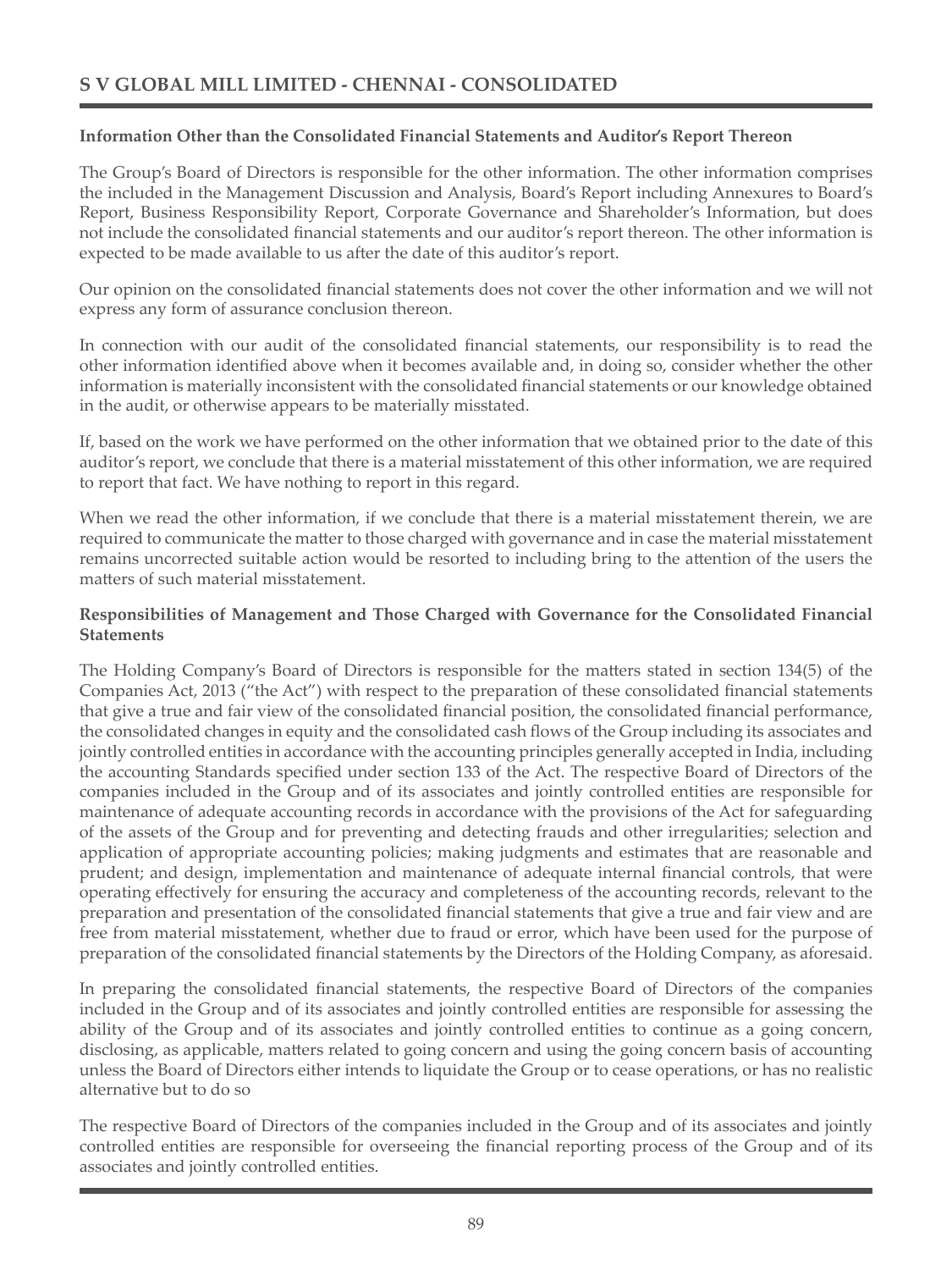## **Auditor's Responsibilities for the Audit of the Consolidated Financial Statements**

Our objectives are to obtain reasonable assurance about whether the consolidated financial statements as a whole are free from material misstatement, whether due to fraud or error, and to issue an auditor's report that includes our opinion. Reasonable assurance is a high level of assurance, but is not a guarantee that an audit conducted in accordance with SAs will always detect a material misstatement when it exists. Misstatements can arise from fraud or error and are considered material if, individually or in the aggregate, they could reasonably be expected to influence the economic decisions of users taken on the basis of these consolidated financial statements.

As part of an audit in accordance with SAs, we exercise professional judgment and maintain professional skepticism throughout the audit. We also:

- Identify and assess the risks of material misstatement of the consolidated financial statements, whether due to fraud or error, design and perform audit procedures responsive to those risks, and obtain audit evidence that is sufficient and appropriate to provide a basis for our opinion. The risk of not detecting a material misstatement resulting from fraud is higher than for one resulting from error, as fraud may involve collusion, forgery, intentional omissions, misrepresentations, or the override of internal control.
- Obtain an understanding of internal control relevant to the audit in order to design audit procedures that are appropriate in the circumstances. Under section 143(3)(i) of the Companies Act, 2013, we are also responsible for expressing our opinion on whether the company has adequate internal financial controls system in place and the operating effectiveness of such controls.
- Evaluate the appropriateness of accounting policies used and the reasonableness of accounting estimates and related disclosures made by management.
- Conclude on the appropriateness of management's use of the going concern basis of accounting and, based on the audit evidence obtained, whether a material uncertainty exists related to events or conditions that may cast significant doubt on the Company's ability to continue as a going concern. If we conclude that a material uncertainty exists, we are required to draw attention in our auditor's report to the related disclosures in the consolidated financial statements or, if such disclosures are inadequate, to modify our opinion. Our conclusions are based on the audit evidence obtained up to the date of our auditor's report. However, future events or conditions may cause the Group and its associates and jointly controlled entities to cease to continue as a going concern.
- Evaluate the overall presentation, structure and content of the consolidated financial statements, including the disclosures, and whether the consolidated financial statements represent the underlying transactions and events in a manner that achieves fair presentation.

We communicate with those charged with governance of the Holding Company and such other entities included in the consolidated financial statements of which we are the independent auditors regarding, among other matters, the planned scope and timing of the audit and significant audit findings, including any significant deficiencies in internal control that we identify during our audit.

We also provide those charged with governance with a statement that we have complied with relevant ethical requirements regarding independence, and to communicate with them all relationships and other matters that may reasonably be thought to bear on our independence, and where applicable, related safeguards.

From the matters communicated with those charged with governance, we determine those matters that were of most significance in the audit of the consolidated financial statements of the current period and are therefore the key audit matters. We describe these matters in our auditor's report unless law or regulation precludes public disclosure about the matter or when, in extremely rare circumstances, we determine that a matter should not be communicated in our report because the adverse consequences of doing so would reasonably be expected to outweigh the public interest benefits of such communication.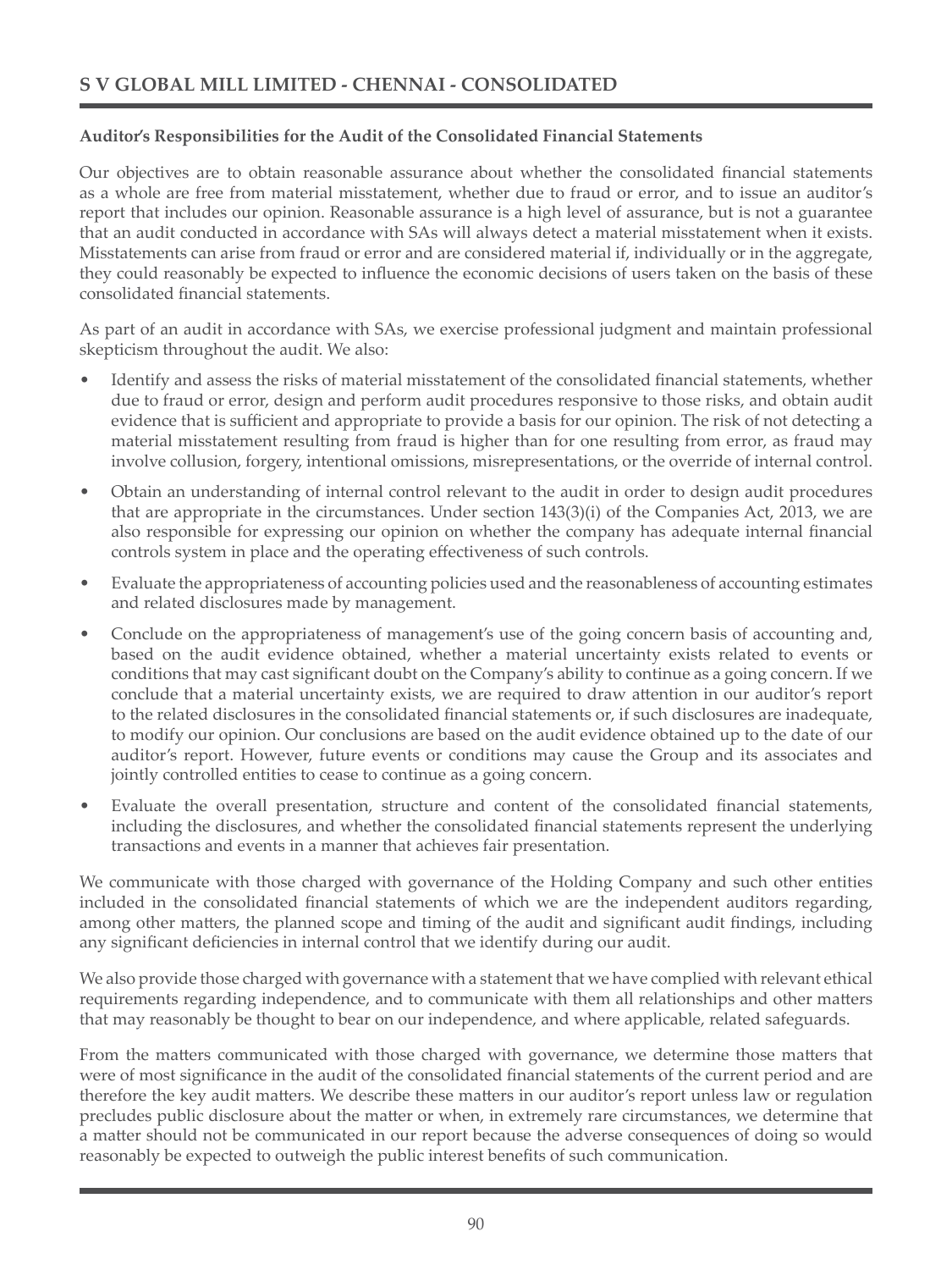## **Report on Other Legal and Regulatory Requirements**

- 1. As required by Section 143 (3) of the Act, we report that:
- a) We have sought and obtained all the information and explanations which to the best of our knowledge and belief were necessary for the purposes of our audit of the aforesaid consolidated financial statements.
- b) In our opinion, proper books of account as required by law relating to preparation of the aforesaid consolidated financial statements have been kept by the Company so far as it appears from our examination of those books.
- c) The Consolidated Balance Sheet, the Consolidated Statement of Profit and Loss, the consolidated statement of changes in equity and the Consolidated Cash Flow Statement dealt with by this Report are in agreement with the books of account maintained for the purpose of preparation of the consolidated financial statements.
- d) In our opinion, the aforesaid consolidated financial statements comply with the Accounting Standards specified under Section 133 of the Act, read with Rule 7 of the Companies (Accounts) Rules, 2014.
- e) On the basis of written representations received from the directors as on March 31, 2019, and taken on record by the Board of Directors of the Holding Company and the reports of the statutory auditors of its subsidiary companies, associate companies and jointly controlled companies incorporated in India, none of the directors of the Group companies, its associate companies and jointly controlled companies incorporated in India is disqualified as on March 31, 2019, from being appointed as a director in terms of Section 164(2) of the Act.
- f) With respect to the adequacy of internal financial control systems and the operating effectiveness of such controls, we give our Report in Annexure – I
- g) With respect to the other matters to be included in the Auditor's Report in accordance with Rule 11 of the Companies (Audit and Auditors) Rules, 2014, in our opinion and to the best of our information and according to the explanations given to us:
- i. The consolidated Ind AS financial statements has disclosed the impact of pending litigations on its financial position in its financial statements – Refer Note 32 to the financial statements;
- ii. The Group its associates and jointly controlled entities did not have any long-term contracts including derivative contracts for which there were any material foreseeable losses.
- iii. There were no amounts which were required to be transferred, to the Investor Education and Protection Fund by the Holding Company and/or its subsidiary companies, associate companies and jointly controlled companies incorporated in India.

Place: Chennai

Date: May 24, 2019

**P. B. Vijayaraghavan & Co.,** Chartered Accountants FRN: 004721S

> **P. B. Srinivasan** Partner M. No. 203774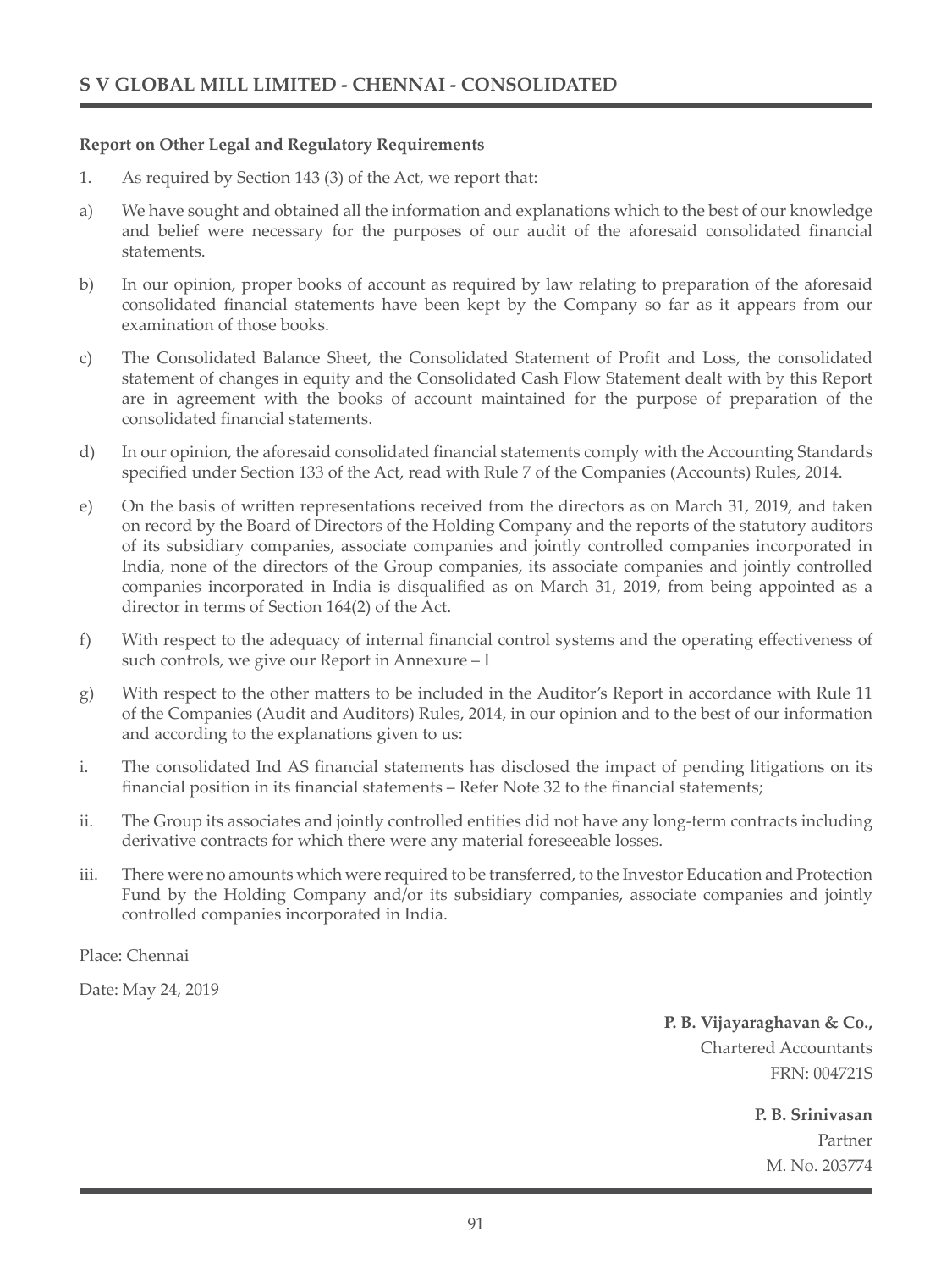# **Annexure – I to Independent Auditor's Report**

## **Report on the Internal Financial Controls under Clause (i) of Sub-section 3 of Section 143 of the Companies Act, 2013 ("the Act")**

We have audited the internal financial controls over financial reporting of S V Global Mill Limited (hereinafter referred to as "the Holding Company") and its subsidiary company (the Holding Company and its subsidiary company together referred to as "the Group") as of March 31, 2019 in conjunction with our audit of the consolidated Ind AS financial statements of the Company for the year ended on that date.

## **Management's Responsibility for Internal Financial Controls**

The respective Board of Directors of the Holding Company, its subsidiary company are responsible for establishing and maintaining internal financial controls based on the internal control over financial reporting criteria established by the Company considering the essential components of internal control stated in the Guidance Note on Audit of Internal Financial Controls over Financial Reporting issued by the Institute of Chartered Accountants of India. These responsibilities include the design, implementation and maintenance of adequate internal financial controls that were operating effectively for ensuring the orderly and efficient conduct of its business, including adherence to company's policies, the safeguarding of its assets, the prevention and detection of frauds and errors, the accuracy and completeness of the accounting records, and the timely preparation of reliable financial information, as required under the Companies Act, 2013.

## **Auditors' Responsibility**

Our responsibility is to express an opinion on the Company's internal financial controls over financial reporting based on our audit. We conducted our audit in accordance with the Guidance Note on Audit of Internal Financial Controls over Financial Reporting (the "Guidance Note") and the Standards on Auditing, issued by ICAI and deemed to be prescribed under section 143(10) of the Companies Act, 2013, to the extent applicable to an audit of internal financial controls, both applicable to an audit of Internal Financial Controls and, both issued by the Institute of Chartered Accountants of India. Those Standards and the Guidance Note require that we comply with ethical requirements and plan and perform the audit to obtain reasonable assurance about whether adequate internal financial controls over financial reporting was established and maintained and if such controls operated effectively in all material respects.

Our audit involves performing procedures to obtain audit evidence about the adequacy of the internal financial controls system over financial reporting and their operating effectiveness. Our audit of internal financial controls over financial reporting included obtaining an understanding of internal financial controls over financial reporting, assessing the risk that a material weakness exists, and testing and evaluating the design and operating effectiveness of internal control based on the assessed risk. The procedures selected depend on the auditor's judgement, including the assessment of the risks of material misstatement of the financial statements, whether due to fraud or error.

We believe that the audit evidence we have obtained is sufficient and appropriate to provide a basis for our audit opinion on the Company's internal financial controls system over financial reporting.

## **Meaning of Internal Financial Controls over Financial Reporting**

A company's internal financial control over financial reporting is a process designed to provide reasonable assurance regarding the reliability of financial reporting and the preparation of financial statements for external purposes in accordance with generally accepted accounting principles. A company's internal financial control over financial reporting includes those policies and procedures that (1) pertain to the maintenance of records that, in reasonable detail, accurately and fairly reflect the transactions and dispositions of the assets of the company; (2) provide reasonable assurance that transactions are recorded as necessary to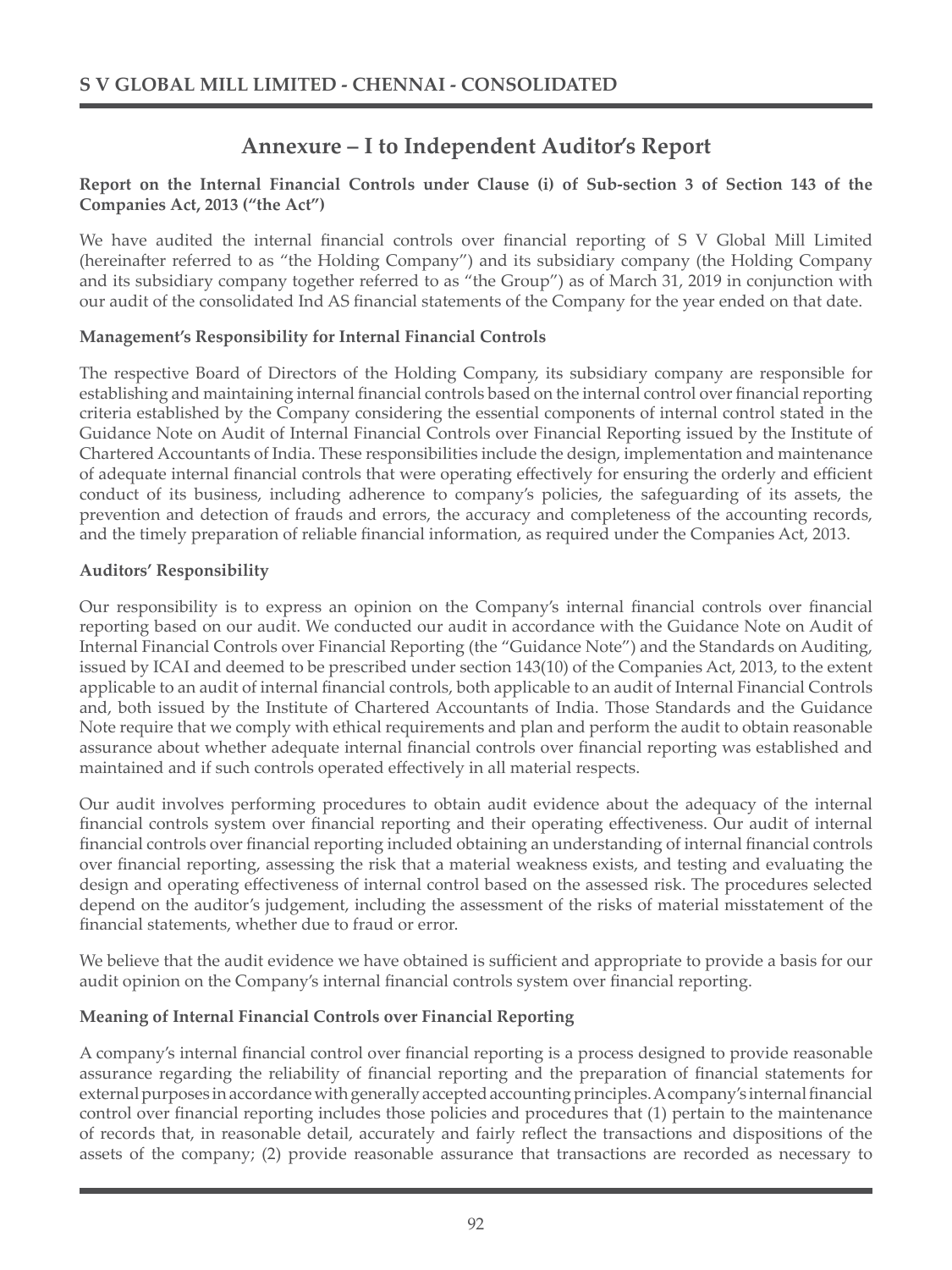# **S V GLOBAL MILL LIMITED - CHENNAI - CONSOLIDATED**

permit preparation of financial statements in accordance with generally accepted accounting principles, and that receipts and expenditures of the company are being made only in accordance with authorisations of management and directors of the company; and (3) provide reasonable assurance regarding prevention or timely detection of unauthorised acquisition, use, or disposition of the company's assets that could have a material effect on the financial statements.

## **Inherent Limitations of Internal Financial Controls over Financial Reporting**

Because of the inherent limitations of internal financial controls over financial reporting, including the possibility of collusion or improper management override of controls, material misstatements due to error or fraud may occur and not be detected. Also, projections of any evaluation of the internal financial controls over financial reporting to future periods are subject to the risk that the internal financial control over financial reporting may become inadequate because of changes in conditions, or that the degree of compliance with the policies or procedures may deteriorate.

## **Opinion**

In our opinion, the Holding Company, its subsidiary company, have in all material respects, an adequate internal financial controls system over financial reporting and such internal financial controls over financial reporting were operating effectively as at March 31, 2019, based on the internal control over financial reporting criteria established by the Company considering the essential components of internal control stated in the Guidance Note on Audit of Internal Financial Controls Over Financial Reporting issued by the Institute of Chartered Accountants of India.

Place: Chennai

Date: May 24, 2019

**P. B. Vijayaraghavan & Co.,** Chartered Accountants FRN: 004721S

> **P. B. Srinivasan** Partner M. No. 203774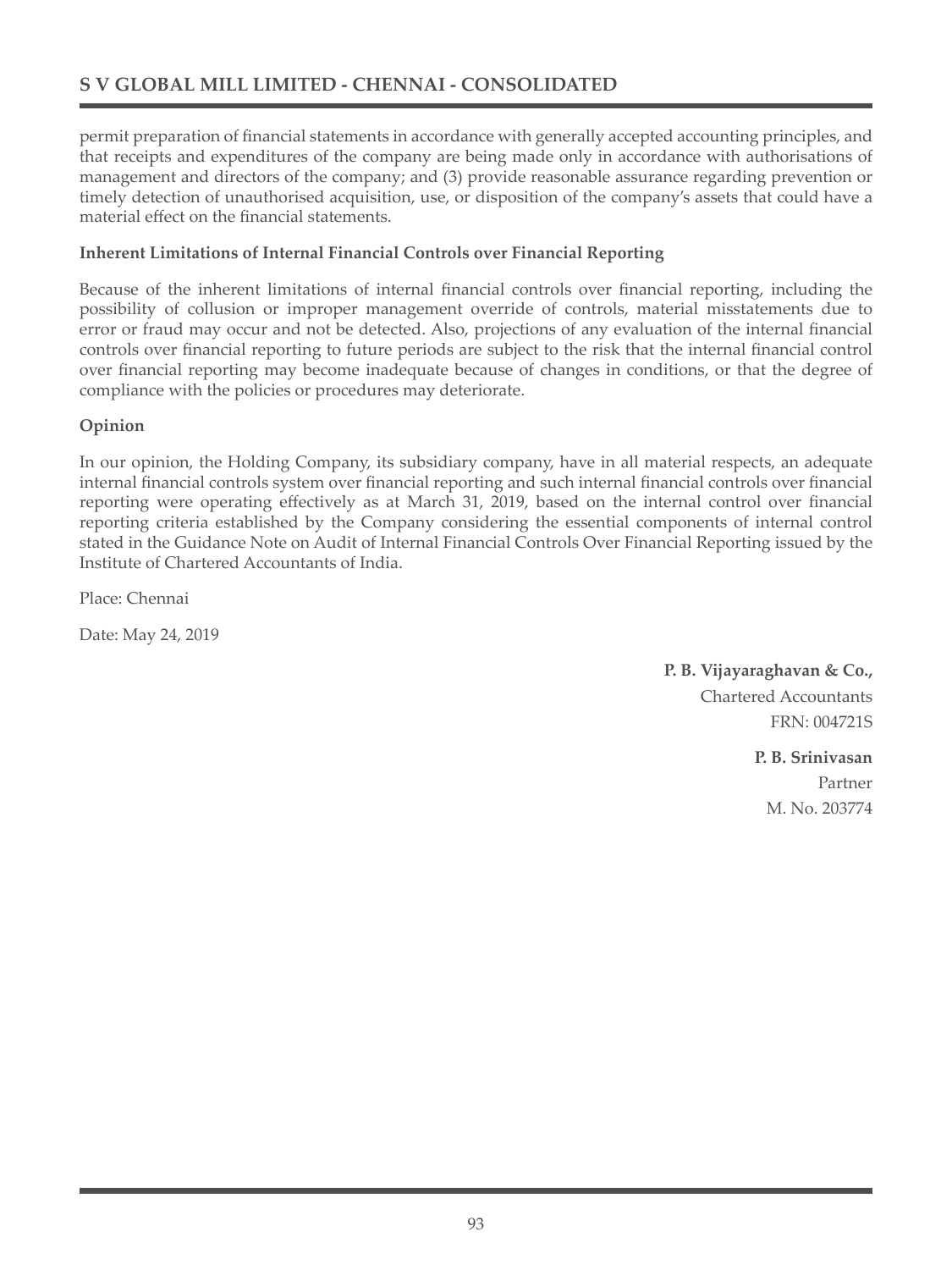|  |  | <b>CONSOLIDATED BALANCE SHEET AS AT MARCH 31, 2019</b> |  |
|--|--|--------------------------------------------------------|--|
|--|--|--------------------------------------------------------|--|

| Particulars                         | <b>Notes</b>   | As at<br>March 31, 2019 | As at<br>March 31, 2018 |
|-------------------------------------|----------------|-------------------------|-------------------------|
| 1. Non-current Assets               |                |                         |                         |
| (a) Property, Plant and Equipment   | $\mathbf{1}$   | 80,015,691              | 81,543,525              |
| (b) Intangible Asset                |                | 3,075,000               | 3,075,000               |
| (c) Capital Work-in-Progress        | $\overline{2}$ | 2,374,951               |                         |
| (d) Financial Assets                |                |                         |                         |
| (i) Investments                     | 3              | 1.000                   | 1,000                   |
| (ii) Loans                          |                |                         |                         |
| (e) Other non-current Assets        | $\overline{4}$ | 1,585,933               | 214,993,104             |
|                                     |                | 87,052,575              | 299,612,629             |
| 2. Current Assets                   |                |                         |                         |
| (a) Inventories                     | 5              | 91,313,239              | 91,313,239              |
| (b) Financial Assets                |                |                         |                         |
| (i) Investments                     |                |                         |                         |
| (ii) Trade Receivables              | 6              | 400,000,000             | 1,025,000,000           |
| (iii) Cash and Cash Equivalents     | 7              | 15,125,086              | 269,583,324             |
| (iv) Other Bank Balances            |                |                         |                         |
| (v) Loans                           |                |                         |                         |
| (vi) Other Financial Assets         | 8              | 4,279,973               | 93,575,999              |
| (c) Other Current Assets            | $\overline{Q}$ | 102,362,128             | 55,514,749              |
|                                     |                | 613,080,426             | 1,534,987,311           |
| <b>Total Assets</b>                 |                | 700,133,001             | 1,834,599,940           |
| <b>EQUITY AND LIABILITIES</b>       |                |                         |                         |
| Equity                              |                |                         |                         |
| (a) Equity Share Capital            | 10             | 90,414,850              | 111,597,050             |
| (b) Other Equity                    |                |                         |                         |
| (i) Retained Earnings               | 11             | 264,986,356             | 1,406,878,790           |
| (ii) Other Reserves                 |                | 271,532,181             | 265,307,024             |
|                                     |                | 626,933,387             | 1,783,782,864           |
| Liabilities                         |                |                         |                         |
| 1. Non-Current Liabilities          |                |                         |                         |
| (a) Financial Liabilities           |                |                         |                         |
| (i) Borrowings                      |                |                         |                         |
| (b) Deferred Tax liabilities (Net)  | 12             | 1,960,228               | 1,649,255               |
| (c) Other non-current Liabilities   |                |                         |                         |
|                                     |                | 1,960,228               | 1,649,255               |
| 2. Current Liabilities              |                |                         |                         |
| (a) Financial Liabilities           |                |                         |                         |
| (i) Borrowings                      |                |                         |                         |
| (ii) Trade Payables                 |                |                         |                         |
| (iii) Other Financial Liabilities   |                |                         |                         |
| (b) Other Current Liabilities       | 13             | 7,269,161               | 8,002,406               |
| (c) Provisions                      | 14             | 63,970,225              | 41,165,415              |
|                                     |                | 71,239,386              | 49,167,821              |
| <b>Total Equity and Liabilities</b> |                | 700,133,001             | 1,834,599,940           |

Notes to the Financial Statement and the Significant Accounting Policies annexed form an integral part of the Balance Sheet.

As per our report of even date

Place: Chennai Date: 24.05.2019

**For P. B. Vijayaraghavan & Co.,** Chartered Accountants FRN: 004721S **P. B. Srinivasan** Partner M. No. 203774  **M. Ethiraj**  Chairman  **For S V Global Mill Limited**

 **E. Shanmugam**  Managing Director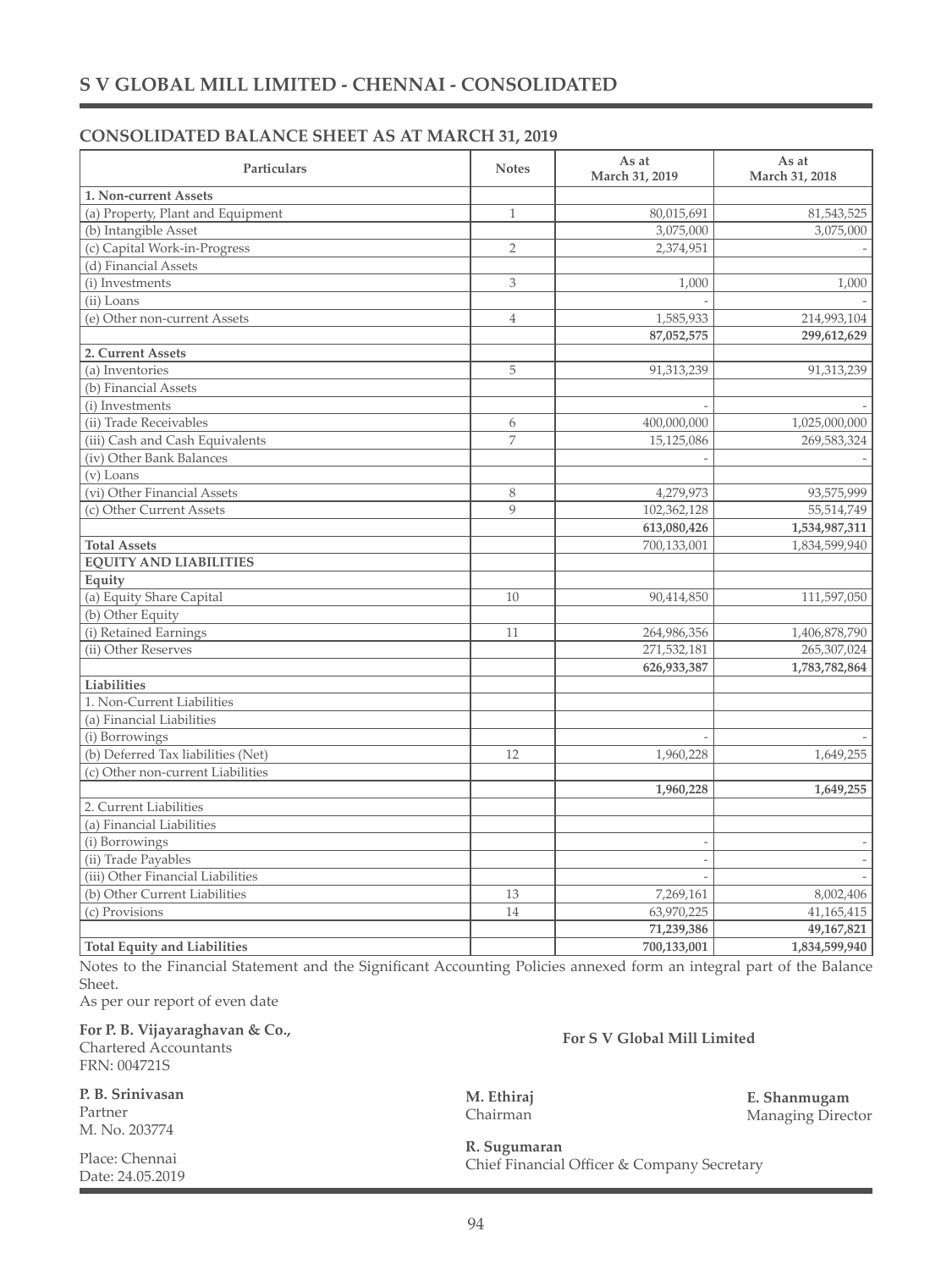| S. No        | Particulars                                                                                                       | <b>Notes</b> | For the Year Ended<br>March 31, 2019 | For the Year Ended<br>March 31, 2018 |
|--------------|-------------------------------------------------------------------------------------------------------------------|--------------|--------------------------------------|--------------------------------------|
| Ι            | Revenue From Operations                                                                                           | 15           | 123,680,657                          | 117,572,267                          |
| $\mathbf{I}$ | Other Income                                                                                                      | 16           | 30,811,841                           | 65,771,075                           |
| III          | Total Income $(I + II)$                                                                                           |              | 154,492,498                          | 183, 343, 342                        |
| IV           | Expenses                                                                                                          |              |                                      |                                      |
|              | Changes in Inventories                                                                                            |              |                                      |                                      |
|              | <b>Employee Benefit Expenses</b>                                                                                  | 17           | 7,463,512                            | 7,211,787                            |
|              | <b>Finance Costs</b>                                                                                              |              |                                      |                                      |
|              | Depreciation and Amortisation Expenses                                                                            | 18           | 3,079,099                            | 3,123,972                            |
|              | Other Expenses                                                                                                    | 19           | 273, 263, 746                        | 61,057,522                           |
|              | <b>Total Expenses (IV)</b>                                                                                        |              | 283,806,357                          | 71,393,281                           |
| $\bar{V}$    | Profit / (Loss) before Exceptional Items and Tax (III - IV)                                                       |              | -129,313,859                         | 111,950,061                          |
| VI           | <b>Exceptional Items</b>                                                                                          | 20           | 4,419,810                            | 23,335,320                           |
| VII          | Profit / (Loss) after Exceptional Items and Before Tax (V+VI)                                                     |              | -133,733,669                         | 88,614,741                           |
| <b>VIII</b>  | Tax Expense:                                                                                                      |              |                                      |                                      |
|              | (1) Current Tax                                                                                                   |              | 22,804,810                           | 26,099,164                           |
|              | (2) Deferred Tax                                                                                                  |              | 310,973                              | 879,755                              |
| IX           | Profit / (Loss) for the period (VII - VIII)                                                                       |              | $-156,849,452$                       | 61,635,822                           |
| $\chi$       | Other Comprehensive Income                                                                                        |              |                                      |                                      |
|              | 1. Re-measurements of defined benefit plans                                                                       |              |                                      |                                      |
| XI           | Total Comprehensive Income for the period $(IX + X)$ (Comprising<br>Profit (Loss) and other comprehensive Income) |              | $-156,849,452$                       | 61,635,822                           |
| XII          | Earnings per Equity Share                                                                                         | 21           |                                      |                                      |
|              | (i) Basic (in Rs.)                                                                                                |              | $-8.67$                              | 2.76                                 |
|              | (ii) Diluted (In Rs.)                                                                                             |              | $-8.67$                              | 2.76                                 |

## **STATEMENT OF PROFIT & LOSS FOR THE YEAR ENDED MARCH 31, 2019**

Notes to the Financial Statement and the Significant Accounting Policies annexed form an integral part of the Balance Sheet.

As per our report of even date

**For P. B. Vijayaraghavan & Co.,** Chartered Accountants FRN: 004721S

**P. B. Srinivasan** Partner M. No. 203774

Place: Chennai Date: 24.05.2019  **For S V Global Mill Limited**

 **M. Ethiraj**  Chairman

 **E. Shanmugam**  Managing Director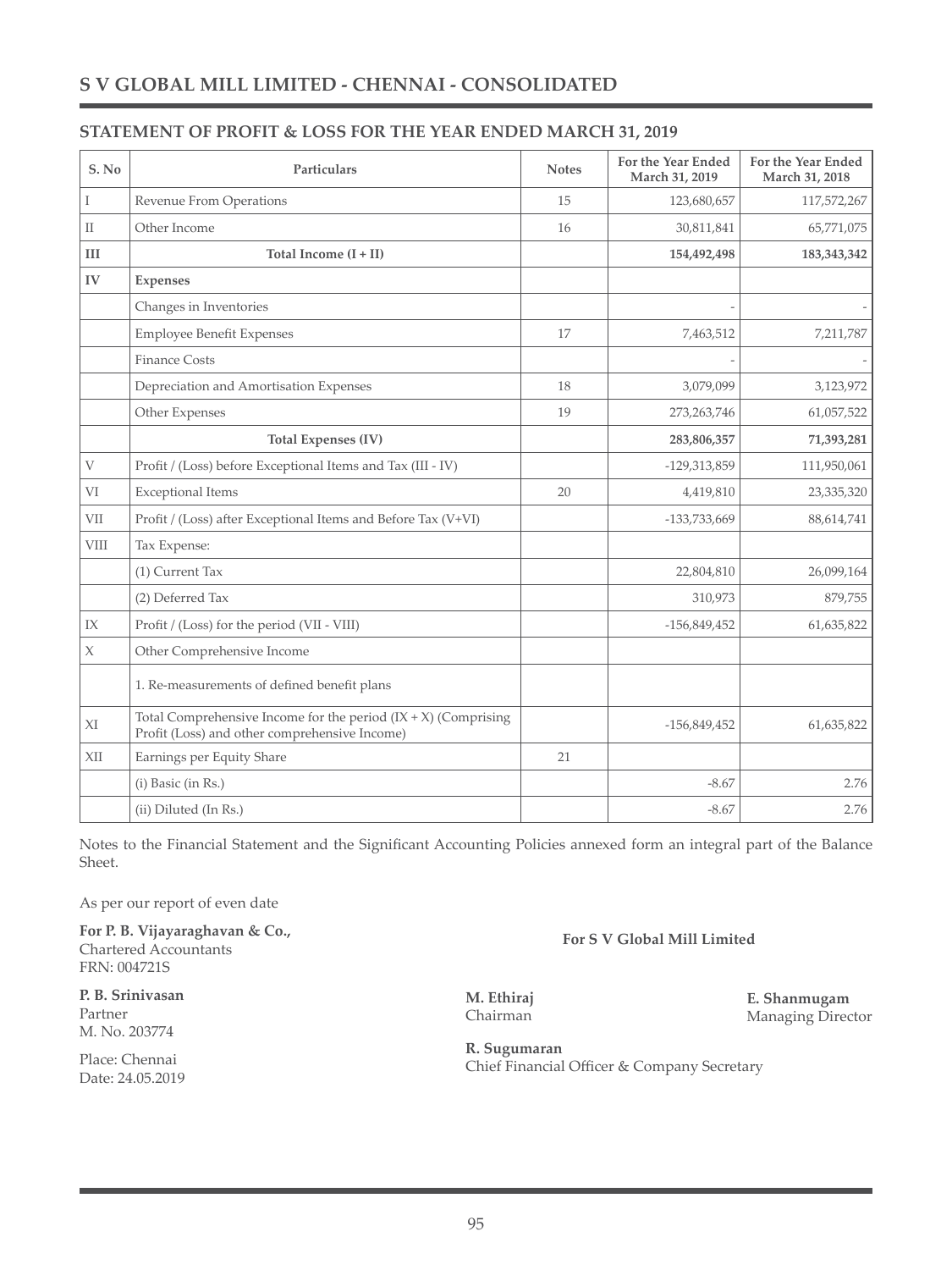#### **CASH FLOW STATEMENT FOR THE YEAR ENDED MARCH 31, 2019**

| Particulars                                               | For the Year EndedMarch 31,<br>2019 |                  | For the Year Ended<br>March 31, 2018 |                  |
|-----------------------------------------------------------|-------------------------------------|------------------|--------------------------------------|------------------|
| A. Cash Flow From Operating Activities                    |                                     |                  |                                      |                  |
| Net Profit Before Tax                                     |                                     | -133,733,669     |                                      | 88,614,741       |
| Adjustments for non-cash items:                           |                                     |                  |                                      |                  |
| Less:                                                     |                                     |                  |                                      |                  |
| Profit on Disposal of Asset                               |                                     |                  |                                      |                  |
| <b>Interest Income</b>                                    | 30,741,841                          |                  | 59,763,966                           |                  |
|                                                           |                                     | 30,741,841       |                                      | 59,763,966       |
|                                                           |                                     | $-164,475,510$   |                                      | 28,850,775       |
| Add:                                                      |                                     |                  |                                      |                  |
| Depreciation                                              | 3,079,099                           |                  | 3,123,972                            |                  |
| Provision for Doubtful Advances                           | 213,419,601                         |                  |                                      |                  |
|                                                           |                                     | 216,498,700      |                                      | 3,123,972        |
| Operating Profit before Working Capital Changes           |                                     | 52,023,190       |                                      | 31,974,747       |
| Adjustments for:                                          |                                     |                  |                                      |                  |
| <b>Trade Receivables</b>                                  | 625,000,000                         |                  | $-715,000,000$                       |                  |
| Loans & Advances                                          |                                     |                  | 40,000                               |                  |
| Inventories & Other Current Assets                        | $-1,616,178$                        |                  | $-149,276,254$                       |                  |
| Trade Pavables & Other Current Liabilities                | $-733,245$                          |                  | $-9,489$                             |                  |
| Cash Flow Generated from Operations                       | 622,650,577                         |                  | $-864, 245, 743$                     |                  |
| Direct Tax Paid                                           | 44,726,559                          |                  | 26,099,164                           |                  |
|                                                           |                                     | 667, 377, 136    |                                      | $-838, 146, 579$ |
| Net Cash from Operating Activities                        |                                     | 719,400,326      |                                      | $-806, 171, 832$ |
| <b>B. Cash-flow from Investing Activities</b>             |                                     |                  |                                      |                  |
| Purchase of property, plant and equip & CWIP              |                                     | $-3,926,216$     |                                      | $-5,485,846$     |
| Sale of property, plant and equpment / Projects           |                                     |                  |                                      |                  |
| Increase in Deposits & Advances                           |                                     | $-12,430$        |                                      |                  |
| Sale / Purchase of Investments                            |                                     |                  |                                      |                  |
| <b>Interest Received</b>                                  |                                     | 30,741,841       |                                      | 59,763,966       |
| Net Cash used in Investing Activites                      |                                     | 26,803,195       |                                      | 54,278,120       |
| C. Cash Flow from Financing Activities                    |                                     |                  |                                      |                  |
| Short Term Borrowings (Net)                               |                                     |                  |                                      |                  |
| Long Term Borrowings (Net)                                |                                     |                  |                                      |                  |
| Buy Back of Shares (adj against Face value)               |                                     | $-21,182,200$    |                                      |                  |
| Buy Back of Shares (against Retained Earnings)            |                                     | -978,817,800     |                                      |                  |
| Dividend Distribution Tax                                 |                                     | $-661,759$       |                                      |                  |
| Net Cash used/received in Financing Activities            |                                     | $-1,000,661,759$ |                                      |                  |
| Net Increase, (Decrease) Cash and Cash Equivalents        |                                     | $-254,458,238$   |                                      | -751,893,712     |
| Cash and Cash Equivalents as at the beginning of the Year |                                     | 269,583,324      |                                      | 1,021,477,036    |
| Cash and Cash Equivalents as at the End of the Year       |                                     | 15,125,086       |                                      | 269,583,324      |
| Note (-) indicates Cash Outflow                           |                                     |                  |                                      |                  |
| Details of Cash and Cash Equivalents                      |                                     |                  |                                      |                  |
| Cash in Hand                                              |                                     | 87,551           |                                      | 70,819           |
| Cash at bank in current accounts                          |                                     | 5,037,535        |                                      | 5,342,184        |
| Cash at bank in deposit accounts                          |                                     | 10,000,000       |                                      | 264,170,321      |

Notes to the Financial Statement and the Significant Accounting Policies annexed form an integral part of the Balance Sheet.

As per our report of even date

**For P. B. Vijayaraghavan & Co.,** Chartered Accountants FRN: 004721S

**P. B. Srinivasan** Partner M. No. 203774

Place: Chennai Date: 24.05.2019  **For S V Global Mill Limited**

 **M. Ethiraj**  Chairman

 **E. Shanmugam**  Managing Director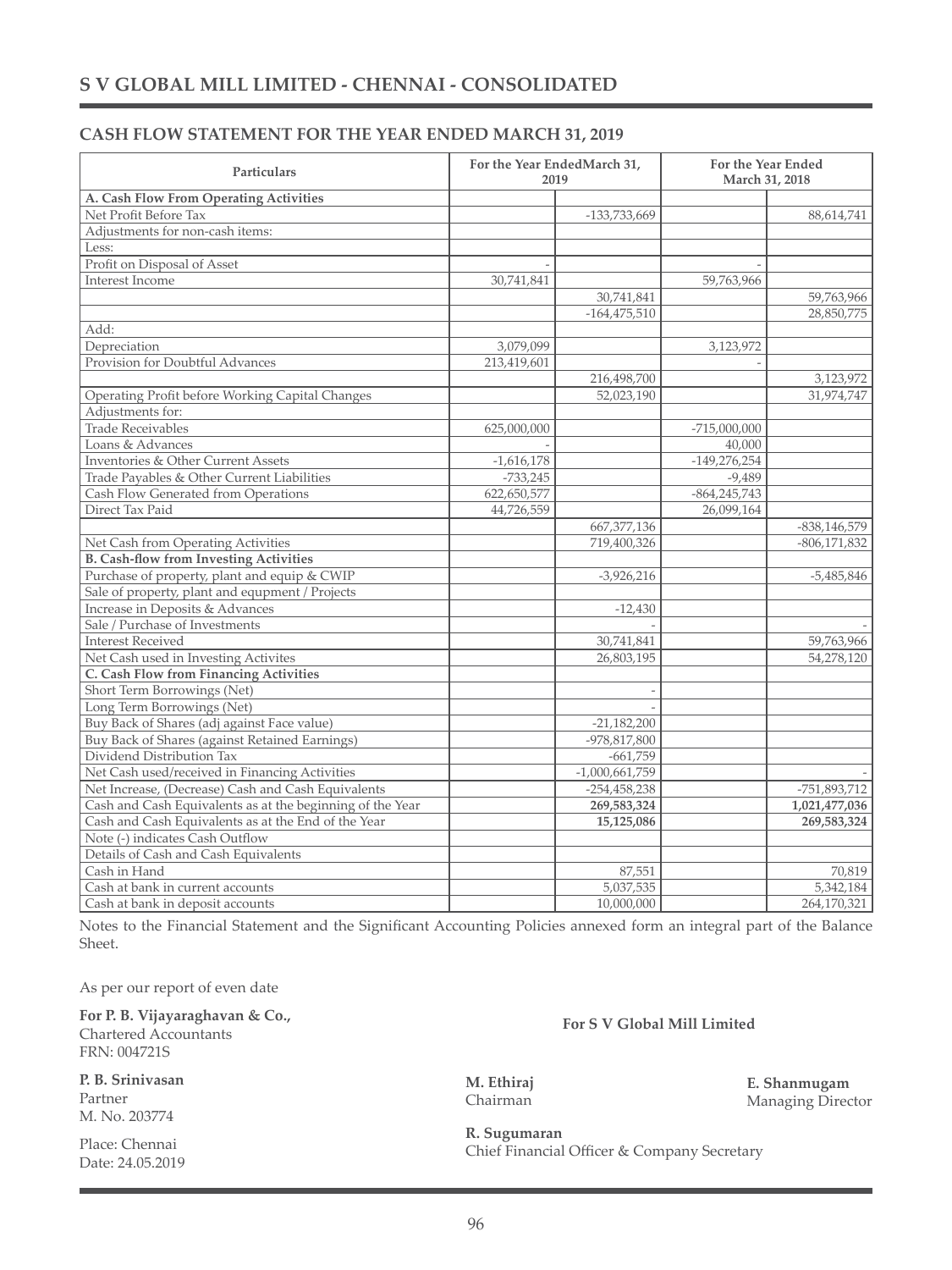| d<br>E.          |
|------------------|
| are<br>É         |
| ١<br>ì<br>۹<br>щ |
| d                |

|                         |                  | Notes to Financial Statements - Movement in Equity for the Year Ended March 31, 2019 |                          |                                            |                  |                                            |
|-------------------------|------------------|--------------------------------------------------------------------------------------|--------------------------|--------------------------------------------|------------------|--------------------------------------------|
| A. Equity Share Capital |                  |                                                                                      |                          |                                            |                  |                                            |
| Equity Share<br>Capital |                  | As at 01.04.2017                                                                     | Movement during the Year |                                            | As at 31.03.2018 |                                            |
|                         | No of Shares     | Equity Share<br>Capital par<br>Value (Rs.)                                           | No of Shares             | Equity Share<br>Capital par<br>Value (Rs.) | No of Shares     | Equity Share<br>Capital par<br>Value (Rs.) |
|                         | 22,319,410       | 111,597,050                                                                          |                          |                                            | 22,319,410       | 111,597,050                                |
| Equity Share<br>Capital | As at 01.04.2018 |                                                                                      | Movement during the Year |                                            | As at 31.03.2019 |                                            |
|                         | No of Shares     | Equity Share<br>Capital par<br>Value (Rs.)                                           | No of Shares             | Equity Share<br>Capital par<br>Value (Rs.) | No of Shares     | Equity Share<br>Capital par<br>Value (Rs.) |
|                         | 22,319,410       | 111,597,050                                                                          | -4,236,440               | $-21,182,200$                              | 18,082,970       | 90,414,850                                 |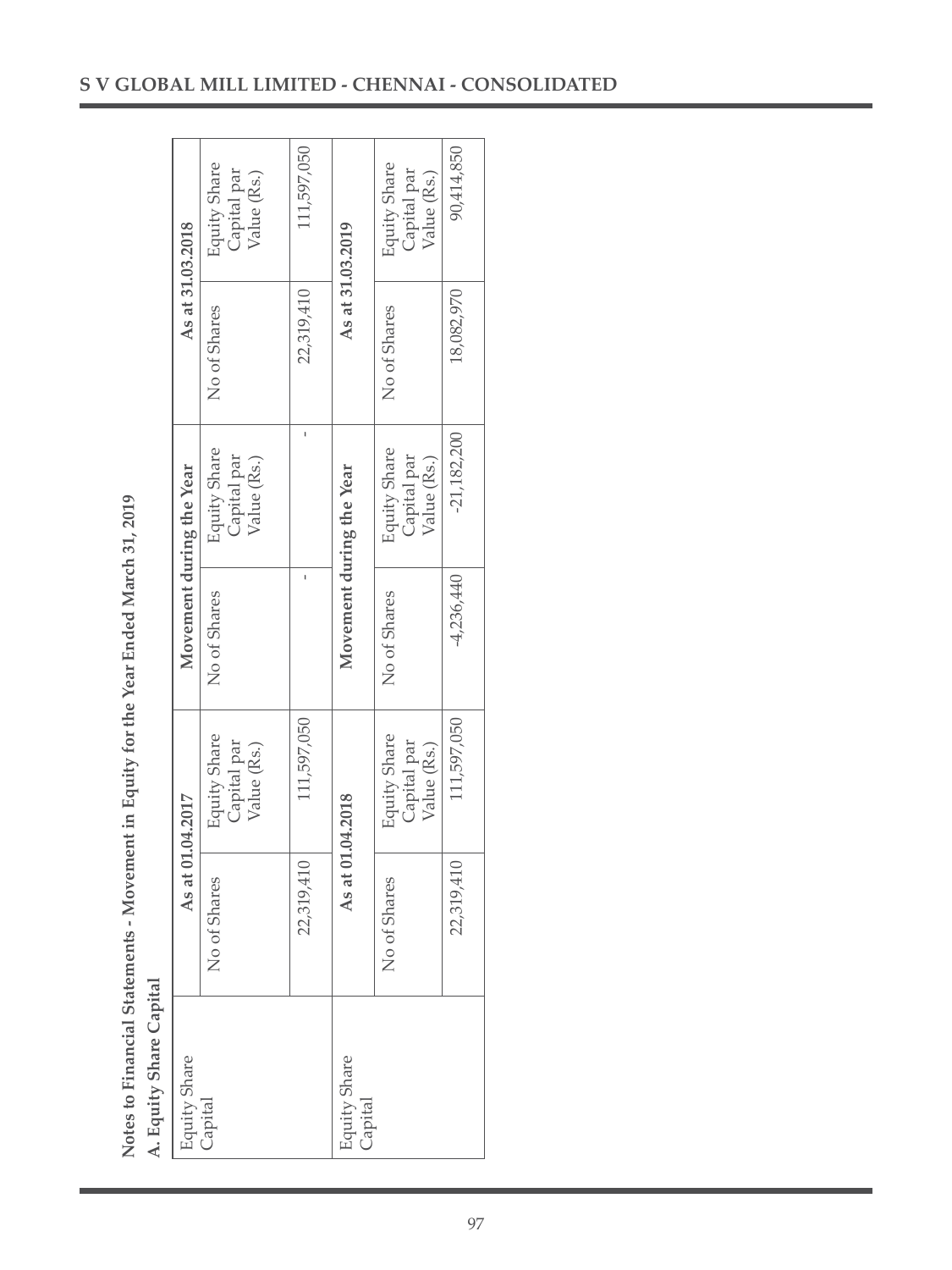#### **B. Other Equity**

|                                                          |                    | <b>Retained Earning and Other Reserves</b> |                              |                      | <b>Items of Other</b><br>Comprehensive<br>Income (OCI) | Total          |
|----------------------------------------------------------|--------------------|--------------------------------------------|------------------------------|----------------------|--------------------------------------------------------|----------------|
| Particulars                                              | Capital<br>Reserve | Capital<br>Redemption<br>Reserve           | NBFC<br>Statutory<br>Reserve | Retained<br>Earnings |                                                        |                |
| As at 01.04.2017                                         | 144,517,565        | 119,708,580                                | 67,473                       | 1,346,256,374        |                                                        | 1,610,549,992  |
| Total Comprehensive Income<br>for the Year               |                    |                                            |                              |                      |                                                        |                |
| Profit or (Loss)                                         |                    |                                            |                              | 61,635,822           |                                                        | 61,635,822     |
| Other Comprehensive Income                               | $\overline{a}$     | L,                                         |                              |                      |                                                        |                |
| <b>Total Comprehensive Income</b>                        | L                  | $\overline{a}$                             |                              |                      |                                                        |                |
| Transactions with Owners.<br>recorded directly in equity |                    |                                            |                              |                      |                                                        |                |
| Dividend                                                 | L                  | ÷                                          |                              |                      |                                                        |                |
| Appropriations                                           |                    |                                            | 1,013,406                    | $-1,013,406$         |                                                        |                |
| Any other Changes<br>(Remeasurement Loss)                |                    |                                            |                              |                      |                                                        |                |
| Other Changes                                            |                    |                                            |                              |                      |                                                        |                |
| Balance as at 31st March 2018                            | 144,517,565        | 119,708,580                                | 1,080,879                    | 1,406,878,790        |                                                        | 1,672,185,814  |
| As at 01.04.2018                                         | 144,517,565        | 119,708,580                                | 1,080,879                    | 1,406,878,790        |                                                        | 1,672,185,814  |
| Total Comprehensive Income<br>for the Year               |                    |                                            |                              |                      |                                                        |                |
| Profit or Loss                                           | L,                 | $\sim$                                     |                              | $-156,849,452$       |                                                        | $-156,849,452$ |
| Other Comprehensive Income                               |                    |                                            |                              |                      |                                                        |                |
| <b>Total Comprehensive Income</b>                        | $\bar{ }$          | $\overline{a}$                             |                              |                      |                                                        |                |
| Transactions with Owners,<br>recorded directly in equity |                    |                                            |                              | -978,817,800         |                                                        | -978,817,800   |
| Dividend                                                 |                    |                                            |                              |                      |                                                        |                |
| Appropriations                                           |                    |                                            | 6,225,157                    | $-6,225,157$         |                                                        |                |
| Any other Changes<br>(Remeasurement Loss)                |                    |                                            |                              |                      |                                                        |                |
| Other Changes                                            |                    |                                            |                              | $-25$                |                                                        | $-25$          |
| Balance as at 31st March 2019                            | 144,517,565        | 119,708,580                                | 7,306,036                    | 264,986,356          |                                                        | 536,518,537    |

Notes to the Financial Statement and the Significant Accounting Policies annexed form an integral part of the Balance Sheet.

As per our report of even date

**For P. B. Vijayaraghavan & Co.,** Chartered Accountants FRN: 004721S

**P. B. Srinivasan** Partner M. No. 203774

Place: Chennai Date: 24.05.2019  **For S V Global Mill Limited**

 **M. Ethiraj**  Chairman

 **E. Shanmugam**  Managing Director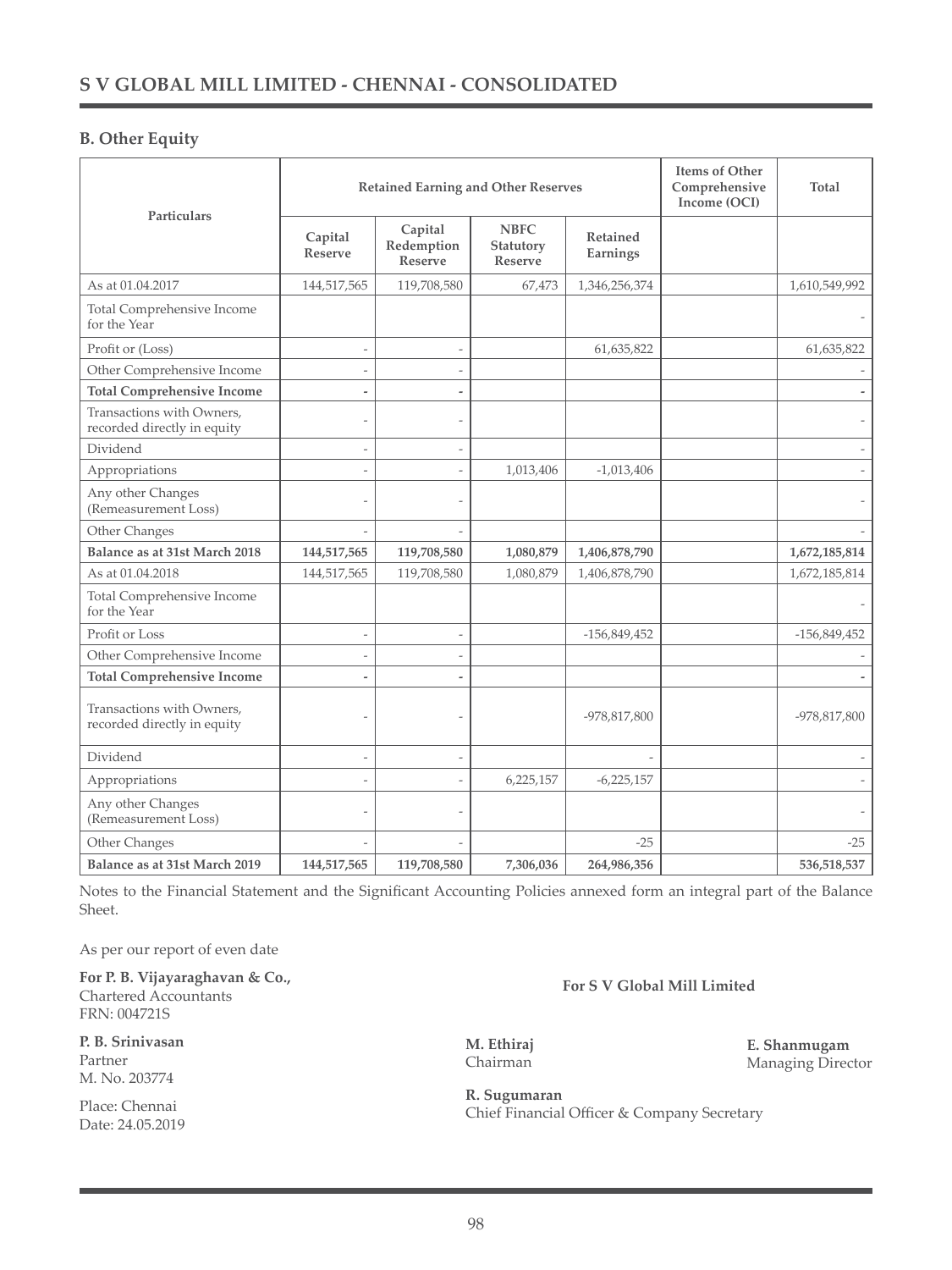| Notes to Standalone Financial Statements - Assets |                                                                             |                         |                                         |                     |                     |                                           |                 |                     |                     |                     |  |
|---------------------------------------------------|-----------------------------------------------------------------------------|-------------------------|-----------------------------------------|---------------------|---------------------|-------------------------------------------|-----------------|---------------------|---------------------|---------------------|--|
| NON-CURRENT ASSETS                                |                                                                             |                         |                                         |                     |                     |                                           |                 |                     |                     |                     |  |
| Property, Plant and Equipment                     |                                                                             |                         |                                         |                     |                     |                                           |                 |                     |                     |                     |  |
| 1. Tangible Assets                                |                                                                             |                         |                                         |                     |                     |                                           |                 |                     |                     |                     |  |
|                                                   |                                                                             |                         | Gross Cost                              |                     |                     | Depreciation                              |                 |                     | Net Value           |                     |  |
| Description                                       | 01.04.2018<br>As at                                                         | Additions/<br>Transfers | Adjustments<br>Transfers/<br>Disposals  | 31.03.2019<br>As at | 01.04.2018<br>As at | Withdrawals<br>Adjustments<br>/Transfers/ | For the<br>Year | 31.03.2019<br>As at | 31.03.2019<br>As at | 31.03.2018<br>As at |  |
| Land                                              | 583<br>24,978,5                                                             | $\mathfrak l$           | $\mathbf I$                             | 24,978,583          | $\mathbf{I}$        |                                           |                 | $\mathbf I$         | 24,978,583          | 24,978,583          |  |
| Building                                          | 470<br>58,892,                                                              | $\mathsf I$             | $\mathsf I$                             | 58,892,470          | 3,538,947           | $\mathbf{I}$                              | 2,767,676       | 6,306,623           | 52,585,847          | 55,353,523          |  |
| Office Equipments                                 | 655<br>563,                                                                 | 820,748                 | $\mathsf I$                             | 1,384,403           | 100,280             | $\mathbf{I}$                              | 109,009         | 209,289             | 1,175,114           | 463,375             |  |
| Computers                                         | 340<br>245,                                                                 | J.                      | $\mathsf I$                             | 245,340             | 205,666             | J.                                        | 15,868          | 221,534             | 23,806              | 39,674              |  |
| Furniture                                         | 710<br>688,                                                                 | $\mathsf I$             | $\mathsf I$                             | 688,710             | 10,159              | $\mathbf{I}$                              | $\mathbf{I}$    | 10,159              | 678,551             | 678,551             |  |
| Vehicles                                          | 29,819                                                                      | 730,517                 | $\mathbf I$                             | 760,336             | $\mathbb{I}$        | $\mathbf{I}$                              | 186,546         | 186,546             | 573,790             | 29,819              |  |
|                                                   | 577<br>85,398,                                                              | 1,551,265               |                                         | 86,949,842          | 3,855,052           | ٠                                         | 3,079,099       | 6,934,151           | 80,015,691          | 81,543,525          |  |
|                                                   |                                                                             |                         |                                         |                     |                     |                                           |                 |                     |                     |                     |  |
|                                                   |                                                                             |                         | Gross Cost                              |                     |                     | Depreciation                              |                 |                     | Net Value           |                     |  |
| Description                                       | $\overline{17}$<br>$\begin{array}{c} \text{As at} \\ 01.04.201 \end{array}$ | Additions/<br>Transfers | Adjustments<br>Disposals/<br>Transfers/ | 31.03.2018<br>As at | 01.04.2017<br>As at | Withdrawals<br>Adjustments<br>/Transfers/ | For the<br>Year | 31.03.2018<br>As at | 31.03.2018<br>As at | 31.03.2017<br>As at |  |
| Land                                              | 583<br>24,978,                                                              |                         | J.                                      | 24,978,583          |                     | J.                                        |                 |                     | 24,978,583          | 24978583            |  |
| <b>Building</b>                                   | 768<br>53,922,                                                              | 4,969,702               | $\mathsf I$                             | 58,892,470          | 627,765             | $\mathbf{I}$                              | 2,911,182       | 3,538,947           | 55,353,523          | 53295003            |  |
| Office Equipments                                 | 226,293                                                                     | 337,362                 | $\mathbf I$                             | 563,655             | 35,753              | $\mathfrak{g}$                            | 64,527          | 100,280             | 463,375             | 190540              |  |
| Computers                                         | 890<br>203,                                                                 | 41,450                  | $\mathsf I$                             | 245,340             | 67,562              | $\mathbf{I}$                              | 138,104         | 205,666             | 39,674              | 136328              |  |
| Fumiture                                          | 551,378                                                                     | 137,332                 | t                                       | 688,710             | $\mathbf{I}$        | $\mathfrak{g}$                            | 10,159          | 10,159              | 678,551             | 551378              |  |
| Vehicles                                          | 29,819                                                                      |                         | $\mathbf I$                             | 29,819              | $\mathbf{I}$        | $\mathbf{I}$                              | $\mathsf I$     |                     | 29,819              | 29819               |  |
|                                                   | 79,912,731                                                                  | 5,485,846               |                                         | 85,398,577          | 731,080             | t.                                        | 3,123,972       | 3,855,052           | 81,543,525          | 79,181,651          |  |

# **S V GLOBAL MILL LIMITED - CHENNAI - CONSOLIDATED**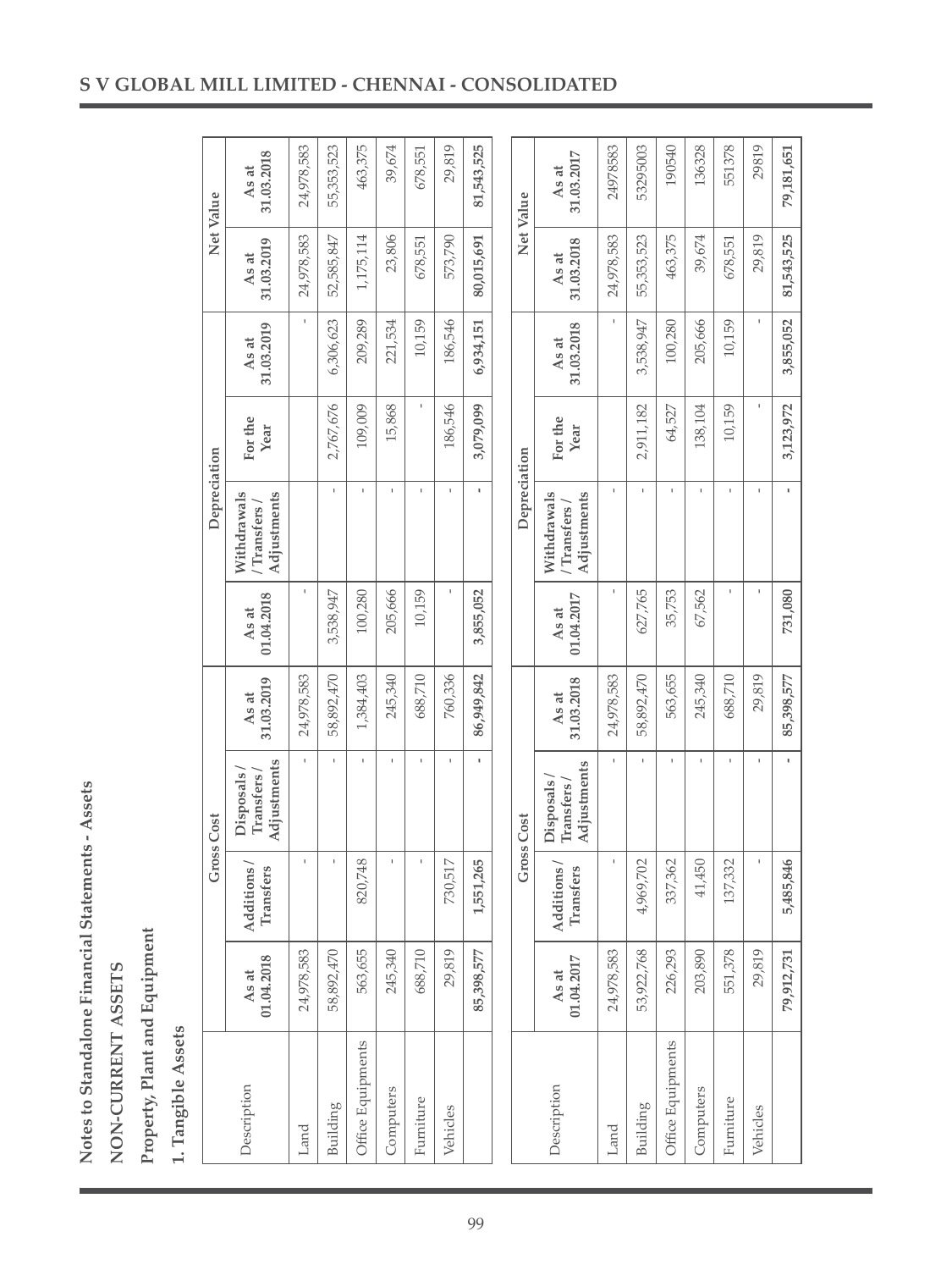## **Notes to Financial Statements**

| <b>Note</b><br>No | Particulars                                                                                                                | As at March 31,<br>2019 | As at March 31,<br>2018 |
|-------------------|----------------------------------------------------------------------------------------------------------------------------|-------------------------|-------------------------|
| $\overline{2}$    | <b>Capital Work in Progress</b>                                                                                            |                         |                         |
|                   |                                                                                                                            | 2,374,951               |                         |
|                   |                                                                                                                            | 2,374,951               |                         |
| 3                 | <b>Financial Assets</b>                                                                                                    |                         |                         |
|                   | Investments                                                                                                                |                         |                         |
|                   | In equity shares partly paid up 810 shares (Previous Year 810) at<br>Rs. 65 per share of Adyar Property Holding Co Pvt Ltd | 1,000                   | 1,000                   |
|                   |                                                                                                                            | 1,000                   | 1,000                   |
| 4                 | <b>Other non-current Assets</b>                                                                                            |                         |                         |
|                   | <b>Unsecured Considered Good</b>                                                                                           |                         |                         |
|                   | Capital Advances                                                                                                           | 213,419,601             | 213,419,601             |
|                   | Less: Provision for Doubtful Advances                                                                                      | $-213,419,601$          |                         |
|                   | <b>Utility Deposits</b>                                                                                                    | 232,333                 | 219,903                 |
|                   | Rent Advance                                                                                                               | 1,353,600               | 1,353,600               |
|                   |                                                                                                                            | 1,585,933               | 214,993,104             |
| 5                 | <b>Current Assets</b>                                                                                                      |                         |                         |
|                   | Inventories                                                                                                                |                         |                         |
|                   | Stock in Trade - Land and Building                                                                                         | 91,313,239              | 91,313,239              |
|                   |                                                                                                                            | 91,313,239              | 91,313,239              |
| 6                 | <b>Trade Receivables</b>                                                                                                   |                         |                         |
|                   | Advance for Purchase of Property                                                                                           |                         | 160,000,000             |
|                   | Receivable under Financing Activity                                                                                        | 400,000,000             | 865,000,000             |
|                   |                                                                                                                            | 400,000,000             | 1,025,000,000           |
| 7                 | <b>Cash and Cash Equivalents</b>                                                                                           |                         |                         |
|                   | Balances with Scheduled Banks in Current A/c                                                                               | 5,037,535               | 5,342,184               |
|                   | Cash on Hand                                                                                                               | 87,551                  | 70,819                  |
|                   | <b>Fixed Deposits</b>                                                                                                      |                         |                         |
|                   | Short Term Deposits                                                                                                        | 10,000,000              | 264,170,321             |
|                   |                                                                                                                            | 15,125,086              | 269,583,324             |
| 8                 | <b>Other Financial Assets</b>                                                                                              |                         |                         |
|                   | <b>Interest Accrued</b>                                                                                                    | 4,279,973               | 93,575,999              |
|                   |                                                                                                                            | 4,279,973               | 93,575,999              |
| 9                 | <b>Other Current Assets</b>                                                                                                |                         |                         |
|                   | <b>Other Receivables</b>                                                                                                   | 593,454                 | 2,818,670               |
|                   | Prepaid Expenses                                                                                                           | 184,515                 | 176,719                 |
|                   | Advance Income Tax & TDS                                                                                                   | 81,584,159              | 52,519,360              |
|                   | Wealth tax                                                                                                                 | 20,000,000              |                         |
|                   |                                                                                                                            | 102,362,128             | 55,514,749              |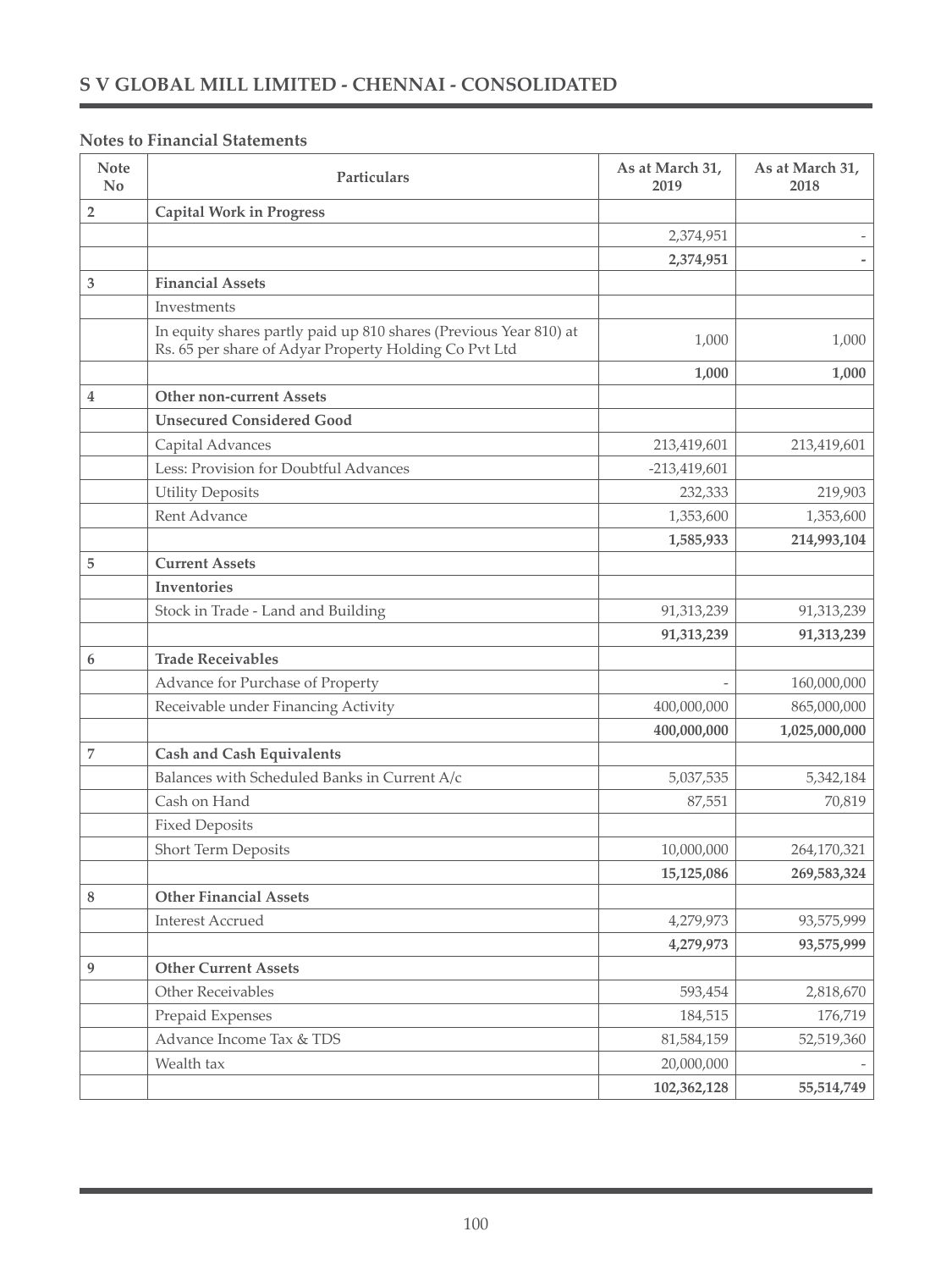# **S V GLOBAL MILL LIMITED - CHENNAI - CONSOLIDATED**

| 10 | <b>Equity and Liabilities</b>                                                                        |                                  |                                  |
|----|------------------------------------------------------------------------------------------------------|----------------------------------|----------------------------------|
|    | <b>Equity Share Capital</b>                                                                          |                                  |                                  |
|    | Authorised, Issued, Subscribed and Paid-up Share Capital                                             |                                  |                                  |
|    | Authorised:                                                                                          |                                  |                                  |
|    | 2,24,00,000 Equity Shares of Rs. 5/- each                                                            | 112,000,000                      | 112,000,000                      |
|    | Issued:                                                                                              |                                  |                                  |
|    | 18,082,970 Equity Shares (Previous Year 22,319,410) of Rs. 5/- each<br>fully paid with voting rights | 90,414,850                       | 111,597,050                      |
|    |                                                                                                      | 90,414,850                       | 111,597,050                      |
| 11 | <b>Other Equity</b>                                                                                  |                                  |                                  |
|    | a) retained Earnings                                                                                 | 264,986,356                      | 1,406,878,790                    |
|    | b) Other Reserves                                                                                    | 271,532,181                      | 265,307,024                      |
|    |                                                                                                      | 536,518,537                      | 1,672,185,814                    |
| 12 | <b>Deferred Tax Liabilities</b>                                                                      |                                  |                                  |
|    | Others                                                                                               | 1,960,228                        | 1,649,255                        |
|    | Deferred Tax Liabilities (Net)                                                                       | 1,960,228                        | 1,649,255                        |
| 13 | <b>CURRENT LIABILITIES</b>                                                                           |                                  |                                  |
|    | <b>Other Current Liabilities</b>                                                                     |                                  |                                  |
|    | Other Current Liabilities                                                                            | 7,269,161                        | 8,002,406                        |
|    |                                                                                                      | 7,269,161                        | 8,002,406                        |
| 14 | Provisions                                                                                           |                                  |                                  |
|    |                                                                                                      |                                  |                                  |
|    | Provision for Taxation                                                                               | 63,970,225                       | 41,165,415                       |
|    |                                                                                                      | 63,970,225                       | 41,165,415                       |
| 15 | <b>Revenue From Operations</b>                                                                       | For the year<br>ended 31-03-2019 | For the year<br>ended 31-03-2018 |
|    | Interest on Cancellation due to Delayed Delivery                                                     | 1,196,712                        | 100,243,288                      |
|    | Income from rental of properties                                                                     | 8,923,808                        | 6,224,871                        |
|    | Income from Financing Activities                                                                     | 113,560,137                      | 11,104,108                       |
|    |                                                                                                      | 123,680,657                      | 117,572,267                      |
| 16 | Other Income                                                                                         |                                  |                                  |
|    | <b>Interest Receipts</b>                                                                             | 30,741,841                       | 59,763,966                       |
|    | Agricultural Income                                                                                  | 70,000                           | 100,000                          |
|    | Other Income                                                                                         |                                  | 5,907,109                        |
|    |                                                                                                      | 30,811,841                       | 65,771,075                       |
| 17 | <b>Expenses</b>                                                                                      |                                  |                                  |
|    | <b>Employee Benefit Expenses</b>                                                                     |                                  |                                  |
|    | Salaries, Wages and Incentives to Employees                                                          | 4,707,482                        | 5,143,993                        |
|    | Salary to Managing Director                                                                          | 500,000                          | 48,000                           |
|    | Welfare Expenses                                                                                     | 2,256,030                        | 2,019,794                        |
|    |                                                                                                      | 7,463,512                        | 7,211,787                        |
| 18 | <b>Depreciation and Amortisation Expenses</b>                                                        |                                  |                                  |
|    | <b>Fixed Assets</b>                                                                                  | 3,079,099<br>3,079,099           | 3,123,972                        |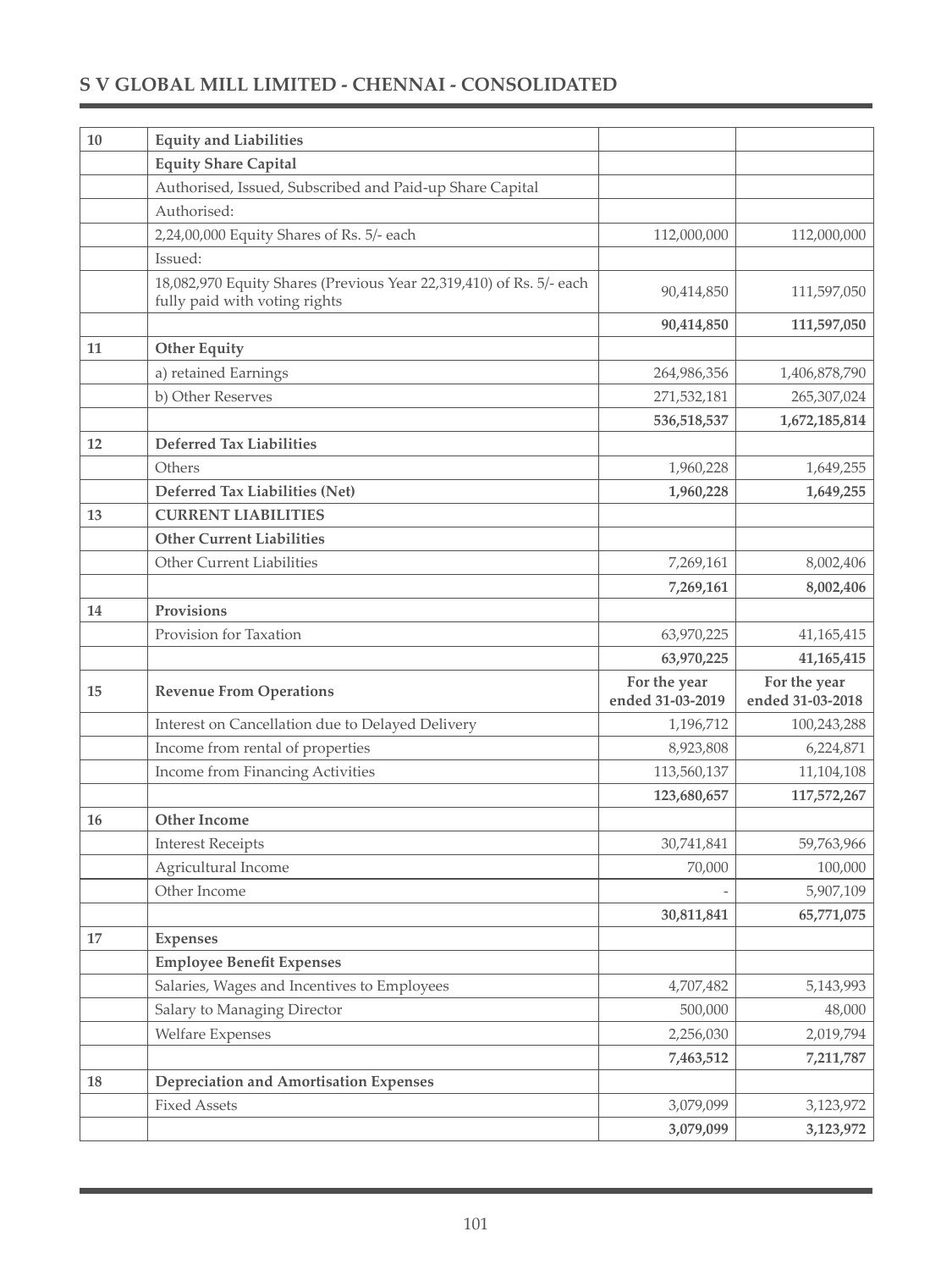# **S V GLOBAL MILL LIMITED - CHENNAI - CONSOLIDATED**

| 19 | <b>Other Expenses</b>                                                                                                    |                |            |
|----|--------------------------------------------------------------------------------------------------------------------------|----------------|------------|
|    | Power and Water                                                                                                          | 2,071,391      | 1,954,891  |
|    | Rent                                                                                                                     | 2,030,400      | 2,106,540  |
|    | Rates, Taxes & Insurance                                                                                                 | 7,441,717      | 3,890,309  |
|    | <b>Statutory Expenses</b>                                                                                                | 2,678,234      | 605,672    |
|    | Printing & Stationery                                                                                                    | 494,362        | 482,551    |
|    | Postage, Courier & Telephone Expenses                                                                                    | 575,704        | 487,041    |
|    | Travelling & Conveyance Expenses                                                                                         | 4,333,658      | 5,191,024  |
|    | <b>Advertisment Expenses</b>                                                                                             | 63,717         | 478,991    |
|    | Payment to Auditors                                                                                                      |                |            |
|    | <b>Statutory Audit Fees</b>                                                                                              | 362,100        | 269,250    |
|    | <b>Tax Audit Fees</b>                                                                                                    | 25,000         |            |
|    | Other Audit Matters                                                                                                      | 315,000        |            |
|    | Other Fees                                                                                                               | 30,000         | 30,000     |
|    | Professional Fees                                                                                                        | 25,725,394     | 31,081,240 |
|    | Repairs and Maintenance                                                                                                  | 6,557,259      | 9,232,416  |
|    | Security Charges                                                                                                         | 2,975,873      | 2,333,250  |
|    | Donation                                                                                                                 | 1,106,620      | 50,000     |
|    | Garden Maintenance                                                                                                       | 1,596,006      | 891,460    |
|    | Sitting Fees to Directors                                                                                                | 75,000         | 100,000    |
|    | <b>CSR</b> Expenses                                                                                                      |                |            |
|    | Miscellaneous Expenses                                                                                                   | 1,386,710      | 1,872,887  |
|    | Provision for Doubtful Advances                                                                                          | 213,419,601    |            |
|    |                                                                                                                          | 273, 263, 746  | 61,057,522 |
| 20 | <b>Exceptional Items</b>                                                                                                 |                |            |
|    | <b>BLS Wage Settlement</b>                                                                                               | 4,419,810      | 23,335,320 |
|    |                                                                                                                          | 4,419,810      | 23,335,320 |
| 21 | Earnings Per Share - Basic and Diluted                                                                                   |                |            |
|    | Profit after Tax                                                                                                         | $-156,849,452$ | 61,635,822 |
|    | Weighted Average Number of Shares as at 31.03.2019                                                                       | 18,082,970     | 22,319,410 |
|    | Face Value of Shares (Rs.)                                                                                               | 5              | 5          |
|    | Earnings Per Share - Basic and Diluted (Rs.)                                                                             | $-8.67$        | 2.76       |
|    | The Company does not have any potentially dilutive shares, thus the basic and the diluted earnings per<br>share is same. |                |            |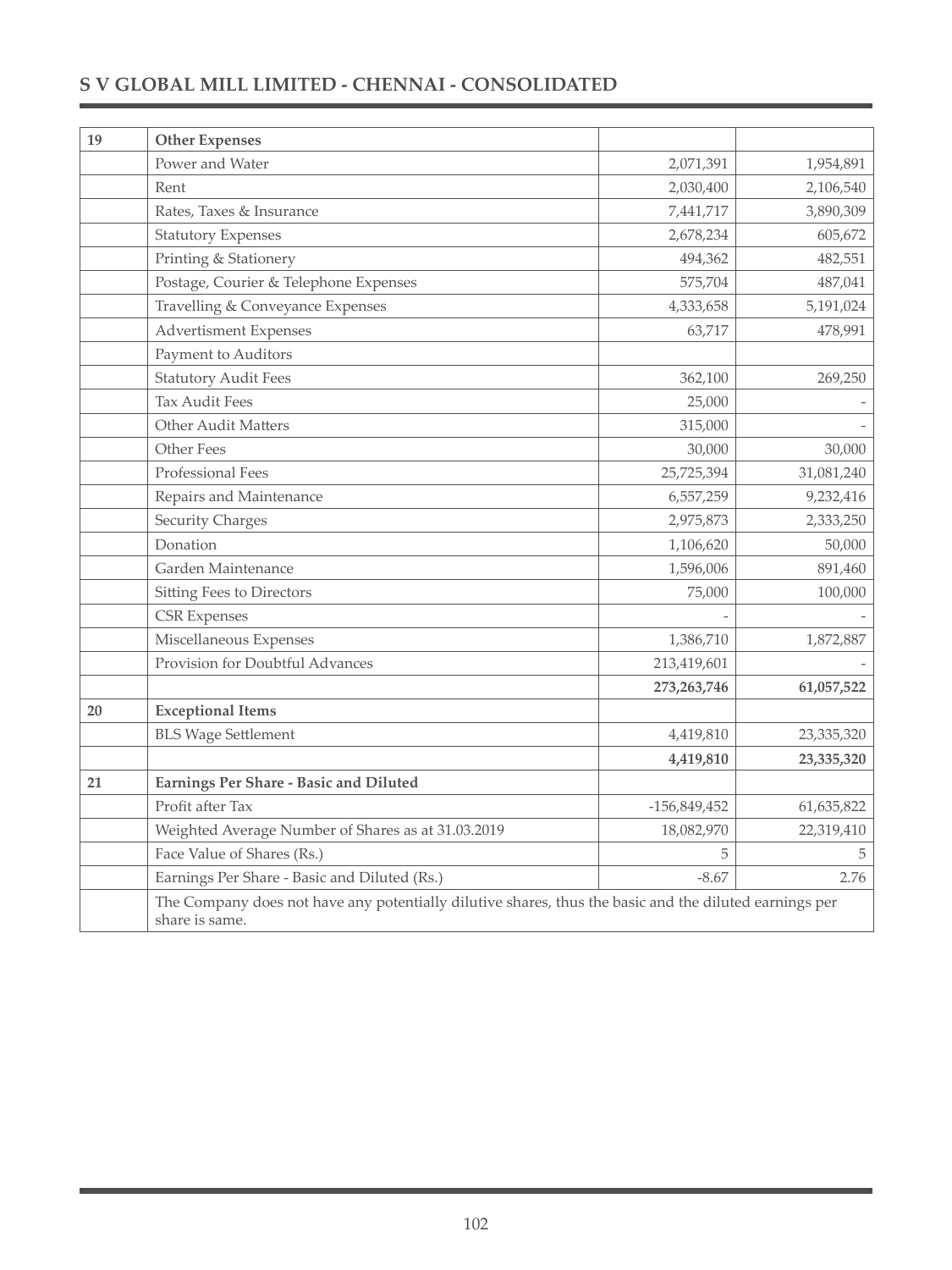## **1. Principles of Consolidation**

The Consolidated Financial Statements of the Group are prepared in accordance with Indian Accounting Standard ('Ind AS') 110 "Consolidated Financial Statements"

The Financial statements of the Company (SV Global) and its subsidiaries have been combined on a line by line basis by adding together the book values of like items of assets, liabilities, income and expenses, after eliminating intra group balances and intra group transactions and adopting uniform accounting policies. The Financial Statements of the jointly controlled entity are proportionately consolidated. The share of interest in each item of Balance Sheet and Statement of Profit and Loss is separately shown.

## **2. REPORTING ENTITY**

S V Global Mill Limited (S V Global or the holding Company) is company registered under the erstwhile Companies Act, 1956 with its registered office at New No. 5/1, Old No. 3/1, 6th Cross Street, CIT Colony, Mylapore, Chennai – 600004 and is also listed with the Bombay Stock Exchange Limited. S V Global is engaged in the business of real estate.

S V Global Finance Private Limited (SVGFPL or the subsidiary Company) is company registered under the erstwhile Companies Act, 1956 with its registered office at New No. 5/1, Old No. 3/1, 6th Cross Street, CIT Colony, Mylapore, Chennai – 600004. The Company is registered with Reserve Bank of India as a 'Non-Banking Finance Company under the category Non Deposit Taking NBFC – Loan Company' and the Company follows the directions prescribed by the Reserve Bank of India for Non-Banking Financial Companies with respect to Income Recognition, Asset Classification, Provisioning norms.

The above entities are jointly referred as the Group for the purpose of reporting.

#### **3. Basis of Consolidation**

The Consolidated Financial Statement comprises the financial statements of the Company and its subsidiaries as at 31st March, 2019. Subsidiaries are entities controlled by the Company. The Company controls an entity when it is exposed to, or has right to, variable returns from its involvement with the entity and has the ability to affect those returns through its power over the entity. The financial statements of subsidiaries are included in the Consolidated Financial Statement from the date on which control commences until the date on which control ceases.

Non-controlling interest (NCI) are measured at their proportionate share of the acquiree's net identifiable assets at the date of acquisition.

Intra-group balances and transactions, and any unrealised income and expenses arising from intragroup transactions, are eliminated. Unrealised gains arising from transactions with equity accounted investees are eliminated against the investment to the extent of the Company's interest in the investee, Unrealised losses are eliminated in the same way as unrealised gains, but only to the extent that there is no evidence of impairment

## **4. BASIS OF PREPARATION**

#### **a) Statement of Compliance**

The Group adopted the Ind AS in preparation of the financial statements notified by the Ministry of Corporate Affairs vide Notification No. G.S.R. 111(E) dated 16th February 2015 as amended from time to time. Accordingly, the financial statements have been prepared in accordance with Indian Accounting Standards ('Ind AS') as prescribed under section 133 of the Companies Act, 2013 (the "Act"), read together with the Companies (Indian Accounting Standards) Rules, 2015, relevant provisions of the Act and other accounting principles generally accepted in India.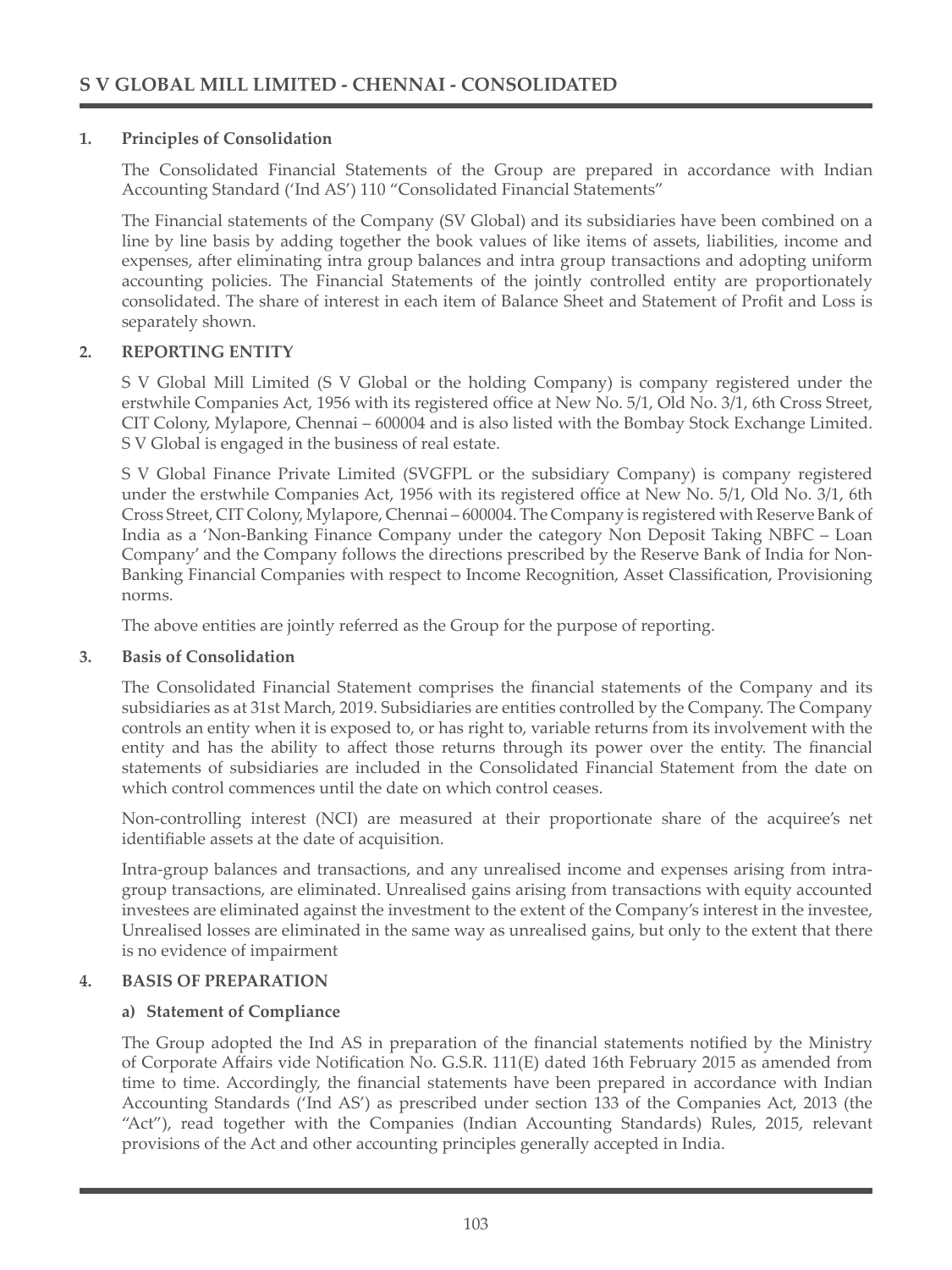## **b) Functional Currency**

The management has determined the currency of the primary economic environment in which the Group operates i.e., functional currency, to be Indian Rupees (INR). The financial statements are presented in Indian Rupees ('INR') which is the Group's functional currency and presentational currency.

#### **c) Basis of Measurement**

The financial statements have been prepared on a historical cost basis, except otherwise stated.

#### **d) Use Of Estimates**

The preparation of financial statements requires estimates and assumptions to be made that affect the reported amount of assets and liabilities on the date of the financial statements and the reported amount of revenues and expenses during the reporting period. Although these estimates are based on the management's best knowledge of current events and actions, uncertainty about these assumptions and estimates could result in the outcomes, requiring a material adjustment in the carrying amounts of assets or liabilities in the future periods. Difference between the actual results and estimates are recognized in the period in which the results are known or materialized.

## **e) Significant Estimates and Judgements**

In preparing these financial statements, management has made judgements, estimates and assumptions that affect the application of accounting policies and the reported amounts of assets, liabilities, income and expenses.

Estimates and underlying assumptions are reviewed on an ongoing basis. Revisions to accounting estimates are recognised prospectively.

- Estimation of useful life of Property, Plant and Equipment and residual values
- Estimation and evaluation of provisions and contingencies

#### **5. SIGNIFICANT ACCOUTING POLICIES**

The accounting policies set out below have been applied consistently to all periods presented in these financial statements and in preparing the opening Ind AS Balance Sheet as at 01st April 2016 for the purposes of the transition to Ind AS.

#### **5.1. Current and non-current classification**

All assets and liabilities are classified into current and non-current.

**Assets**

An asset is classified as current when it satisfies any of the following criteria:

- It is expected to be realised in, or is intended for sale or consumption in, the Group's normal operating cycle;
- It is held primarily for the purpose of being traded;
- It is expected to be realised within 12 months after the reporting date; or
- It is cash or cash equivalent unless it is restricted from being exchanged or used to settle a liability for at least 12 months after the reporting date.

Current assets include the current portion of non-current financial assets. All other assets are classified as non-current.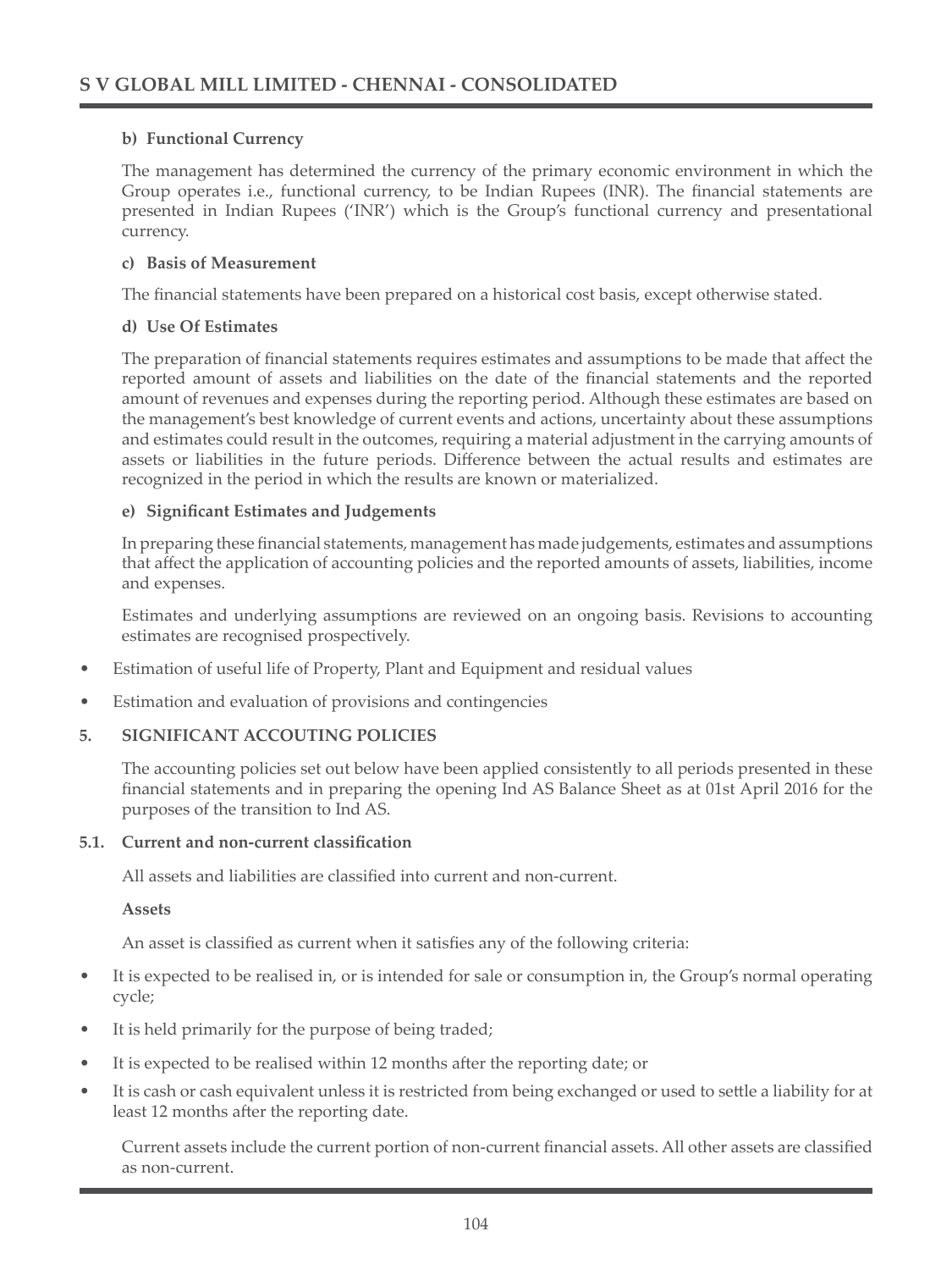# **Liabilities**

A liability is classified as current when it satisfies any of the following criteria:

- It is expected to be settled in the Group's normal operating cycle;
- It is held primarily for the purpose of being traded;
- It is due to be settled within 12 months after the reporting date; or
- There is no an unconditional right to defer settlement of the liability for at least 12 months after the reporting period. Terms of a liability that could, at the option of the counterparty, result in its settlement by the issue of equity instruments do not affect its classification.

Current liabilities include the current portion of financial liabilities some part of which may be noncurrent. All other liabilities are classified as non-current.

Deferred tax assets are classified as non-current assets.

## **Operating cycle**

The operating cycle is the time between the acquisition of assets for processing and their realisation in cash or cash equivalents. Based on the nature of operations and the time between the acquisition of assets for processing and their realization in cash and cash equivalents, the Group has ascertained its operating cycle being a period of 12 months for the purpose of classification of assets and liabilities as current and non-current.

## **5.2. Property, Plant and Equipment**

## **Recognition and Measurement**

Items of property, plant and equipment are measured at cost, less accumulated depreciation and accumulated impairment losses, if any. Cost of acquisition is inclusive of taxes, duties, freight, installation allocated incidental expenditure during construction / acquisition, borrowing cost and necessary adjustments in the year of final settlement. The cost of Property, Plant and Equipment also includes the present value of obligations arising, if any, from decommissioning, restoration and similar liabilities related to the same. The present value of those costs (decommission and/or restoration costs) is capitalised as an asset and depreciated over the useful life of the asset.

The cost of a self-constructed item of property, plant and equipment comprises the cost of materials and direct labour, any other costs directly attributable to bringing the item to working condition for its intended use, and estimated costs of dismantling and removing the item and restoring the site on which it is located.

If significant parts of an item of property, plant and equipment have different useful lives, they are accounted for as separate items (major components) of property, plant and equipment.

Administration and general overhead expenses attributable to construction of property, plant and equipment incurred till they are ready for their intended use are identified and allocated on a systematic basis to the cost of related assets.

# **Capital Work-in-Progress**

Capital work-in-progress includes assets under construction and cost attributable to construction of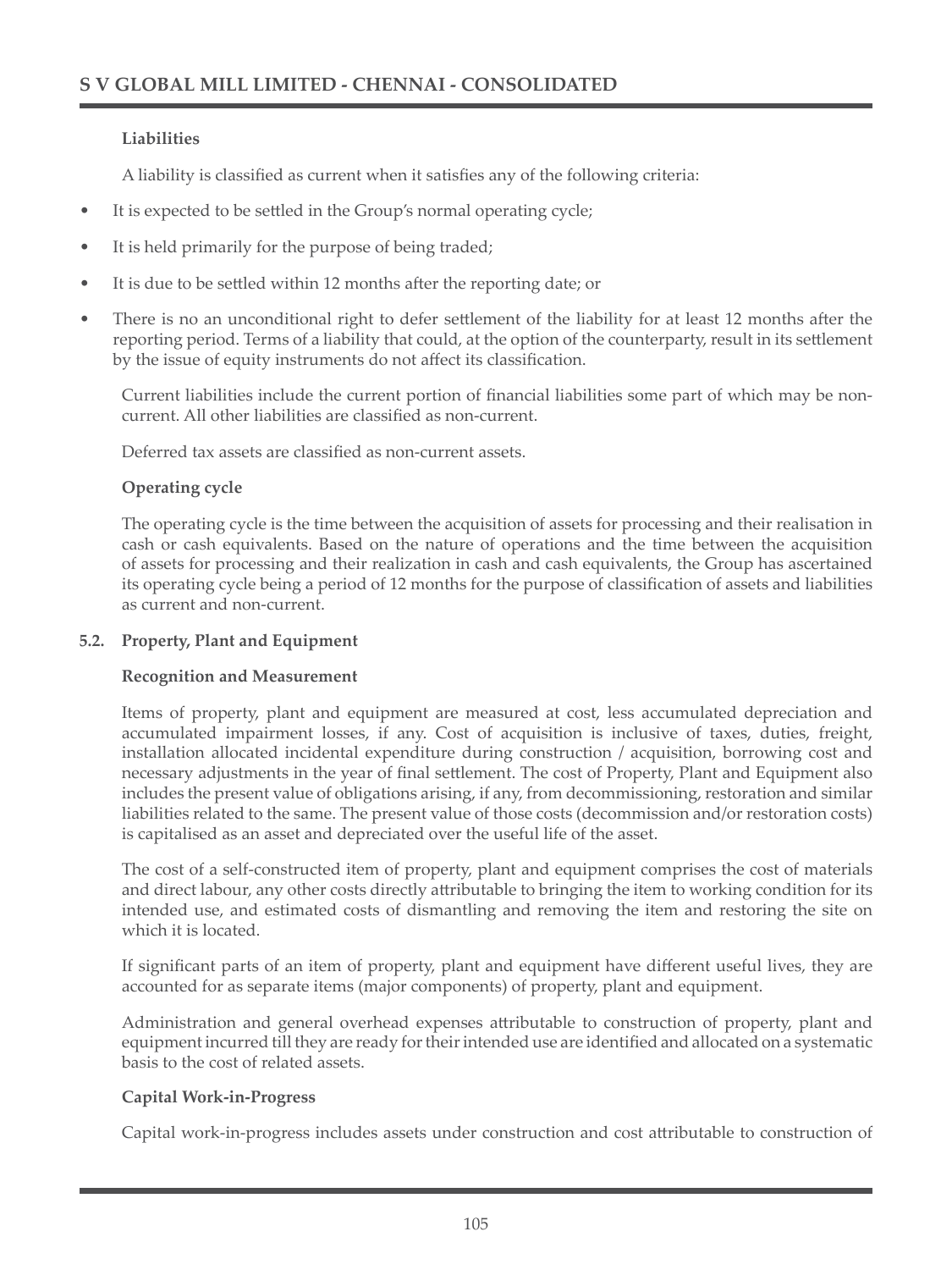assets not ready for use before the year end.

## **Subsequent Expenditure**

Subsequent expenditure are included in the asset's carrying amount or recognised as a separate asset, as appropriate, only when it is probable that future economic benefits associated with the item will flow to the Group and the cost of the item can be measured reliably. The carrying amount of any component accounted for as a separate asset is derecognised when replaced.

## **Depreciation**

- I. Depreciation is provided on the cost of the property, plant and equipment less their estimated residual values over their estimated useful lives, and is recognized in the Statement of Profit and Loss. The Group depreciates property, plant and equipment as per guidance set out in Schedule II of the Companies Act, 2013 on written down value (WDV) method except in respect of the assets mentioned (ii) below
- II. Assets costing up to INR 5,000 are depreciated fully in the year of purchase.
- III. In the year of commissioning/retirement of assets, depreciation is calculated on pro-rata basis, for the period the asset is available for use.

## **Derecognition**

The gain or loss arising from the derecognition of an item of property, plant and equipment is included in the Statement of Profit and Loss.

#### **5.3. Inventories**

Land held as Stock-in-Trade for Property Development is stated at lower of cost and net realizable value.

#### **5.4. Financial Instruments**

A financial instrument is any contract that gives rise to a financial asset of one entity and a financial liability or equity instrument of another entity.

#### **Financial Asset**

#### **Initial Recognition and Measurement**

All financial assets are initially recognised when the Group becomes a party to the contractual provisions of the instrument. All financial assets are initially measured at fair value plus or minus, in the case of financial assets not recorded at fair value through profit or loss, transaction costs that are directly attributable to the acquisition of the financial asset.

#### **Classification**

The Group classifies its financial assets in the following categories

- Financial Assets at amortised cost
- Financial Assets measured subsequently at fair value (either through other comprehensive income, or through profit or loss)

The classification depends upon the Group's business model for managing the financial assets and the contractual cash flows of the financial asset.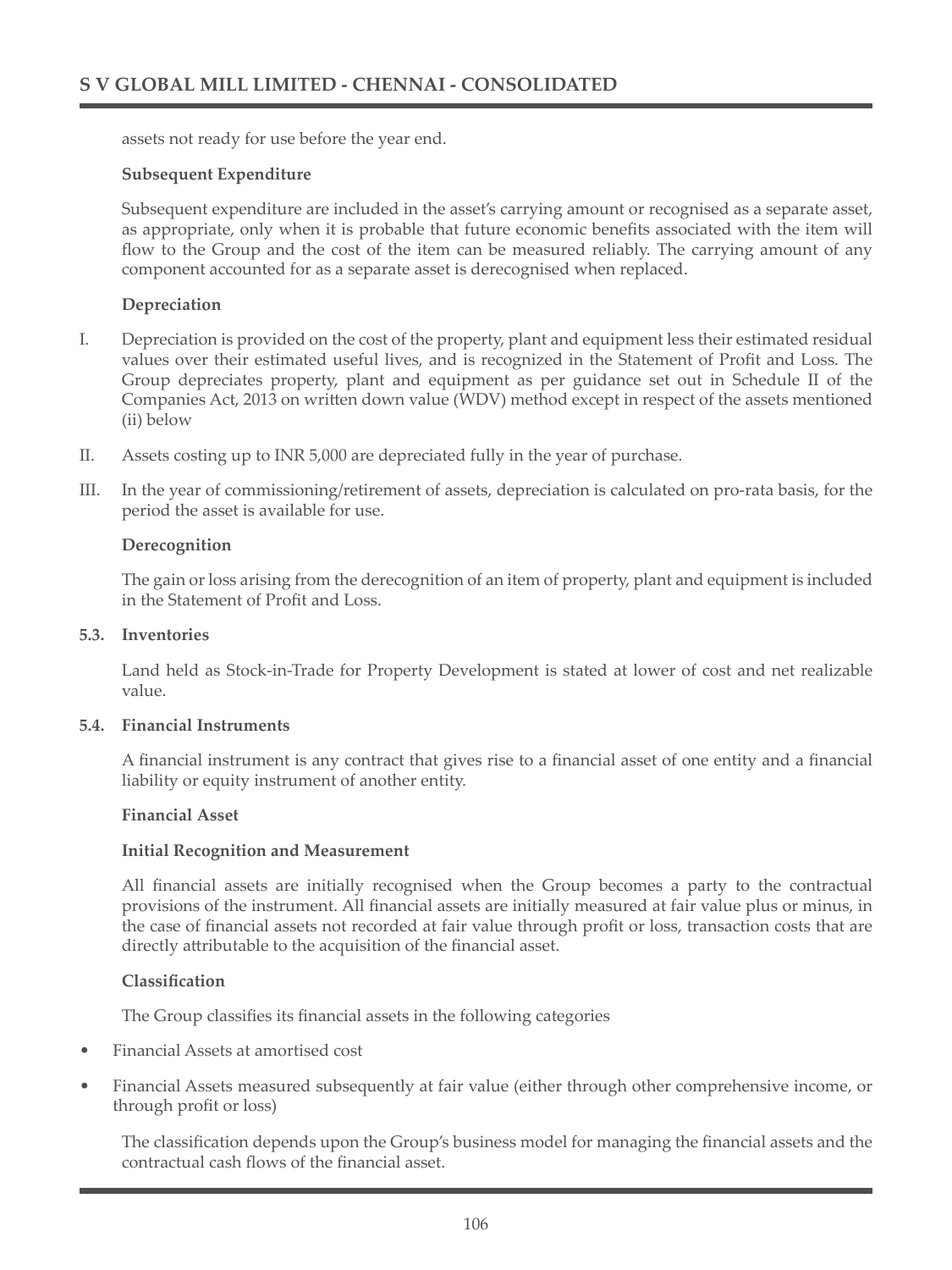## **Debt Instruments**

A financial asset being 'debt instrument' is measured at the amortised cost if both of the following conditions are met:

- The financial asset is held within a business model whose objective is to hold assets for collecting contractual cash flows, and
- The contractual terms of the financial asset give rise on specified dates to cash flows that are solely payments of principal and interest on the principal amount outstanding.

Assets that do not meet the criteria for amortised cost or Fair Value through Other Comprehensive Income (FVOCI) are measured at Fair Value through Profit or Loss (FVTPL).

## **Equity Instruments**

The Group subsequently measures all investments in equity (except of the subsidiaries/associate) at fair value. Where the Group's management has elected to present fair value gains and losses on equity investments in other comprehensive income, there is no subsequent reclassification of fair value gains and losses to profit or loss.

#### **Subsequent Measurement**

Financial assets at amortised cost: These assets are subsequently measured at amortised cost using the effective interest method. The amortised cost is reduced by impairment losses, if any. Interest income and impairment are recognised in the statement of profit and loss.

Financial assets at FVOCI or FVTPL: These assets are subsequently measured at fair value. Net gains and losses, including any interest income, are recognised in OCI or the statement of profit and loss respectively. Dividends/Interest Income from such investments are recognised in profit or loss as other income when the Group's right to receive payments is established.

#### **Impairment**

The Group recognizes loss allowances using the Expected Credit Loss (ECL) model for the financial assets which are not fair valued through profit or loss.

Loss allowance for trade receivables with no significant financing component is measured at an amount equal to lifetime ECL.

For all other financial assets, expected credit losses are measured at an amount equal to the 12-month ECL, unless there has been a significant increase in credit risk from initial recognition, in which case those financial assets are measured at lifetime ECL. The changes (incremental or reversal) in loss allowance computed using ECL model, is recognised as an impairment gain or loss in the statement of profit and loss.

Impairment losses (and reversal of impairment losses) on equity investments measured at FVOCI are not reported separately. Where the Group elects to measure FVTPL, changes in the fair value of such financial assets are recognised in the statement of profit and loss.

## **Derecognition**

The Group derecognises a financial asset when the contractual rights to the cash flows from the financial asset expire, or it transfers the rights to receive the contractual cash flows in a transaction in which substantially all of the risks and rewards of ownership of the financial asset are transferred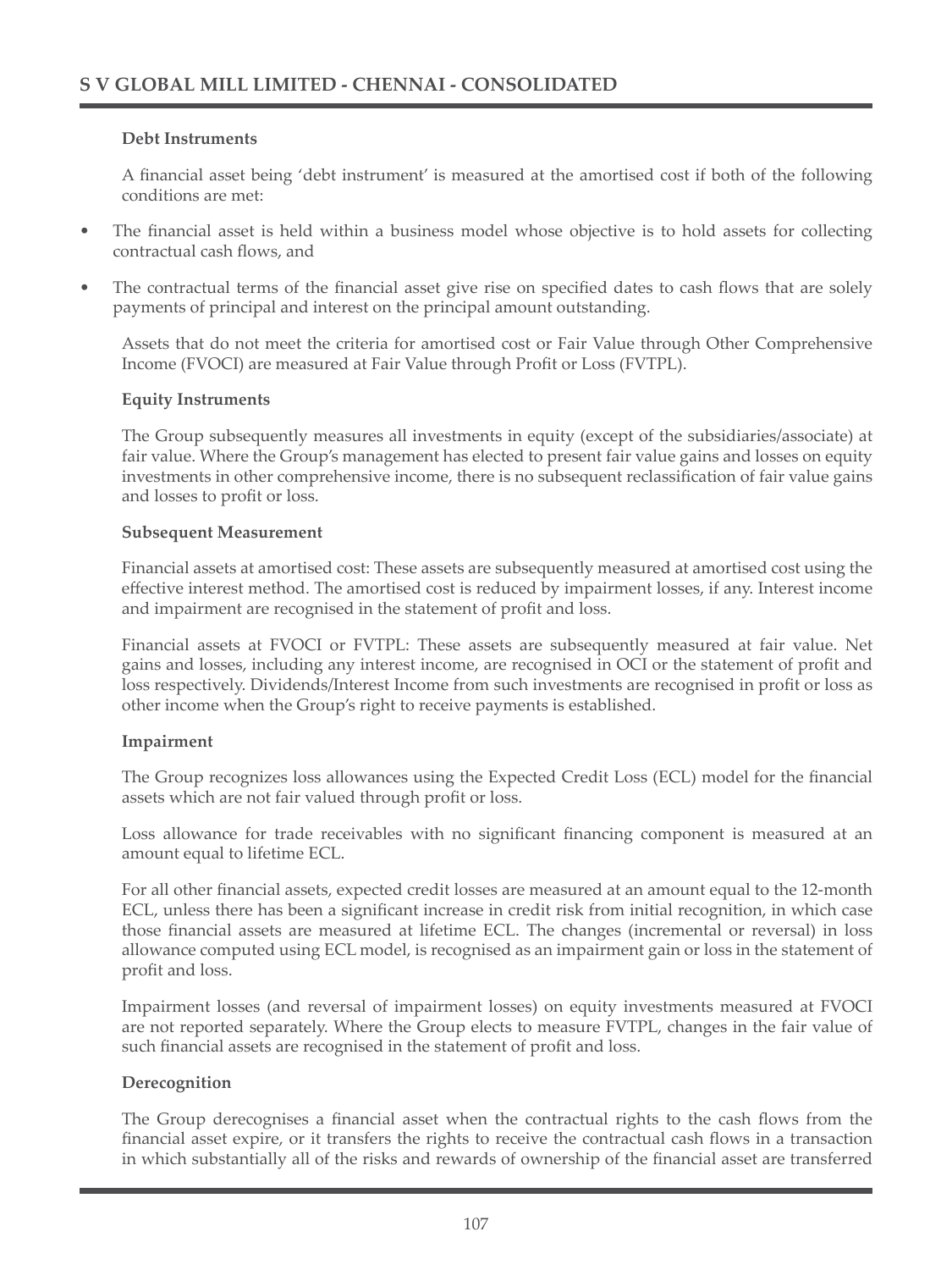or in which the Group neither transfers nor retains substantially all of the risks and rewards of ownership and it does not retain control of the financial asset. Any gain or loss on derecognition is recognised in the statement of profit and loss.

#### **Financial Liability**

#### **Recognition and initial measurement**

All financial liabilities are initially recognised when the Group becomes a party to the contractual provisions of the instrument. All financial liabilities are initially measured at fair value minus, in the case of financial liabilities not recorded at fair value through profit or loss, transaction costs that are attributable to the liability.

#### **Classification and subsequent measurement**

Financial liabilities are classified as measured at amortised cost. Financial liabilities are subsequently measured at amortised cost using the effective interest method. Interest expenses are recognised in the statement of profit and loss.

#### **Derecognition**

The Group derecognises a financial liability when its contractual obligations are discharged or cancelled, or expire.

The Group also derecognises a financial liability when its terms are modified and the cash flows under the modified terms are substantially different. In this case, a new financial liability based on modified terms is recognised at fair value. The difference between the carrying amount of the financial liability extinguished and the new financial liability with modified terms is recognised in the statement of profit and loss.

Any gain or loss on derecognition is also recognised in the statement of profit and loss.

#### **Offsetting**

Financial assets and financial liabilities are offset and the net amount presented in the Balance Sheet when, and only when, the Group currently has a legally enforceable right to set off the amounts and it intends either to settle them on a net basis or to realise the assets and settle the liabilities simultaneously.

#### **5.5. Cash and cash equivalents**

Cash and cash equivalent in the balance sheet comprise cash at banks and on hand, short-term deposits with an original maturity of three months or less, which are subject to an insignificant risk of changes in value.

#### **5.6. Impairment of non-financial assets:**

The carrying amounts of the Group's non-financial assets, are reviewed at each reporting date to determine whether there is any indication of impairment. If any such indication exists, the Group estimates the asset's recoverable amount.

Impairment losses are provided for Cash Generating Units (CGU) and also for individual assets.

When the carrying amount of an asset or CGU exceeds its recoverable amount, the asset is considered impaired and is written down to its recoverable amount and is recognised in the Statement of Profit & Loss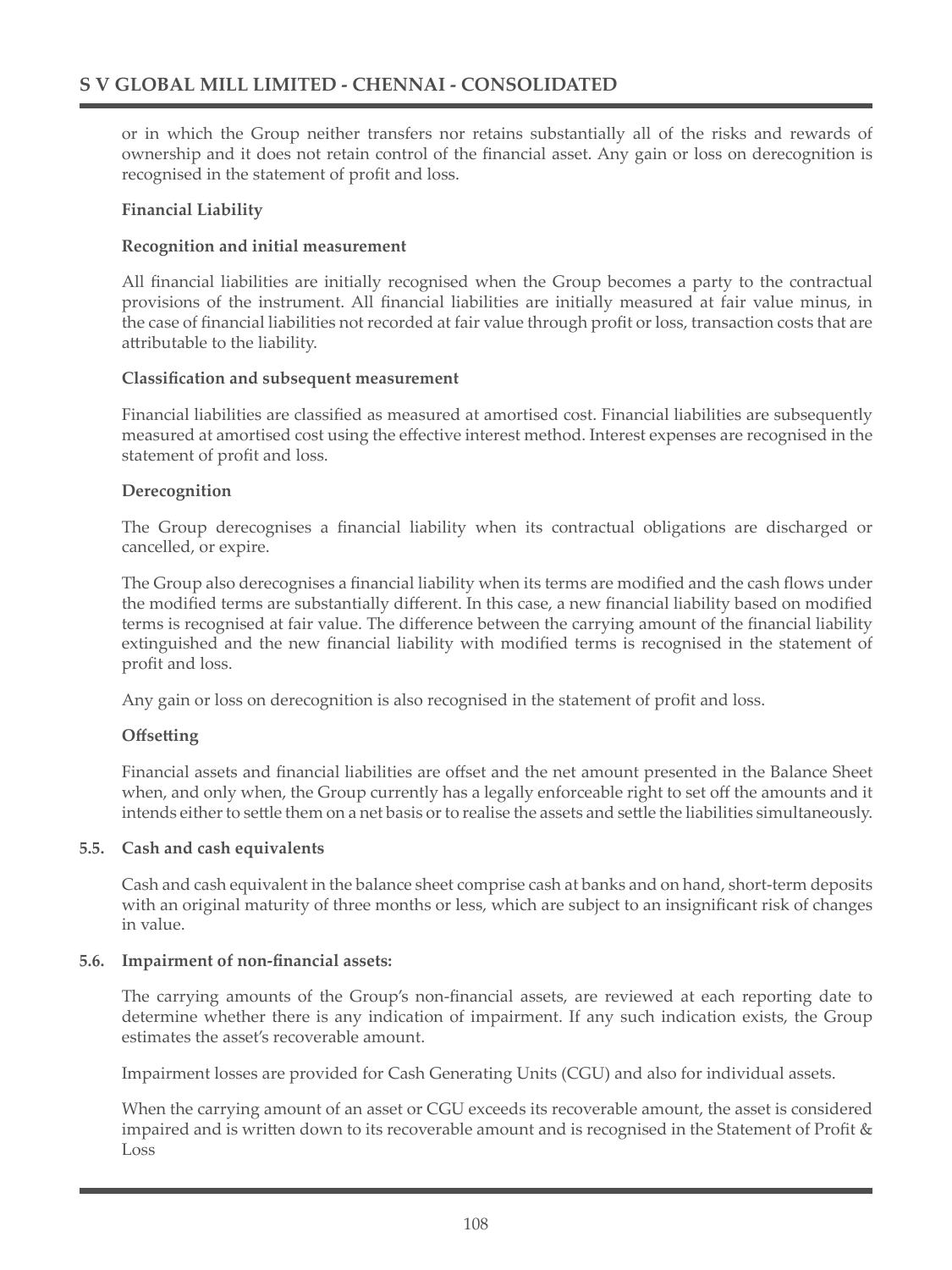On review of impairment loss at the end of each reporting period any decrease in or non-existence of impairment loss are recognised

#### **5.7. Prior period items, Accounting estimates and effect of change in Accounting Policy**

Prior period errors of material nature, are corrected retrospectively by restating the comparative amounts for the prior period(s) presented in which the error occurred or if the error occurred before the earliest prior period presented, restating the opening balances of assets, liabilities and equity for the earliest prior period presented.

The effect of change in accounting estimate is recognised prospectively in the Statement of Profit and Loss except where they relate to assets and liabilities, the same is recognised by adjusting the carrying amount of related assets/liability/equity in the period of change.

Changes in accounting policy due to initial application of Ind AS are dealt with in accordance with specific transitional provisions, if any in the Ind AS. In other cases, the changes in accounting policy are recognised retrospectively, the application of such change is limited to the earliest period practicable.

#### **5.8. Events occurring after the balance sheet date**

Events occurring after the balance sheet date are those events that occur between the end of the reporting period and the date when the financial statements are approved by the Board of Directors. Such events are disclosed or given effect to in the financial statements as provided for in Ind AS 10.

#### **5.9. Revenue**

Revenue is recognized to the extent that it is probable that economic benefits will flow to the Group and the revenue can be reliably measured. Revenue from sale is recognized when significant risks and rewards of ownership are transferred to the customers. Revenue is measured at the fair value of the consideration received/receivable net of discounts

#### **Revenue from cancellation of contracts**

Revenue from cancellation of contracts in the usual course of real estate business is recognised when the compensation/interest/fee payable to the Group is determined and agreed between the parties.

#### **Revenue from Rentals**

Revenue includes revenue earned through rental of Group's properties invoiced for fixed monthly charges or time proportionate basis.

#### **Interest Income**

Interest income from debt instruments is recognised using the effective interest rate method. The effective interest rate is the rate that exactly discounts estimated future cash receipts through the expected life of the financial asset to the gross carrying value of a financial asset. While calculating the effective interest rate, the Group estimates the expected cash flows by considering all the contractual terms of the financial instrument (for example, prepayment, extension, call and similar options), but does not consider the expected credit losses.

#### **Dividend**

Dividend income is recognized in the Profit and Loss account when the right to receive the same is established, it is probable that the economic benefits associated with the dividend will flow to the Group, and the amount of dividend can be reliably measured.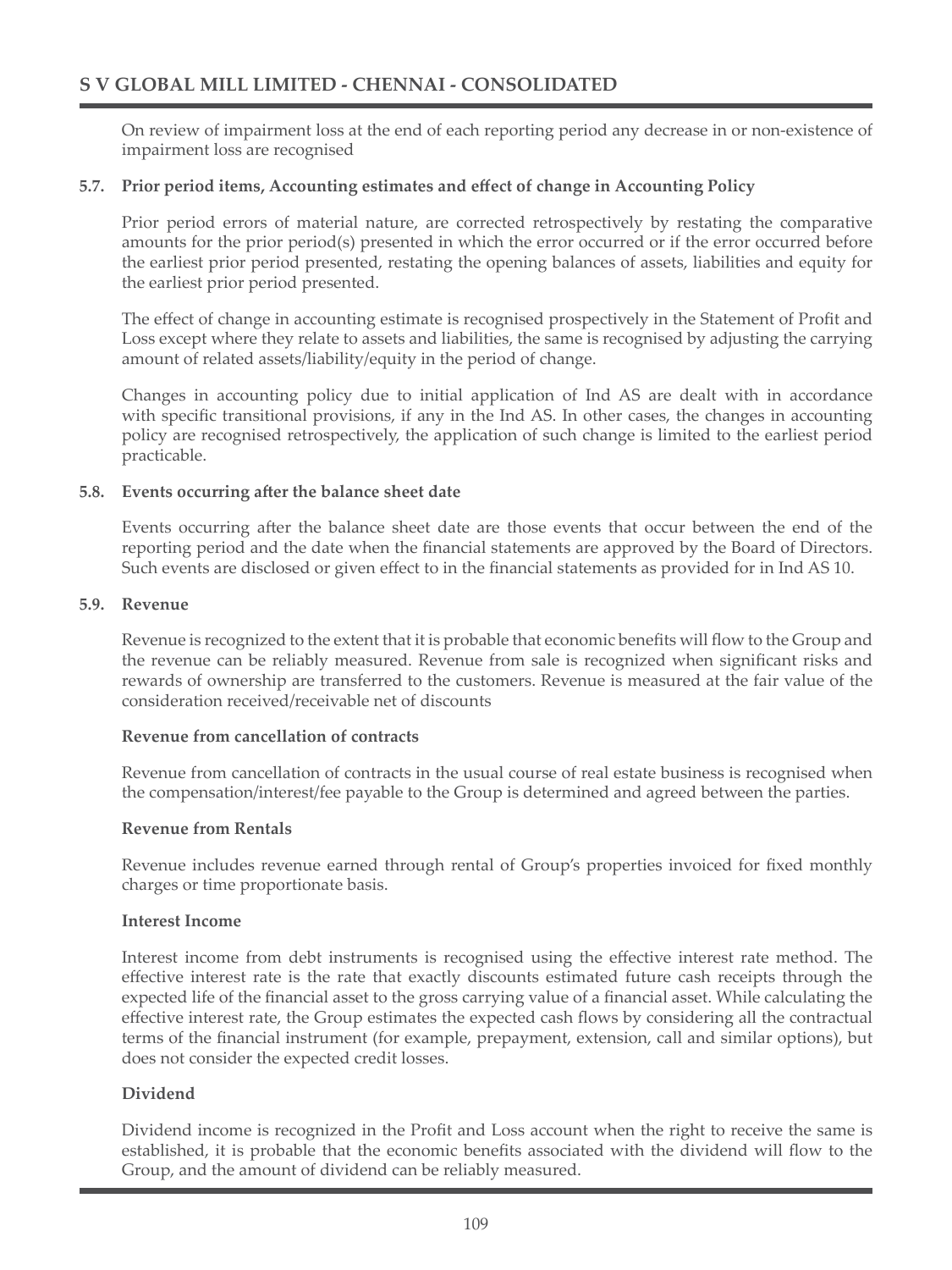#### **Others**

Sale proceeds of scrap are taken into other non-operating income in the year of sale.

#### **5.10. Borrowing Costs**

Borrowing costs consist of interest and other costs that an entity incurs in connection with the borrowing of funds. Borrowing cost also includes exchange differences in respect of long term foreign currency liabilities of the respective asset to the extent regarded as an adjustment to the borrowing costs.

Borrowing costs (net of interest earned on temporary investments) directly attributable to the acquisition, construction or production of an asset that necessarily takes a substantial period of time to get ready for its intended use or sale are capitalised as part of the cost of the asset. Interest is computed on weighted average cost of funds deployed.

All other borrowing costs are expensed in the year in which they occur

Investment income earned on the temporary investment of specific borrowings pending their expenditure on qualifying assets is deducted from the borrowing costs eligible for capitalisation.

#### **5.11. Income Taxes**

Income tax expense comprises current and deferred tax. It is recognized in profit and loss except to the extent that it relates to a business combination, or items recognized directly in equity or in OCI.

#### **Current tax**

Current tax comprises the expected tax payable or receivable on the taxable income or loss for the year and any adjustment to the tax payable or receivable in respect of previous years. The amount of current tax is the best estimate of the tax amount expected to be paid or received that reflects uncertainty related to income taxes, if any. It is measured using tax rates enacted or substantively enacted at the reporting date.

Current tax assets and current tax liabilities are offset only if there is a legally enforceable right to set off the recognised amounts, and it is intended to realise the asset and settle the liability on a net basis or simultaneously.

#### **Deferred tax**

Deferred tax is recognized in respect of temporary differences between the carrying amounts of assets and liabilities for financial reporting purposes and the amounts used for taxation purposes. Deferred tax is not recognized for:

- temporary differences on the initial recognition of assets or liabilities in a transaction that is not a business combination and that affects neither accounting nor taxable profit and loss;
- temporary differences related to investments in subsidiaries to the extent that the Group is able to control the timing of the reversal of the temporary differences and it is probable that they will not reverse in the foreseeable future; and

Deferred tax assets are recognized for unused tax losses, unused tax credits and deductible temporary differences to the extent that it is probable that future taxable profits will be available against which they can be used. Deferred tax assets are reviewed at each reporting date and are reduced to the extent that it is no longer probable that the related tax benefit will be realised; such reductions are reversed when the probability of future taxable profits improves.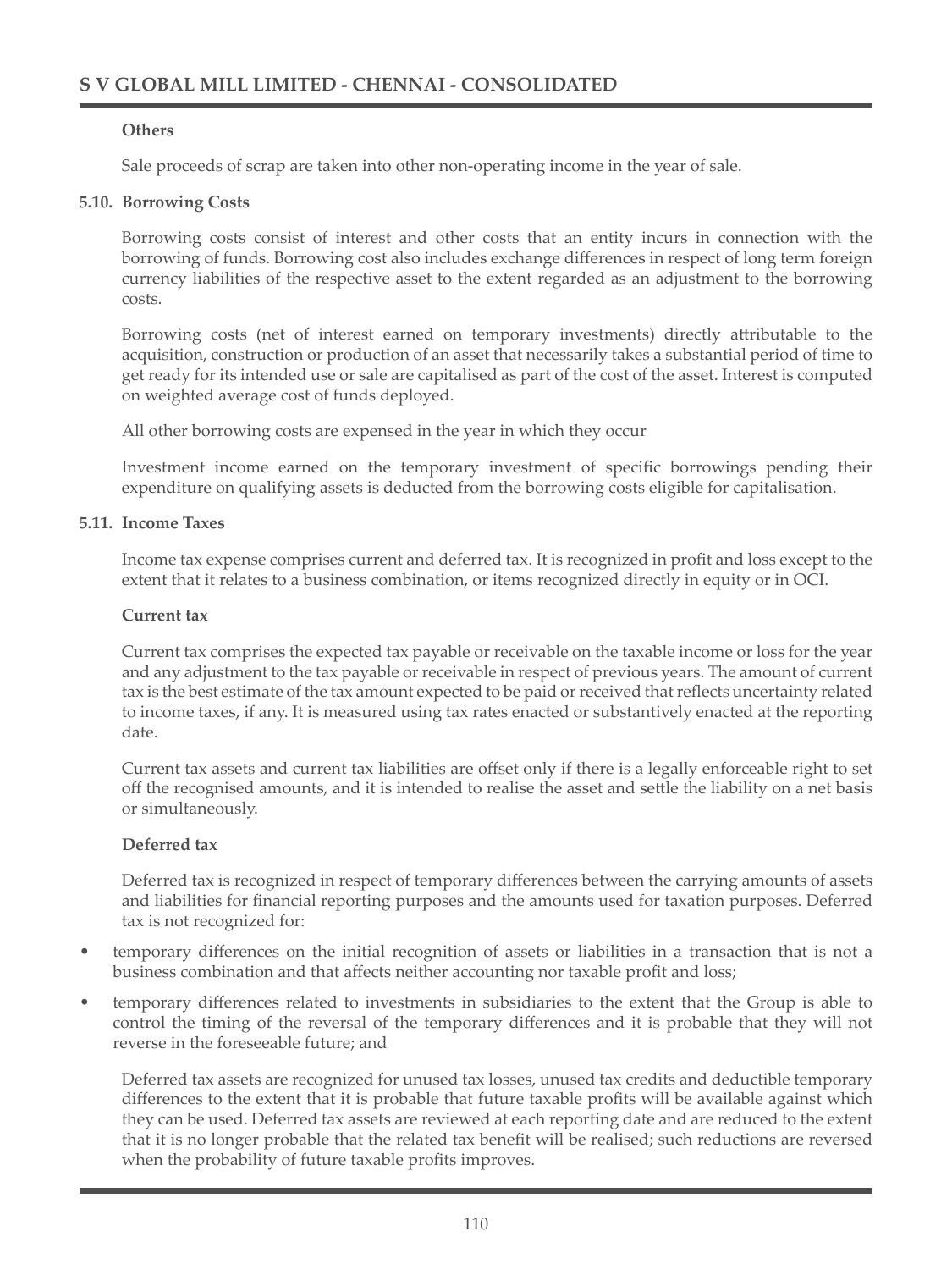Unrecognized deferred tax assets are reassessed at each reporting date and recognized to the extent that it has become probable that future taxable profits will be available against which they can be used.

Deferred tax is measured at the tax rates that are expected to be applied to temporary differences when they reverse, using tax rates enacted or substantively enacted at the reporting date.

Deferred tax assets and liabilities are offset if there is a legally enforceable right to offset current tax liabilities and assets, and they relate to income taxes levied by the same tax authority, but they intend to settle current tax liabilities and assets on a net basis or their tax assets and liabilities will be realised simultaneously.

#### **Minimum Alternate Tax**

Minimum Alternative Tax ('MAT') expense under the provisions of the Income-tax Act, 1961 is recognised as an asset when it is probable that future economic benefit associated with it in the form of adjustment of future income tax liability, will flow to the Group and the asset can be measured reliably. MAT credit entitlement is set off to the extent allowed in the year in which the Group becomes liable to pay income taxes at the enacted tax rates. MAT credit entitlement is reviewed at each reporting date and is written down to reflect the amount that is reasonably certain to be set off in future years against the future income tax liability.

#### **5.12. Earnings per Share**

The Group presents basic and diluted earnings/ (loss) per share (EPS) data for its equity shares. Basic EPS is calculated by dividing the profit or loss attributable to equity shareholders of the Group by the weighted average number of equity shares outstanding during the year.

#### **5.13. Provisions and Contingencies**

#### **Provisions**

A provision is recorded when the Group has a present legal or constructive obligation as a result of past events, it is probable that an outflow of resources will be required to settle the obligation and the amount can be reasonably estimated. The estimated liability for product warranties is recorded when products are sold based on technical evaluation.

#### **Contingent liabilities**

Wherever there is a possible obligation that arises from past events and whose existence will be confirmed only by the occurrence or non-occurrence of one or more uncertain future events not wholly within the control of the entity or a present obligation that arises from past events but is not recognised because (a) it is not probable that an outflow of resources embodying economic benefits will be required to settle the obligation; or (b) the amount of the obligation cannot be measured with sufficient reliability. Show cause notices are not considered as Contingent Liabilities unless converted into demand.

#### **Contingent Assets**

Contingent assets are neither recognized nor disclosed in the financial statements.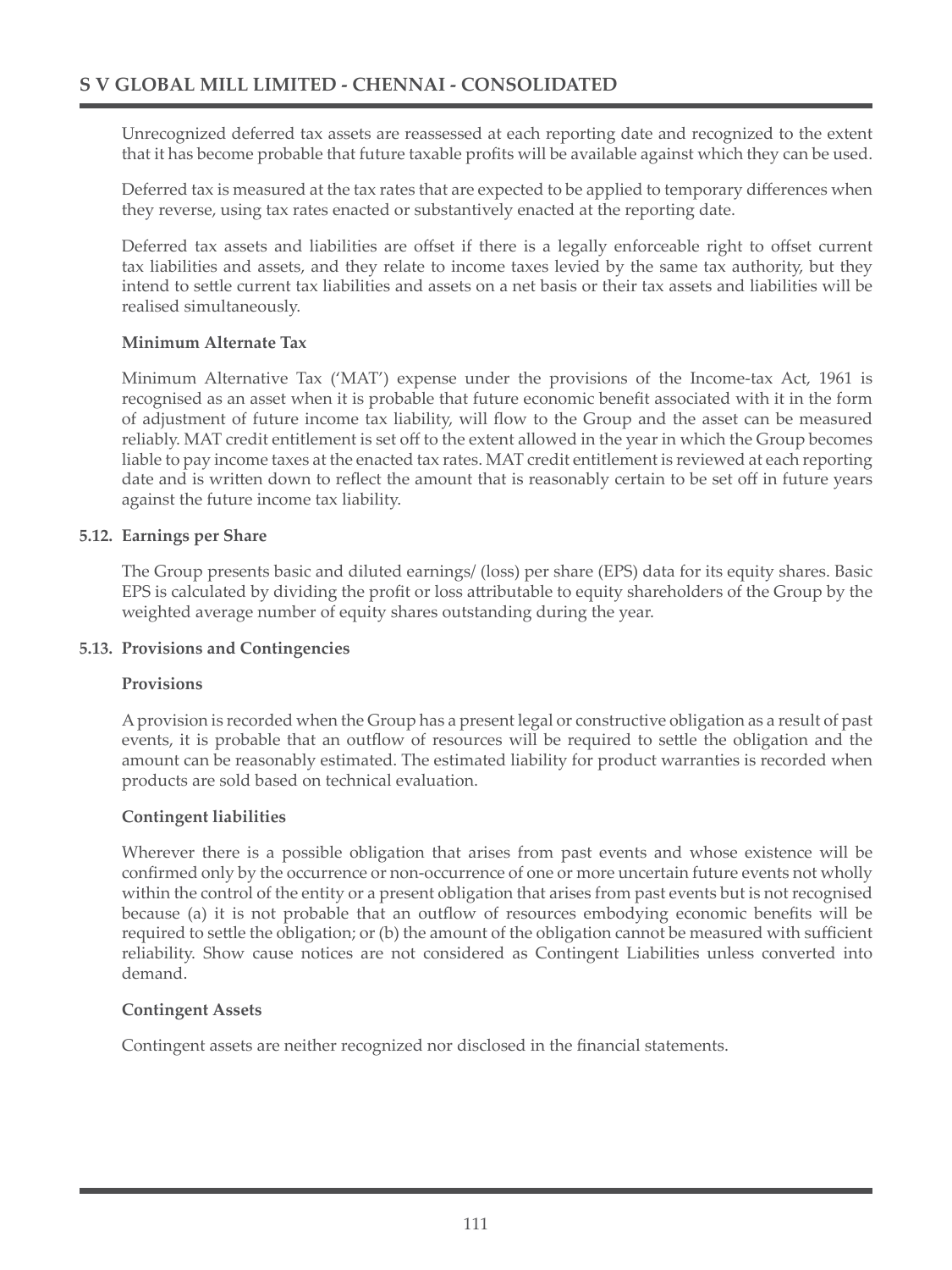#### **5.14. Segment Reporting**

Information reported to the Board of Directors who is chief operating decision maker (CODM) for the purposes of resources allocation and assessment of segment performance focuses on the types of services provided.

Operating segments are reported in a manner consistent with the internal reporting provided to the Chief Operating Decision Maker.

#### **5.15. Leases**

#### **Determination whether an arrangement contains a lease**

The determination of whether an arrangement is, or contains, a lease is based on the substance of an arrangement at inception date: whether fulfillment of the arrangement is dependent on the use of a specific asset or assets and the arrangement conveys a right to use the asset, even if that right is not explicitly specified in an arrangement.

At inception or on reassessment of the arrangement that contains a lease, the payments and other consideration required by such an arrangement are separated into those for the lease and those for other elements on the basis of their relative fair values.

#### **Where the Group is the lessee**

Leases in which a significant portion of the risks and rewards of ownership are not transferred to the Group as lessee are classified as operating leases. Payments made under operating leases (net of any incentives received from the lessor) are charged to the statement of profit and loss on a straightline basis over the period of the lease unless the payments are structured to increase in line with expected general inflation to compensate for the lessor's expected inflationary cost increases.

Lease of property, plant and equipment where the Group, as lessee, has substantially all the risks and rewards of ownership are classified as finance leases. Finance leases are capitalised at the lease's inception at the fair value of the leased property or, if lower, the present value of the minimum lease payments. The corresponding rental obligations, net of finance charges, are included in borrowings or other financial liabilities as appropriate. Each lease payment is allocated between the liability and finance cost. The finance cost is charged to the statement of profit and loss over the lease period so as to produce a constant periodic rate of interest on the remaining balance of the liability for each period. Property, Plant and Equipment acquired under finance leases is depreciated over the asset's useful life or over the shorter of the asset's useful life and the lease term, if there is no reasonable certainty that the Group will obtain ownership at the end of the lease term.

#### **Where the Group is the lessor**

Leases in which the Group does not transfer substantially all the risks and rewards incidental to ownership of the asset are classified as operating leases. Lease income from operating leases where the Group is a lessor is recognised in income on a straight-line basis over the lease term unless the receipts are structured to increase in line with expected general inflation to compensate for the expected inflationary cost increases. The respective leased assets are included in the Balance Sheet based on their nature.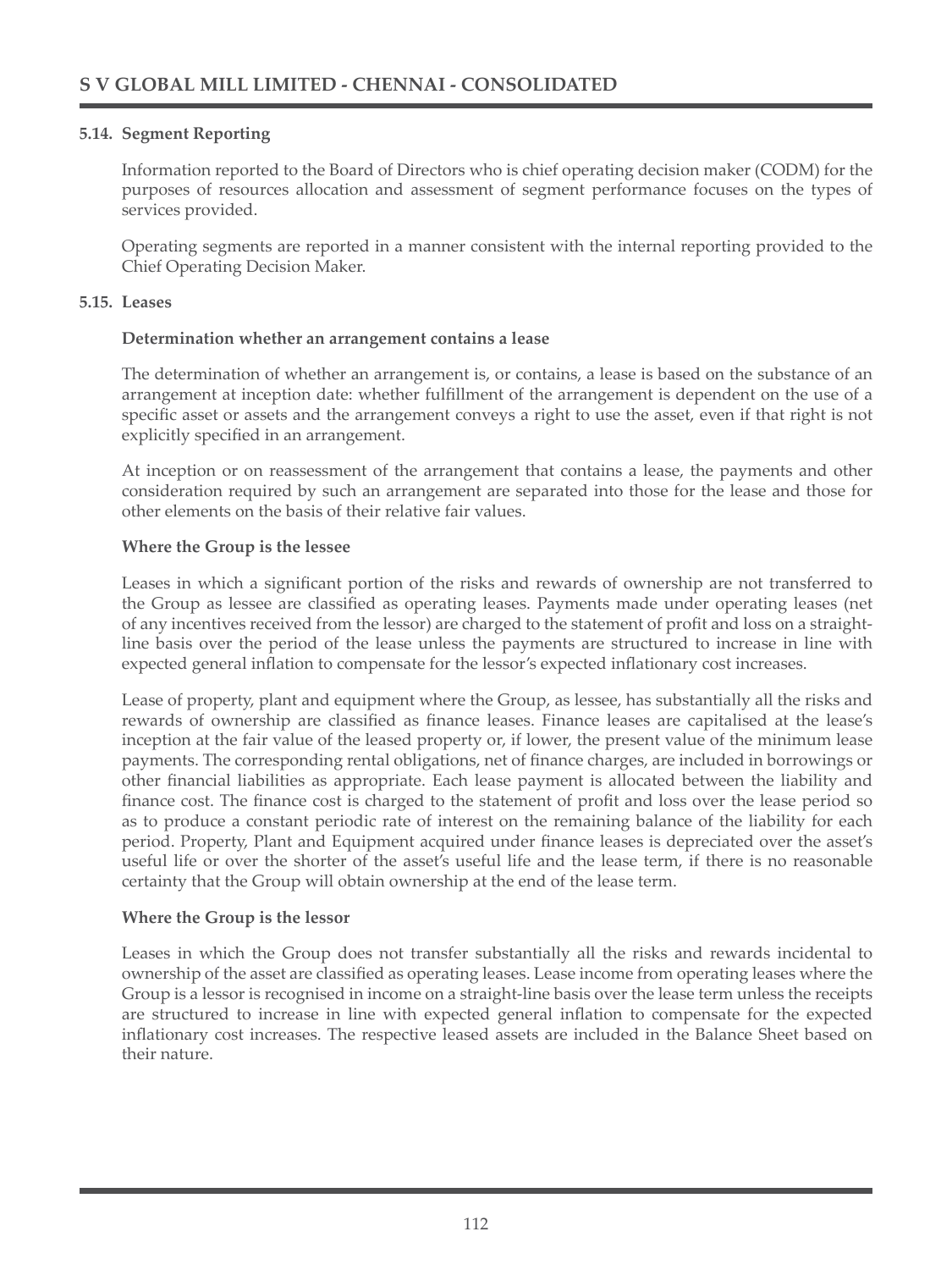### **22. Related Party disclosures**

#### (i). List of Related Parties

| Sl. No         | <b>Nature</b>                                         | Name of the Party                    |
|----------------|-------------------------------------------------------|--------------------------------------|
| 1              | Key Management Personnel                              | 1) M. Ethiraj                        |
|                |                                                       | 2) E. Shanmugam                      |
|                |                                                       | 3) S. Valli                          |
|                |                                                       | 4) P. S. Pandian (upto 31.03.2019)   |
|                |                                                       | 5) Satyajit Prasad                   |
|                |                                                       | 6) Dr. Sivaram Selvakumar            |
|                |                                                       | 7) Balabaskar (w.e.f 06.02.2019)     |
| $\overline{2}$ | List of entities where KMP have significant influence | 1) Tiger Farms & Enterprises Pvt Ltd |
|                |                                                       | 2) Srinidhi Finance Pvt Ltd          |
|                |                                                       | 3) The Thirumagal Mills Ltd          |
|                |                                                       | 4) Thirumagal Enterprises Ltd        |
|                |                                                       | 5) Sriraj Mills Pvt Ltd              |
|                |                                                       | 6) Artha Farms Ltd                   |
|                |                                                       | 7) Artha Trading Pvt Ltd             |
|                |                                                       | 8) SV Technology Solutions Pvt Ltd   |
|                |                                                       | 9) Ethiraj Foundation                |

#### (ii). Remuneration to Key Managerial Personnel

| Sl. No | <b>Name</b>  | Designation             | Remuneration          |
|--------|--------------|-------------------------|-----------------------|
|        | M. Ethiraj   | Chairman                | N <sub>il</sub>       |
|        | E. Shanmugam | Managing Director       | $Rs.5,00,000 + Perks$ |
| -3.    | R. Sugumaran | Chief Financial Officer | Rs. 18,00,000         |
|        | K. Murali    | Company Secretary       | Rs. 12,00,000         |

The Managing Director, Mr E. Shanmugam is eligible for a Remuneration subject to a ceiling of Rs. 5 lakhs per annum plus perquisites (perquisite includes a Rent-Free furnished Accommodation) and benefits as per the terms of appointment as resolved by the board in their meeting dated 03rd February 2017 and approved by the members of the M/s S V Global Mill Limited in its Annual General Meeting held on 13th December 2017.

Transactions with subsidiary during the year

#### **(Rs. in lakh)**

| Sl. No | <b>Name</b>                | <b>Transaction during</b><br>the year | Max Amt o/s during<br>the year | $O/s$ as on 31.03.2019 |
|--------|----------------------------|---------------------------------------|--------------------------------|------------------------|
|        | Loan Given                 | 4955.55                               | 8905.00                        | 2395.00                |
|        | <b>Equity Contribution</b> |                                       | 1330.76                        | 1330.76                |
| 3.     | Interest on Loans          | 674.98                                | 75.63                          | 21.20                  |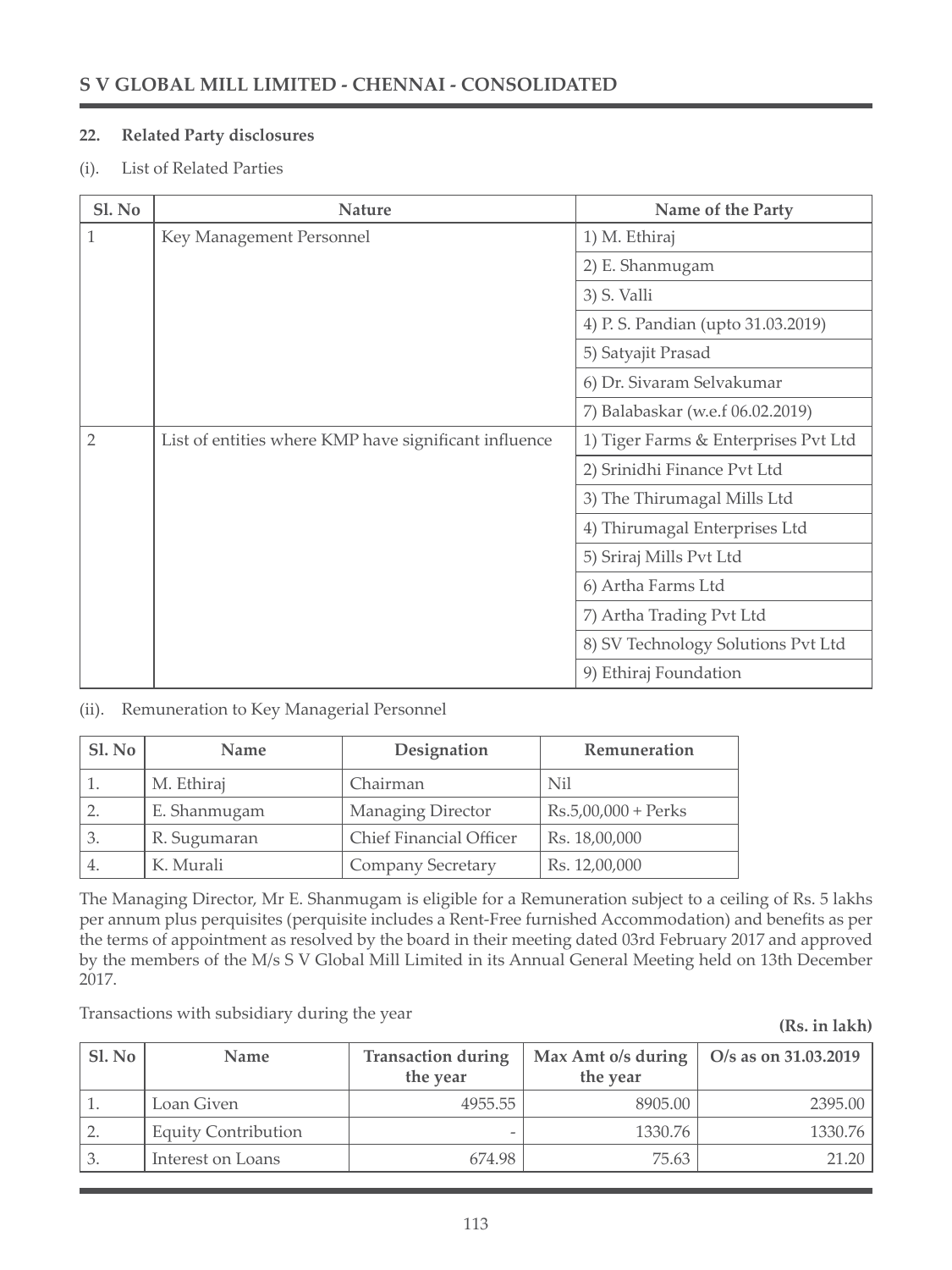## **S V GLOBAL MILL LIMITED - CHENNAI - CONSOLIDATED**

#### **23. Financial Instruments – Fair Value Disclosure and Risk Management**

#### **A. Fair Value Disclosures**

#### **(i). As on 31.03.2019**

|                                 |                       |                          |                          | (Rs. in lakh) |
|---------------------------------|-----------------------|--------------------------|--------------------------|---------------|
| Particulars                     | <b>Amortised Cost</b> | <b>FVTPL</b>             | <b>FVOCI</b>             | <b>Net</b>    |
| <b>A Financial Assets</b>       |                       |                          |                          |               |
| Investments                     | $\qquad \qquad$       |                          | $\overline{\phantom{a}}$ |               |
| <b>Trade Receivables</b>        | 4,000.00              | $\overline{\phantom{a}}$ |                          | 4,000.00      |
| Cash & Cash Equivalents         | 151.25                | $\overline{\phantom{a}}$ | $\overline{\phantom{a}}$ | 151.25        |
| <b>Other Financial Assets</b>   | 42.79                 | $\overline{\phantom{a}}$ |                          | 42.79         |
| <b>B. Financial Liabilities</b> |                       |                          |                          |               |
| <b>Borrowings</b>               | $\qquad \qquad$       | $\overline{\phantom{a}}$ | $\overline{\phantom{a}}$ |               |
| <b>Trade Payables</b>           | $\qquad \qquad$       | $\overline{\phantom{a}}$ | $\overline{\phantom{a}}$ |               |
| Other Financial Liabilities     |                       |                          |                          |               |

#### **(ii). As on 31.03.2018**

|                                 |                       |                          |                          | (Rs. in lakh) |
|---------------------------------|-----------------------|--------------------------|--------------------------|---------------|
| Particulars                     | <b>Amortised Cost</b> | <b>FVTPL</b>             | <b>FVOCI</b>             | <b>Net</b>    |
| <b>A Financial Assets</b>       |                       |                          |                          |               |
| Investments                     | $\qquad \qquad$       | $\overline{\phantom{a}}$ | $\overline{\phantom{a}}$ |               |
| Trade Receivables               | 1600.00               | $\overline{\phantom{a}}$ |                          | 1600.00       |
| Cash & Cash Equivalents         | 2668.75               |                          |                          | 2668.75       |
| <b>Other Financial Assets</b>   | 919.31                | $\overline{\phantom{a}}$ |                          | 919.31        |
| <b>B. Financial Liabilities</b> |                       |                          |                          |               |
| <b>Borrowings</b>               | $\qquad \qquad$       | $\overline{\phantom{a}}$ | $\overline{\phantom{a}}$ |               |
| <b>Trade Payables</b>           |                       |                          |                          |               |
| Other Financial Liabilities     | $\qquad \qquad$       | -                        |                          |               |

#### **B. Risk Management**

#### **(i). Credit Risk**

Credit risk primarily arises from cash and cash equivalents, trade receivables and investments carried at amortised cost. The Group considers the probability of default upon initial recognition of asset and whether there has been a significant increase in credit risk on an ongoing basis throughout each reporting period. To assess whether there is a significant increase in credit risk the Group compares the risk of a default occurring on the asset as at the reporting date with the risk of default as at the date of initial recognition. It considers available reasonable and supportive forwarding-looking information.

#### **a) Cash and Cash Equivalents**

Credit risk on cash and cash equivalents is limited as the Group generally invests in deposits with banks with high credit ratings assigned by domestic credit rating agencies.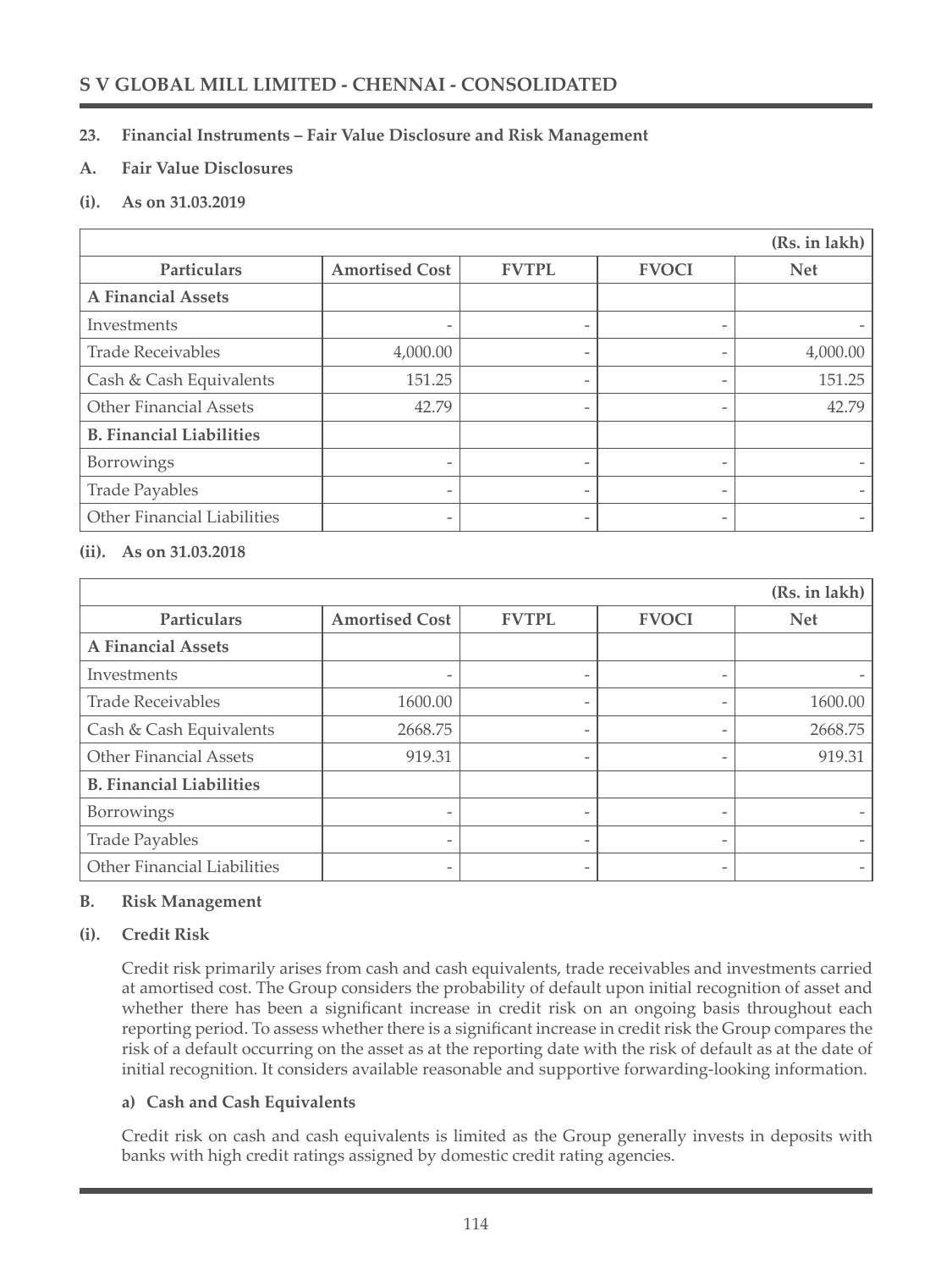#### b) Trade Receivables

The maximum exposure to the credit risk at the reporting date is primarily from trade receivables. Trade receivables are generally unsecured and secured in respect of receivables under financing activity and are derived from revenue earned from customers primarily located in India. The Group does monitor the economic environment in which it operates. The Group manages its credit risk through credit approvals, establishing credit limits and continuously monitoring credit worthiness of customers to which the Group grants credit terms in the normal course of business.

The Group establishes an allowance for impairment that represents its expected credit losses in respect of trade receivable and other financial assets. The management uses a simplified approach (i.e. based on lifetime ECL) for the purpose of impairment loss allowance, the Group estimates amounts based on the business environment in which the Group operates, and management considers that the trade receivables are in default (credit impaired) when counterparty fails to make payments for receivable more than 2 years past due. However the Group based upon historical experience determine an impairment allowance for loss on receivables.

#### **(ii). Liquidity Risk**

Liquidity risk is the risk that the Group will encounter difficulty in meeting the obligations associated with its financial liabilities that are settled by delivering cash or another financial asset. The Group's approach to managing liquidity is to ensure, as far as possible, that it will have sufficient liquidity to meet its liabilities when they are fallen due, under both normal and stressed conditions, without incurring unacceptable losses or risking damage to the Group's reputation.

The Group believes that its liquidity position, including total cash and cash equivalent and bank balances other than cash and cash equivalent of Rs.151.25 lakh as at 31.03.2019 (Rs.2,695.83 lakh as on 31.03.2018), anticipated future internally generated funds from operations, enable it to meet its future known obligations in the ordinary course of business. However, if a liquidity needs were to arise, the Group believes it has access to financing arrangements, value of unencumbered assets, which should enable it to meet its ongoing capital, operating, and other liquidity requirements. The Group will continue to consider various borrowing or leasing options to maximize liquidity and supplement cash requirements as necessary.

The Group's liquidity management process as monitored by management includes the following:

- Day to day funding, managed by monitoring future cash flows to ensure that requirements can be met.
- Maintaining rolling forecasts of the Group's liquidity position on the basis of expected cash flows.

#### **(iii). Market Risk**

Market risk is the risk that the future cash flows of a financial instrument will fluctuate because of changes in market prices. Market risk comprises two types of risk: Currency risk and Interest rate risk. The objective of market risk management is to manage and control market risk exposures within acceptable parameters, while optimising the return.

#### **a) Currency Risk**

Currency risk is the risk that the future cash flows of a financial instrument will fluctuate because of changes in foreign exchange rates. The Group is not exposed to the effects of fluctuation in the prevailing foreign currency exchange rates on its financial position and cash flows as there is no foreign currency exposure.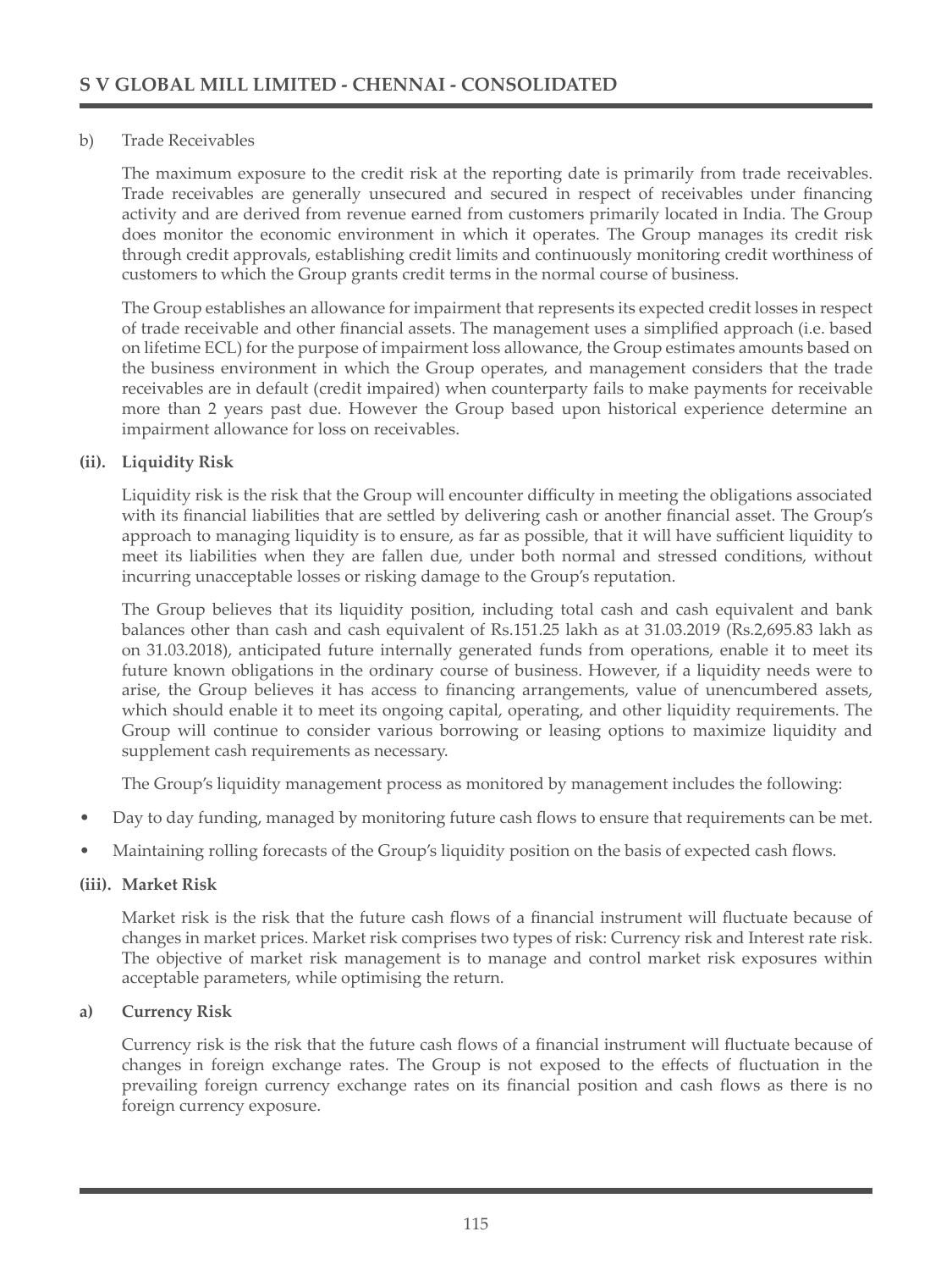#### **b) Interest Rate Risk**

Interest rate risk is the risk that the future cash flows of a financial instrument will fluctuate because of changes in market interest rates. The Group has not borrowed any funds from banks/financial institutions/other and thereby there is no foreseeable risk due to change in interest rates

#### **24. Capital Management**

For the purpose of the Group's capital management, capital includes issued equity share capital and all other equity reserves attributable to the equity holders of the Group.

The Group's objectives when managing capital are to

- safeguard their ability to continue as a going concern, so that they can continue to provide returns for shareholders and benefits for other stakeholders, and
- maintain an optimal capital structure to reduce the cost of capital.

In order to maintain or adjust the capital structure, the Group may adjust the amount of dividends paid to shareholders, return capital to shareholders, issue new shares or sell assets to reduce debt.

The Group monitors capital on the basis of the debt to capital ratio, which is calculated as interestbearing debts divided (total borrowings net of cash and cash equivalents) by Total Equity (equity attributable to owners of the parent plus interest-bearing debts).

| <b>Particulars</b>             | As on 31,03,2019 | As on 31,03,2018 |
|--------------------------------|------------------|------------------|
| <b>Borrowings</b>              |                  |                  |
| Less: Cash and Cash Equivalent |                  |                  |
| <b>Total Equity</b>            | 6.269.33         | 17,837.82        |
| Net Debt Equity Ratio          |                  |                  |

Based on the current scenario considering the capital requirement for operation of the Group as decided by the management the Group has not borrowed any amounts from Banks/Financial Institutions/Others.

#### **25. Disclosure as per Ind AS 112 – Disclosure of Interest in Other Entities**

#### **Subsidiary Group**

| Name of the Entity                   | Place of Business and<br><b>Principal Activities</b>    | Ownership Interest held by the Holding Group |            |  |
|--------------------------------------|---------------------------------------------------------|----------------------------------------------|------------|--|
|                                      |                                                         | 31.03.2019                                   | 31.03.2018 |  |
| SV Global Finance<br>Private Limited | India, Non-Deposit<br>taking NBFC engaged<br>in Lending | 99.99%                                       | $99.99\%$  |  |

| Name of the Entity                   | Place of Business and<br><b>Principal Activities</b>    | Ownership Interest held by the Non Controlling<br><b>Interest</b> |            |
|--------------------------------------|---------------------------------------------------------|-------------------------------------------------------------------|------------|
|                                      |                                                         | 31.03.2019                                                        | 31.03.2018 |
| SV Global Finance<br>Private Limited | India, Non-Deposit<br>taking NBFC engaged<br>in Lending | $0.01\%$                                                          | $0.01\%$   |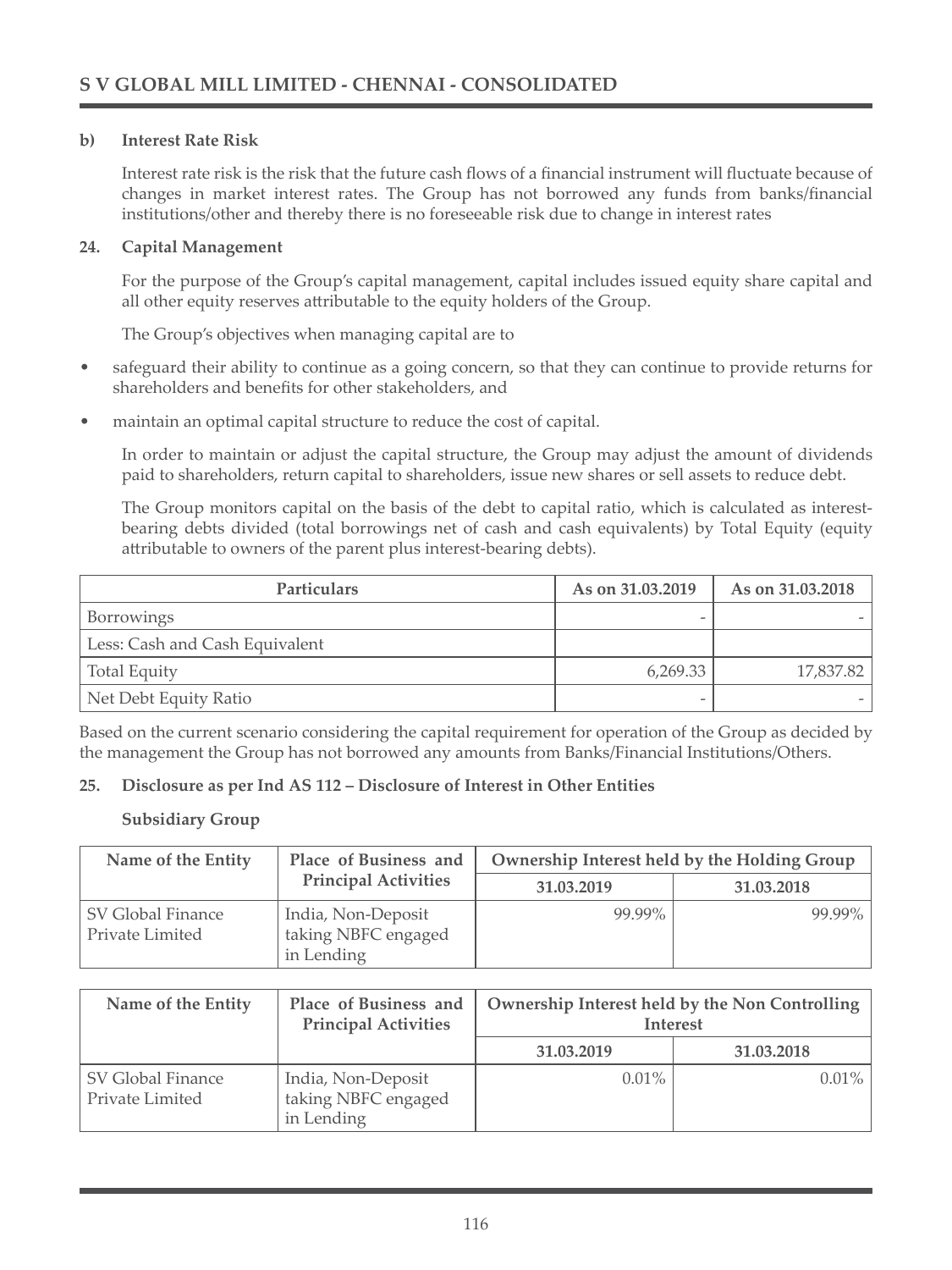## **S V GLOBAL MILL LIMITED - CHENNAI - CONSOLIDATED**

#### **26. Disclosure as per Ind AS 12 – Income Taxes**

#### **A. Amounts recognised in Statement of Profit & Loss Account**

| Particulars                                     | FY 2018-19               | FY 2017-18  |
|-------------------------------------------------|--------------------------|-------------|
| Current Tax                                     |                          |             |
| Current Tax on profits for the year             | 2,28,04,810              | 2,60,99,164 |
| Adjustment for earlier years                    | $\overline{\phantom{a}}$ |             |
| <b>Total Current Tax Expenses</b>               | 2,28,04,810              | 2,60,99,164 |
| Deferred Tax                                    |                          |             |
| Increase/(Decrease) in Deferred Tax Liabilities | 3,10,973                 | 8,79,755    |
| <b>Total Deferred Tax Expenses</b>              | 3,10,973                 | 7,69,500    |

#### **B. Amounts recognised in Other Comprehensive Income**

| <b>Particulars</b>                                   | FY 2018-19 | FY 2017-18 |
|------------------------------------------------------|------------|------------|
| Income Tax                                           |            |            |
| Remeasurement of post employment benefit obligations |            |            |
| Income Tax charge to Other Comprehensive Income      |            |            |

#### **C. Reconciliation of Effective Tax Rate**

| <b>Particulars</b>                                                                 | FY 2018-19      | FY 2017-18  |
|------------------------------------------------------------------------------------|-----------------|-------------|
| Profit/(Loss) before Income Tax Expenses                                           | $-13,37,33,669$ | 8,86,14,741 |
| Income Tax on Profits at effective tax rate of -5.89% (FY 2017-<br>$18 - 31.77\%)$ | 2,28,04,810     | 2,60,99,164 |
| <b>Tax Effect of Disallowable Expenses</b>                                         | 6,04,38,588     | 17,87,795   |
| <b>Deferred Tax Liability</b>                                                      | 3,10,973        | 8,79,755    |
| <b>Income Tax Expenses</b>                                                         | 2,31,15,783     | 2,69,78,919 |

#### **27. Order of Hon'ble Supreme Court of India**

The Company Law Board (CLB) passed an order dated 10.3.2016 against which the Group filed an appeal before the Hon'ble High Court of Madras. The Hon'ble High Court vide its judgement dated 4.7.2017 set aside the order of the CLB to the extent, it directs purchase of equity stake by the Group. The Hon'ble High Court remanded the matter to NCLT to deal with objections raised on valuation of shares within 8 weeks from the date of the order. The Hon'ble High Court further directed that the Group shall not transfer and/or create a third party interest in its immovable assets till disposal of matter by NCLT. The NCLT has partially heard the matter. Against the order of the Hon'ble High Court of Madras, the Group filed a SLP before the Hon'ble Supreme Court of India.

The Honourable Supreme Court while disposing of the SLP filed by the Group, vide its order dated 10.05.2018 and 17.05.2018, directed that the Group to buy the shares of respondents 1 to 6 at the price of Rs.100 crore within a period of 9 months from the date of the order. On payment, the share capital of the Group shall stand reduced by virtue of the order. The Hon'ble court further held that the buyback of share will not trigger the SEBI Takeover Regulations. The observations of the High Court will not bind in any other proceedings between the parties.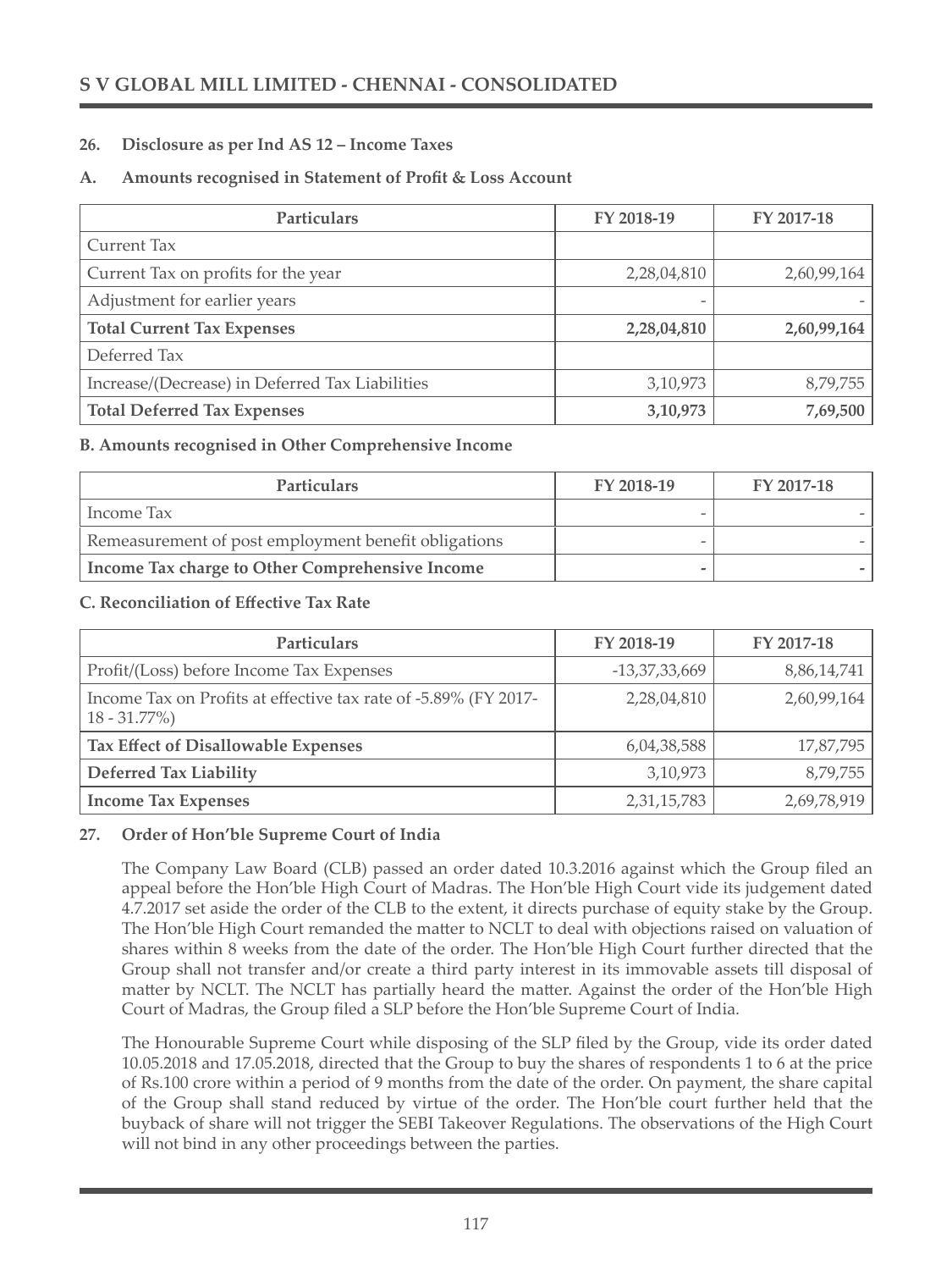In compliance with the order of the Hon'ble Supreme Court of India dated 25.02.2019, the company deposited an amount of Rs. 100 crore with the Court Registry on 06.03.2019. Thereafter, the Hon'ble Supreme Court vide its order dated 29.03.2019 directed the effecting of buyback and cancellation of shares.

Accordingly, the Group has given effect to the same in the books of accounts resulting in reduction in face value of share capital from Rs.11,15,97,050 to Rs.9,04,14,850. The balance of Rs. 97,88,17,800 after reduction of face value of shares has been adjusted against the free reserves resulting in reduction of free reserves from Rs.140,68,78,790 to Rs. 42,80,60,990. Upon transfer of the loss of the current financial year amounting to Rs. 15,68,49,452 the free reserves stands at Rs.26,49,86,356 after an appropriation entry of Rs.62,25,157.

### **28. Capital Advance**

Pursuant to the scheme of demerger of erstwhile Binny Limited as approved by the Hon'ble High Court of Madras, the amounts payable by M/s Padmaadevi Sugars Ltd to erstwhile Binny Limited amounting to Rs. 21.34 crore was allocated to S V Global Mill Limited as treated as recoverable from M/s Padmadevi Sugars Ltd.

M/s Padmadevi Sugars Ltd has been referred to the National Company Law Tribunal by its creditors. Considering the proceedings before the NCLT, the management by way of abundant caution provided for the entire amount recoverable from M/s Padamadevi Sugars Ltd.

#### **29. Exceptional Item**

The erstwhile Binny Limited could not operate the Bangalore Woolen, Cotton and Silk Mills, Bangalore and the factory declared a lock out during the period 26.12.1988 to 05.08.1989. Consequently, the dispute regarding wages during lock out period arose and Industrial Tribunal vide I.D. 9/1990 dated 03.11.1990 passed an award against Binny Ltd for payment of wages and other benefits for the lock out period.

Against the order of the Industrial Tribunal, a Writ Appeal was filed before the Hon'ble High Court of Karnataka, by erstwhile M/s Binny Ltd which was dismissed. Against the order of the Hon'ble High Court of Karnataka a Special Leave Petition was filed by erstwhile M/s Binny Ltd before the Hon'ble Supreme Court of India which was also dismissed. Thereafter, the matter was referred back to the Deputy Labour Commissioner (DLC), Division – I, Bangalore for determination settlement payable to the labourers. In the meanwhile, as per the Scheme of demerger approved by the Hon'ble High Court of Madras, M/s. SV Global Mill Ltd has taken over this dispute.

During the current financial year, the Deputy Labour Commissioner ordered to settle the amounts to the respective labourers covered by the order and accordingly the Group has paid an amount of Rs. 44,19,810 (previous year Rs.2,33,35,320) and the same has been treated as Exceptional Item in the Statement of Profit and Loss for the year ended 31st March 2019.

#### **30. Claims not acknowledged as debt**

During the financial year 2016-17, the Group has received legal notices from various statutory authorities pertaining to the affairs of Binny Limited. As the Group is not involved in the allegations/ disputes, the Group has challenged the issue of notices on M/s. SV Global Mill Limited.

#### **31. Disclosure in terms of Regulation 34(3) of LODR**

| Name of the Company                                                                                                                         | Amount o/s as on 31.03.2019   Amount o/s as on 31.03.2018 |                  |
|---------------------------------------------------------------------------------------------------------------------------------------------|-----------------------------------------------------------|------------------|
| SV Global Finance Private Limited<br>$(1,30,00,000)$ equity shares of Rs. 10 each<br>fully paid up)<br>(Previous year $1,30,00,000$ shares) | Rs. 13,30,75,000                                          | Rs. 13,30,75,000 |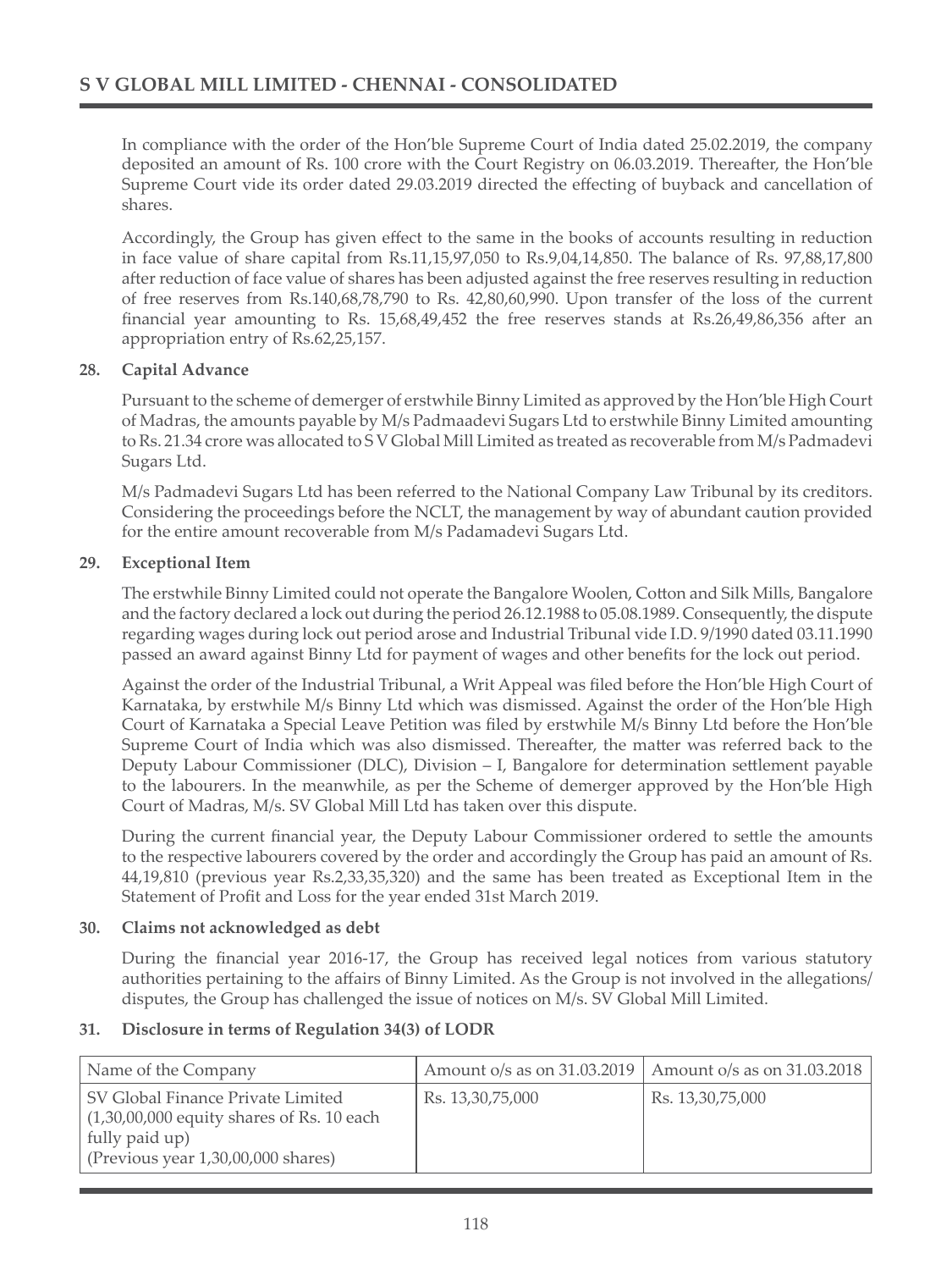#### **32. Appeal for enhanced compensation on compulsory acquisition**

Lands to the extent of 3 acres and 16 guntas was acquired during the year 2013-14, by Government of Karnataka for public purpose for which the Group received compensation under the Right to Fair Compensation & Transparency in Land Acquisition, Rehabilitation and Resettlement Act, 2013 (LARR 2013).

The award was accepted under protest with regard to the determination of market value, the manner and the method of computation of compensation and an application requesting enhancement of compensation was filed.

Upon hearing the protest application, the II-Additional City Civil and Session Judge vide his order dated 29.10.2018 enhanced the compensation from Rs. 4,620 per Sq ft to Rs. 8,624 per Sq ft along with relevant additional compensation and interest. The company has approached the Government of Karnataka for the implementation of the Hon'ble Court Order.

In the meanwhile, against order enhancing the compensation for compulsory acquisition, the Government of Karnataka has filed an appeal before the Hon'ble High Court of Karnataka. Pending the determination of the compensation and the appeal before the Hon'ble High Court of Karnataka, the enhanced compensation is not recorded in the books of account.

#### **33. Disclosure as required by Micro, Small and Medium Enterprises Development Act, 2006**

The Group has not received any information from suppliers regarding their status under the Micro, Small and Medium Enterprises Development Act, 2006 and hence disclosures if any relating to amounts unpaid as at the yearend together with interest paid / payable as required under the said Act have not been made.

**34.** Figures in the financial statements and in the Notes have been rounded off to the nearest rupee.

#### **35. Statement pursuant to Sec. 129, Companies Act 2013 read with Schedule III**

Additional information on net assets and share of profits and other comprehensive income as at 31st March 2019

| Name of the entity               | Net Assets (Total Assets – Total<br>Liabilities) |                      | Share of Profit (or) loss                  |                  |  |
|----------------------------------|--------------------------------------------------|----------------------|--------------------------------------------|------------------|--|
|                                  | As $\%$ of<br>Consolidated<br><b>Net Assets</b>  | Amount (in<br>crore) | As $%$ of<br>Consolidated<br>Profit/(Loss) | Amount (in lakh) |  |
| <b>Parent Company</b>            |                                                  |                      |                                            |                  |  |
| SV Global Mill Ltd               | 52.49                                            | 37.87                | $(119.84\%)$                               | (1879.74)        |  |
| Subsidiary                       |                                                  |                      |                                            |                  |  |
| SV Global Finance<br>Private Ltd | 47.51                                            | 16.31                | 19.84%                                     | 311.25           |  |
| <b>Total</b>                     | 100.00                                           | 54.18                | 100                                        | (1568.49)        |  |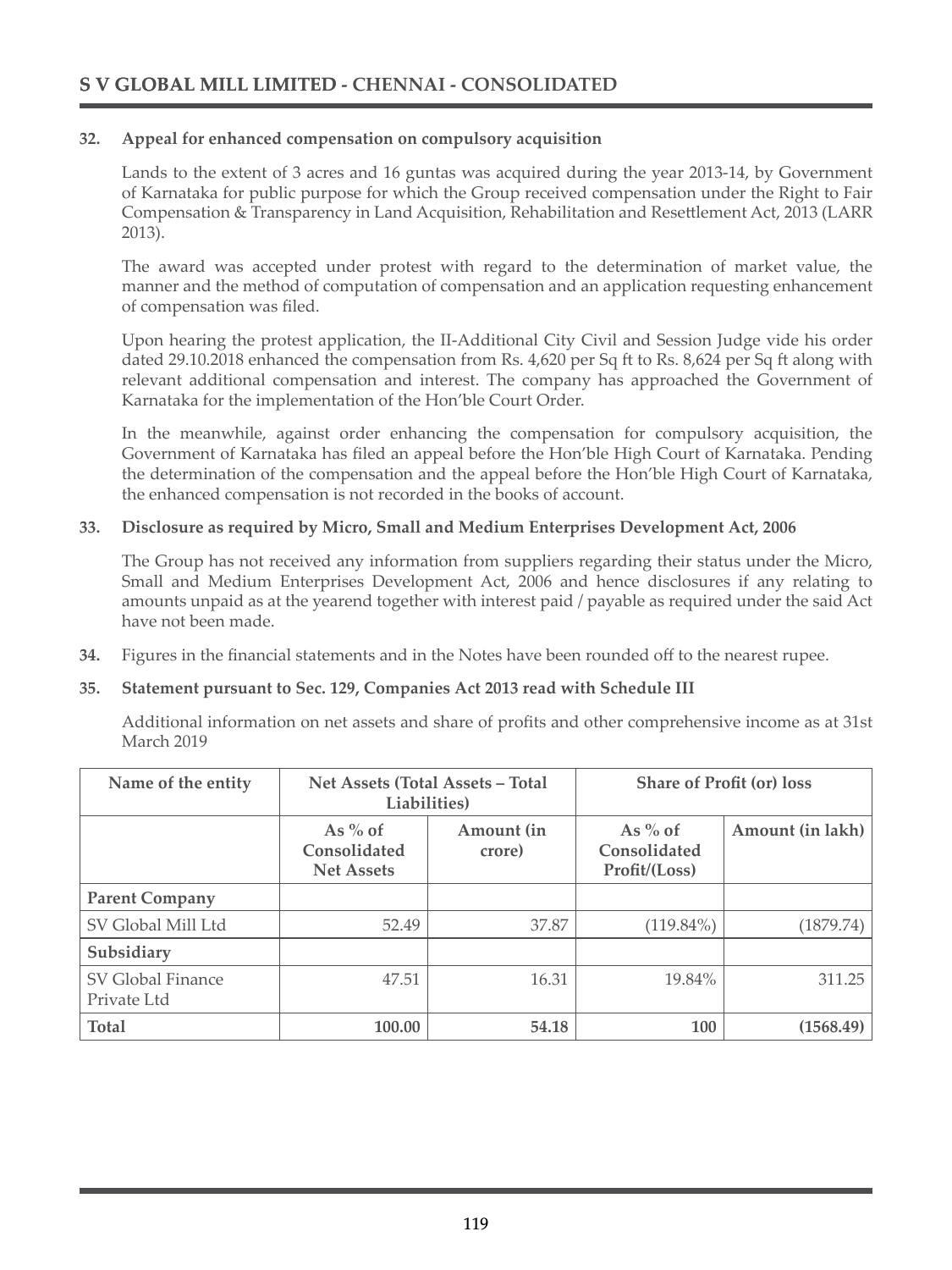#### **36. Statement containing salient features of the financial statement of Subsidiaries/Associate Companies/ Joint ventures**

(Pursuant to first proviso to sub-section (3) of section 129 read with rule 5 of Companies (accounts) Rules 2014)

| <b>Particulars</b>                                                                                                                | <b>Remarks</b>                    |  |  |  |
|-----------------------------------------------------------------------------------------------------------------------------------|-----------------------------------|--|--|--|
| Name of the Subsidiary                                                                                                            | SV Global Finance Private Limited |  |  |  |
| The date since when subsidiary was acquired                                                                                       | 14.09.2016                        |  |  |  |
| Reporting period for the subsidiary concerned if<br>different from the holding company's reporting<br>period                      | NA                                |  |  |  |
| Reporting currency and exchange and rate as on<br>the last date of the relevant financial year in case of<br>foreign subsidiaries | <b>NA</b>                         |  |  |  |
| Share Capital                                                                                                                     | 13,00,00,000                      |  |  |  |
| Reserve and Surplus                                                                                                               | 3,30,69,897                       |  |  |  |
| <b>Total Assets</b>                                                                                                               | 41,75,95,789                      |  |  |  |
| <b>Total Liabilities</b>                                                                                                          | 41,75,95,789                      |  |  |  |
| Investments                                                                                                                       | <b>Nil</b>                        |  |  |  |
| Turnover                                                                                                                          | 11,37,47,115                      |  |  |  |
| Profit before taxation                                                                                                            | 4,43,28,515                       |  |  |  |
| Provision for taxation                                                                                                            | 1,25,41,000                       |  |  |  |
| Profit after taxation                                                                                                             | 3,17,87,518                       |  |  |  |
| Proposed dividend                                                                                                                 | 52,00,000                         |  |  |  |
| Percentage of shareholding                                                                                                        | 100%                              |  |  |  |

#### **PART – A – SUBSIDIARIES**

As per our report of even date

**For P. B. Vijayaraghavan & Co.,** Chartered Accountants FRN: 004721S

**P. B. Srinivasan** Partner M. No. 203774

Place: Chennai Date: 24.05.2019

#### **For S V Global Mill Limited**

 **M. Ethiraj**  Chairman

 **E. Shanmugam**  Managing Director

 **R. Sugumaran**  Chief Financial Officer & Company Secretary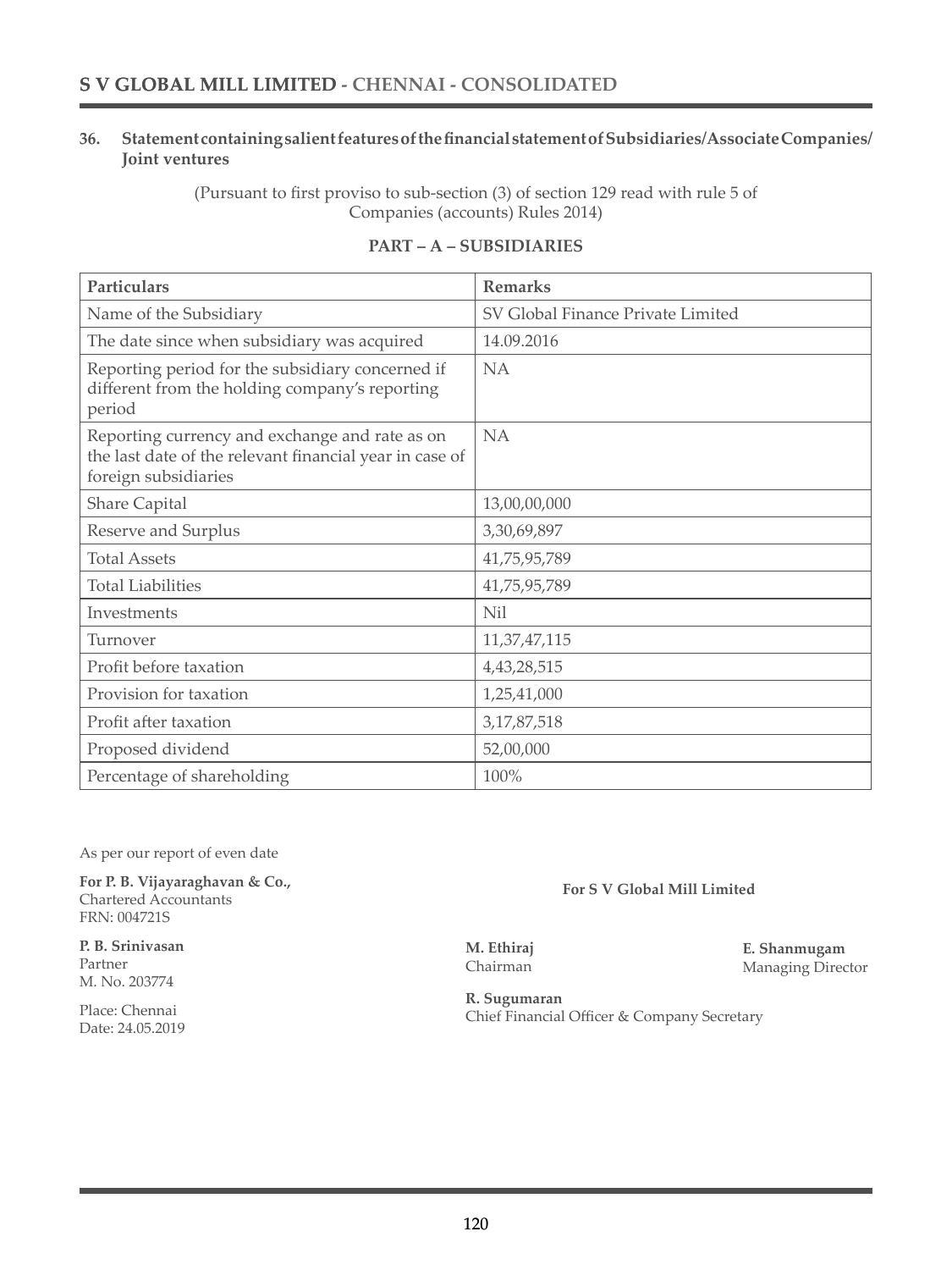# **8 YEARS FINANCIAL TRACK RECORD YEAR ENDED 31st MARCH**

**(Rs. In lakhs)**

| <b>OPERATING RESULTS</b>                           | 2012                     | 2013     | 2014      | 2015      | 2016      | 2017      | 2018      | 2019        |
|----------------------------------------------------|--------------------------|----------|-----------|-----------|-----------|-----------|-----------|-------------|
| Operating Income                                   |                          |          |           |           |           |           | 1,064.68  | 101.21      |
| Other Income                                       | 4.36                     | 2.53     | 11.28     | 333.33    | 793.38    | 660.09    | 700.46    | 1,013.73    |
| Exceptional items                                  |                          |          |           | 14,255.61 | 1.103.88  |           | 233.35    | 44.20       |
| Profit/(loss) before taxation                      | $-23.99$                 | $-34.14$ | $-86.10$  | 14,361.29 | 1,515.52  | 217.31    | 832.39    | $-1,741.50$ |
| Provision for Taxation                             |                          |          |           | 14,336.96 | 87.04     | 71.17     | 266.70    | 105.75      |
| Profit/(loss) after taxation                       | $-23.99$                 | $-34.14$ | $-86.10$  | 14,321.65 | 1,428.48  | 146.14    | 565.69    | $-1,847.25$ |
| Balance of Profit brought forward                  | $-25.55$                 | $-49.54$ | $-83.68$  | $-169.78$ | 13,277.13 | 13,317.84 | 13,461.97 | 14,027.66   |
| Profit available for appropriation                 | $-49.54$                 | $-83.68$ | $-169.78$ | 14,151.87 | 14,705.61 | 13,463.98 | 14,027.66 | 12,180.41   |
| Appropriation                                      |                          |          |           |           |           |           |           | 9,788.18    |
| Capital Redemption Reserve                         | $\overline{\phantom{a}}$ |          |           |           | 1,195.12  | 1.96      |           |             |
| Preference Dividend & Dist Tax                     |                          |          |           |           | 192.65    | 0.05      |           |             |
| <b>Balance Carried forward to Balance</b><br>sheet | $-49.54$                 | $-83.68$ | $-169.78$ | 14,151.87 | 13,317.84 | 13,461.97 | 14,027.66 | 2,392.23    |
| <b>SOURCE OF FUNDS</b>                             |                          |          |           |           |           |           |           |             |
| Paid up Share Capital                              | 2,313.05                 | 2,313.05 | 2,313.05  | 2,313.06  | 1,117.93  | 1,115.97  | 1,115.97  | 904.15      |
| Reserves                                           | 1,395.64                 | 1,361.49 | 1,275.39  | 14,722.31 | 15,958.14 | 16,104.22 | 16,669.92 | 5,034.49    |
| Loan Funds                                         |                          |          | 42.62     | 59.11     | 8.02      |           |           |             |
| <b>TOTAL</b>                                       | 3,708.69                 | 3,674.54 | 3,631.06  | 17,094.48 | 17,084.10 | 17,220.19 | 17,785.89 | 5,938.64    |
| <b>APPLICATION OF FUNDS</b>                        |                          |          |           |           |           |           |           |             |
| <b>Fixed Assets</b>                                | 314.90                   | 308.23   | 303.37    | 411.29    | 720.70    | 791.82    | 815.44    | 823.91      |
| Investments                                        | 0.01                     | 0.01     | 0.01      | 0.01      | 0.01      | 235.76    | 1,330.76  | 1,330.76    |
| Long Term Loans and Advances                       | 2,500.82                 | 2,500.96 | 2,184.20  | 5,484.20  | 5,747.73  | 5,248.13  | 2,147.73  | 15.86       |
| <b>Net Currents Assets</b>                         | 892.96                   | 865.34   | 1,143.48  | 11,198.98 | 10,615.66 | 10,944.48 | 13,491.96 | 3,768.11    |
| TOTAL                                              | 3,708.69                 | 3,674.54 | 3,631.06  | 17,094.48 | 17,084.10 | 17,220.19 | 17,785.89 | 5,938.64    |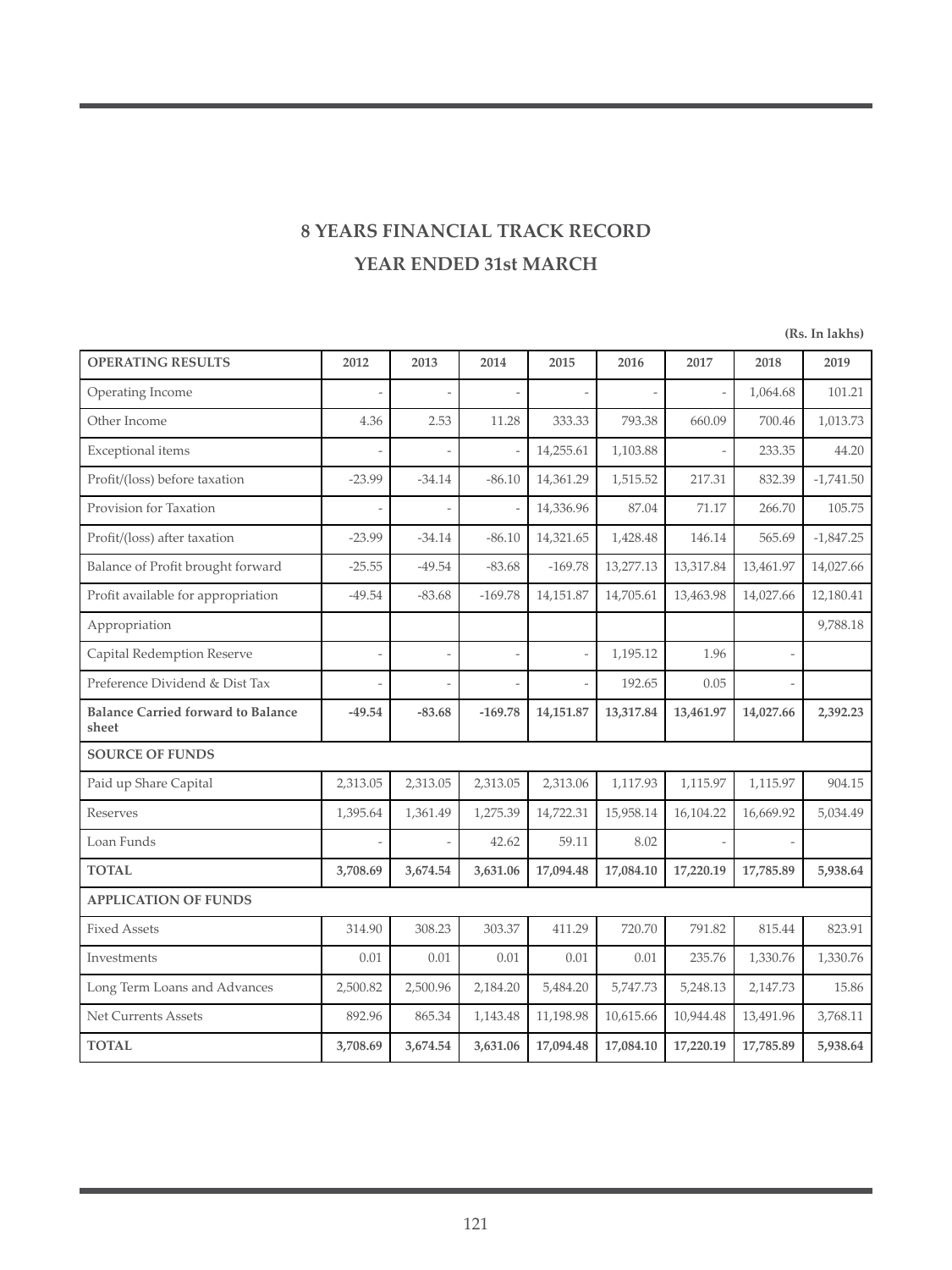## **Route Map for AGM Venue**

# **S V GLOBAL MILL LIMITED**

**New No.5/1, (Old No.3/1), 6th Cross Street, CIT Colony, Mylapore, Chennai - 600 004. Phone: 044 24997751**

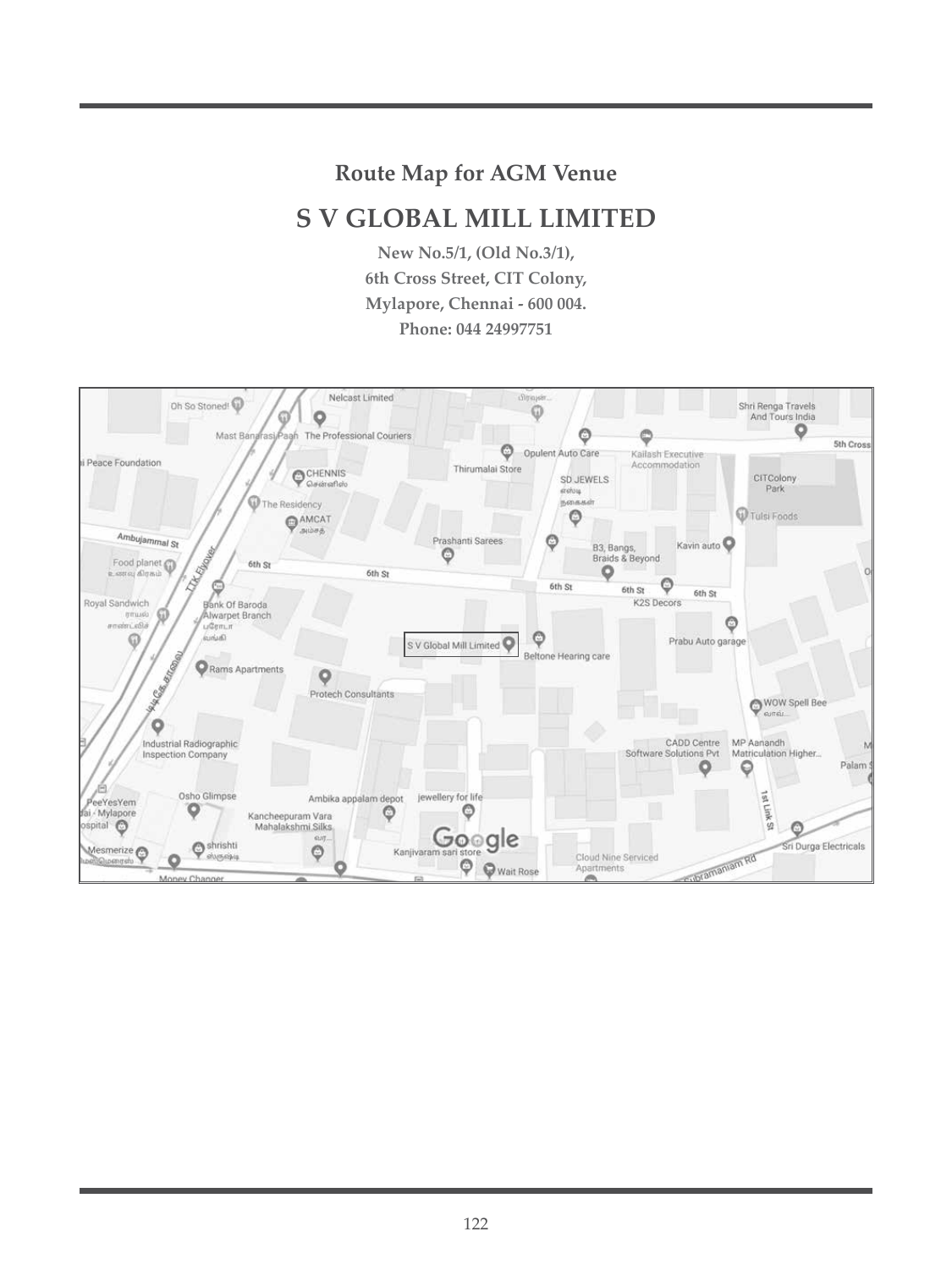#### **S V GLOBAL MILL LIMITED**

#### **ATTENDANCE SLIP**

| Hall.                                     |                                                                                                                                                 |                      |                       | Shareholders attending the Meeting in person or by Proxy are requested to complete the attendance slip and hand it over at the entrance of the Meeting                                                                                                                                                      |                                                               |         |                  |
|-------------------------------------------|-------------------------------------------------------------------------------------------------------------------------------------------------|----------------------|-----------------------|-------------------------------------------------------------------------------------------------------------------------------------------------------------------------------------------------------------------------------------------------------------------------------------------------------------|---------------------------------------------------------------|---------|------------------|
|                                           |                                                                                                                                                 |                      |                       | I hereby record my presence at the 12th ANNUAL GENERAL MEETING of the Company at the Registered Office of the Company on 26th September<br>2019 at 10.30 a.m. at New No.5/1, (Old No.3/1), 6th Cross Street, CIT Colony, Mylapore, Chennai - 600 004                                                        |                                                               |         |                  |
|                                           |                                                                                                                                                 | Folio No:            |                       |                                                                                                                                                                                                                                                                                                             |                                                               |         |                  |
| (In block capitals)                       | Full name of the Shareholder                                                                                                                    |                      |                       |                                                                                                                                                                                                                                                                                                             | Signature                                                     |         |                  |
|                                           |                                                                                                                                                 | Folio No:            |                       |                                                                                                                                                                                                                                                                                                             |                                                               |         |                  |
| Full name of Proxy<br>(In block capitals) |                                                                                                                                                 |                      |                       |                                                                                                                                                                                                                                                                                                             | Signature                                                     |         |                  |
|                                           |                                                                                                                                                 |                      |                       | Form No. MGT-11                                                                                                                                                                                                                                                                                             |                                                               |         |                  |
|                                           |                                                                                                                                                 |                      |                       | PROXY FORM<br>[Pursuant to Section 105(6) of the Companies Act, 2013 and rule 19(3) of the Companies (Management andAdministration) Rules, 2014]                                                                                                                                                            |                                                               |         |                  |
| <b>CIN</b>                                |                                                                                                                                                 | $\ddot{\phantom{a}}$ | L17100TN2007PLC065226 |                                                                                                                                                                                                                                                                                                             |                                                               |         |                  |
| Name of the company                       |                                                                                                                                                 | $\ddot{\phantom{a}}$ |                       | S V GLOBAL MILL LIMITED                                                                                                                                                                                                                                                                                     |                                                               |         |                  |
| Registered office                         |                                                                                                                                                 | $\ddot{\phantom{a}}$ |                       | New No.5/1, (Old No.3/1), 6th Cross Street, CIT Colony, Mylapore, Chennai - 600 004.                                                                                                                                                                                                                        |                                                               |         |                  |
|                                           | Name of the Member(s):                                                                                                                          |                      |                       |                                                                                                                                                                                                                                                                                                             |                                                               |         |                  |
| Registered address:                       |                                                                                                                                                 |                      |                       |                                                                                                                                                                                                                                                                                                             |                                                               |         |                  |
| Folio No:<br>E-mail Id:                   |                                                                                                                                                 |                      |                       |                                                                                                                                                                                                                                                                                                             |                                                               |         |                  |
|                                           |                                                                                                                                                 |                      |                       |                                                                                                                                                                                                                                                                                                             |                                                               |         |                  |
|                                           |                                                                                                                                                 |                      |                       | Email Id:                                                                                                                                                                                                                                                                                                   |                                                               |         |                  |
| Name:<br>Address:                         |                                                                                                                                                 |                      |                       |                                                                                                                                                                                                                                                                                                             |                                                               |         |                  |
|                                           |                                                                                                                                                 |                      |                       | Signature:                                                                                                                                                                                                                                                                                                  |                                                               |         |                  |
| Or failing him                            |                                                                                                                                                 |                      |                       |                                                                                                                                                                                                                                                                                                             |                                                               |         |                  |
| Name:                                     |                                                                                                                                                 |                      |                       |                                                                                                                                                                                                                                                                                                             |                                                               |         |                  |
| Address:                                  |                                                                                                                                                 |                      |                       |                                                                                                                                                                                                                                                                                                             |                                                               |         |                  |
|                                           |                                                                                                                                                 |                      |                       | Signature: The Commission of the Commission of the Commission of the Commission of the Commission of the Commission of the Commission of the Commission of the Commission of the Commission of the Commission of the Commissio                                                                              |                                                               |         |                  |
| Or failing him                            |                                                                                                                                                 |                      |                       |                                                                                                                                                                                                                                                                                                             |                                                               |         |                  |
| Name:                                     |                                                                                                                                                 |                      |                       | Email Id: The contract of the contract of the contract of the contract of the contract of the contract of the contract of the contract of the contract of the contract of the contract of the contract of the contract of the                                                                               |                                                               |         |                  |
| Address:                                  |                                                                                                                                                 |                      |                       |                                                                                                                                                                                                                                                                                                             |                                                               |         |                  |
|                                           |                                                                                                                                                 |                      |                       | Signature:                                                                                                                                                                                                                                                                                                  |                                                               |         |                  |
|                                           |                                                                                                                                                 |                      |                       | As my/our Proxy to attend and vote (on a poll) for me/us and on my/our behalf at the 12th Annual General Meeting of the Company to be held on th 26th<br>day of September 2019 at 10.30 A.M. at the Registered Office and at any adjournment thereof in respect of such resolutions as are indicated below. |                                                               |         |                  |
| Resolution<br>Number                      |                                                                                                                                                 |                      | Resolutions           |                                                                                                                                                                                                                                                                                                             | Vote (Optional - See Note 3)<br>(Please menion No. of Shares) |         |                  |
|                                           |                                                                                                                                                 |                      |                       |                                                                                                                                                                                                                                                                                                             |                                                               | Against | Abstain          |
| <b>Ordinary Business</b>                  |                                                                                                                                                 |                      |                       |                                                                                                                                                                                                                                                                                                             |                                                               |         |                  |
| 1                                         | Adoption of Audited financial Staments                                                                                                          |                      |                       |                                                                                                                                                                                                                                                                                                             |                                                               |         |                  |
| $\overline{2}$                            | Re-appointment of a Director liable to retire by rotaton                                                                                        |                      |                       |                                                                                                                                                                                                                                                                                                             |                                                               |         |                  |
| 3                                         | Re-appointment of Statutory Auditors                                                                                                            |                      |                       |                                                                                                                                                                                                                                                                                                             |                                                               |         |                  |
| Special Business                          |                                                                                                                                                 |                      |                       |                                                                                                                                                                                                                                                                                                             |                                                               |         |                  |
| $\overline{4}$                            | term                                                                                                                                            |                      |                       | Re-appointment of Sri Y. Satyajit Prasad (DIN 01011076) as an Independent Director for a seoncd                                                                                                                                                                                                             |                                                               |         |                  |
| 5                                         | To consider and approve increase in Managerial Remuneration of the Managing Director as<br>recommended by Nomination and Remuneration Committee |                      |                       |                                                                                                                                                                                                                                                                                                             |                                                               |         |                  |
|                                           | Signed: this day of2019.                                                                                                                        |                      |                       |                                                                                                                                                                                                                                                                                                             |                                                               |         |                  |
|                                           |                                                                                                                                                 |                      |                       |                                                                                                                                                                                                                                                                                                             |                                                               |         | Affix<br>Re. 1/- |
|                                           |                                                                                                                                                 |                      |                       |                                                                                                                                                                                                                                                                                                             |                                                               |         | Revenue          |
|                                           |                                                                                                                                                 |                      |                       |                                                                                                                                                                                                                                                                                                             |                                                               |         |                  |
| Notes:                                    | Signature of the Proxy Holder(s):                                                                                                               |                      |                       |                                                                                                                                                                                                                                                                                                             |                                                               |         | Stamp            |

the commencement of the Meeting.

 $\chi$ 

2. For the Resolutions & Notes, please refer to the Notice of the 12th Annual General Meeting.

3. It is optional to indicate your preference. If you leave the 'for', 'against''or 'abstain' column blank against any or all of the resolutions, your Proxy will<br>be entitled to vote in the manner as he/she may deem appropr